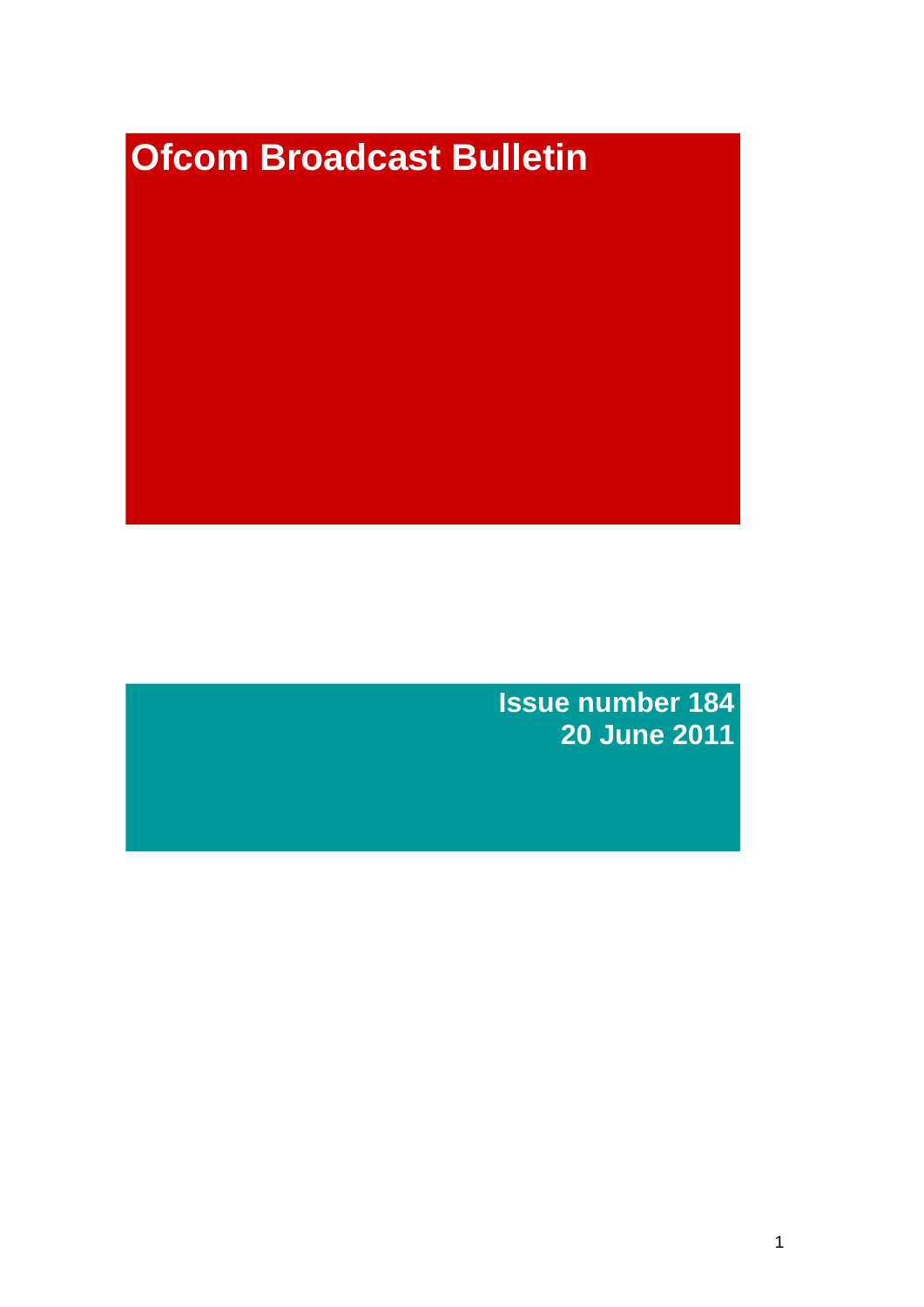# **Contents**

| Introduction                                                                                                                                                    | 3  |
|-----------------------------------------------------------------------------------------------------------------------------------------------------------------|----|
| <b>Standards cases</b>                                                                                                                                          |    |
| In Breach                                                                                                                                                       |    |
| <b>Saturday Night Special</b><br>Noor TV, 13 November 2010, 21:00                                                                                               | 4  |
| Tafheem Al Masyal<br>Takbeer TV, 17 October 2010, 02:00, 18 December 2010,<br>17:30, 8 January 2011, 17:45, 29 January 2011, 18:00,<br>and 26 March 2011, 16:30 | 14 |
| <b>Cross-promotion for Channel 5 Free Bingo</b><br>Channel 5, 25 January 2011, 14:15                                                                            | 23 |
| <b>Psychic TV Teleshopping Feature</b><br>Big Deal, 11 March 2011, 21:30 to 22:00                                                                               | 25 |
| <b>Central Tonight</b><br>ITV1 (Central), 2 May 2011, 18:00                                                                                                     | 31 |
| <b>Broadcast Licence Condition cases</b>                                                                                                                        |    |
| In Breach                                                                                                                                                       |    |
| <b>Breach of Licence Condition</b><br><b>Brick FM</b>                                                                                                           | 35 |
| <b>Breach of Licence Condition</b><br><b>Radio Sandwell</b>                                                                                                     | 40 |
| <b>Fairness and Privacy cases</b>                                                                                                                               |    |
| <u>Upheld</u>                                                                                                                                                   |    |
| <b>Complaint by Mrs Gwen Weir</b><br>made on her behalf by Mr Andy Weir<br>BBC Spotlight, BBC1 South West and BBC South Today,<br>BBC1 South, 28 June 2010      | 42 |
| Not Upheld                                                                                                                                                      |    |
| <b>Complaint by Mr Shamus Dewaine</b><br>The Ferret, ITV1 Wales, 1 November 2010                                                                                | 62 |
| Other programmes not in breach                                                                                                                                  | 76 |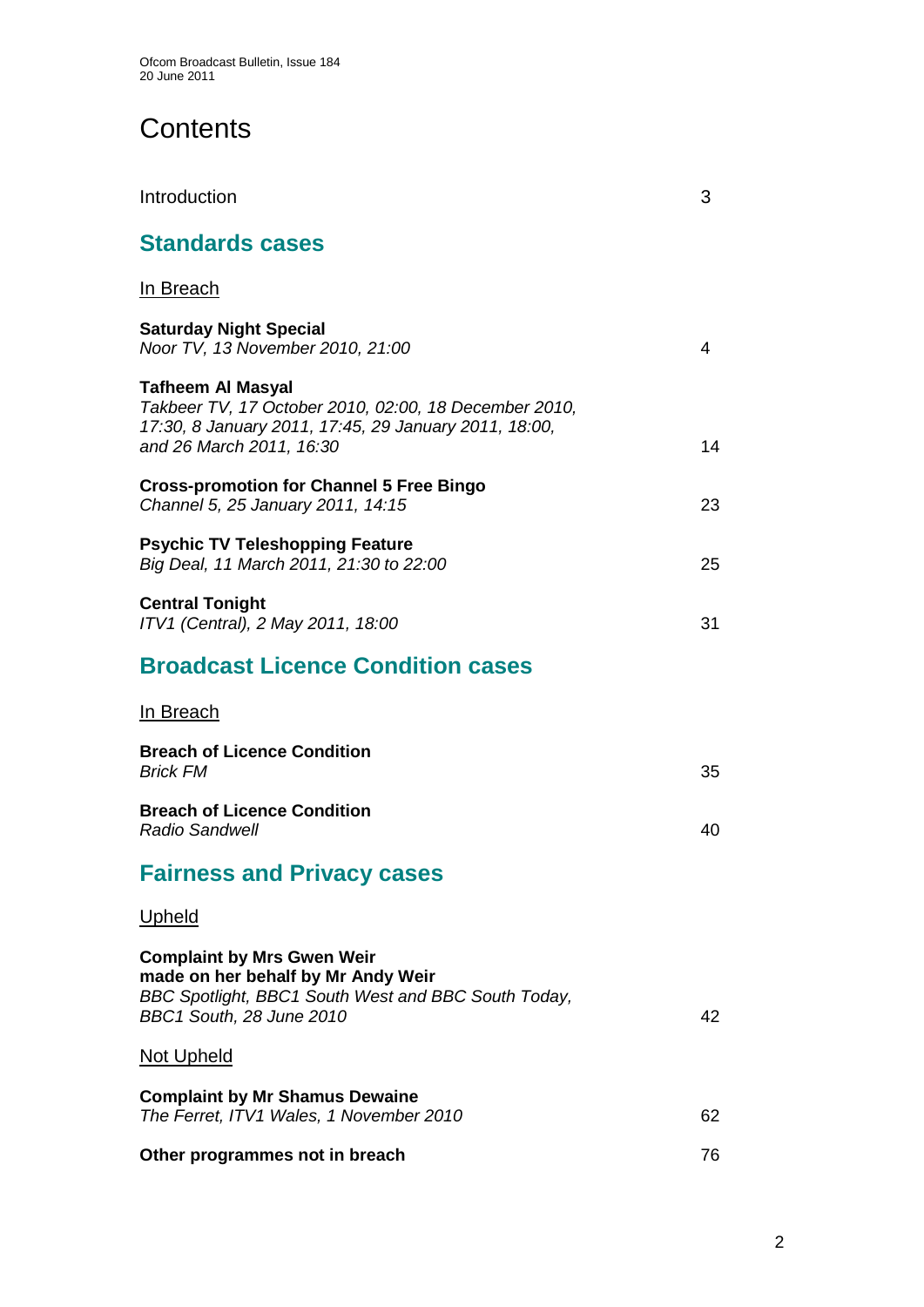# **Introduction**

1

The Broadcast Bulletin reports on the outcome of investigations into alleged breaches of those Ofcom codes and licence conditions with which broadcasters regulated by Ofcom are required to comply. These include:

a) Ofcom"s Broadcasting Code ("the Code"), the most recent version of which took effect on 28 February 2011and covers all programmes broadcast on or after 28 February 2011. The Broadcasting Code can be found at: [http://stakeholders.ofcom.org.uk/broadcasting/broadcast-codes/broadcast-code/.](http://stakeholders.ofcom.org.uk/broadcasting/broadcast-codes/broadcast-code/)

Note: Programmes broadcast prior to 28 February 2011are covered by the version of the Code that was in force at the date of broadcast.

- b) the Code on the Scheduling of Television Advertising ("COSTA") which came into effect on 1 September 2008 and contains rules on how much advertising and teleshopping may be scheduled in programmes, how many breaks are allowed and when they may be taken. COSTA can be found at: [http://stakeholders.ofcom.org.uk/broadcasting/broadcast-codes/advert-code/.](http://stakeholders.ofcom.org.uk/broadcasting/broadcast-codes/advert-code/)
- c) certain sections of the BCAP Code: the UK Code of Broadcast Advertising, which relate to those areas of the BCAP Code for which Ofcom retains regulatory responsibility. These include:
	- the prohibition on "political" advertising;
	- sponsorship (see Rules 9.16 and 9.17 of the Code for television broadcasters);
	- "participation TV" advertising. This includes long-form advertising predicated on premium rate telephone services – most notably chat (including "adult" chat), "psychic" readings and dedicated quiz TV (Call TV quiz services). Ofcom is also responsible for regulating gambling, dating and "message board' material where these are broadcast as advertising<sup>1</sup>; and
	- the imposition of statutory sanctions in advertising cases.

The BCAP Code can be found at: [www.bcap.org.uk/The-Codes/BCAP-Code.aspx](http://www.bcap.org.uk/The-Codes/BCAP-Code.aspx)

d) other licence conditions which broadcasters must comply with, such as requirements to pay fees and submit information which enables Ofcom to carry out its statutory duties. Further information on television and radio licences can be found at:<http://licensing.ofcom.org.uk/tv-broadcast-licences/> and [http://licensing.ofcom.org.uk/radio-broadcast-licensing/.](http://licensing.ofcom.org.uk/radio-broadcast-licensing/)

Other codes and requirements may also apply to broadcasters, depending on their circumstances. These include the Code on Television Access Services (which sets out how much subtitling, signing and audio description relevant licensees must provide), the Code on Electronic Programme Guides, the Code on Listed Events, and the Cross Promotion Code. Links to all these codes can be found at: <http://stakeholders.ofcom.org.uk/broadcasting/broadcast-codes/>

It is Ofcom"s policy to describe fully the content in television and radio programmes that is subject to broadcast investigations. Some of the language and descriptions used in Ofcom"s Broadcast Bulletin may therefore cause offence.

<sup>&</sup>lt;sup>1</sup> BCAP and ASA continue to regulate conventional teleshopping content and spot advertising for these types of services where it is permitted.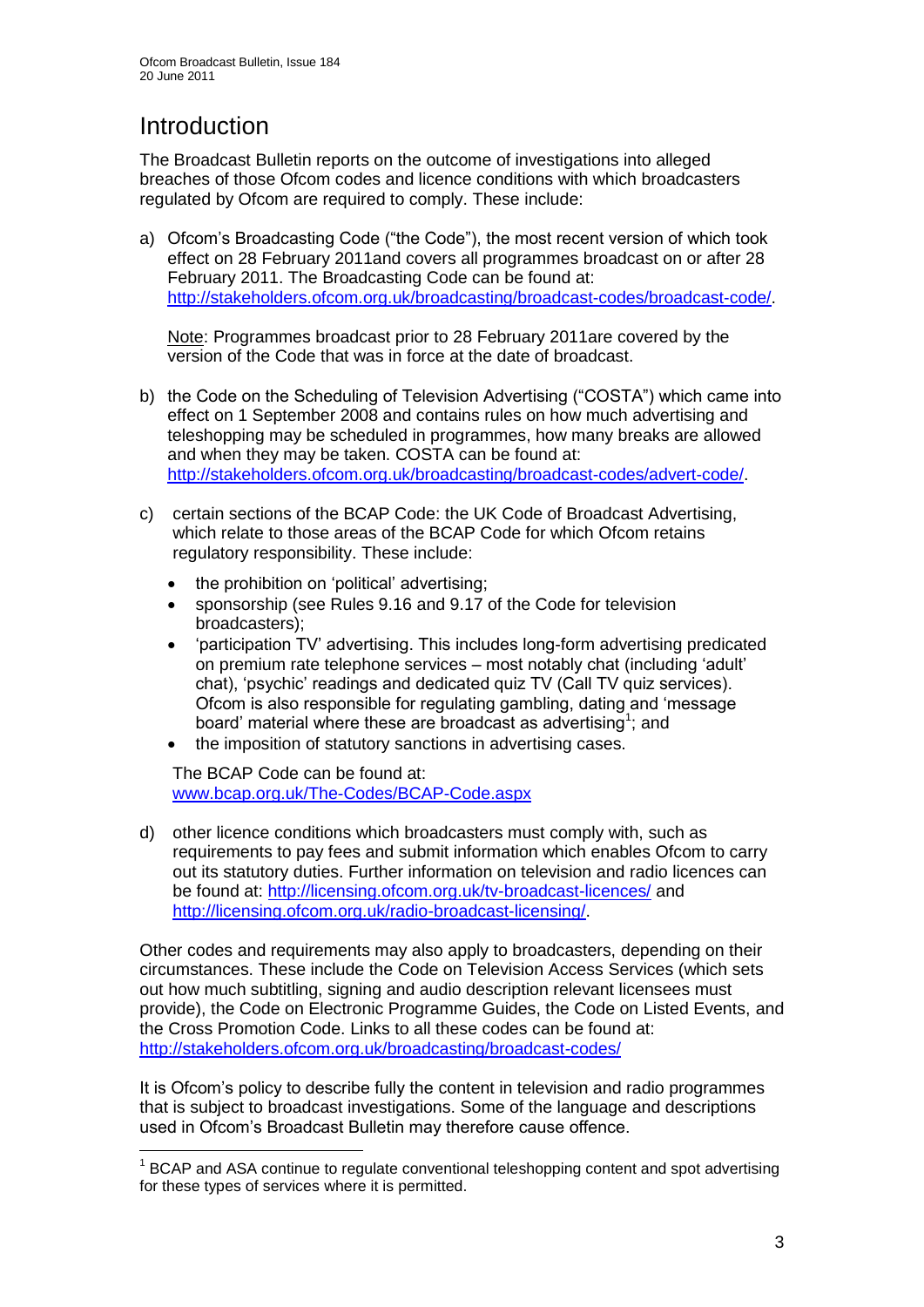# **Standards cases**

## **In Breach**

## **Saturday Night Special**

*Noor TV, 13 November 2010, 21:00*

#### **Introduction**

Noor TV is a general entertainment and Islamic education channel broadcast on the Sky platform. The channel is aimed at Muslims living in Europe.

*Saturday Night Special* mainly consisted of a presenter taking calls from viewers<sup>1</sup> who donated money to the channel in return for prayers for themselves or for their relatives.

A complainant was concerned that the programme exploited the audience by encouraging viewers to donate money to Noor TV in return for the channel arranging special prayers inside Prophet Muhammad's mosque in Medina<sup>2</sup>. The complainant noted that many of the callers who donated money asked for prayers to be made to assist with their medical, financial and personal problems.

The Code permits broadcasters to transmit appeals for donations to make programmes or fund their service subject to certain specified criteria.

Having viewed the broadcast material, Ofcom had several concerns about Noor TV"s appeals in relation to the following rules of the Code<sup>3</sup>:

- Rule 2.1: "Generally accepted standards must be applied to the contents of television and radio services so as to provide adequate protection for members of the public from the inclusion in such services of harmful and/or offensive material."
- Rule 2.2: "Factual programmes or items or portrayals of factual matters must not materially mislead the audience."
- Rule 4.6: "Religious programmes must not improperly exploit any susceptibilities of the audience."
- Rule 10.3: "Products and services must not be promoted in programmes. This rule does not apply to programme-related material."
- Rule 10.15: "Broadcasters may broadcast appeals for donations to make programmes or fund their service. The audience must be told of the purpose of the donation and how much has been raised as a result of the appeal. All donations must be separately accounted for and used for the purpose for which they were donated."

 $<sup>1</sup>$  A local rate telephone number was used.</sup>

 $2$  Medina is the second holiest city in Islam, and the burial place of the Islamic Prophet Muhammad.

 $3$  The September 2010 Code was in force at the time of the broadcast.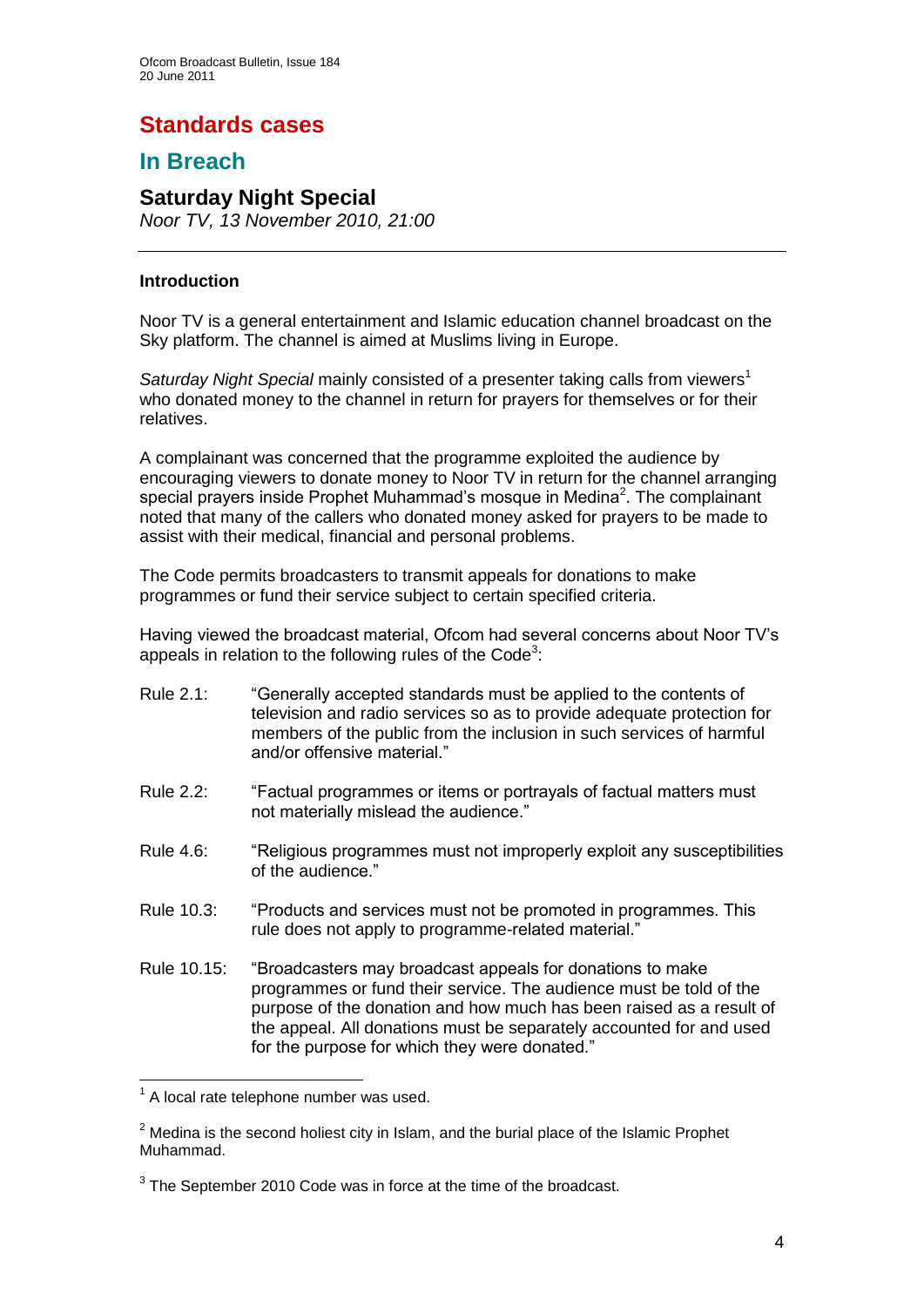The material that raised issues under the above rules is summarised below:

Appeals for funds in return for prayers/"special gift" – Rules 2.1, 4.6 and 10.15 The presenter appealed to viewers to make donations to the channel on the basis that they would be rewarded through prayers made for or on behalf of the donor. The presenter encouraged viewers to pay Noor TV money for these prayers and viewers or their relatives would enjoy improved health, wealth or success as a result. Having viewed the programme and the pledges made by viewers during it, Ofcom calculated that a total of £7,670, €200 and 3,500 Norwegian krone was pledged by viewers in return for prayers. The following are examples of the presenter"s appeals, with the key points underlined:

Presenter: *"Allah willing you will experience this. Sponsor the live transmission from the holy Medina and then see how your fate will change; Praise Allah; you will see with your own eyes."*

*\*\*\*\*\**

Presenter: *"Please see that the Noor TV account number keeps running on scroll on the screen. Note that number and deposit the money in the bank. When you will deposit the money, phone us and tell us and your name will be sent to holy Medina for inclusion in prayers. May Allah reward you for this and grant you health and security."*

Caller: *"I want to give £25."*

Presenter: *"Allah willing. May Allah reward you. May Allah grant you peace and security dear sister."*

*\*\*\*\*\**

- Caller: *"My grandfather is very ill and please pray for him."*
- Presenter: *"Allah will recover his heath. Allah will recover his health for the sake of the heavenly court of the Pure Prophet."*

*\*\*\*\*\**

Caller: *"Salam alaykum. I give £25 for my daughter; please pray for her."*

Presenter: *"May Allah grant security to your daughter. May Allah improve her fate. May Allah improve her fate. I pray for those daughters who haven"t yet found their right match for wedding, if there is some restriction in their fate, I hope and wish that for the sake of the daughter of our Pure Lord the most prominent lady among all women - may Allah open up their*  fates. Allah will surely improve their fates. My dear sisters! Take part in *today"s transmission whole heartedly and the Pure Allah will never disappoint you. I say this with full certainty and confidence that the Pure Allah will surely be kind to you. He is kind and he loves these great persons* [Muhammad and the caller"s daughter] *very much and if He will not do it for their sake, then for whose sake He will do it? We get all we have only by the grace of these great persons."*

Presenter: *"Sirs, I was speaking to you about those ten fortunate ones, praise Allah, our target has been met as ten people donated £1,000 each for the sake of the illustrious face of our Lord. The Pure Allah will grant you many* 

*\*\*\*\*\**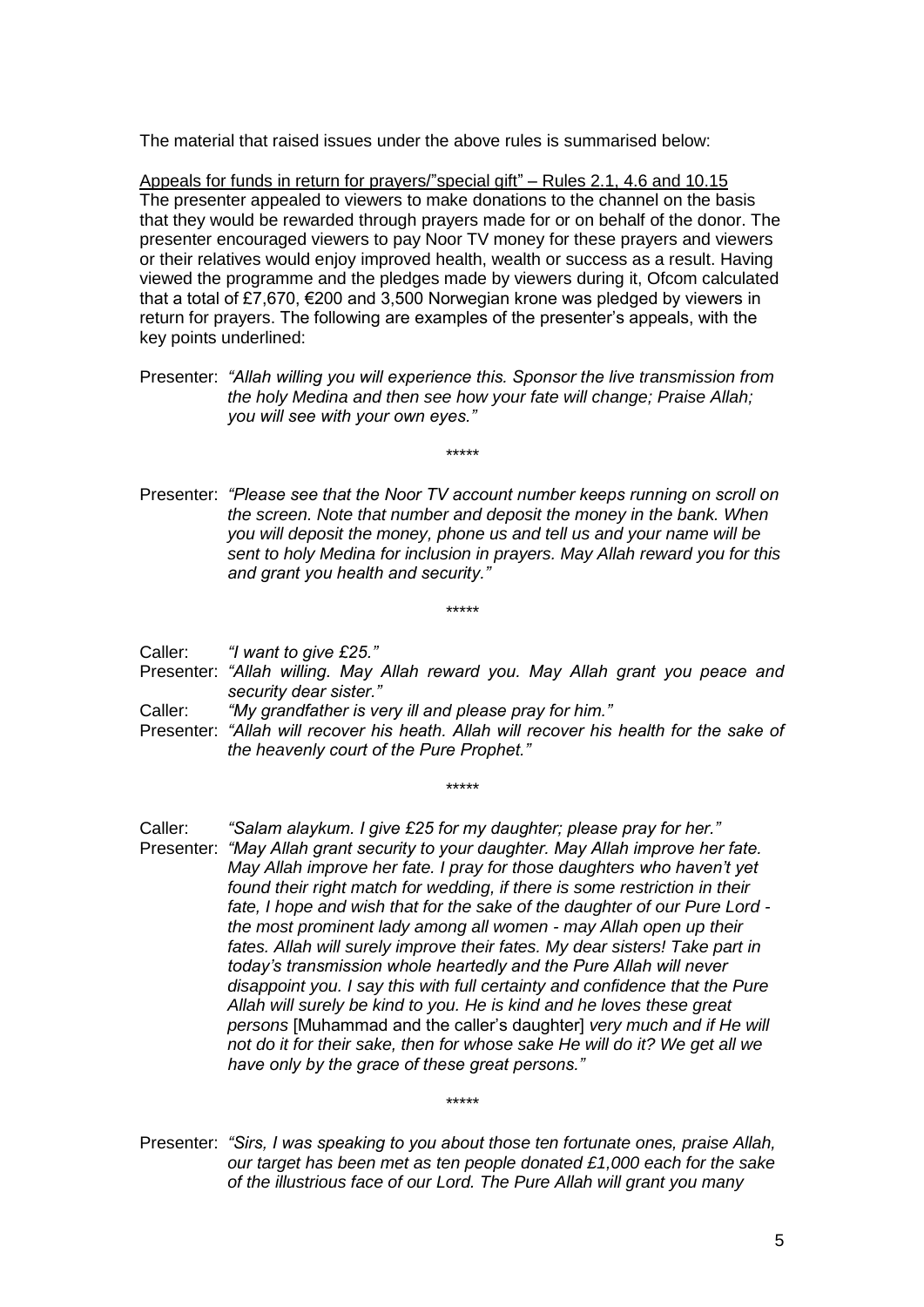*successes. Your fates are about to brighten up. Allah willing. Allah willing. I am not saying this for nothing. There was a special secret behind it which, Allah willing, in your service, I would just say that you have made a beautiful arrangement of gathering special privileges from the heavenly court of our Lord."*

Ofcom further noted that for those viewers who donated £1,000, as well as prayers, the presenter promised to send them a "special gift" of earth from the Holy Land and the tomb of Prophet Muhammad. During the programme 20 viewers pledged £1,000 each in return for prayers and the "special gift". For example:

Presenter: *"I want to tell all those brothers who have offered £1,000 each to give us their numbers because I, this humble man, would like to send them a gift which is the earth from the holy tomb of our Lord, whom Allah praises and protects. May you be blessed by this; it is a special gift for you. Our perfect sheikh will send this special gift of the earth from the holy tomb of our Lord, whom Allah praises and protects. Allah willing. All those brothers and sisters who have donated £1,000 each, it is a special gift for you which Noor TV is presenting to honour you. We will send this special gift of the earth from the holy tomb of our Lord."*

The licence holder for the service Noor TV is Al Ehya Digital Television Limited ("the broadcaster"). Ofcom requested the broadcaster"s comments on how the above appeals complied with Rules 2.1 and 4.6 of the Code (as detailed above). Ofcom also requested the broadcaster"s comments with regards to Rule 10.15 of the Code (as detailed above on pages 4 to 5) as well as documentary evidence to demonstrate that the donations were separately accounted for and used for the purpose they were intended and that viewers had been informed about how much was raised as a result of the appeal.

Donations made to the Mohiuddin Trust website – Rules 2.2 and 10.15 Ofcom noted that at one point in the programme a caller asked the presenter whether it was possible to make an online donation to Noor TV. The presenter responded: *"You can pay online on www.mouhiuddintrust.org.uk. You can also donate on the Mohiuddin Trust website."*

Ofcom asked the broadcaster to explain:

- i) the nature of the Mohiuddin Trust and to provide details of any relationship or arrangement between it and Noor TV;
- ii) why viewers were directed to the Mohiuddin Trust"s website to make donations to Noor TV, rather than Noor TV"s website; and
- iii) how Noor TV ensured that all monies donated by its viewers via the Mohiuddin Trust website in response to the channel"s appeal for funds were correctly identified and transferred to Noor TV for the purpose of funding Noor TV"s programming.

The broadcaster explained that when the presenter directed viewers to the Mohiuddin Trust website, it was *not* to make contributions to Noor TV (further details are set out below, in the Response section).

Ofcom considered that the broadcast did not make clear that the money donated would not be received by Noor TV. Ofcom therefore requested the broadcaster"s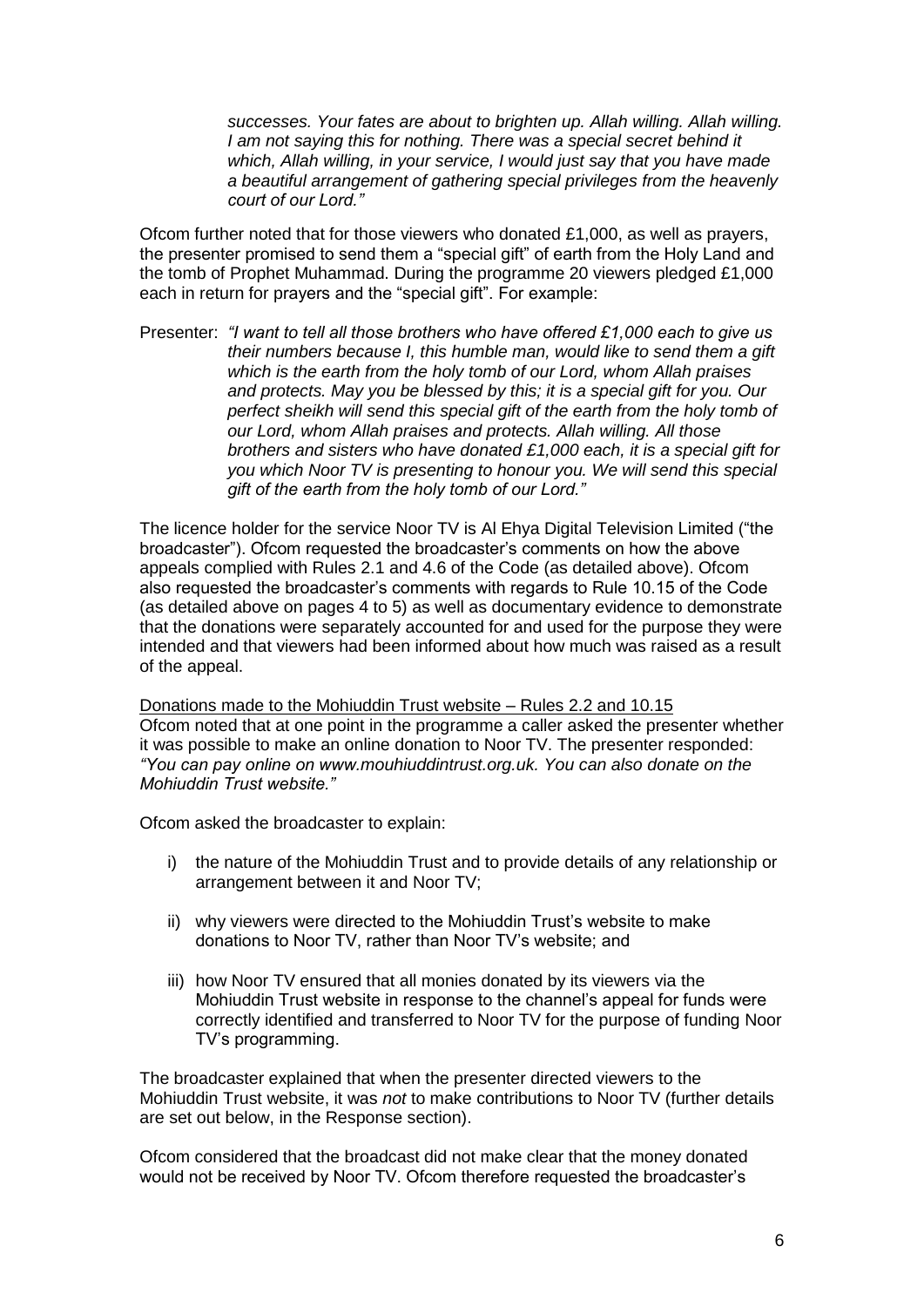comments in with regards to Rules 2.2 and 10.15 of the Code (as detailed above on pages 4 to 5).

References to a DVD during the programme – Rule 10.3 During the programme, the presenter encouraged viewers to buy a DVD for which a trailer was also shown. The presenter made the following encouragements to viewers to buy the DVD:

- Presenter: *"It took us four years of hard work to prepare this programme. It is a very special programme. Please make sure you buy it. I personally request that you buy it. It has two benefits; its price is £15. Fifty per cent, that is £7.50 will go towards your contribution to Noor TV"s broadcasts from Medina. You will be continuously rewarded for this in the heavens. The remaining £7.50 – the holy month in which the Prophet"s birthday is celebrated is about to come. Allah willing. Allah willing, my Lord, our blessings and peace be upon him, because of whose grace Allah has granted us all the good things of life, the remaining £7.50 will be spent towards the broadcasts of the programmes about the birthday of the Prophet…"*
- Presenter: *"You can order it by logging on to www.islamicmovies.co.uk or you can note our phone number from the running advert on the screen and call us".*
- Presenter: *"Viewers! We have 80 year old photos of holy sites of Medina, we have prepared a film, a historical film. If you want to order it the price of the film is £15. It has been publicised many times in our transmission in our adverts. I want to say, it"s price is £15. Out of this £7.50 will go towards your contribution to Noor TV"s, this transmission. The remaining £7.50…. We show from the whole world, via live transmission, recorded programmes, and this money will be used in purchasing those programmes".*

Ofcom requested the broadcaster"s comments on how the above references to the DVD complied with Rule 10.3 of the Code which states that "Products and services must not be promoted in programmes."

#### **Response**

Appeals for funds in return for prayers/"special gift" – Rules 2.1, 4.6 and 10.15 The broadcaster stated that the presenter was "thrust into running this programme without script at extremely short notice" and "there is no doubt that the presenter clearly got carried away in what he was saying."

When asked for formal comments in respect of Rule 2.1 of the Code (generally accepted standards), the broadcaster replied "we have already made it quite clear that Noor TV accepts that the susceptibilities of the audience were not properly dealt with."

In response to Ofcom"s requests, the broadcaster stated that it "must accept the fact that matters set out by the presenter may have misled the audience." With regard to the promise of a "special gift" for viewers who donated  $£1,000$ , the broadcaster said that the special gift referred to was not from Noor TV and that none of the funds received by Noor TV related to this special gift. The broadcaster also conceded a failure to adhere to Rule 4.6, making a similar statement to its statement in relation to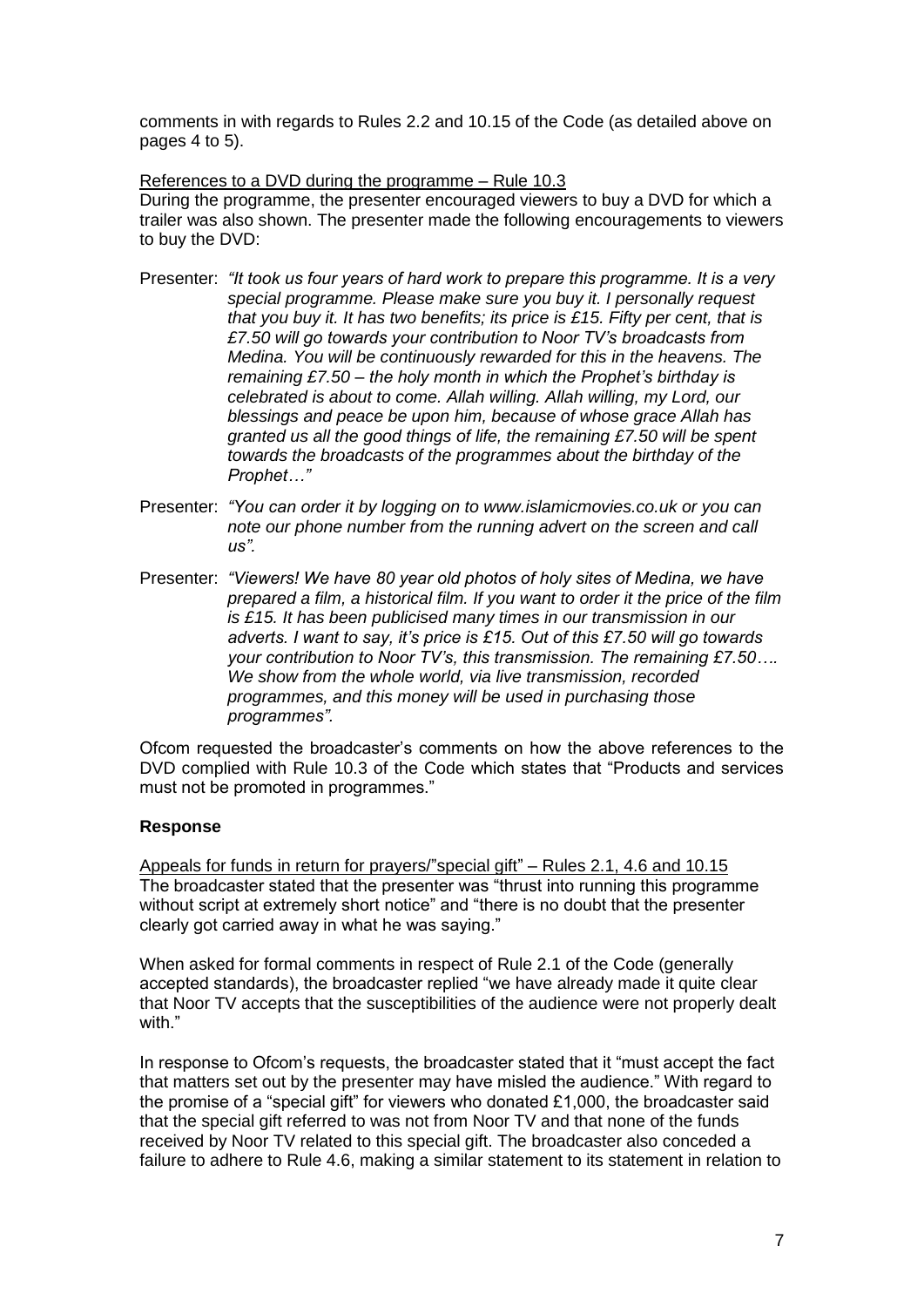Rule 2.1 that it "clearly understands and admits that…the susceptibilities of the audience were not properly dealt with."

In order to assess compliance with Rule 10.15, Ofcom requested documentation from the broadcaster to demonstrate that (a) the donations were separately accounted for, (b) the donations were used for the purpose for which they were donated and, (c) viewers had been informed about how much had been raised as a result of the appeal.

In respect of the particular requirement under Rule 10.15 that the audience is informed of how much had been raised as a result of an appeal for funds, the broadcaster stated: "the personnel who were responsible for this broadcast have all been dismissed and the current management believe that in a subsequent programme the Medina contributions were set out in a programme so that the audience knew what it was." The broadcaster said it was unable to provide a copy of the programme because "the current management are not the past management and since Noor TV broadcast 24 hours, the idea of trawling through 24 hour broadcasting over a period of time to find the appropriate mention is clearly an unacceptable request".

To consider whether the broadcaster had failed to adhere to the requirements under Rule 10.15 that all donations must be separately accounted for and used for the purpose for which they were donated, the broadcaster provided bank statements covering the period 29 October to 18 November 2010, which contained both card and cash transactions into the account. It said that it was unable to indicate on those bank statements which of the payments into the account were as a result of the specific appeal for funds on 13 November 2010, because "donations are made in the mosque and banked subsequently without particular reference as to a specific appeal". It added that "Noor TV is always appealing for funds both in the field and generally. The whole TV Station is funded entirely by voluntary subscription."

In its initial response to Ofcom"s request for comments, the broadcaster stated that "as a result of that appeal…from card payments a total sum of £3,375.00 was received by Noor TV". However, in a subsequent response it stated that "card payments can be identified but…not all promises are honoured and the Station can only tell you that the maximum amount promised was £3,375.00" and "it is clear maximum the TV Station could have received is £3,375.00 and it cannot be justified that the TV Station has even had that".

Noor TV was unable to separately account for all donations relating to the promise of a "special gift" of earth from the Holy Land to viewers who donated £1,000. The broadcaster commented that the special gift referred to was not from Noor TV and "no one at Noor TV knew that this comment or promise was to be made. None of the funds received by Noor TV related to this special gift. This appears to have been part of the presenter"s own particular promotion." The broadcaster explained that it does not know whether any amounts of £1,000 were donated in return for a special gift, but stated that no monies in respect of the "special gift" were received by Noor TV.

The broadcaster commented that a large number of pledges were not honoured and indicated that this may be a possible reason for the discrepancy between the amount of money which appeared to be raised during the appeal and the amount of money Noor TV maintain was actually raised. Specifically, the broadcaster stated there were no entries in the Noor TV bank account relating to pledges made in Euros or Norwegian krone during the programme and that the likely reason for this was that the pledges were not honoured.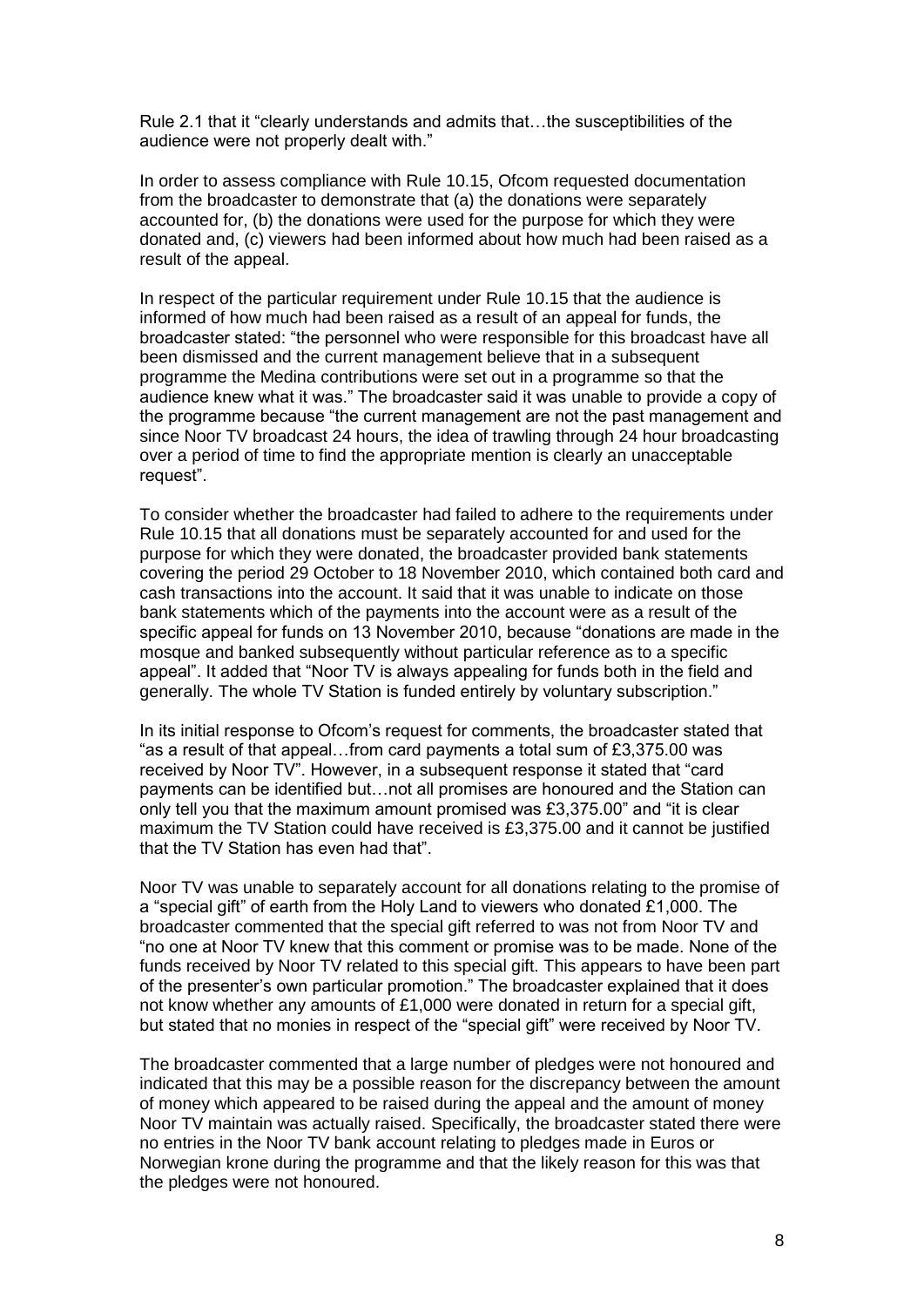Ofcom requested the broadcaster explain how the funds had been applied in order to ascertain whether the funds had been used for their stated purpose and to supply documentary evidence in support of such explanation. The broadcaster informed Ofcom that the link used to broadcast from Medina "costs about £25,000 a year" and this was the first time that Noor TV had asked for contributions "for this particular live broadcast." In a subsequent response, the broadcaster said the "the funds were to assist with the additional costs in connection with the Medina link which meant [employing] additional staff who have to download the link and play out through the system. The broadcaster stated it could not provide the requested documentation, because "there is…not an invoice as such". The broadcaster said that if Ofcom "felt it relevant", it could go through the staff payment records to find the additional staff salaries, but that it would not be easy "to identify staff salaries as such in general terms."

Donations made to the Mohiuddin Trust website – Rules 2.2 and 10.15 Ofcom sought explanations from the broadcaster as to:

- i) the nature of the Mohiuddin Trust and details of any relationship or arrangement between it and Noor TV;
- ii) why viewers were directed to the Mohiuddin Trust's website to make donations to Noor TV, rather than Noor TV"s website; and
- iii) how Noor TV ensured that all monies donated by its viewers via the Mohiuddin Trust website in response to the channel"s appeal for funds were correctly identified and transferred to Noor TV for the purpose of funding Noor TV"s programming.

In response, the broadcaster informed Ofcom that Noor TV and the Mohiuddin Trust are separate legal entities which work closely together. The Mohiuddin Trust is a registered charity of which Pīr Sahib is the chairman. Pīr Sahib is also the main director of the broadcaster. The broadcaster explained that the Mohiuddin Trust "utilises Noor TV for its funds advertising."

The broadcaster said that when the presenter directed viewers to the Mohiuddin Trust website, it was not to make contributions to Noor TV. It explained that "viewers do not always like to make donations to the running of the TV channel but are prepared to make charitable donations to the Mohiuddin Trust whose spiritual leader is often seen on Noor TV."

The broadcaster further commented that "it is clear that the appeal for funds is outside the rules."

#### References to a DVD during the programme – Rule 10.3

Ofcom invited the broadcaster"s comments on how references to the DVD complied with Rule 10.3 of the Code (Products and services must not be promoted in programmes).

The broadcaster stated it was in total agreement with Ofcom"s view that the DVD was promoted during the programme.

#### Further representations

The broadcaster maintained that the presenter of the programme has been dismissed as a result of this investigation.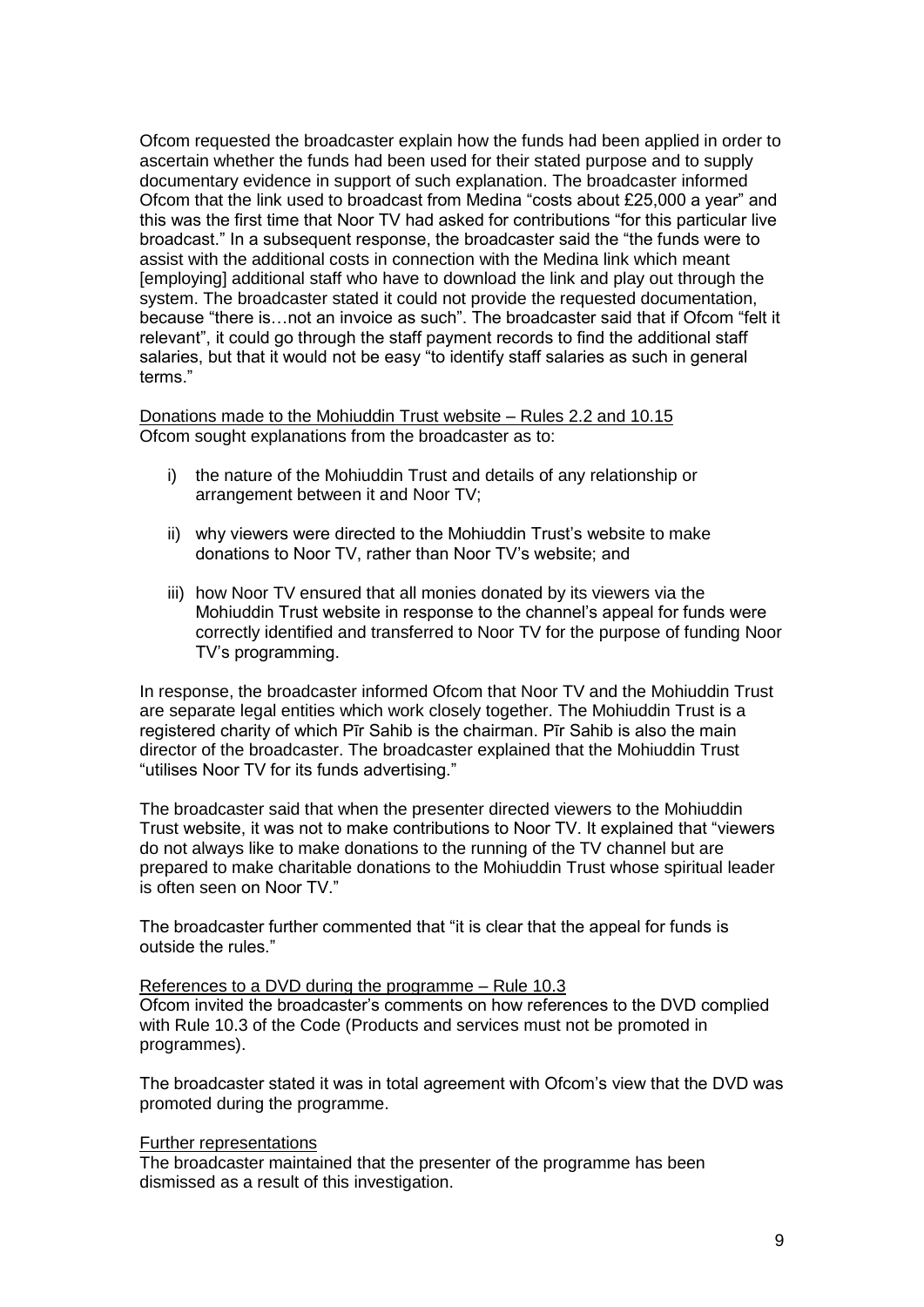The broadcaster expressed regret that the incident on 13 November 2010 arose and claimed that it would not have arisen had staff other than the dismissed presenter (and a manager who had also been dismissed) known what was going to happen.

The broadcaster informed Ofcom that it had implemented a "new methodology of instruction to staff" and dismissed those involved in the broadcast of the programme. Ofcom did not receive any details of either the new methodology or the dismissals.

#### **Decision**

Under the Communications Act 2003 ("the Act"), Ofcom has a statutory duty to require the application, in the case of all television and radio services, of standards that provide adequate protection to members of the public from the inclusion of offensive and harmful material. Ofcom also has a duty to set such standards for the content of programmes as appear to it best calculated to secure the standards objectives, including that: "generally accepted standards" are applied so as to provide adequate protection for members of the public from the inclusion of harmful material; "broadcasters exercise the proper degree of responsibility with respect to the content of programmes which are religious programmes"; and that "religious programmes do not involve any improper exploitation of any susceptibilities of the audience for such a programme."

These standards are contained in the Code. Broadcasters are required to comply with the rules in Section Two of the Code so as to provide adequate protection for members of the public from harmful material; and Section Four of the Code to ensure that religious programmes do not improperly exploit any susceptibilities of the audience (see above for the specific provisions).

In addition to the protection of the audience from harm, one of the fundamental principles of European broadcasting regulation is that advertising and programming (that is editorial content) must be kept distinct. This is set out in Article 19 of the Audiovisual Media Services (AVMS) Directive which is in turn reflected in the Code rules for commercial references in television programming. The purpose of this is to prevent programmes becoming vehicles for advertising and to protect viewers from surreptitious advertising.

Appeals for funds in return for prayers/"special gift" – Rules 2.1, 4.6, 10.15 As appeals for funds offer a limited exemption to the restrictions imposed on the amount of advertising a broadcaster can transmit, viewers should not be invited to make a donation in return for anything other than to make programmes or the provision of the service.

Further, as stated in Ofcom's published guidance notes<sup>4</sup>, appeals for funds should not improperly exploit any susceptibilities of the audience. Ofcom considers that vulnerable people, such as those experiencing financial or emotional difficulties, may be unduly encouraged to give donations. In particular, Ofcom considers it unacceptable to persuade viewers to donate money on the basis of inducements such as a offering a prayer for or on behalf of the donor; the promise of better health; or that a religious figure will create further wealth for donors or take particular care of donors.

 4 <http://stakeholders.ofcom.org.uk/binaries/broadcast/guidance/812612/section10-tv.pdf>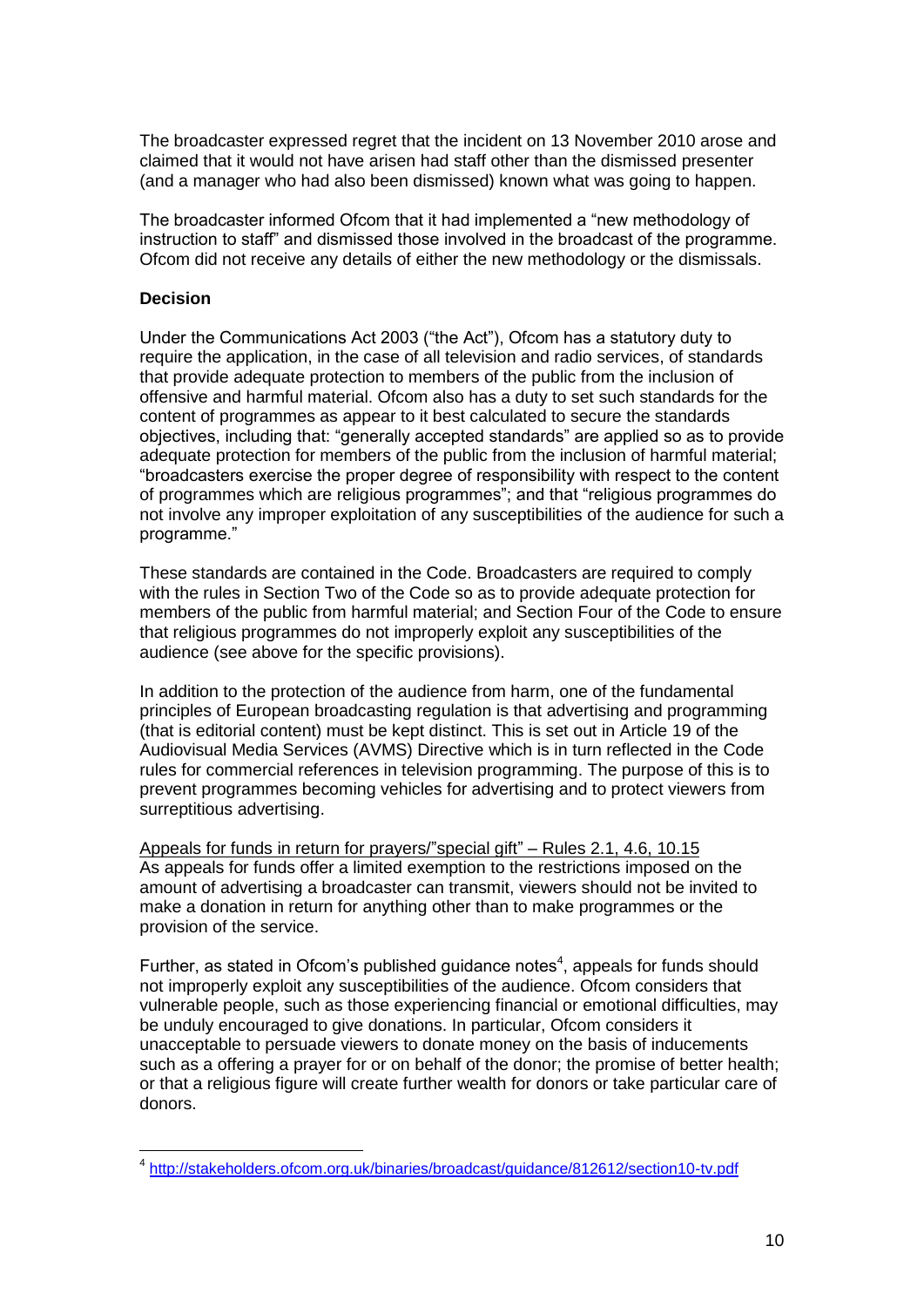In this case, the presenter offered prayers which would be made on the caller"s behalf in the Holy City of Medina. For example:

Presenter: *"Allah willing you will experience this. Sponsor the live transmission from the holy Medina and then see how your fate will change; Praise Allah; you will see with your own eyes."*

*\*\*\*\*\** Caller: *"I want to give £25."*

Presenter: *"Allah willing. May Allah reward you. May Allah grant you peace and security dear sister."*

Caller: *"My grandfather is very ill and please pray for him."*

Presenter: *"Allah will recover his heath. Allah will recover his health for the sake of the heavenly court of the Pure Prophet."*

In addition, the presenter offered a "special gift" of earth from the Holy Land to those viewers who donated £1,000. For example:

Presenter: *"Sirs, I was speaking to you about those ten fortunate ones, praise Allah, our target has been met as ten people donated £1,000 each for the sake of the illustrious face of our Lord. The Pure Allah will grant you many successes. Your fates are about to brighten up. Allah willing. Allah willing. I am not saying this for nothing. There was a special secret behind it which, Allah willing, in your service, I would just say that you have made a beautiful arrangement of gathering special privileges from the heavenly court of our Lord."*

We noted that the broadcaster had accepted that "the susceptibilities of the audience were not properly dealt with".

In Ofcom"s view, the inducements which were made in this programme, i.e. the receipt of a "special gift" for a donation of  $£1,000$ , or the offer of a prayer that would improve the donor"s health, wealth, success or good fortune carried the risk that susceptible members of the audience may have been persuaded to donate money to Noor TV when they would not otherwise have done so. In particular, the appeal focused heavily on religious beliefs, which Ofcom considered had created an additional risk that susceptible viewers would have been more likely to make donations than they otherwise would have done. Ofcom therefore found the programme in breach of Rule 2.1 (generally accepted standards) and Rule 4.6 (religious programmes must not improperly exploit the susceptibilities of the audience).

Ofcom was extremely concerned that Noor TV had not separately accounted for the donations viewers had made as a result of the appeal for funds, as required by Rule 10.15.

Further, and as a result of the donations not being separately accounted for by Noor TV, the broadcaster was unable to provide satisfactory documentary evidence of: i) how much was raised as a result of the appeal for funds, or indeed whether any donations at all had been received in return for the "special gift"; and ii) documentary evidence of what the funds raised as a result of the appeal were used for. Therefore Noor TV did not provide evidence to demonstrate that the funds had been used for the purpose for which they had been donated, as required by Rule 10.15.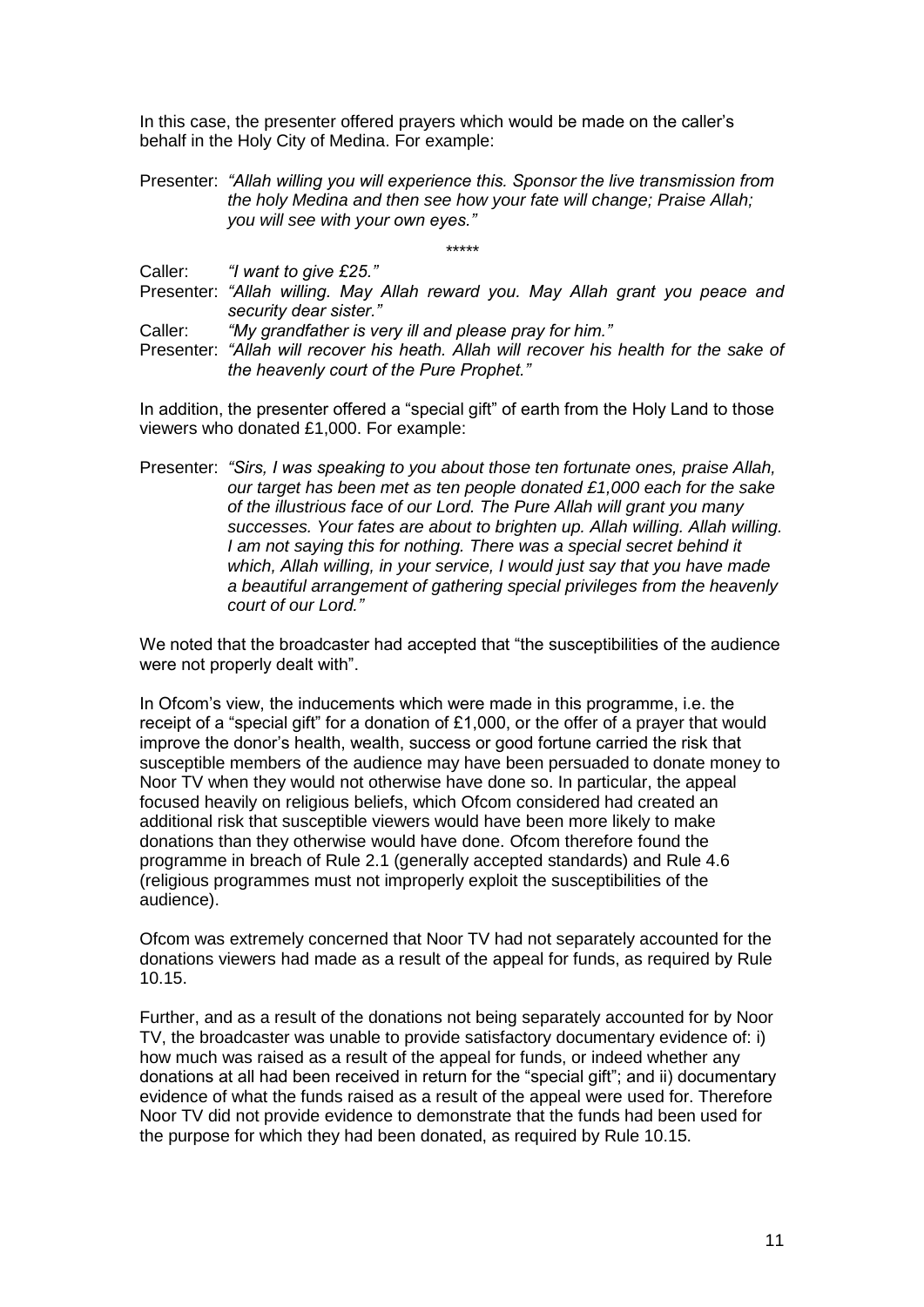In addition, the broadcaster could not provide any assurances or evidence in the form of a recording that the audience had been informed of how much had been raised as a result of the appeal, also as required by Rule 10.15.

When Ofcom asked Noor TV to provide a recording to demonstrate that the audience had been told how much the appeal had raised, as Noor TV suggested had been the case, the broadcaster said that it was under new management who had not been involved in the broadcast in question. The broadcaster also stated that it considered "the idea of trawling through 24 hour broadcasting over a period of time to find the appropriate mention is clearly an unacceptable request". In Ofcom"s view, the broadcaster should have had sufficient compliance procedures in place to meet its obligations under its Ofcom licence. Ofcom was concerned by the broadcaster"s response on this issue as it appeared to demonstrate to Ofcom that Noor TV was not taking its compliance obligations seriously.

Ofcom concluded that donations that viewers had made to Noor TV as a result of the appeals for funds had not been separately accounted for. The broadcaster was unable to demonstrate whether the funds had been used for the purpose for which they had been donated. The broadcaster was also unable to demonstrate whether the audience had been told how much had been raised as a result of the appeal. The appeal was therefore in breach of Rule 10.15 of the Code.

Donations made to the Mohiuddin Trust website – Rule 2.2 and 10.15 During appeals for funds, viewer donations can be sought solely for the purpose of funding a particular programme, or a broadcasting service overall. When transmitting appeals for funds, broadcasters should ensure that the audience is told about the purpose of the appeal for which they are soliciting donations.

In this case, viewers were informed that the money they donated during the programme would fund Noor TV"s programming:

Presenter: *"May I take this opportunity to request the viewers to cooperate with us, as you did in the last programme, and take subscriptions for Noor TV in order to support the live transmission from the Holy City of Medina.*

One caller asked if it was possible to donate online.

- Presenter: *"How much did you donate?"*
- Caller: *"£50. £50 for our Pure Lord and £50 for Bi Bi Amina. I wanted to ask if these could be paid online?"*
- Presenter: *"Certainly. You can pay online www.mohiuddintrust.org.uk. You can also donate on the Mohiuddin Trust website. Alternatively, you can phone in on Noor TV reception and pay by debit or credit card. Allah willing, I shall arrange for this as well that you are able to pay on the Noor TV website."*

Ofcom was extremely concerned that although viewers were told that their donations were for the purpose of funding Noor TV's programming, the funds donated via the Mohiuddin Trust website, were not in fact received by Noor TV and therefore were not used for their stated purpose.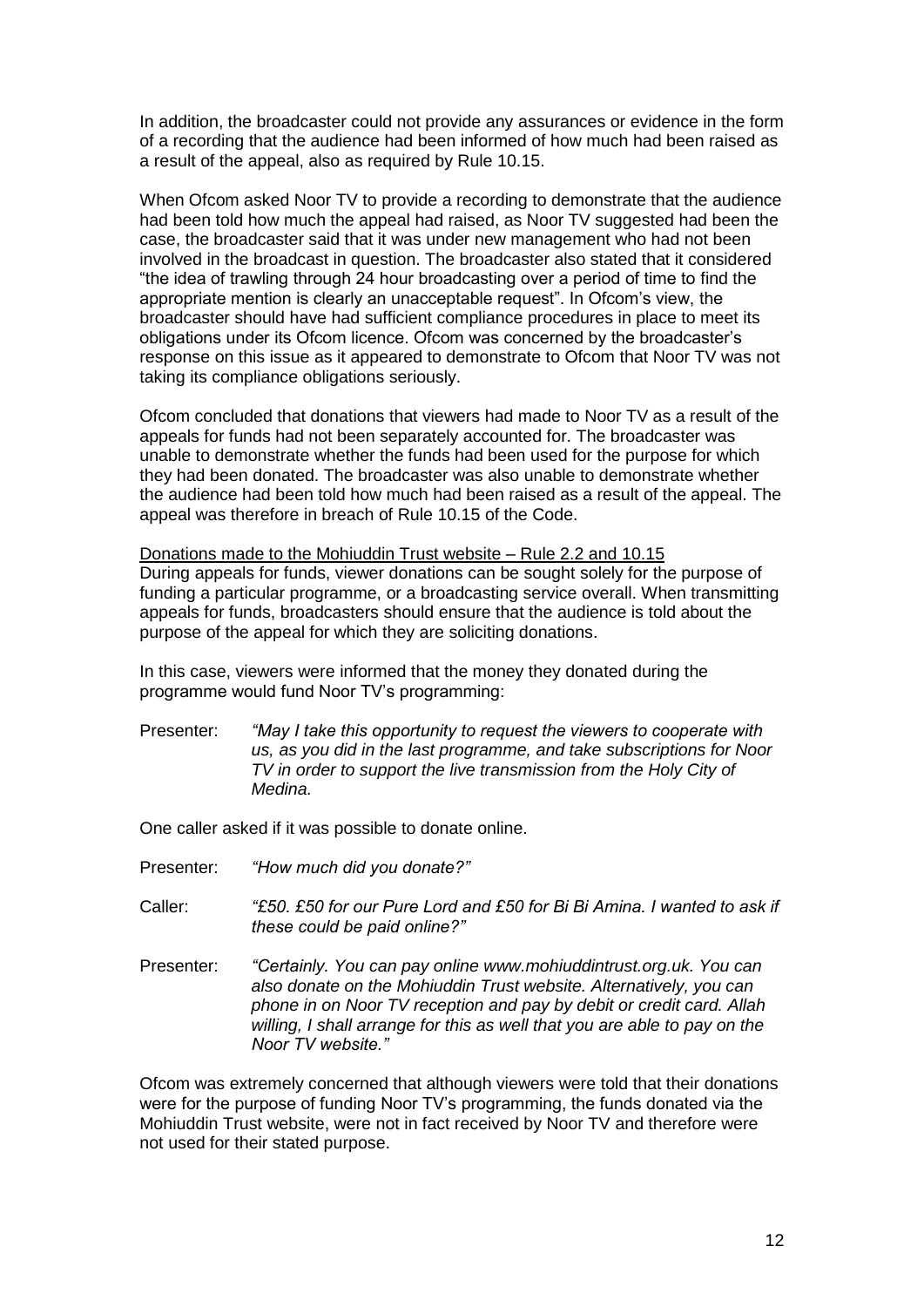As detailed above, the broadcaster stated that "viewers do not always like to make donations to the running of the TV channel but are prepared to make charitable donations to the Mohiuddin Trust whose spiritual leader is often seen on Noor TV". However, the sole purpose of an appeal for funds by the broadcaster must be to fund the channel. Ofcom considered that it was not made clear to viewers that money donated via the Mohiuddin Trust website would not be received by Noor TV.

Ofcom considered this to be a clear and serious breach of Rule 2.2 (factual programmes or items or portrayals of factual matters must not materially mislead the audience) and Rule 10.15 (the audience must be told of the purpose of the donation).

References to a DVD during the programme – Rule 10.3 The broadcaster admitted that the DVD was promoted during the programme.

Ofcom noted that the presenter promoted the DVD, for example he said, *"please make sure you buy it"* and *"you can order it by logging on to www.islamicmovies.co.uk or you can note our phone number from the running advert on the screen and call us."*

The DVD was clearly promoted, in breach of Rule 10.3 of the Code.

#### **Conclusion**

These are extremely serious breaches of the Code, which had the potential to cause financial harm to viewers, particularly to vulnerable viewers.

The broadcaster had claimed that the presenter in question was responsible for the breaches, and stated that this individual had since been dismissed. Ofcom was concerned that the broadcaster provided no detailed evidence of any compliance procedures it had in place, or has since introduced, to demonstrate that it had taken responsibility for meeting its obligations under its Ofcom licence.

The Licensee is put on notice that the breaches in this case are being considered for the imposition of a statutory sanction.

#### **Breaches of Rules 2.1, 2.2, 4.6, 10.3 and 10.15**

This finding was amended after its publication on 20 June 2011 to correct a factual inaccuracy.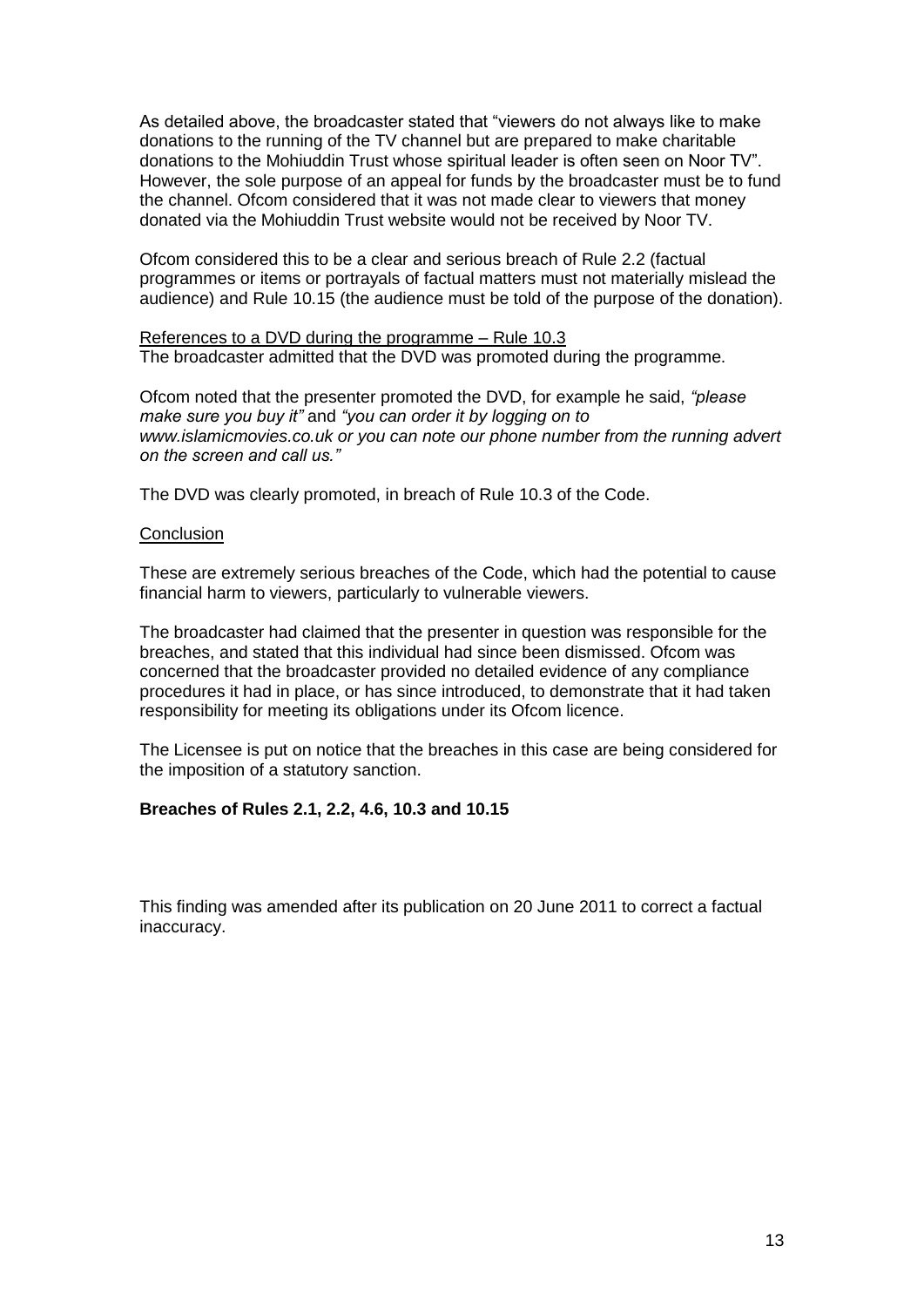# **In Breach**

## **Tafheem Al Masyal**

*Takbeer TV, 17 October 2010, 02:00, 18 December 2010, 17:30, 8 January 2011, 17:45, 29 January 2011, 18:00, and 26 March 2011, 16:30*

#### **Introduction**

Takbeer TV broadcasts religious and general entertainment content mainly in Urdu, and is available on cable and satellite platforms. *Tafheem al Masyal* is a religious discussion programme, during which viewers are invited to call in and put their questions on Islamic religious matters, to a presenter and guest presenter in the studio. The licence for Takbeer TV is held by Channel S World Limited ("Takbeer  $TV$ ").

Between October 2010 and January 2011 Ofcom received 267 complaints about five editions of *Tafheem Al Masyal* broadcast on: 17 October 2010 ("the 17 October programme"); 18 December 2010 ("the 18 December programme"); 8 January 2011 ("the 8 January programme"); 29 January 2011 ("the 29 January programme"); and 26 March 2011 ("the 26 March programme"). 263 of the complaints we received were in relation to the 18 December programme.

We noted that complainants were from the Ahmadiyya religious community. This is a comparatively small Islamic movement founded by Mirza Ghulam Ahmad Qadiani that grew out of mainstream Islam in the nineteenth century, whose followers believe themselves to be true Muslims. Followers of Mirza Ghulam Ahmad are known as Ahmadis or Qadianis or Ahmadiyya. Complainants considered that the programmes variously: consisted of abusive content about Ahmadis and Mirza Ghulam Ahmad; or incited hatred and violence towards the Ahmadiyya community.

Ofcom employed the services of an independent translator, a native Urdu speaker, to translate extracts from the five programmes and produce a transcript of the content from the original Urdu. We cite a selection of the translated comments made during the broadcasts to illustrate the tone and content of the programmes complained of (however, the programmes were considered in full and in context):

#### 17 October programme:

- A caller: "[the Ahmadis] *use the word "respected for their prophet but he does not deserve the title "respected"... they have no wisdom*". In response, the presenter replied: "*Well said Mr. Shakir, you have said it very beautifully*";
- A caller: "*The Qadianis have nothing but lies".* In response the presenter replied: "*This was a beautiful talk washed by Tausar and Tasneen<sup>1</sup> . Thank you for your sentiments of kindness and love for us. This has encouraged us further"*;

<sup>&</sup>lt;sup>1</sup> Streams in Paradise.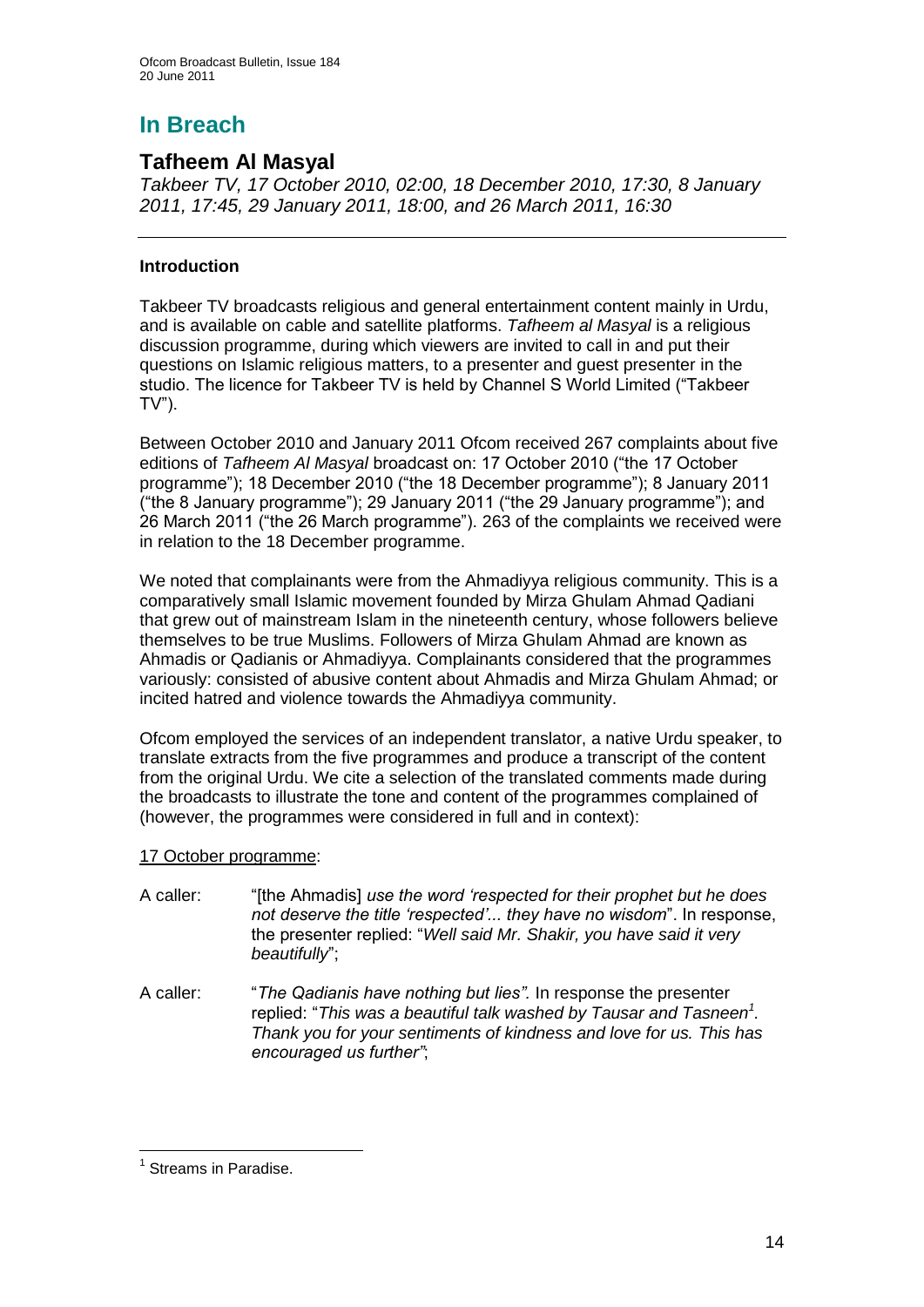- A caller: "*The chief of Mirzais<sup>2</sup> , Masrur Ahmad<sup>3</sup> , the hell-bound... our Sunnite group says these are stupid and non-believers*";
- A presenter: *"The Mirzais have insulted many prophets. It is an ordinary thing for them, because he* [the Ahmadi prophet] *himself used to drink* [i.e. alcohol]"; and
- A presenter: *"Everyone knows that this came out of* [Mirza Ghulam Ahmad]*"s dirty mind*…*This was his polluted mind spewing such words*…";
- A presenter: "*Ahmadis are non-Muslims, apostates, and hypocrites*"; and
- A presenter: "[Mirza Ghulam Ahmad] *died in a stinking and dirt-ridden place. His life ended in a toilet which was filthy and stinking but he was impudent about things which are more sublime than the heavens, made fragrant by the presence of the Holy Prophet*".

#### 18 December programme:

- A presenter: *"We are inviting the audience to see that* [Mirza Ghulam Ahmad"s] *deeds are below the dignity of a human... and it is difficult to accept him as a decent person let alone a prophet*";
- A presenter: *"To hide one"s own lies, one invites others to lie; to hide one"s own sins, one invites others to commit sins; drug addicts want others to use drugs; likewise, because Mirza Sahib was fond of doing marriages, so he started a campaign aimed at encouraging people to do several marriages*";
- A presenter: "*Women used to press* [Mirza Ghulam Ahmad]*"s legs, serve him, all night long. This is not allowed in Islam; he cannot be called a civilised man let alone a Muslim which is a high degree of status, and much above that is the status of a prophet";*
- A presenter: "[Mirza Ghulam Ahmad"s] *relatives called him treacherous, cunning, and a thief...* [the Ahmadis] *try to link this liar with the leader of all prophets, Prophet Muhammad*";
- A presenter: *"Mirza Sahib is a liar…he is a dajjal<sup>4</sup> according to the sayings of Prophet Muhammad*"*;*
- A caller: Referred to Ahmadis as "*accursed*" and said: "[the Ahmadis] *know* [Mirza Ghulam Ahmad] *was a liar and yet they call him a prophet though he was not a decent person and these people are misled*"; and
- A caller: "*these* [Ahmadis] *who are calling you and debating with you are accursed liars"*.

 $2$  Derogatory term for Ahmadis.

 $3$  The present leader of the Ahmadiyya community.

<sup>4</sup> Ofcom understands "*Dajjal"* to be an offensive term, equivalent to the term "anti-Christ" in Christianity.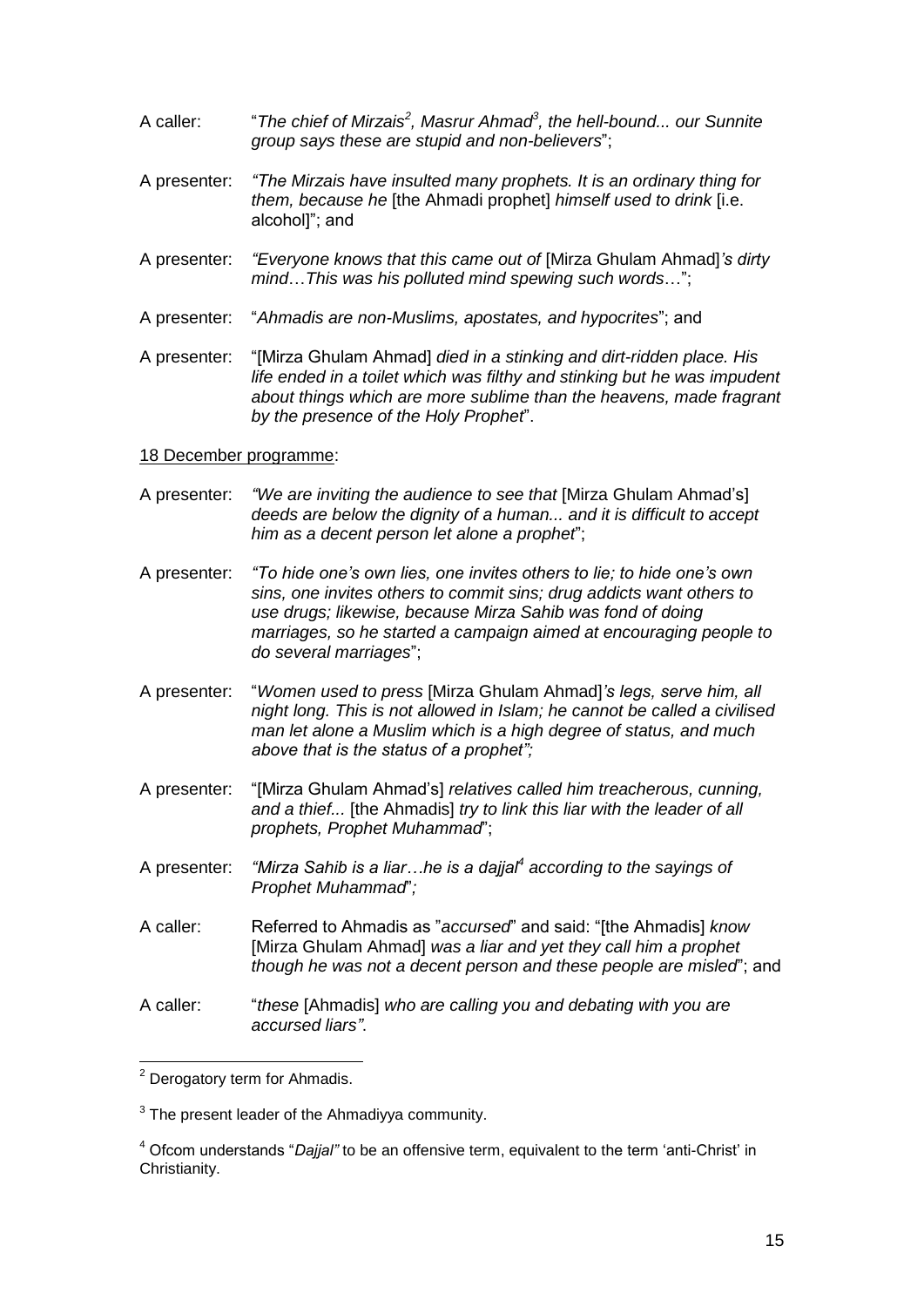#### 8 January programme:

- A presenter: "*In our last programme, a Qadiani friend had asked some questions. Though these questions were not related to the nonsense spoken by Mirza Ghulam Ahmad Qadiani, his lies, his cunning and deceit, and his false claim to prophet hood, still I would like to answer these questions*";
- A presenter: "*His followers say* [Mirza Ghulam Ahmad] *was a prophet but we say he was a "Dajjal"*…*Ghous Azam<sup>5</sup> was a saint but* [Mirza Ghulam Ahmad] *was the chief "Dajjal"*"; and
- A presenter: *"We have been telling about* [Mirza Ghulam Ahmad"s] *lies in the past but today we will focus specially on these. We will tell you about his lies*".

#### 29 January programme

A presenter: *"As to what is the punishment of apostasy in Ahmadis, we can discuss it with them only if we have a link with them. Among Muslims, the penalty for apostasy is death. An apostate deserves to be killed but the right to implement this penalty is the prerogative of an Islamic government. An individual or a party does not have this prerogative. An Islamic court, Islamic government, a Qazi<sup>6</sup> can implement this penalty or make a decision about it"*.

Ofcom began an investigation into the material in the programmes referred to above that had been broadcast between October 2010 and March 2011,and considered whether the programmes referred to above raised issues under Rule 3.1 of the Code, which states that:

"Material likely to encourage or incite the commission of crime or to lead to disorder must not be included in television or radio services".

For the reasons set out in the Decision, we did not consider that there was a breach of Rule 3.1. However, we asked the Licensee how it complied with Rule 4.2 of the Code which states that:

"The religious beliefs of those belonging to a particular religion or religious denomination must not be subject to abusive treatment".

Ofcom was sufficiently concerned about this content to ask the Licensee to attend a meeting on 6 April 2011 to explain its compliance arrangements. At this meeting Takbeer TV apologised for any offence that had been caused by the above programmes. The broadcaster also outlined the various improvements it had put in place in relation to its compliance processes (as outlined in the Response section below). In addition, it provided Ofcom with a copy of a Code of Conduct that had been signed by Takbeer TV and a number of other Muslim television broadcasters.

Having received further complaints about the programme broadcast on 26 March 2011, Ofcom decided after the compliance meeting of 6 April 2011 to ask the

 $<sup>5</sup>$  A holy person revered by certain members of the Islamic faith.</sup>

<sup>&</sup>lt;sup>6</sup> Islamic judge.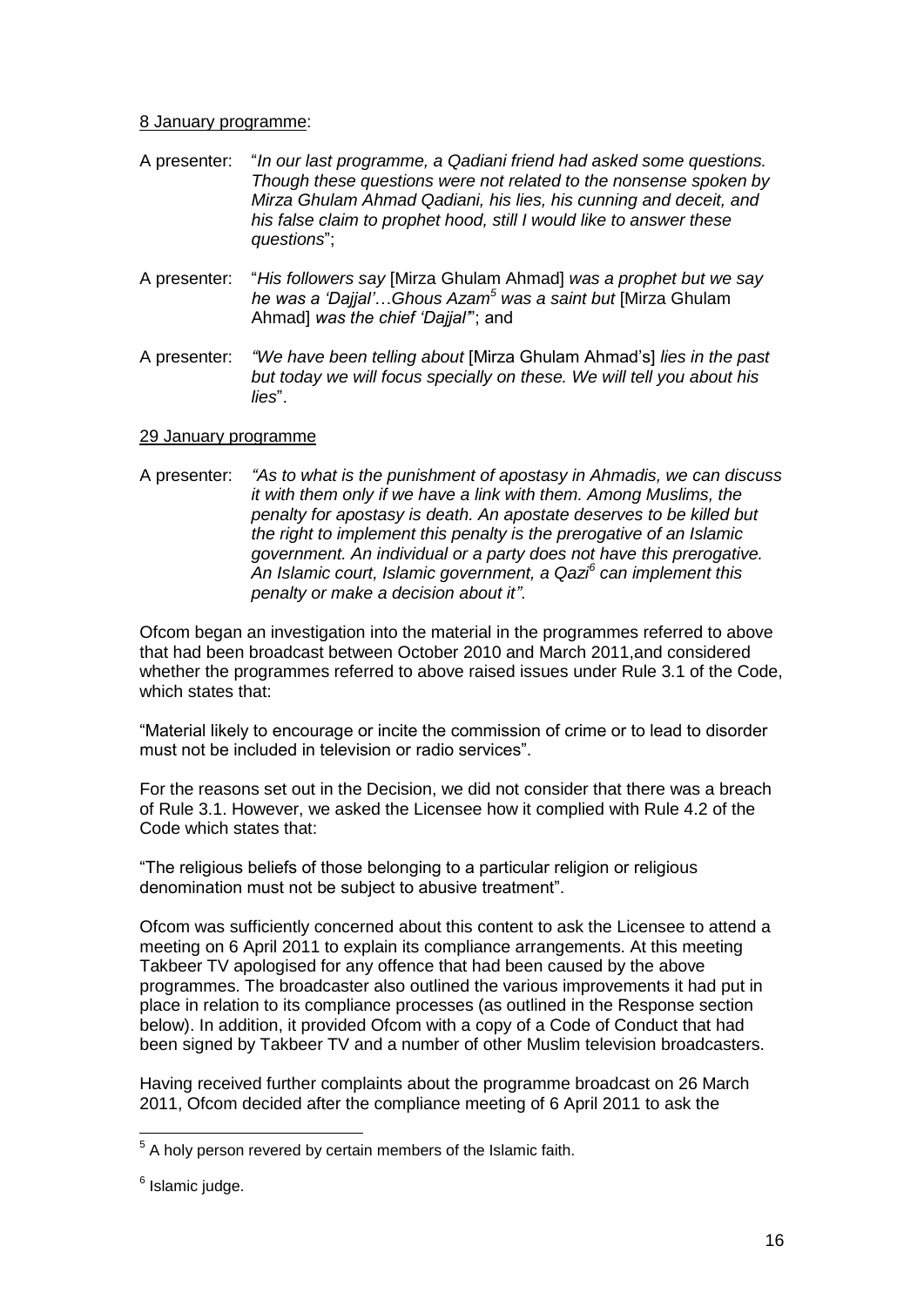Licensee how this material also complied with Rule 4.2 before reaching a final decision.

#### 26 March programme:

- A caller: "*I think there is no need to take questions from these stupid and illiterate people* [i.e. Ahmadis]".
- A caller: *"These kind of callers* [i.e. Ahmadis] *are wasting your time and the precious time of this programme. You and Mr. Sialvi have proved from their own book that they are following a wrong man – Mirza Ghulam Ahmad. Please tell them, in the light of Qur"an and Hadith what is going to happen to them, to people who follow such men, when they will go to their graves and what will happen to them later when they will burn in hellfire. Please tell them, in the light of the Qur"an and Hadith what will be their punishment*".
- A presenter: *"*[The Ahmadis] *are crying because they know what their punishment will be. They know what is going to happen to them. They obtained visas to come here, they dramatized their situation and applied for asylum and they came here, and they are cashing in from the event that happened in Lahore<sup>7</sup> . Thousands of events like this happen in Pakistan every day, our madrassas, our scholars, our people are victims of cruelty and terrorism but our Sunni community does not make that a basis to apply for asylum. The event of Lahore is actually a cause of joy for them because they had 500 to 600 visas suspended all over the world and the Lahore event helped them get through as they say: "Life is extremely difficult for us in Pakistan; see how much cruelty we face*"".

According to Section Four of the Code, a "religious programme" is one "which deals with matters of religion as the central subject, or as a significant part, of the programme". In Ofcom"s opinion these four broadcasts were clearly religious programmes.

#### **Response**

In initial sets of comments concerning the programmes broadcast between October 2010 and January 2011, Takbeer TV said that "We deeply regret any offence caused to any of our viewers and unreservedly apologise for the same". It also outlined a number of steps it had taken in response to the complaints: relevant channel staff had been "severely reprimanded and formally disciplined" and given updated training on the Code; additional training was being given to all presenters and producers on the Code and their obligations under it; and the channel had appointed "a bi-lingual Quality Controller…who will take responsibility to oversee programme quality and output to prevent any such incidences occurring again".

The broadcaster asked for a number of factors to be taken account by Ofcom in reaching its decision in this case. These included the following: the fact that Takbeer TV is a not for profit Channel "which has been primarily created to offer social programming to largely uncatered for parts of the community"; in endeavouring to cater for its audience on a range of issues Takbeer TV "wish to do this in a way that

 7 This is a reference to the attacks on two Ahmadi mosques in Lahore which took place on 28 May 2010, and in which it is reported that 86 people were killed.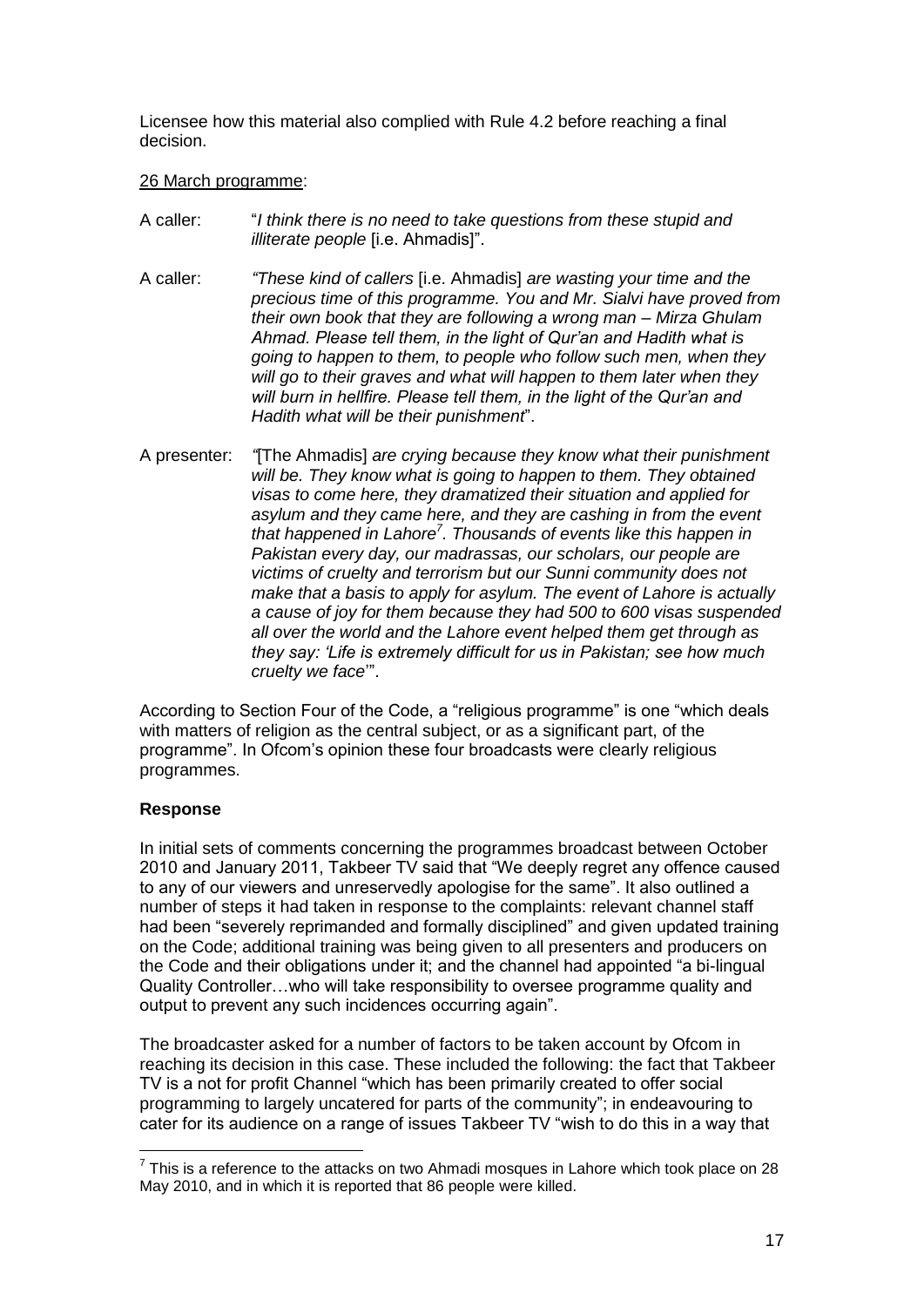fully respects all cultures, religions and beliefs"; and the fact that Takbeer TV is "a very new Channel and suffer[s] from lack of resources and experience…We hope that we will very soon be in a position where we have much better controls over both our programme making and quality of output".

In conclusion, the broadcaster said that "Sadly, the words of a few people have damaged the reputation of our Channel and this seems to have been particularly so as they were "live" programmes".

Following the broadcast of the 26 March programme, Takbeer made the following further points: *Tafheem Al Masyal* had been "discontinued indefinitely since early April 2011"; the lead presenter of the programme had been suspended and "is no longer appearing on our Channel"; and "We do not intend to deal with any of the specific issues raised [i.e. relating to the Ahmadiyya community] that have caused controversy in respect of these complaints in any future programmes and have advised our presenters to avoid the same." The broadcaster added that through the various steps it had taken, it was "confident that we will not receive any future complaints of this nature".

#### **Decision**

Under the Communications Act 2003 ("the Act"), Ofcom has a statutory duty to require the application, in the case of all television and radio services, of standards that provide adequate protection to members of the public from the inclusion of offensive and harmful material. Ofcom also has a duty to set such standards for the content of programmes as appear to it best calculated to secure the standards objectives, including that: "material likely to encourage or incite the commission of crime or lead to disorder is not included in television or radio services"; "broadcasters exercise the proper degree of responsibility with respect to the content of programmes which are religious programmes"; and "religious programmes do not involve any abusive treatment of the religious views and beliefs of those belonging to a particular religion or religious denomination".

Broadcasters are required to comply with the rules in: Section Three of the Code to ensure that programmes do not incite crime or lead to disorder; Section Four of the Code to ensure that religious programmes do not involve any abusive treatment of religious views or beliefs (see above for the specific provisions).

In reaching this decision Ofcom has taken careful account of the right to freedom of expression, as set out in Article 10 of the European Convention on Human Rights. Article 10 provides for the right of freedom of expression, which provides the right to transmit and receive creative material, information and ideas without interference from a public body. Applied to broadcasting, Article 10 therefore protects the broadcaster"s right to transmit material as well as the audience"s right to receive it as long as the broadcaster ensures compliance with the Rules of the Code and the requirements of statutory and common law.

In investigating the serious concerns raised by the majority of the complainants in relation to incitement to hatred and subjecting the Ahmadi religion to abusive treatment, Ofcom reviewed the wider context in which the comments in these programmes were made.

In terms of the editorial content, Ofcom noted that the programmes consisted of presenters receiving and responding to telephone calls from viewers in which callers asked questions relating to Islamic religious issues and doctrine. A number of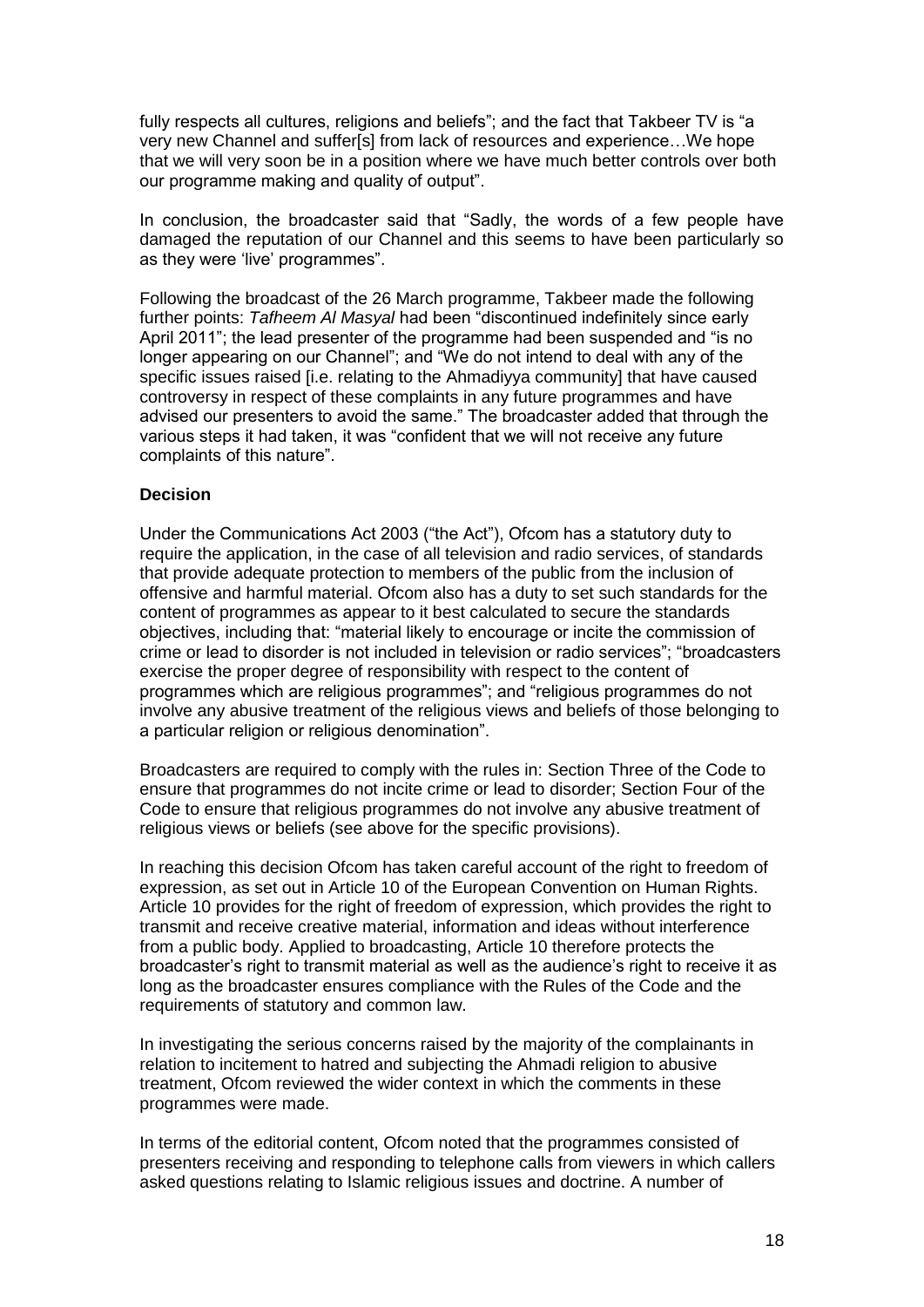questions related to the Ahmadi faith, and we noted that telephone calls were received from both Ahmadis and non-Ahmadis alike. We considered that the comments made by both viewers and presenters during these programmes, as set out above, were made in the context of religious programmes broadcast on a channel which is aimed at a Muslim audience.

Ofcom considered whether the programmes: incited hatred and/or violence against the Ahmadiyya community; and subjected the Ahmadi faith to abusive treatment.

#### Incitement

Rule 3.1 of the Code states that:

"material likely to encourage or incite the commission of crime or to lead to disorder must not be included in television and radio service".

The Rule is concerned with the likelihood of the encouragement or incitement of crime. In this case Ofcom therefore assessed whether generally references to the Ahmadiyya community in the programmes would be understood within a context that would be likely to encourage a crime of hatred or violence, or lead to disorder. In deciding this Ofcom focussed in particular on whether the actual comments as they were presented contained a direct or implied call to action which would be likely to encourage or incite the commission of crime or lead to disorder.

Ofcom is mindful of the long established tension between some members of mainstream Muslim groups and the Ahmadi movement which has resulted in a number of documented examples of intolerance, persecution and oppression against members of the Ahmadiyya community. Ofcom noted the various comments and statements made in the programme by the presenters and callers which were perceived by complainants to either incite hatred or violence against the Ahmadis or were critical of, or abusive towards, the Ahmadiyya community. A number of illustrative examples are set out in the Introduction.

In considering Rule 3.1 we are required to address the likelihood of the commission of a crime, in this case a hate crime, against an Ahmadi follower. In particular, we have considered whether the references in the programmes included a direct or indirect call to action that would have encouraged Muslims to take violent or criminal action against the Ahmadiyya because of their beliefs.

We recognised that overarching tone of almost all of the various comments identified above were clearly critical of the Ahmadiyya community, its beliefs and its founder. However, Ofcom believed that these criticisms, in themselves would not, on a reasonable view, have been likely to: encourage or incite the commission of a crime against any existing or named group (e.g. harm or prejudice against members of the Ahmadiyya community) or an attempt to lead viewers to disorder; or clearly advocate any potentially criminal action.

Notwithstanding the above, we did consider whether the following statement by a presenter during the 29 January programme, could be construed as a form of incitement:

"*As to what is the punishment of apostasy in Ahmadis, we can discuss it with them only if we have a link with them. Among Muslims, the penalty for apostasy is death. An apostate deserves to be killed but the right to implement this penalty is the prerogative of an Islamic government. An*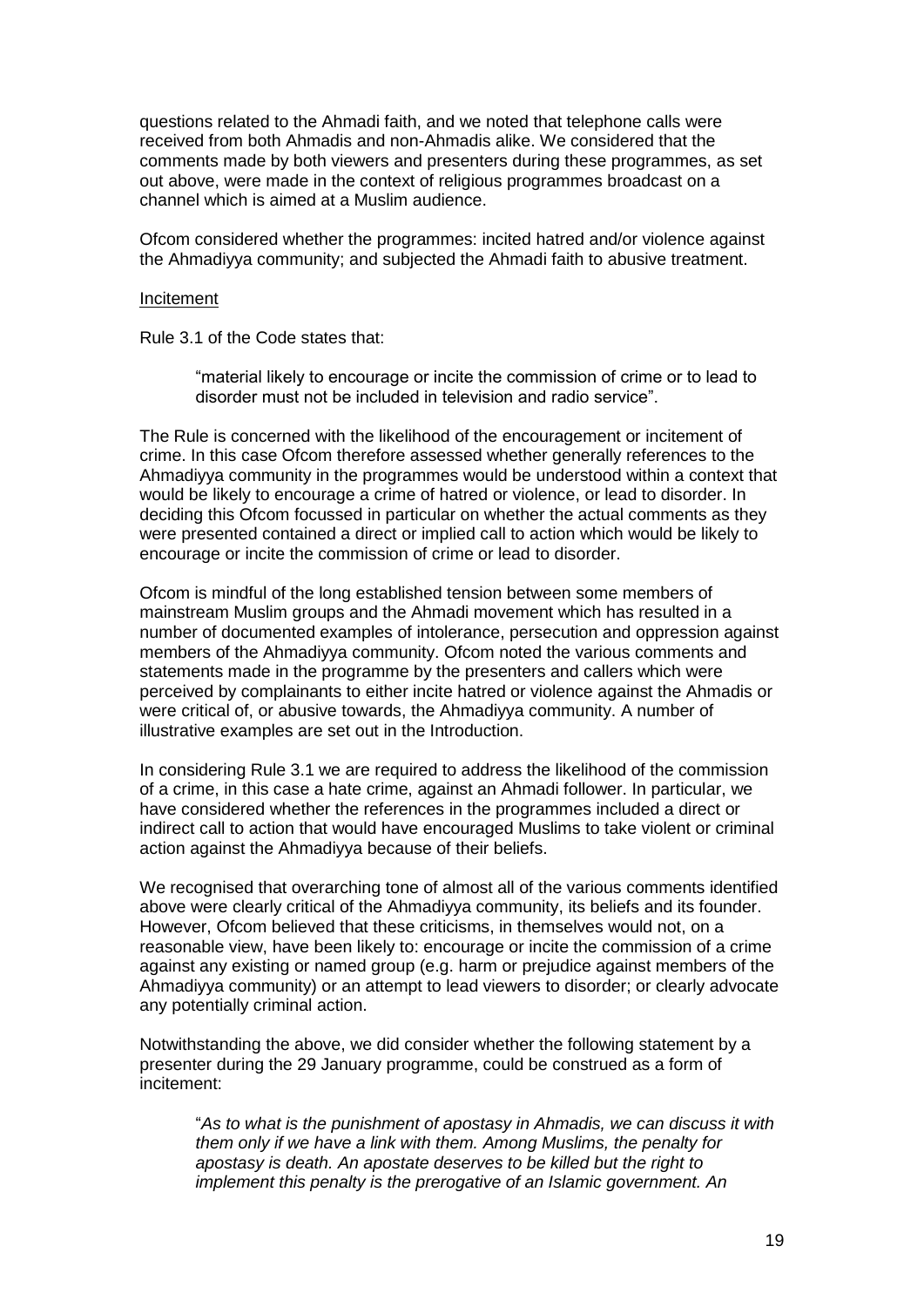#### *individual or a party does not have this prerogative. An Islamic court, Islamic government, a Qazi can implement this penalty or make a decision about it*".

We considered this statement to have been potentially offensive. However, we considered that the speaker in this case made clear his belief that only an Islamic court, Islamic Government or Islamic judge ("*Qazi"*) would have the ability to determine whether someone was an apostate, and not individuals. He also did not openly say that members of the Ahmadiyya community should be subject to the death penalty, but rather was setting out his view about the potential treatment of apostates by the appropriate Islamic authorities. Given this context, we considered that this particular individual was not advocating that, or inciting, private individuals to kill apostates, but rather was expressing his view that the death penalty could be an appropriate sanction for apostasy to be carried out by the appropriate governmental or judicial institutions.

Given the above, we considered the programmes were not in breach of Rule 3.1 of the Code.

#### Abusive treatment

Rule 4.2 of the Code requires that:

"The religious views and beliefs of those belonging to a particular religion or religious denomination must not be subject to abusive treatment."

The above requirement comes directly from section 319(6)(b) of the Act.

The Code provides scope for the followers of one religion to engage in religious debate with, or criticise, other religions provided they comply with the Code, and in particular the general requirements for religious programmes set out in Section Four. It is therefore Ofcom"s view that the theme of these programmes, namely a "phone-in" programme in which viewers asked questions based on religious themes, was clearly a legitimate theological discussion for a religious programme. As such, within this editorial context, it would also be legitimate to discuss the Ahmadiyya movement and critique the differences in their teachings on prophethood compared to mainstream Islam. Such an approach is rooted in the broadcaster"s and the audience"s right to freedom of expression. However, the Code requires that if programmes engage in this sort of debate the material broadcast should not include comments and references which might reasonably be considered to subject the religious views and beliefs of the Ahmadiyya religion to abusive treatment.

When considering "abusive treatment" in religious programmes under Rule 4.2, Ofcom would consider if the material included statements which sought to revile, attack or vehemently express condemnation towards another religion without sufficient justification by the context. The Code does not prohibit legitimate criticism of any religion or its founder, but such criticism must not spill over into pejorative abuse.

We considered that during the programmes, there were a number of statements made by the presenters and by members of the audience that could be classed as being derogatory and abusive references specifically about the Ahmadiyya community and its founder, Mirza Ghulam Ahmad. Examples of these references are laid out in the Introduction.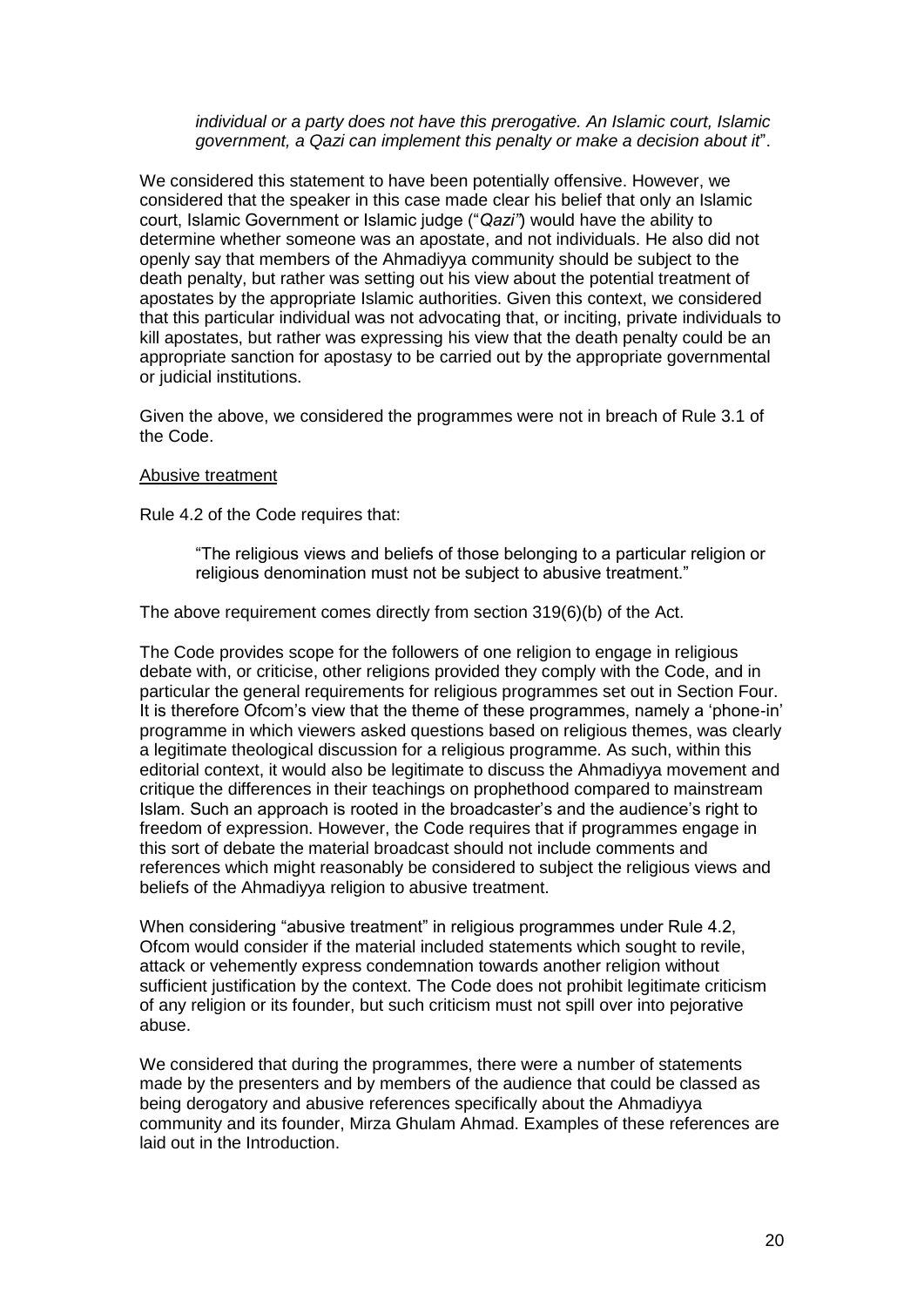In particular, Ofcom noted that during the programmes, members of the Ahmadiyya community were variously labelled as: "*stupid"*; *"non-believers"*; *"illiterate"*; and "*accursed liars*". We also noted that many statements were made that were highly critical and derogatory of the Ahmadi founder, Mirza Ghulam Ahmad. The Code, and in particular Section Four of the Code relating to religious programmes, does not prohibit criticism about the founder of any religion, or any other venerated persons associated with particular religions. However, the Code does not permit sustained and repeated derogatory references, with no contextual justification, to such persons. In addition, Ofcom also the various other comments set out in the Introduction to this finding.

Given the above, it was Ofcom"s view that the use of such terms and references when taken together amounted to "abusive treatment" of the religious views and beliefs of members of the Ahmadiyya community.

We had concerns about how the presenters in the programmes interacted with various viewers who contacted the programmes by telephone. The Code does not prohibit presenters disagreeing or agreeing with the views expressed by viewers who choose to interact with live programmes. However, it is Ofcom"s view that, at times the presenters featured in the programmes failed to exercise a proper degree of moderation or fairness, when handling the telephone calls from viewers. Ofcom noted that viewers could have perceived the conduct of the presenters as condoning the abusive references about the Ahmadiyya community and its founder, and being dismissive towards the Ahmadi callers who contacted the programmes. For example, we noted the following examples:

A caller: *"*[the Ahmadis] *use the word "respected for their prophet but he does not deserve the title "respected"... they have no wisdom*".

In response, the presenter replied: *"Well said Mr. Shakir, you have said it very beautifully"*;

A caller: *"The Qadianis have nothing but lies".*

In response. The presenter replied: *"This was a beautiful talk washed by Tausar and Tasneen. Thank you for your sentiments of kindness and love for us. This has encouraged us further"*;

If the presenters had moderated the programmes and put the discussion into a wider context in a more fair and effective manner they could have contributed towards lessening the impact of the abusive treatment presented in these programmes.

Ofcom welcomes the broadcaster"s apology and the steps it has taken to ensure that going forward such programmes are fully compliant with the Code. However, given the points set out above Ofcom considers that the broadcaster was clearly and seriously in breach of Rule 4.2. Ofcom therefore assessed whether to consider the Licensee for a statutory sanction but we decided on balance not to do so. This decision had regard to all the relevant circumstances of this case, but principally the immediate acknowledgement that the complaints were justified and the various measures the Licensee took to further improve compliance. The Licensee is put on notice however that any further breaches of the Code in this area will lead to Ofcom considering a statutory sanction.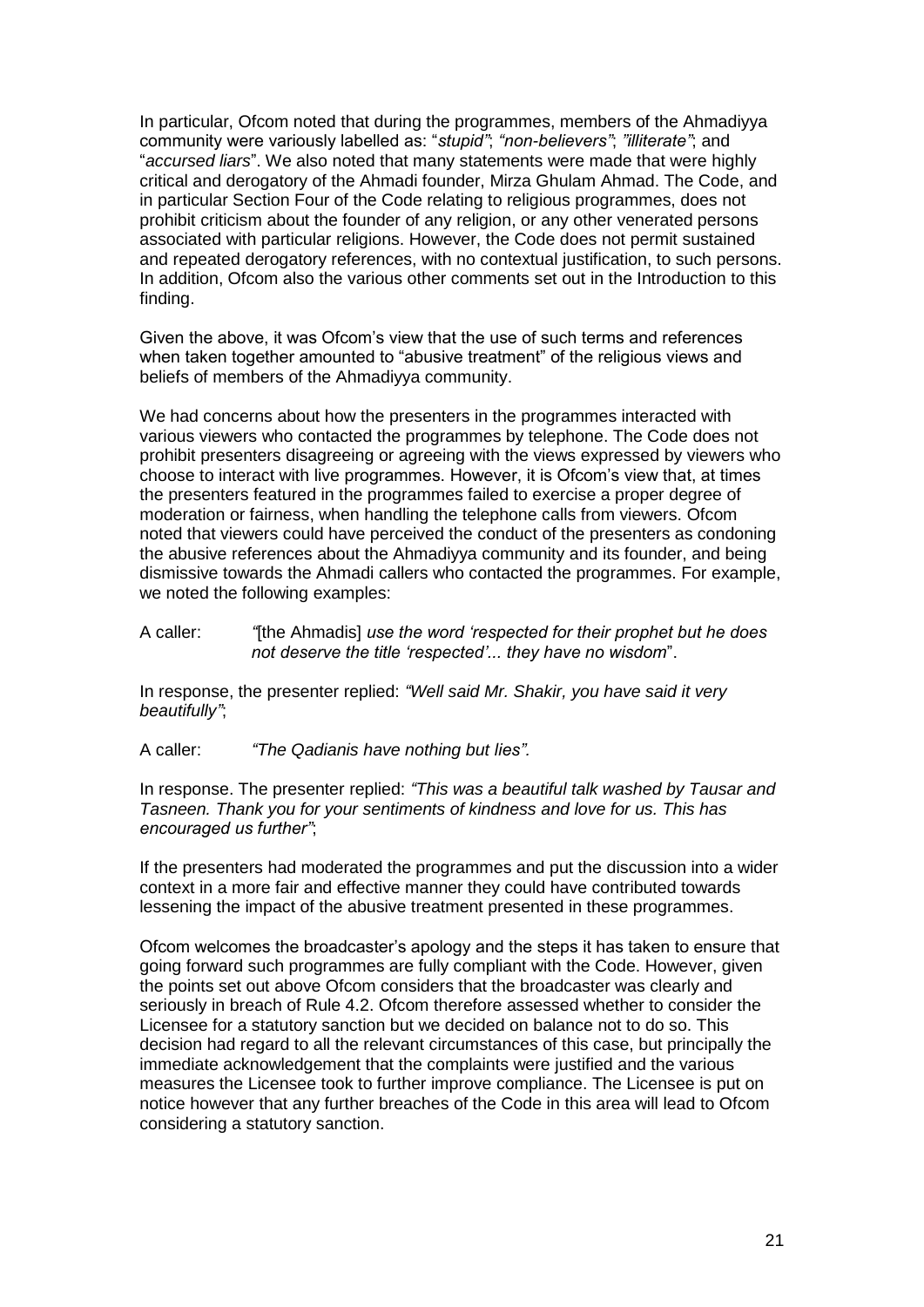We advise all broadcasters producing religious programmes to ensure that, when discussing the views and beliefs of either followers of the same religion or followers of other religions, they ensure those views and beliefs are not subject to abusive treatment.

#### **Breach of Rule 4.2**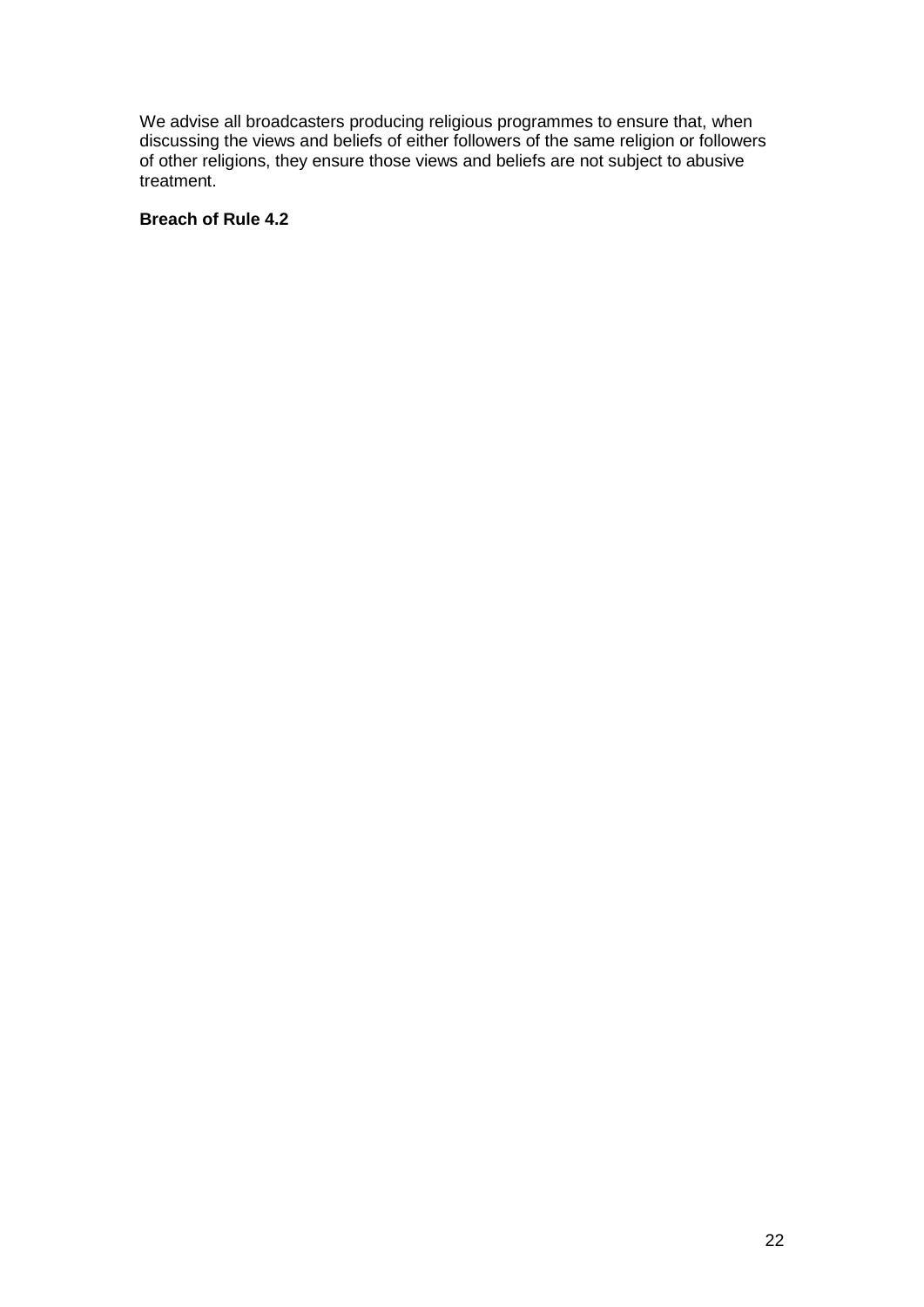# **In Breach**

## **Cross-promotion for Channel 5 Free Bingo**

*Channel 5, 25 January 2011, 14:15*

#### **Introduction**

A viewer complained that a 30-second promotion for a free-to-play online bingo game offered by Channel 5 was misleading.

The complainant objected that the promotion claimed that players could win cash prizes but that on visiting the website to register she found that the prizes are given in the form of High Street vouchers.

On viewing the material we noted that it contained the following audio:

*"Hello, if you haven"t already signed up for today"s free bingo at five.tv…what are waiting for? Sign up now at five.tv/freebingo. There are real cash prizes and it"s absolutely free to play. The fun starts at two".*

Under Ofcom"s rules "broadcasting-related services" may be promoted by television broadcasters outside programmes.These items are known as cross-promotions and do not count towards the daily allowance of advertising time. Cross-promotions are for most purposes regulated under a specific Ofcom Cross-promotion Code ("the Cross-promotion Code")<sup>1</sup> and, in respect of their content, under Ofcom's Broadcasting Code.

Since cross-promotions seek to promote broadcasting-related services, they may contain claims about those services to enable the viewer to make an informed decision about the service in question. Therefore, where relevant, cross-promotions must comply with the rules in the BCAP Broadcast Advertising Standards Code ("the BCAP Code"). In particular Ofcom has stated publicly $<sup>2</sup>$  that this will be the case</sup> where, for instance, if the issue of misleadingness arises.

For this reason Ofcom sought comments from Channel 5 under Rules 3.1 and 3.2 of the BCAP Code. These rules say:

- Rule 3.1: "Advertisements must not materially mislead or be likely to do so".
- Rule 3.2: "Advertisements must not mislead consumers by omitting material information. They must not mislead by hiding material information or presenting it in an unclear, unintelligible, ambiguous or untimely manner.

<http://www.ofcom.org.uk/consult/condocs/promotion/statement/statement.pdf>

<sup>1</sup> <sup>1</sup> The Cross-promotion Code is available at: [http://stakeholders.ofcom.org.uk/broadcasting/broadcast-codes/broadcast-code/cross](http://stakeholders.ofcom.org.uk/broadcasting/broadcast-codes/broadcast-code/cross-promotion/)[promotion/](http://stakeholders.ofcom.org.uk/broadcasting/broadcast-codes/broadcast-code/cross-promotion/)

 $2$  Ofcom has put on record that it will apply the TV Advertising Code to cross-promotions where appropriate – see paragraphs 7.27 and 7.28 of the Ofcom Regulatory Statement Review of the cross-promotion rules, available at: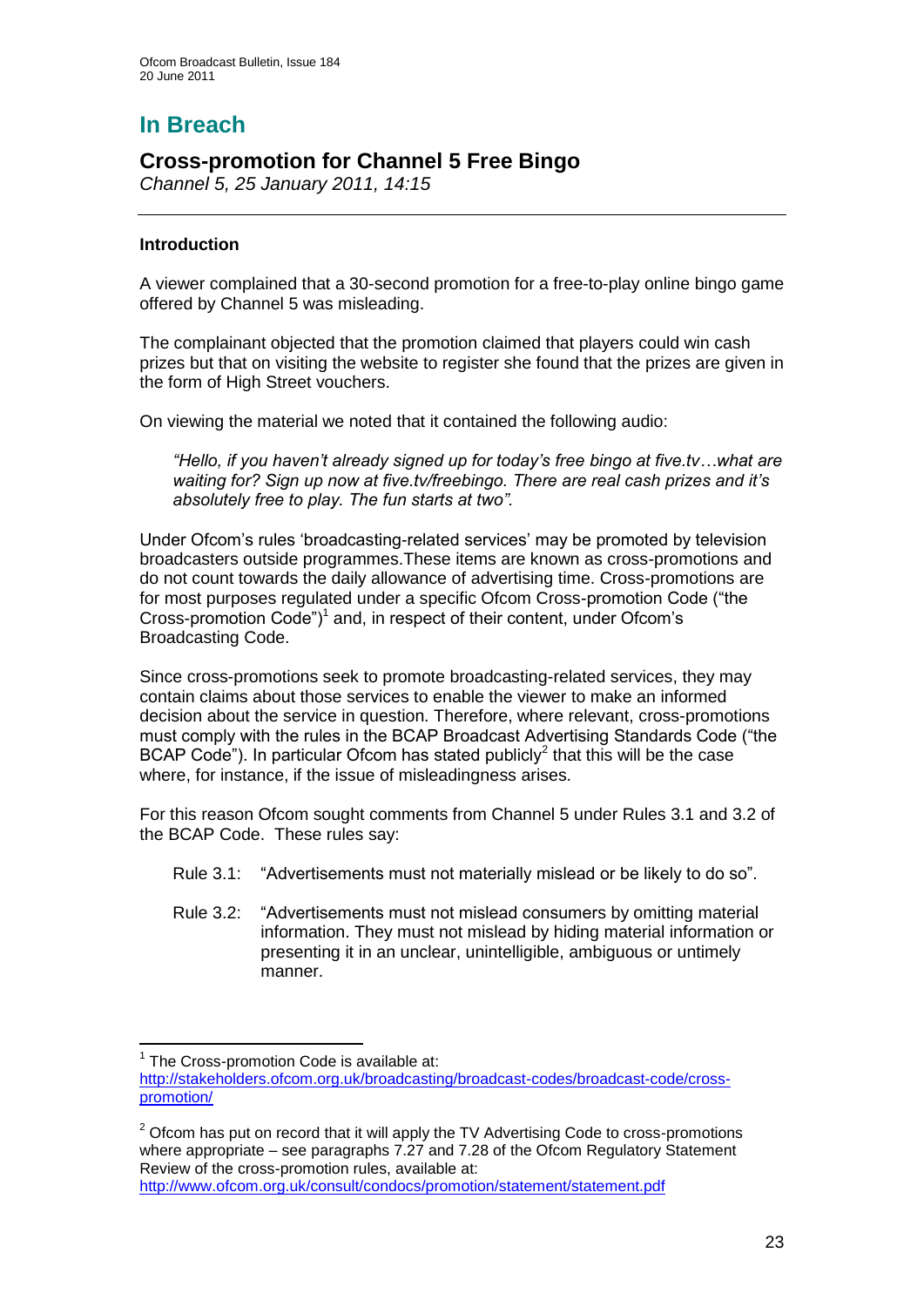Material information is information that consumers need in context to make informed decisions about whether or how to buy a product or service. Whether the omission or presentation of material information is likely to mislead consumers depends on the context, the medium and, if the medium of the advertisement is constrained by time or space, the measures that the advertiser takes to make that information available to consumers by other means".

#### **Response**

Channel 5 told us that cash prizes had originally been offered on its online bingo service, but from 13 December 2010, this was no longer the case. Winners from that date would instead receive vouchers that could be used at a variety of High Street retailers.

The broadcaster had amended the website to make clear that prizes were now issued in the form of vouchers. Among other changes, an online explanatory video was edited specifically to refer to vouchers.

However, Channel 5 said that due to human error the reference to cash prizes was not removed from the television cross-promotion. Channel 5 apologised for this error and stressed that on being alerted to the problem it had stopped broadcasting the cross-promotion and had removed the reference to cash prizes for future broadcasts.

#### **Decision**

Ofcom noted the apology and the steps taken by Channel 5 to correct the crosspromotion. However, having watched the cross-promotion, viewers would have expected to be able to win a cash prize on the Channel 5 online bingo service, when in fact only high street vouchers were available. We therefore concluded that the item had been misleading in its unamended form.

The material was therefore in breach of the BCAP Code"s provisions on misleadingness.

#### **Breaches of BCAP Code Rules 3.1 and 3.2**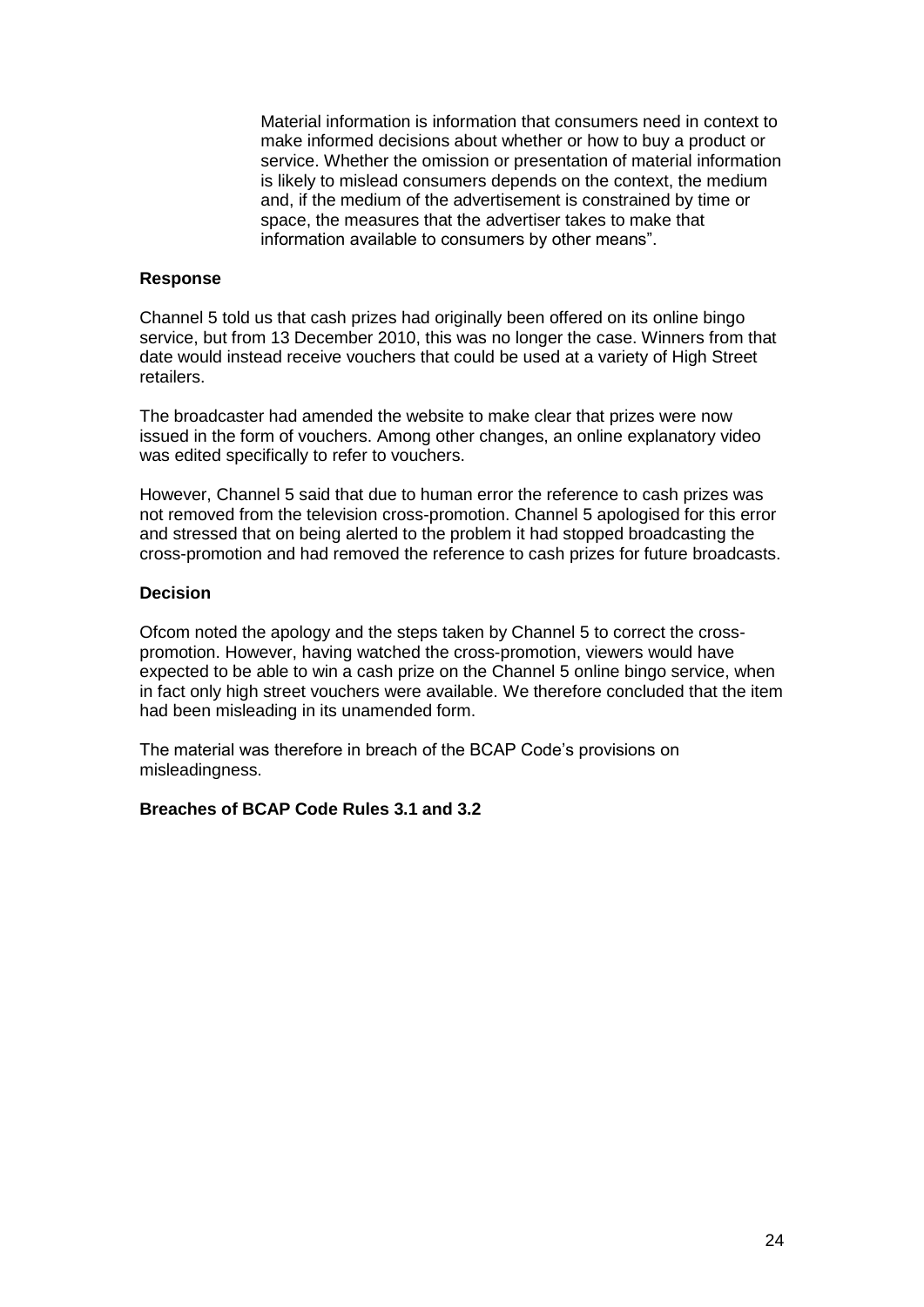# **In Breach**

## **Psychic TV Teleshopping Feature**

*Big Deal,11 March 2011, 21:30 to 22:00*

#### **Introduction**

A viewer objected that this teleshopping feature offering psychic readings to viewers contained claims of efficacy and accuracy for the psychics" abilities, which is prohibited by the UK Code of Broadcast Advertising ("the BCAP Code").<sup>1</sup>

Readings are charged for by premium rate telephone services (PRS) and credit cards.

In September 2010 new Ofcom rules came into force with the effect that channels and content predicated on the promotion of PRS services ("participation television") became subject to the BCAP Code. Because channels of this sort make direct offers to the public and are "long-form", they are classified as teleshopping.

This half-hour feature was therefore a teleshopping 'window'.<sup>2</sup>

At the same time that the new Ofcom rules came into force, the revised BCAP Code allowed PRS-based live and personalised psychic services on channels licensed for that purpose (previously the BCAP Code had prohibited such services).  $3$ 

In permitting this category of advertising the BCAP Code places certain restrictions on it.

Rule 15.5.2 requires that:

"Advertisements for personalised and live services that rely on belief in astrology, horoscopes, tarot and derivative practices are acceptable only on channels that are licensed for the purpose of the promotion of such services and are appropriately labelled: both the advertisement and the product or service itself must state that the product or service is for entertainment purposes only".

Rule 15.5.3 requires that:

1

"Advertising permitted under rule 15.5 may not:

- Make claims for efficacy or accuracy;
- Predict negative experiences or specific events;

<sup>&</sup>lt;sup>1</sup> The BCAP Code is available at:<http://bcap.org.uk/The-Codes/BCAP-Code.aspx>

 $2$  Teleshopping 'windows' must be a minimum of 15 minutes long: see COSTA, which can be found through the link given in paragraph b) of the Introduction to the Bulletin.

 $3$  Ofcom, not the ASA, is responsible for the regulation of psychic and other "participation TV" services: see paragraph c) of the Introduction to the Bulletin.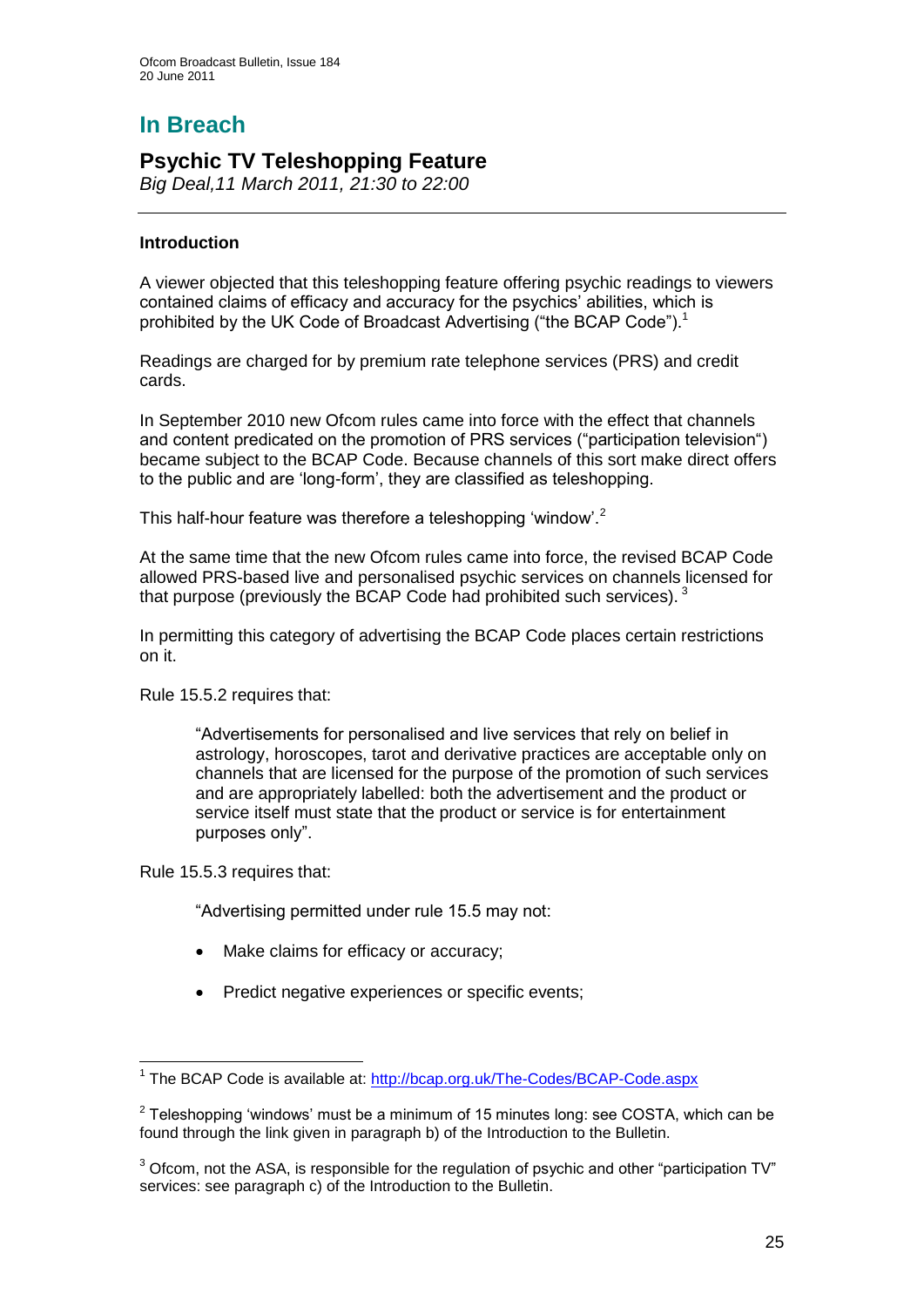- Offer life-changing advice directed at individuals including advice related to health (including pregnancy) or financial situation;
- Appeal particularly to children;
- Encourage excessive use".

Ofcom viewed the material that had been complained about. Various statements were made by the presenter, by psychics and in text messages sent by viewers.

Viewers" messages were displayed in text on screen, including the following:

*"anon: Holly u were spot on phil cancer as u predicted on tues, amazing! When do u see nxt contact & is there a future? Thanks x"*;

*"FEEDBACK: I had a text reading from holly, firstly I can not stress how comforting and lovely this ladies voice is, she is very detailed and spot on. Cupcake (28) Ireland*";

*"FEEDBACK: WOW WOW WOW!! Just had the quickest most detailed reading with this wonderful Jannette-Anne!! I only had a few minutes. IrishLady"*; and

*"Anne you told me 1 year ago that I would end up with the man with initial R, blue eyes, fair hair!! I found it so hard to believe back then but as time goes on, your predictions all happen. Pree"*.

Other text was displayed on screen (which did not appear to have been provided by a viewer). It said:

"*Manalix will provide accurate and sensitive advice on your life issues, such as love, relationships, career moves, spiritual healing or direction in your life. Option 4"*.

Among the comments made by the presenter and by psychics in the studio were these:

- Presenter: *"…all of our psychics have been vetted and checked: they"ve all got years of experience behind them"*.
- Psychic: *"Love to speak to sceptics!*
- Presenter: *I"m sure there"s a few tonight.*
- Psychic: *Oh, I"ve converted a few definitely in my time…at least you get reaction out of a sceptic cos they go "you couldn"t possibly know that!" I did a reading for a guy, OK, who was up a mountain, doing spiritual work, completely closed off, protection, not speaking to anybody, not seeing anybody, for like 21 days, and I gave him a message about the song he was singing on the top of the mountain.*

Presenter: *You"re joking!*

Psychic: *And that"s what he said: "You cannot know that". I said, "I can""*.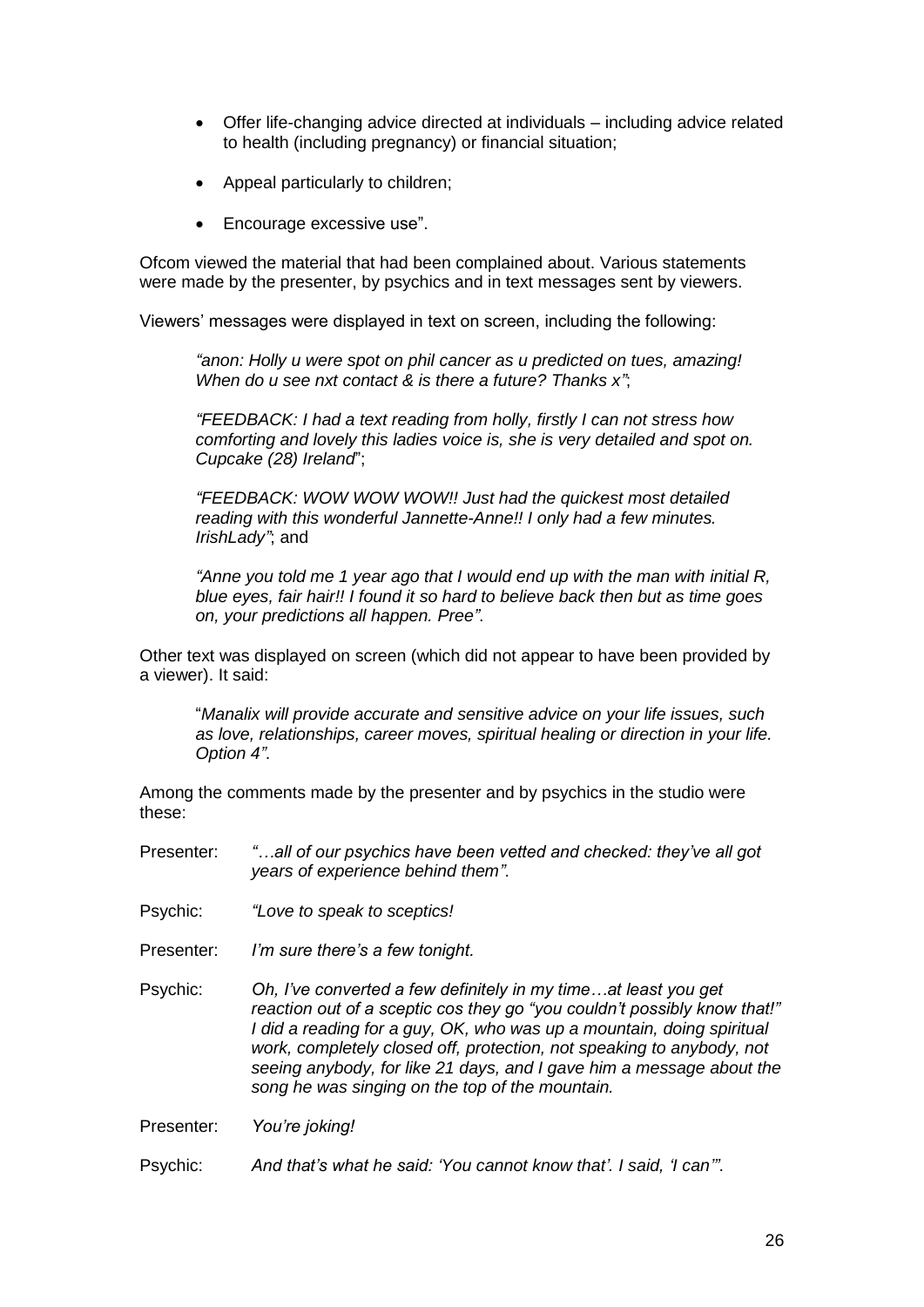- Presenter: *"…she"s also gonna validate; so for any sceptics out there, "validations" are pieces of evidence to prove to you that we"re actually linked into you. So this could be something like your cat"s name or what you"ve been doing today, or you might have recently dyed your hair – the psychic will pick up on that. It"s gonna be a piece of information that nobody could possibly have known, like a song that you were just singing…"*
- Presenter: *"You might have broken up with your partner because there"s somebody else out there who"s your soulmate. Well, we can find out when you"re gonna meet them, what their name is, who they"re around – all of that information on the phones…"*
- Psychic: *"Our job is to prove to you without making it* [indistinct] *that our job is real, and the way we do this is by giving you little snippets of proof, little "how could they know that?" moments that, you know, we are linked in, tuned in, with you…"*
- Presenter: *"And of course, if anybody leaves us feedback, texts in feedback, for any of our psychics today we will prioritise that for you. If you"ve had a reading and somebody got something right for you let us know. We don"t know we"ve got it right unless you let us know."*

A constantly scrolling text banner contained various information including call costs and a statement that the content was for *"entertainment purposes only"*.

Ofcom considered that this material raised issues under Rules 15.5.2 and 15.5.3, as set out above. Therefore we sought comments from the broadcaster in respect of these rules.

#### **Response**

Generally, Big Deal said that it assumed Ofcom was concerned that the comments highlighted were in some way exploitative and harmful. The broadcaster did not directly give a view on the point.

Big Deal stressed the regular scrolling message explaining that the material was for entertainment purposes only and that the programme content "...is entertaining to many as Ofcom's own research amply demonstrates."

The broadcaster sought to distinguish the comments made by viewers that were displayed by text from the comments made by the presenter and psychics. It told us, "Many of the comments relate to viewer feedback. That feedback is provided by individual viewers and is not created by or for the programme." The broadcaster stated that the feedback was, in its view, a distinct element that did not form part of the teleshopping.

The broadcaster said further that it believed "...viewers have a right to express their feelings about the programme and that it is entertaining for other viewers to see and hear what they have to say. Viewer feedback is a widely used form of entertainment on other non-psychic teleshopping channels, such as QVC."

Again in this respect, the broadcaster said that, "Viewer comments are the comments of the viewer, not of the programme. The programme does not write or say those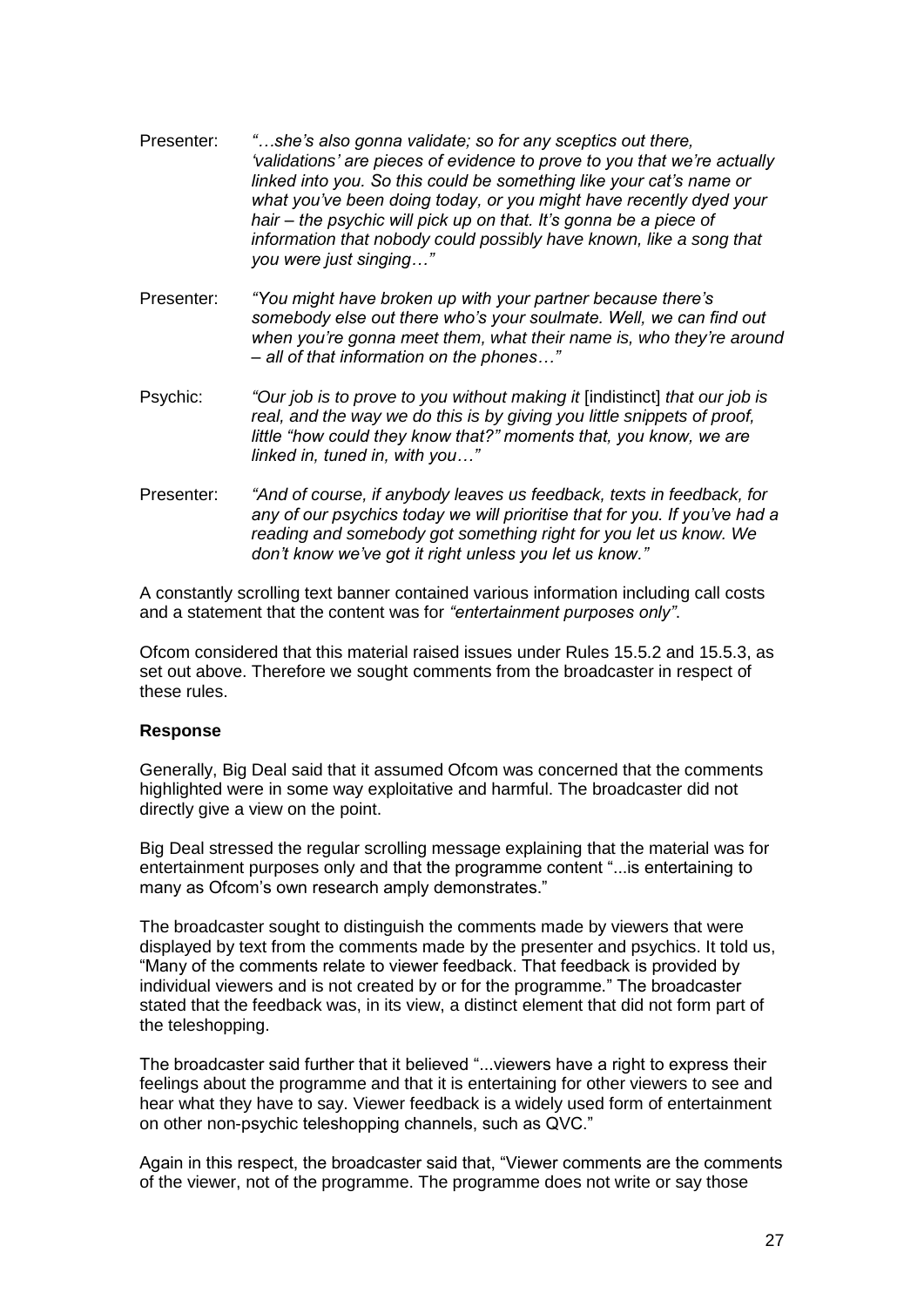comments. They are not made by the viewer in return for payment. They are aired by the programme to enhance the entertainment value afforded by the programme and not for the purpose of making a profit."

Stressing its view that the viewers" text messages cannot be regarded as being part of the teleshopping, Big Deal described them as "independent feedback". Further, it told us that "Teleshopping is a hybrid form of advertising. Within the meaning of the BCAP Code it is the making of a direct offer for the supply of services in return for payment ie: in this context the programme promotes the services of the Psychic presenters and the payment is the payment for a premium rate call."

Big Deal stated that great care is taken by the programme presenter to ensure that viewers are familiar with the manner in which the service operates, and that this is important to help avoid any misunderstanding "...as to the manner in which the programme operates and serves to enhance the value the viewer derives from their viewing experience."

More generally, Big Deal maintained that the teleshopping does not make any claims for efficacy or accuracy. The broadcaster said that the viewers" comments are statements of fact made independently.

As to the presenter, the broadcaster said that she "...goes out of her way, as does the programme generally, to stress that the Psychic's are focused on positivity. Most certainly they do not predict negative experiences or events. They provide guidance and not advice, being alert to the need to comply with BCAP Rule 15.5.3."

Big Deal stated that the experience of the psychics was carefully vetted to ensure that the broadcaster could satisfy itself as to their experience and suitability. Further, "It is relevant to the trust that should exist between the viewer and the programme that the viewer is given information regarding each Psychic's background."

The broadcaster explained that it is in the nature of what the psychics do that they should "connect" with the viewer. In this respect it pointed out that Hazel Lee (a psychic) stated "*it"s all about energy and we kind of pick up on your energy and what"s going on with you right now*".

Big Deal said that it received very few complaints about the psychic teleshopping and that the channel Psychic TV itself has an impeccable record. The broadcaster understood that Ofcom also receives very few "genuine" viewer complaints.

It said further that it conducted regular, continuous and stringent training of presenters, psychics and production staff, and carried out regular reviews and reporting to ensure the highest standards are met.

It was, therefore, of great concern and surprise to Big Deal that Ofcom should have received numbers of genuine viewer complaints. Big Deal questioned whether the complaints come from genuine viewers or from industry complainants. [As indicated at the start of this Finding and as was made clear to the broadcaster, one complaint was received.]

The broadcaster was also concerned that no guidance had been published by Ofcom about psychic material.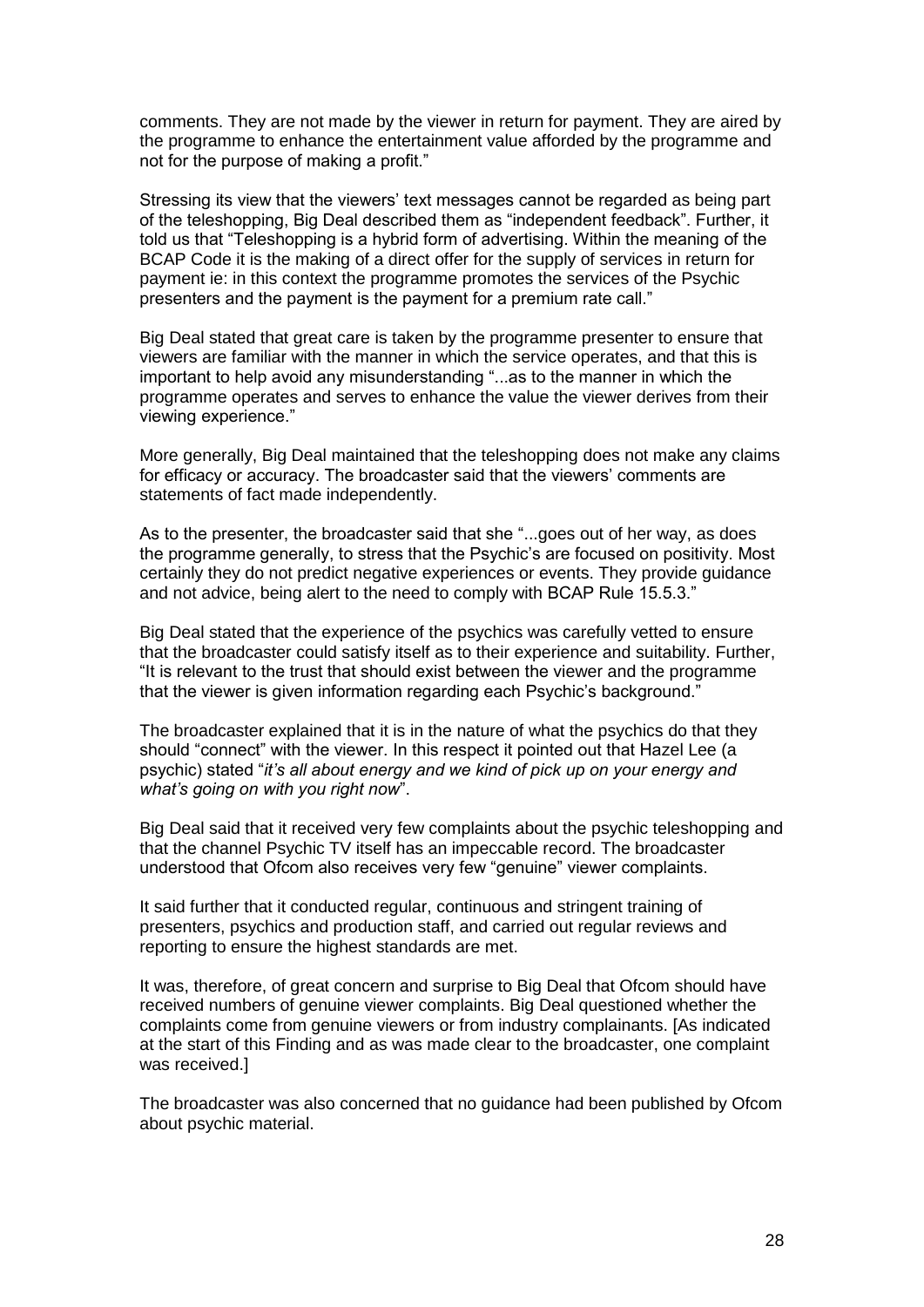However, Big Deal said that, in light of Ofcom"s recent decision regarding Psychic  $TV<sup>4</sup>$ , it had taken action to remove viewer feedback from the content. It did not, though, abandon its views on viewer feedback, in line with the submission made in this case.

#### **Decision**

The BCAP Code"s prohibition on claims of efficacy or accuracy in advertising for psychic services serves an important purpose. In tandem with the requirement that such services must make clear that they are intended for entertainment only, the rule seeks to ensure that these practices are not presented as in any way dependable or based on any reliable evidence.

In this case, Ofcom first considered whether the advertising had contained claims of efficacy or accuracy, and then sought to establish whether the service had made clear that it was intended for entertainment purposes only.

Ofcom did not accept Big Deal"s argument about the nature of the material included in the service. Irrespective of any value or benefit that consumers might derive from this service, Ofcom considered that the broadcaster had featured a number of examples of customer "feedback" which clearly amounted to claims of both accuracy and efficacy. For example: *"Holly u were spot on..."*, *"*...*she is very detailed and spot on..."*, *"*...*your predictions all happen..."*

Where consumers comment favourably on a product or service in advertising the comments are advertising claims. Such claims are generally known as testimonials and are subject to the provisions of the BCAP Code just like any other claim included within advertising.

Further, the presenter and psychics themselves made unambiguous claims and assurances about the accuracy and efficacy of the readings. For example,

*"…all of our psychics have been vetted and checked: they"ve all got years of experience behind them"*.

*"…she"s also gonna validate; so for any sceptics out there, "validations" are pieces of evidence to prove to you that we"re actually linked into you. So this could be something like your cat"s name or what you"ve been doing today, or you might have recently dyed your hair – the psychic will pick up on that. It"s gonna be a piece of information that nobody could possibly have known, like a song that you were just singing…"*

*"You might have broken up with your partner because there"s somebody else out there who"s your soulmate. Well, we can find out when you"re gonna meet them, what their name is, who they"re around – all of that information on the phones…"*

Ofcom was therefore of the view that the claims in the customer testimonials were further emphasised by these repeated claims made by the presenter and psychics.

Broadcasters in this field must ensure that they avoid the inclusion of claims, explicit or implied, for the efficacy or accuracy of psychic practices. This will require that

 4 In Bulletin 180, available at:

<http://stakeholders.ofcom.org.uk/binaries/enforcement/broadcast-bulletins/obb180/obb180.pdf>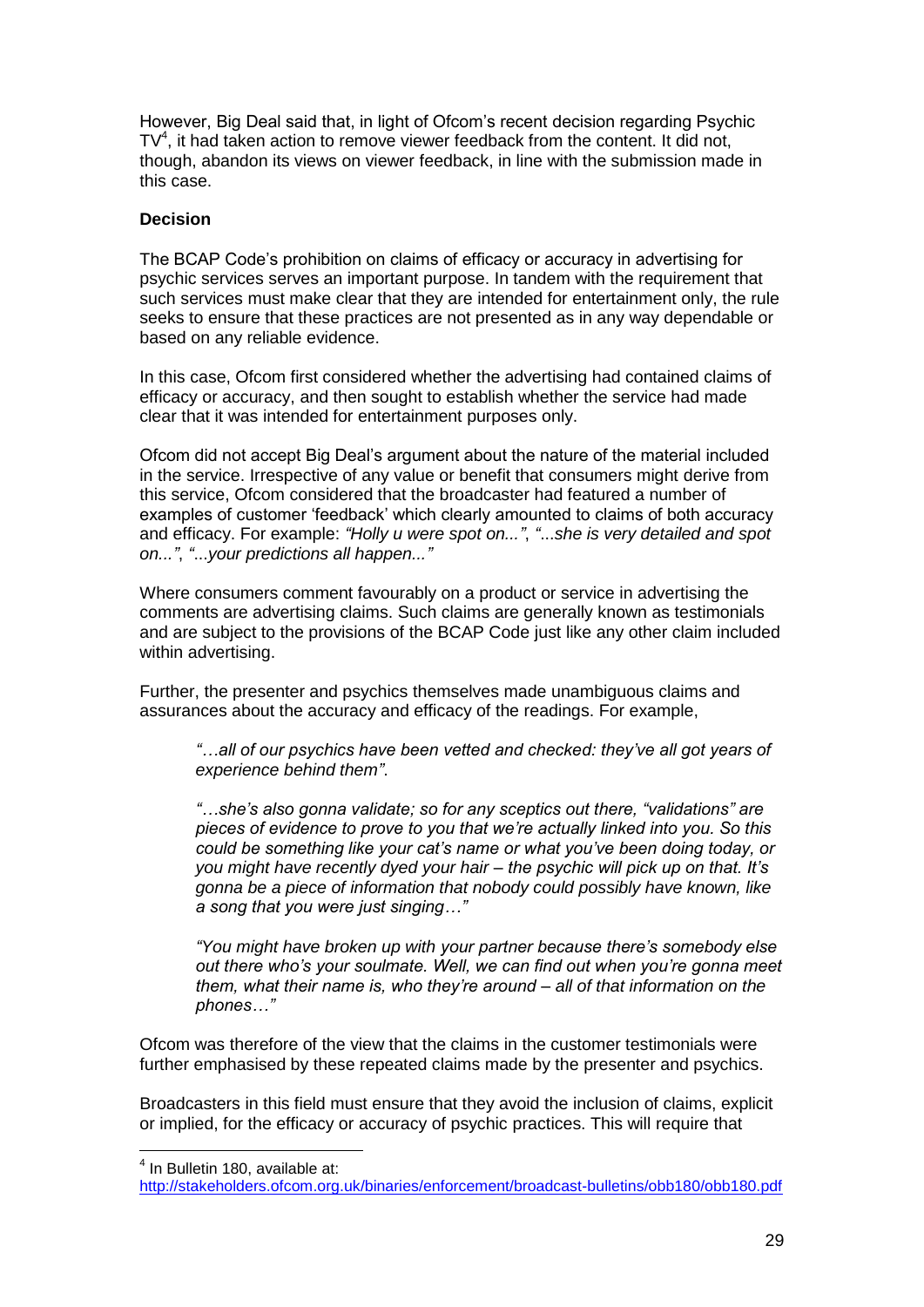presenters, guests and anyone else working on the channel take care to stay away from this area, and that there is no inclusion of testimonials or similar customer comments given by callers.

Avoiding such claims also extends to not allowing on air any comment, whoever makes it, that could be understood to be an indication of efficacy or accuracy, including spontaneous comments from customers who might be speaking on air. The material included in this advertising featured a number of claims of efficacy and accuracy for the psychic services that were being promoted, and was therefore in breach of Rule 15.5.3 of the BCAP Code.

Ofcom then turned to consider the advertising against the requirements of Rule 15.5.2. We noted that the broadcast content was labelled on air as being for entertainment purposes. However, in view of the fact that the material featured repeated claims of efficacy and accuracy in breach of Rule 15.5.3, as set out above, Ofcom judged that these claims contradicted the purpose of the mandatory labelling of this material as being merely entertainment. Therefore Ofcom also found the advertising in breach of Rule 15.5.2.

As to the need for guidance, we do not believe that Rule 15.5.2 requires elaboration for it to be easily understood. Nevertheless, for the avoidance of any doubt we take this opportunity to make clear that any suggestion at all in psychic advertising that the services offered are able to provide viewers with anything more than merely entertainment and generalised advice is likely to raise issues under the BCAP Code.

Breaches of these rules are potentially serious because they may result in consumer harm. Ofcom puts Big Deal on notice that should compliance issues of this type arise in future, it will be likely to consider the imposition of statutory sanctions.

#### **Breaches of Rules 15.5.2 and 15.5.3 of the BCAP Code**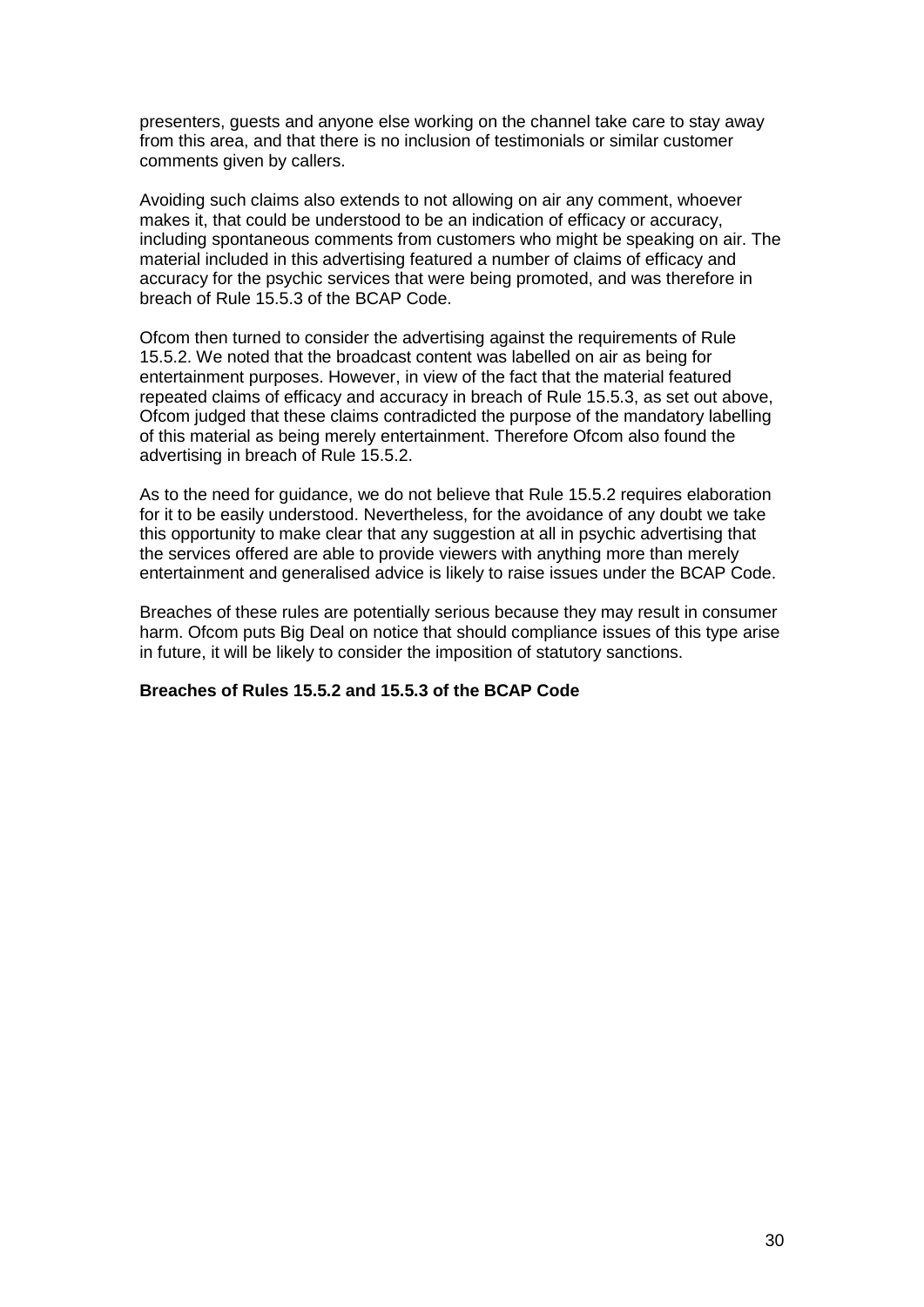## **In Breach**

## **Central Tonight** *ITV1 (Central), 2 May 2011, 18:00*

#### **Introduction**

*Central Tonight* is ITV Central"s half-hour early evening local news programme.

During the broadcast on 2 May, the presenter introduced a short report by saying:

*"The boating season on the Midlands canal and river network is well and truly upon us and now is one of the busiest times of the year, but when boats break down, what should be a relaxing break can turn into something much more dangerous…"*

A reporter continued:

*"Boating is a relaxing way to get around – that is, until things go wrong. When they do, a firm based in Stafford are ready to respond. River Canal Rescue are ten years old this month and describe themselves as "the AA of the waterways" – they"re the only company in the country offering breakdown cover for boaters – except breaking down on the water is a bit trickier than on the motorway."*

The Managing Director of River Canal Rescue ("RCR") then explained the nature of company"s service by saying:

*"If you are out on a river and your boat engine fails then what can happen is that you are left adrift on a river and that can lead to all sorts of problems – sometimes people don"t carry life jackets, it can mean your boat actually becomes wedged by a bridge – and we usually liaise with the fire brigade and the ambulance service to make sure that lives are not put at risk, but then its our job to actually rescue the boat."*

A little later, the reporter added:

*"Although River Canal Rescue are based here in the Midlands, they have more than 400 engineers on call across the country, covering three thousand miles of waterway, twenty-four hours a day."*

An RCR engineer then said:

*"If a member needs something, then generally we"ll do our best to provide it – so, anything from taking stuff off props that people can"t get off, rescuing on rivers – If its something that no one else can do, generally we"re the ones that people call to have a go."*

Just before the end of the feature, an RCR member said:

*"There"s usually something during a season that goes wrong, but at least you know that, wherever you are, they"re a phone call away, so you can relax in the knowledge that somebody that knows what they"re doing will be out and sort your problem out for you."*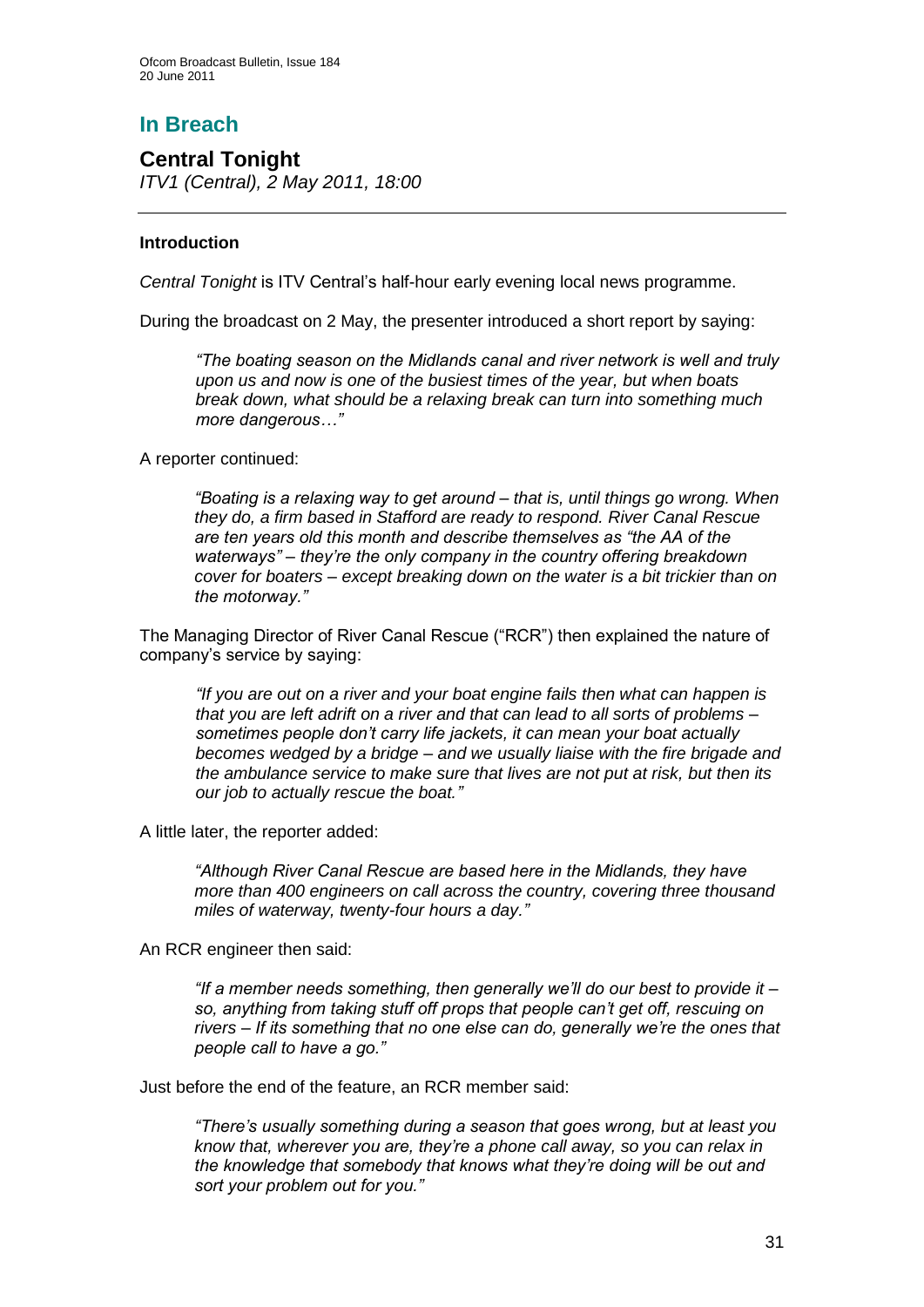A viewer complained to Ofcom that the news item was a "blatant advert" for RCR.

ITV Central told Ofcom that the feature had not been broadcast in return for payment or other valuable consideration, adding that "all costs incurred in producing the report were paid by ITV." Ofcom therefore asked the broadcaster for its comments on the complainant"s concern, with regard to the following Code rules:

| <b>Rule 9.4</b> | "Products, services and trade marks must not be promoted in |
|-----------------|-------------------------------------------------------------|
|                 | programming."                                               |

Rule 9.5 "No undue prominence may be given in programming to a product, service or trade mark…"

#### **Response**

ITV Central said that the report originated from an email its news room had received from RCR at the end of March, which said the local company was celebrating its  $10<sup>th</sup>$ anniversary and explained "their heritage and the work they do." The broadcaster added: "The bank holiday period at the end of April is one of the busiest times on the waterways, and the canals in the Midlands form a major part of the leisure and tourism in the region, narrowboating being a popular pastime there. For these reasons, the Central News team thought a story about narrowboating, the safety issues it can raise and the unique work a local company does in this area would be of interest to its viewers." ITV Central also detailed a number of programmes, produced by various television and radio broadcasters, that had featured RCR over recent years.

With regard to Rule 9.4 of the Code, which prohibits the promotion of products and services in programmes, ITV Central did not consider references to RCR to have been promotional, "in the context of the programme and the report." It said that, "although the report referred to the company"s 10 year anniversary, the number of engineers it employs and the mileage of waterways they cover, these were presented very much as facts about the company, as opposed to selling points of its service."

While the broadcaster admitted that "the report did contain some positive comments from a customer about RCR"s services … positive references are not necessarily promotional under rule Rule 9.4". It considered that, in this instance, such references "were consistent with viewer expectations of what was essentially a report about the unique work of a local company".

ITV Central noted that the report did not contain "superlative language, details of cover, services or prices or a clear "sell" of RCR"s services."

With regard to Rule 9.5, which prohibits the undue prominence of products and services in programmes, the broadcaster considered that its references to RCR in the news bulletin were editorially justified and not presented in a manner that made them unduly prominent, as it considered the report to be "a story about a popular leisure pursuit that was both topical and of relevance to viewers in the Central region." It added that the report "focussed on the unique work of a company based in the Central region", concluding that "there was therefore a strong editorial justification not only for including the report in the programme, but also for focussing on the work of RCR in that report."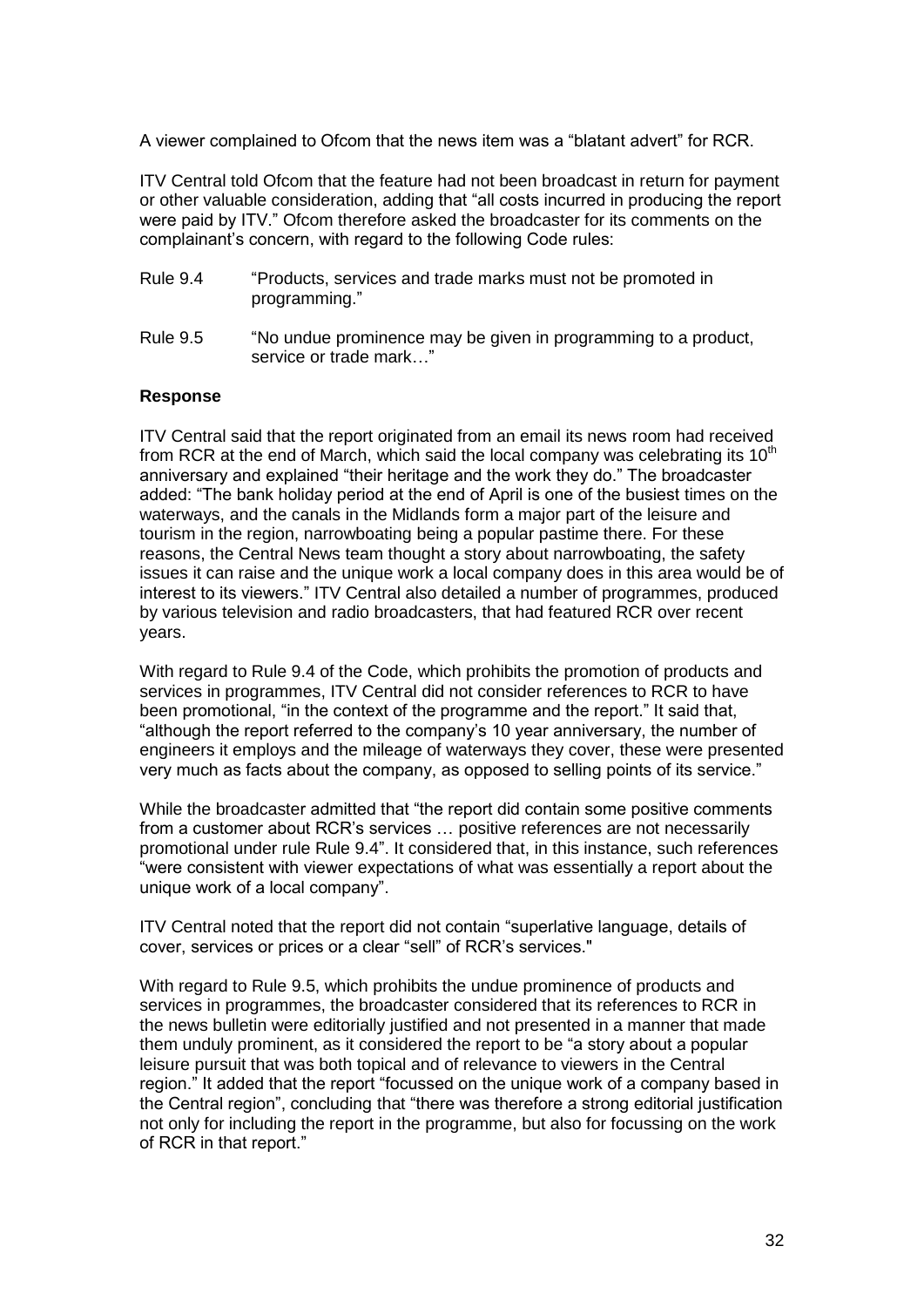ITV Central said its news team had been mindful of Code requirements concerning commercial references on television and a number of edits had been made "to reduce the number of times RCR and its logo were referred to and to ensure that information given about the company was factual", not promotional.

The broadcaster considered the inclusion in the report of RCR "employees talking about their work, reference to the services offered by the company and some visual reference to the company"s name and logo" as "entirely natural" and editorially justified. It acknowledged that such references to RCR "may have been prominent", but did not consider them *unduly* prominent, as they had not concerned such things as "the cover offered by RCR, the price of its cover, guaranteed response times or other elements of the services offered."

In conclusion, ITV Central considered the report "came across as a story about an interesting and unique service offered by local company, as opposed to advertising or promotion for that company."

#### **Decision**

One of the fundamental principles of European broadcasting regulation is that advertising and programming (i.e. editorial content) must be kept distinct. This is set out in Article 19 of the Audiovisual Media Services (AVMS) Directive, which is reflected in Section Nine (Commercial references in television programming) of the Code. The purpose of this distinction is to prevent programmes becoming vehicles for advertising and to protect viewers from surreptitious advertising.

Rule 9.5 not only prohibits the undue prominence of a product, service or trade mark in programming but notes that it "may result from:

- the presence of, or reference to, a product, service or trade mark in programming where there is no editorial justification; or
- the manner in which a product, service or trade mark appears or is referred to in programming."

The celebration of a unique local business's tenth anniversary may provide editorial justification for a report in a local news programme, especially where it is associated with a popular local leisure activity, such as boating. In this instance, however, Ofcom does not consider that the report merely addressed "narrowboating, the safety issues it can raise and the unique work a local company does in [the] area", as ITV Central"s news team intended.

Ofcom considers that visual references to RCR"s name and logo were appropriately limited and we accept that the report did not refer to the featured company in superlatives or provide significant detail of its cover or its prices. Nevertheless, we noted that, having established RCR as *"the AA of the waterways"* and *"the only company in the country offering breakdown cover for boaters"*, the reporter later added that *"…River Canal Rescue … have more than 400 engineers on call across the country, covering three thousand miles of waterway, twenty-four hours a day"*, shortly after which an RCR customer offered her personal endorsement of the company – i.e. *"There"s usually something during a season that goes wrong, but at least you know that, wherever you are, they"re a phone call away, so you can relax in the knowledge that somebody that knows what they"re doing will be out and sort your problem out for you."*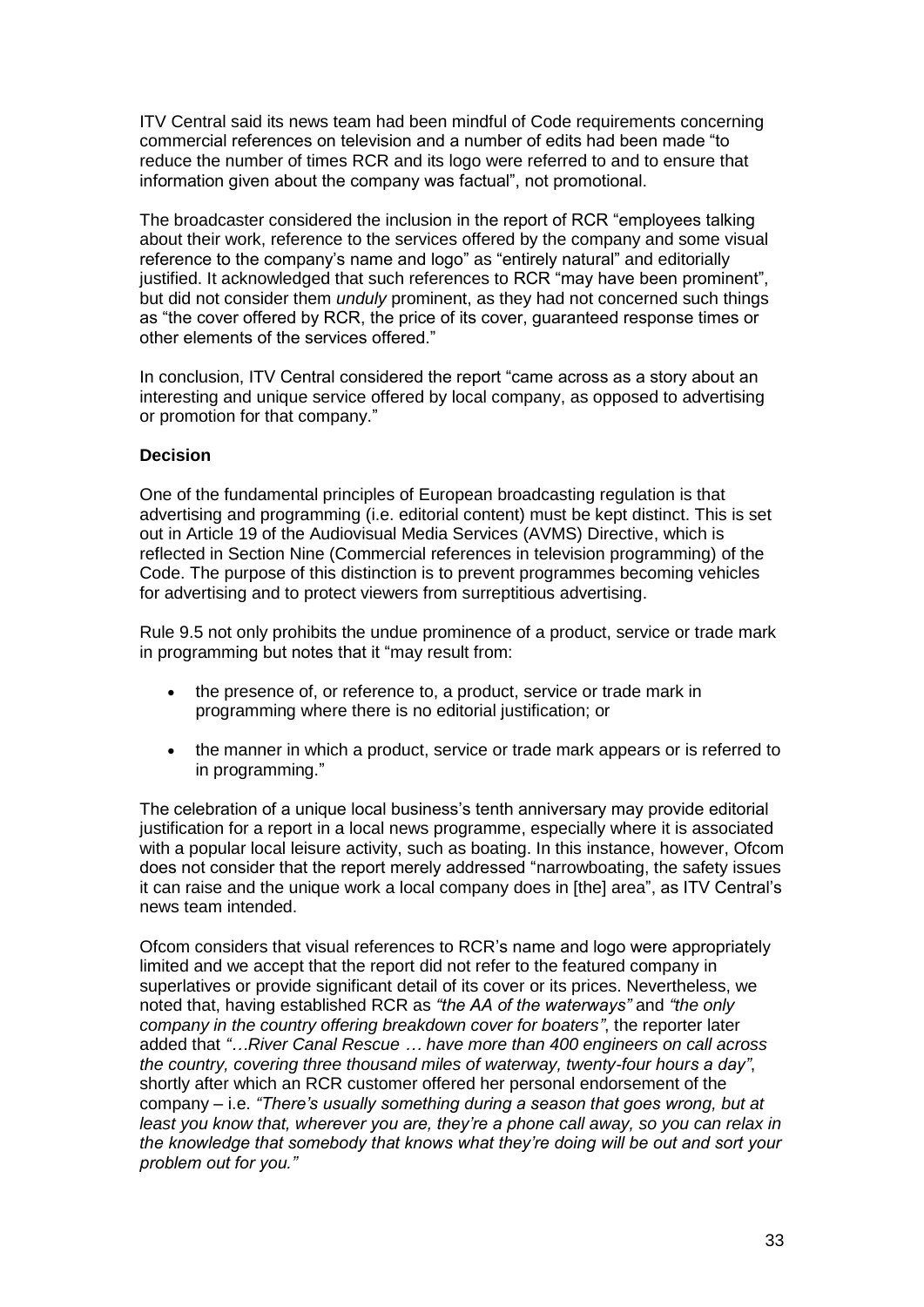These comments appeared to us to be typical of those generally used for promotional purposes (e.g. in advertisements). Given the brevity of the report, together with the nature of the above comments, Ofcom considered it promoted RCR"s services in programming, in breach of Rule 9.4 of the Code.

Further, even though the locally-based business's tenth anniversary may have provided some editorial justification for being a news item, the report itself appeared principally to promote RCR, given the manner in which the above references to it were made. These references were therefore unduly prominent in programming, in breach of Rule 9.5 of the Code.

#### **Breaches of Rules 9.4 and 9.5**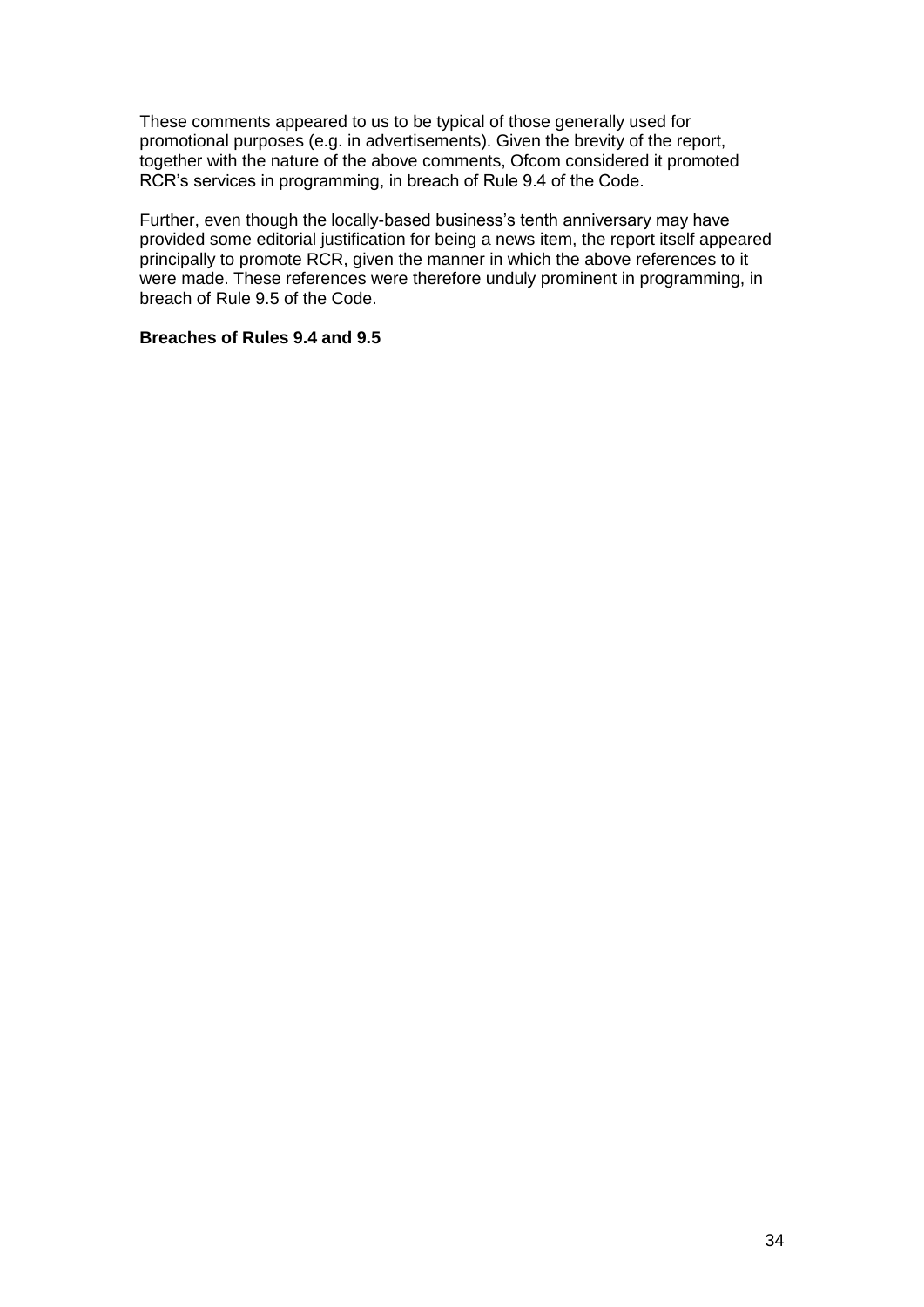## **Broadcast Licence Condition cases**

## **In Breach**

# **Breach of Licence Condition**

*Brick FM*

This decision was originally published on 9 June 2011.

#### **Introduction**

Brick FM is a community radio station providing a service for the people of St Boswells, Newton St Boswells and the surrounding area in the Scottish Borders. It has been on air since January 2008 and the output is presented by volunteers. The licence is held by Brick FM Ltd [the licensee].

The station's licence includes as an annex a 'key commitments' document which sets out what the radio station is required to broadcast (which is based on the promises made by the station in its original application for the licence).

Ofcom has been corresponding with Brick FM Ltd since January 2010 regarding the station"s broadcast output and its compliance with its "key commitments" following a complaint from a listener. After writing to the licensee regarding the concerns raised at that time we were initially satisfied with the station"s response. However in late March of that year we received a second complaint regarding output broadcast by the station; specifically, the amount of live output being broadcast as part of the service on a specified day.

The station's 'key commitments' require that "the service will typically be live for at least 10 hours per day". We therefore wrote to Brick FM Ltd on 26 March 2010 asking for their comments on the complainant"s assertion that all output broadcast on 18 March 2010 was pre-recorded and appeared to have been made some time ago. We asked the station to provide recordings of the output broadcast on the day specified by the complainant; 18 March 2010. The station was asked to respond to us with the requested recordings and comments by 9 April 2010.

We did not receive the recordings or comments by the deadline; after liaison with the station we agreed a week"s extension and received the recordings on 19 April. However, the licensee did not provide comments on the specific issues we raised. We contacted the licensee at this stage to point out that the comments supplied were not sufficient and that further information was required.

The station responded the next day and told us that on the specified day a presenter was off ill and that there was "typically over 8 hours of live" on that day, 18 March. We also found that, after listening to the recordings of the output provided, it was difficult to assess whether the station"s 'key commitments' in other respects were being delivered.

In April last year we therefore requested further recordings of output from the station in order to assess the station"s compliance with its 'key commitments'. On this occasion we requested that the licensee "signpost" its output indicating how and when certain "key commitments" (which we specified) were delivered. The station was given a deadline of 12 May 2010 to comply. We did not receive the recordings and supplementary information from the station by the deadline and on 18 May we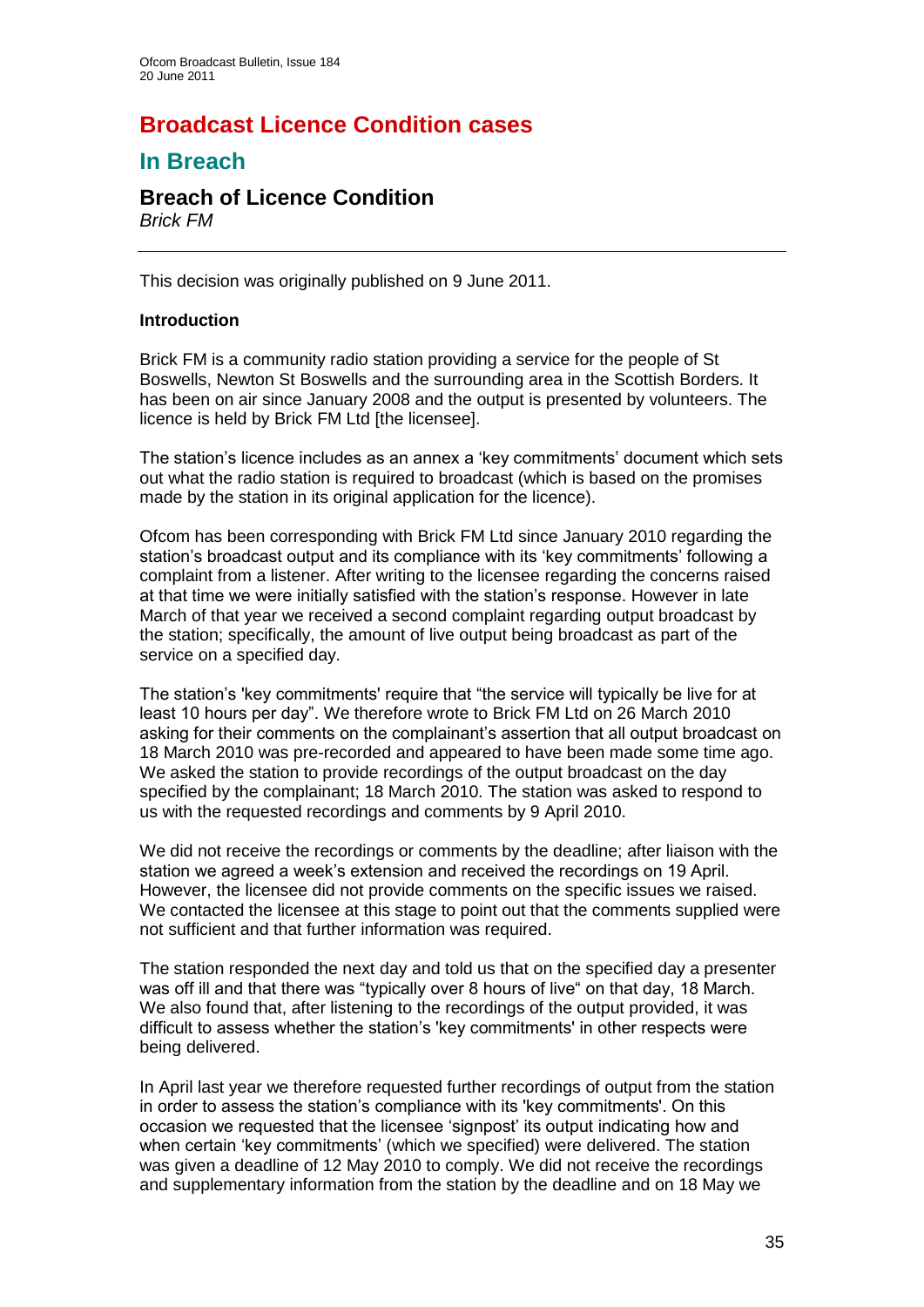wrote to the station formally, indicating that the licensee may be in breach of its licence. Consequently, we received the requested recordings and information from the station by the end of that month.

We listened to the recordings provided by Brick FM Ltd and considered the accompanying information in some detail. Our analysis at that stage concluded that the recordings and accompanying signposting information were inadequate to enable us to properly assess whether the station was delivering against its "key commitments".

We therefore asked the station to supply further recordings and information in August 2010 on the basis that we had not been able to verify, from the information previously submitted, that the station's output complied with its 'key commitments'. We did not receive recordings from the licensee until November, because of what it said were technical difficulties. However, these recordings were again unsatisfactory as they were unmarked, no dates or times of broadcast were provided and no supplementary information was provided. The recordings were therefore returned to the licensee, and we reiterated that we required recordings signposting specific 'key commitments' (which were outlined again) and that the material should be adequately labelled with dates and times of broadcast. The station was given a final deadline of 2 December 2010.

The licensee said it had sent the recordings and accompanying information to us in mid-December 2010. However, by late January 2011 we had not received this and the licensee was found in breach of its licence for failing to provide recordings and information. This breach was recorded in the Broadcast Bulletin published on 21 February  $2011<sup>1</sup>$ .

The failure by Brick FM Ltd to provide the requested recordings of output and other information left us still unable to assess whether the licensee is delivering against its 'key commitments'. In March 2011 we therefore again requested recordings for two specified days of output on Brick FM. We asked for the recordings to be supplied as broadcast and qualified this by saying that the recordings should be supplied as the listener would have heard the output on the specified days. We selected the dates Wednesday 23 February 2011 and Saturday 26 February 2011. We also asked that the station supply a schedule of what was broadcast over these two days. The recordings were supplied by the required deadline.

Our monitoring of the output provided on this occasion led us to believe that Brick FM was not delivering a number of its 'key commitments'. Brick FM"s licence requires that "output will typically comprise 75% music and 25% speech" and "the service will typically be live for at least 10 hours per day".

In the output we listened to, less than 25% of the output was speech; we found that the programmes were predominantly comprised of music. With regard to live output, we found in particular that two programmes that the station had indicated were broadcast live appeared to be repeats of previously broadcast programmes, and as a result less than 10 hours of live output was broadcast. (On a disc containing output broadcast on Wednesday 23 February 2011, the Kilted Jock"s programme, listed as live on the schedule provided by Brick FM, referred to New Year"s celebrations as recent and wished listeners a Happy New Year throughout the show. Dave the Brick"s show, on the same disc of output broadcast on Wednesday 23 February 2011

 1 [http://stakeholders.ofcom.org.uk/binaries/enforcement/broadcast](http://stakeholders.ofcom.org.uk/binaries/enforcement/broadcast-bulletins/obb176/issue176.pdf)[bulletins/obb176/issue176.pdf](http://stakeholders.ofcom.org.uk/binaries/enforcement/broadcast-bulletins/obb176/issue176.pdf)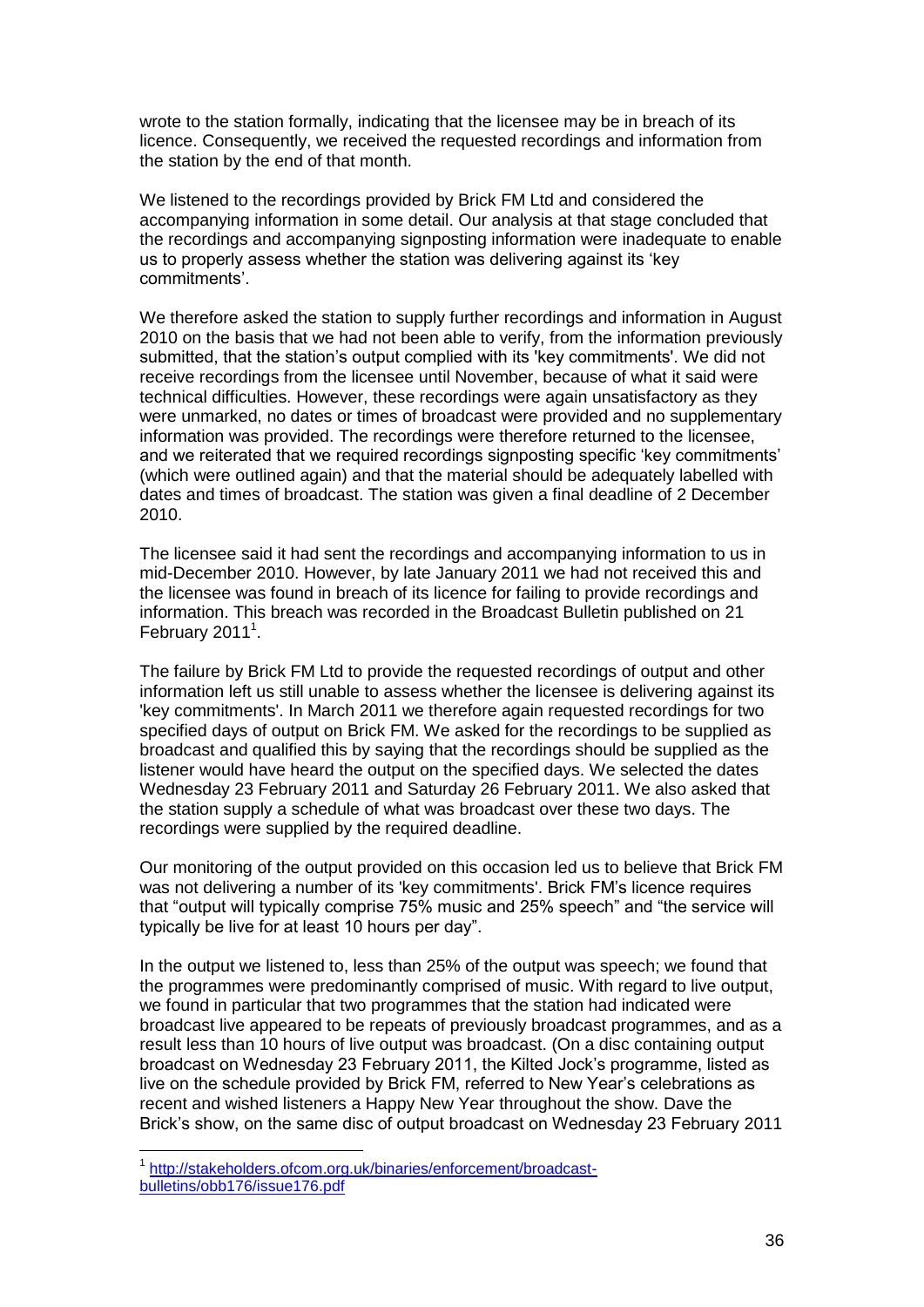and listed as live, referred throughout the programme to the previous weekend"s Halloween party (Halloween is on 31 October).)

The station's licence also requires that "Brick FM will provide a platform for discussion and the expression of opinion via live, daily phone-ins." We found no evidence that discussion and expression of opinion was being catered for at all.

Consequently, Ofcom again wrote to the licensee on 15 April 2011, to ask how it considered its output complied with the licence requirements set out above. Condition 2(4), contained in Part 2 of the Schedule to the licence, states that:

"The Licensee shall ensure that the Licensed Service<sup>2</sup> accords with the proposals set out in the Annex so as to maintain the character of the Licensed Service throughout the licence period."

#### **Response**

With regard to the proportion of speech output broadcast the licensee said that "most programmes contain speech and we have programmes which are 100% speech on an average week this percentage would be exceeded."

The licensee said that the station broadcast live output for 10 hours per day on average and that the two programmes that we highlighted as not appearing to have been broadcast live were in fact broadcast live and were spoof programmes: ""Kilted Jock" was taking the Michael by saying and referring to New Year. I wished him a Happy New Year as I had not seen him since last year and we had phone calls as people thought he had lost his marbles. It was all just a bit of fun. Also, my own programme ["Dave the Brick"] about a Halloween Party. There was no party and it was all part of my imaginative mind. I have made at least 2 other programmes on the same theme and often refer to this in other broadcasts. I make a number of programmes each week but I make daft programmes every week. Most are about local people and happenings. Some dead and some alive and sometime have fantasy guests like Sadam Hussein, Bin Ladden [sic]. These programmes were made live on this date."

With regard to providing a platform for discussion and the expression of opinion, the licensee says that "the people who make the programmes are give [sic] a platform and a chance to express an opinion. People are given an opportunity to phone the station and make there [sic] own programmes and express an opinion".

#### **Decision**

Ofcom has been in correspondence with this licensee for over a year with regard to the provision of its "key commitments". During this time, neither in correspondence received from the licensee nor in the recordings we have listened to, have we found sufficient evidence that the "key commitments" are being fully delivered. In our most recent correspondence, referred to in this finding, we told the licensee that we were concerned about the lack of speech material, live output, and daily phone-ins.

Ofcom did not feel that the representations made by the licensee provided sufficient evidence that it was delivering the amount of speech, live output or daily phone-ins set out in its licence.

 2 The service that the station is licensed to provide, as described in its "key commitments"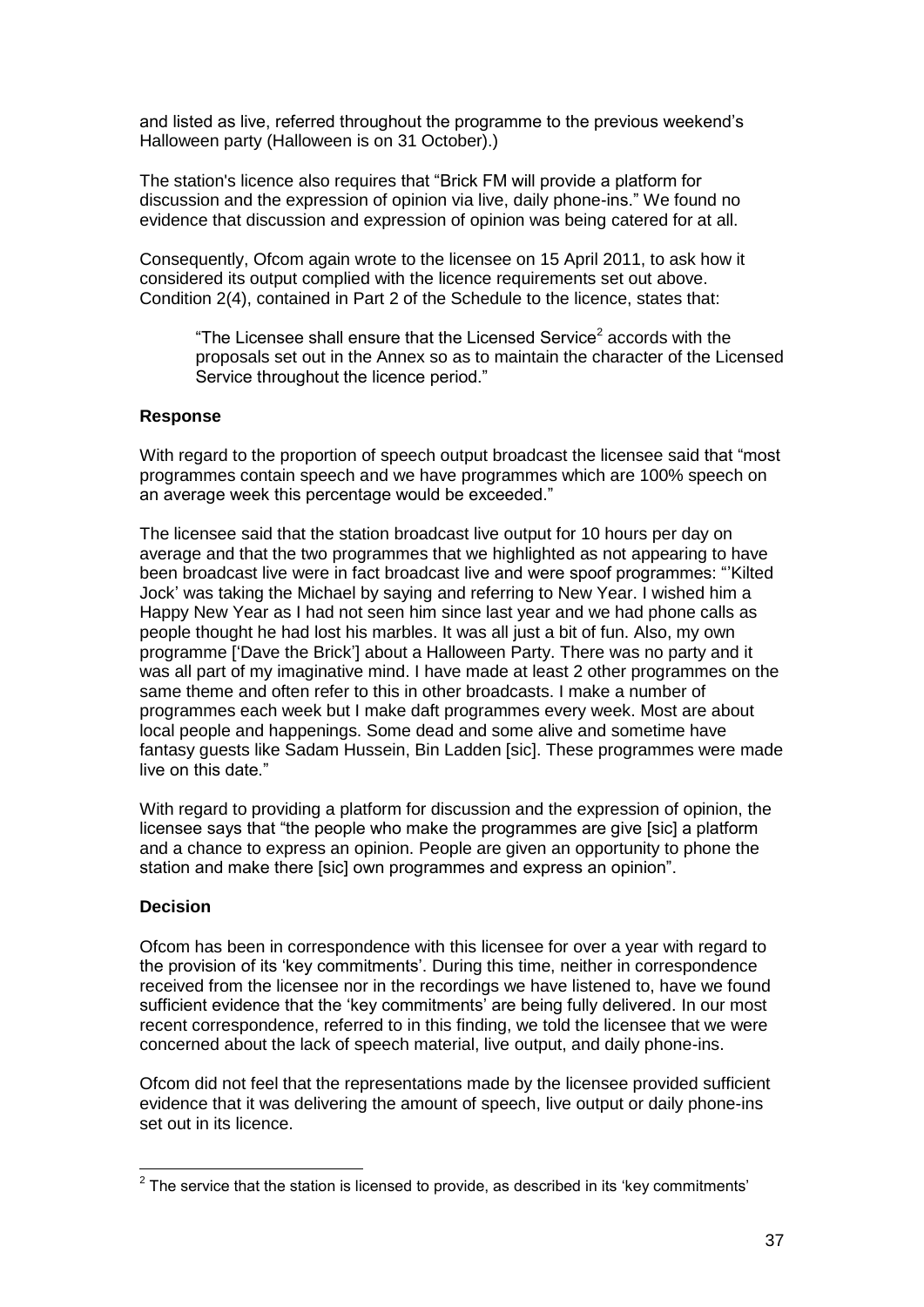With regard to its speech output, although the licensee has said that it is providing 25% speech output as part of the service and that some programmes consist of 100% speech, no evidence has been supplied to demonstrate this and Ofcom"s own monitoring of output broadcast on Brick FM has not found this to be the case.

Our concerns about live programming in particular go beyond the two specified programmes referred to above. Other programmes listened to as part of this monitoring of the station"s output, and listed as live by the station, did not include any indication that they were broadcast live, such as references to current news items or local 'what's on' information, dates, or even time-checks by presenters . Although the licensee has said that the two specified programmes were spoof programmes, no further evidence has been supplied regarding their broadcast date.

In addition, previous correspondence with the licensee has indicated that Brick FM appears to include in its definition of live output some recorded programming which it broadcasts 'as live' and that the station repeats some output, apparently regarding this as part of its live output commitment because it was originally broadcast live*.* It appears that the licensee's definition of live output does not correlate with what Ofcom would generally define as live; that is, programming that is broadcast at the same time as it is being made. (We accept that some live programmes may include some pre-recorded material, such as short features.) Therefore, we believe that the station's provision of live output is considerably less than it is reporting, and less than what is required by its licence (as set out in the 'key commitments').

Although Brick FM Ltd says that its programmes provide a platform for discussion and the expression of opinion, our monitoring of its output has not found examples of this. Further to this, the station"s "key commitments" require it to provide daily phonein opportunities as part of its service and we have not found this to be the case in the programmes listened to as part of our monitoring.

We concluded that on each of the two days in respect of which recordings were provided, Brick FM Ltd was not providing the service as described in its "key commitments', and was therefore in breach of the licence condition referred to above. Ofcom has therefore formally recorded this breach by the licensee.

Community radio stations are, under the terms of The Community Radio Order 2004, defined as local radio stations provided primarily for the good of members of the public or for a particular community, rather than primarily for commercial reasons. They are also required to deliver social gain, be run on a not-for-profit basis, involve members of their target communities and be accountable to the communities they serve.

Any organisation applying for a community radio licence is required to set out proposals as to how it will meet these various statutory requirements. If it is awarded a licence, its proposals are then included in the licence so as to ensure their continued delivery. As referred to above this part of a community radio station's licence is known as the 'key commitments', and it is designed to ensure that each community radio station continues to provide the service for which it has been licensed.

We are continuing our dialogue with the licensee regarding its general compliance with its licence conditions and with its "key commitments" and will monitor its output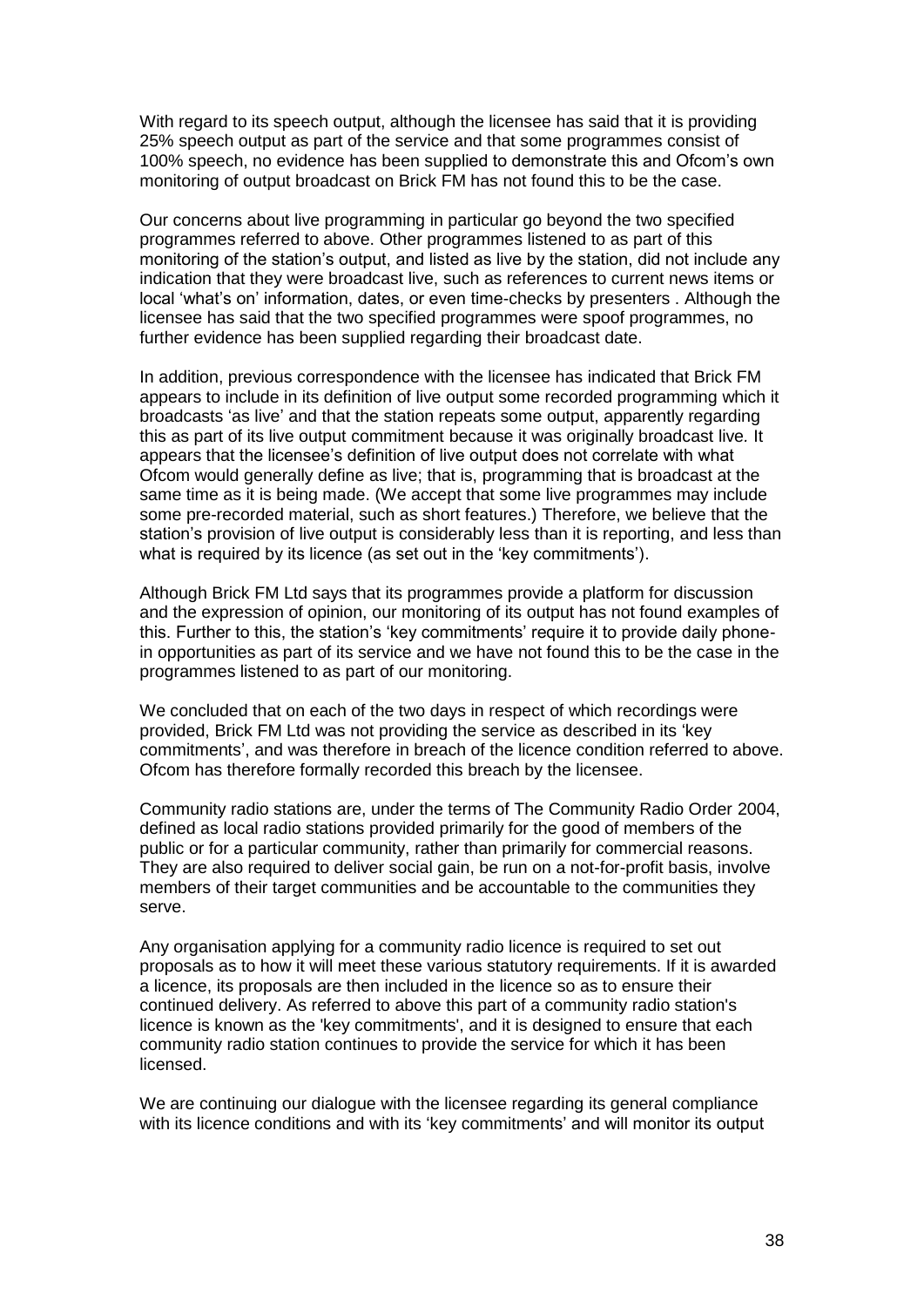again in due course. The licensee has been put on notice that continued noncompliance with its key commitments may result in further regulatory action being taken.

**Breach of Licence Condition 2(4) in Part 2 of the Schedule to the community radio licence held by Brick FM Ltd (licence number CR135)**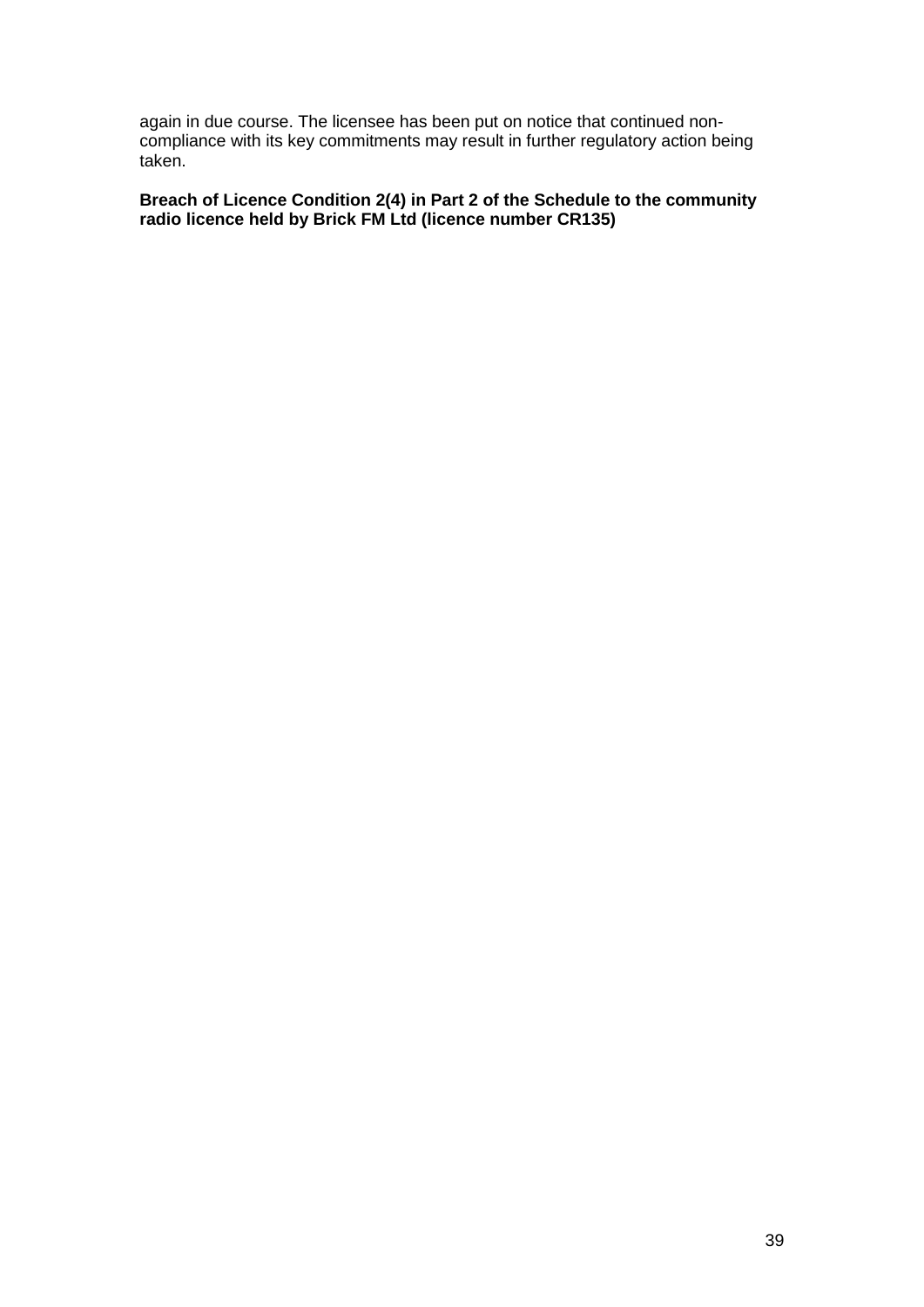# **In Breach**

## **Breach of Licence Condition**

*Radio Sandwell*

This decision was originally published on 9 June 2011.

## **Introduction**

Radio Sandwell is a community radio station licensed to provide a service for the African Caribbean community and other residents of West Bromwich and the surrounding area of Sandwell. It has been on air since May 2010 and the output is presented by volunteers. The licence is held by Sandwell African Caribbean Development Agency Limited ("the Licensee").

A Radio Sandwell listener contacted Ofcom at the beginning of March 2011 to inform us that the station did not appear to be broadcasting. A few days later we had a call from another listener to say that the station appeared to be transmitting pre-recorded material only.

Consequently, we wrote to the station to seek its comments. The licensee assured us that there had been "no break in the Station"s broadcasting and Radio Sandwell continues to broadcast and provide a valuable service to the community of Sandwell<sup>"</sup>

At the end of March, Ofcom engineers attended Radio Sandwell"s transmission site as part of routine monitoring and found that the station appeared to be transmitting all of its output from a laptop linked to the transmitter (rather than from a studio). This laptop was running a software programme that appeared to be playing pre-recorded output only.

The station's licence includes as an annex a 'key commitments' document which sets out what the radio station is required to broadcast (which is based on the promises made by the station in its original application for the licence). This includes a requirement to provide ten hours of live output a day.

We wrote to the Licensee on 30 March 2011 to ask how Radio Sandwell was meeting its key commitments. We also asked for recordings of output broadcast on two specified days. The station was given two weeks in which to provide the recordings and the information requested; that is, by 13 April 2011.

The Licensee did not comply with our request for recordings and for information by the stipulated deadline. We therefore wrote again to the Licensee and asked it for its comments with regard to Licence Condition 8(2)(b) and Licence Condition 9(1)(d) contained in Part 2 of the Schedule of the licence which state:

"The Licensee shall:

8 (2) (a) make and retain, for a period of 42 days from the date of its inclusion therein, a recording of every programme included in the Licensed Service together with regular time reference checks."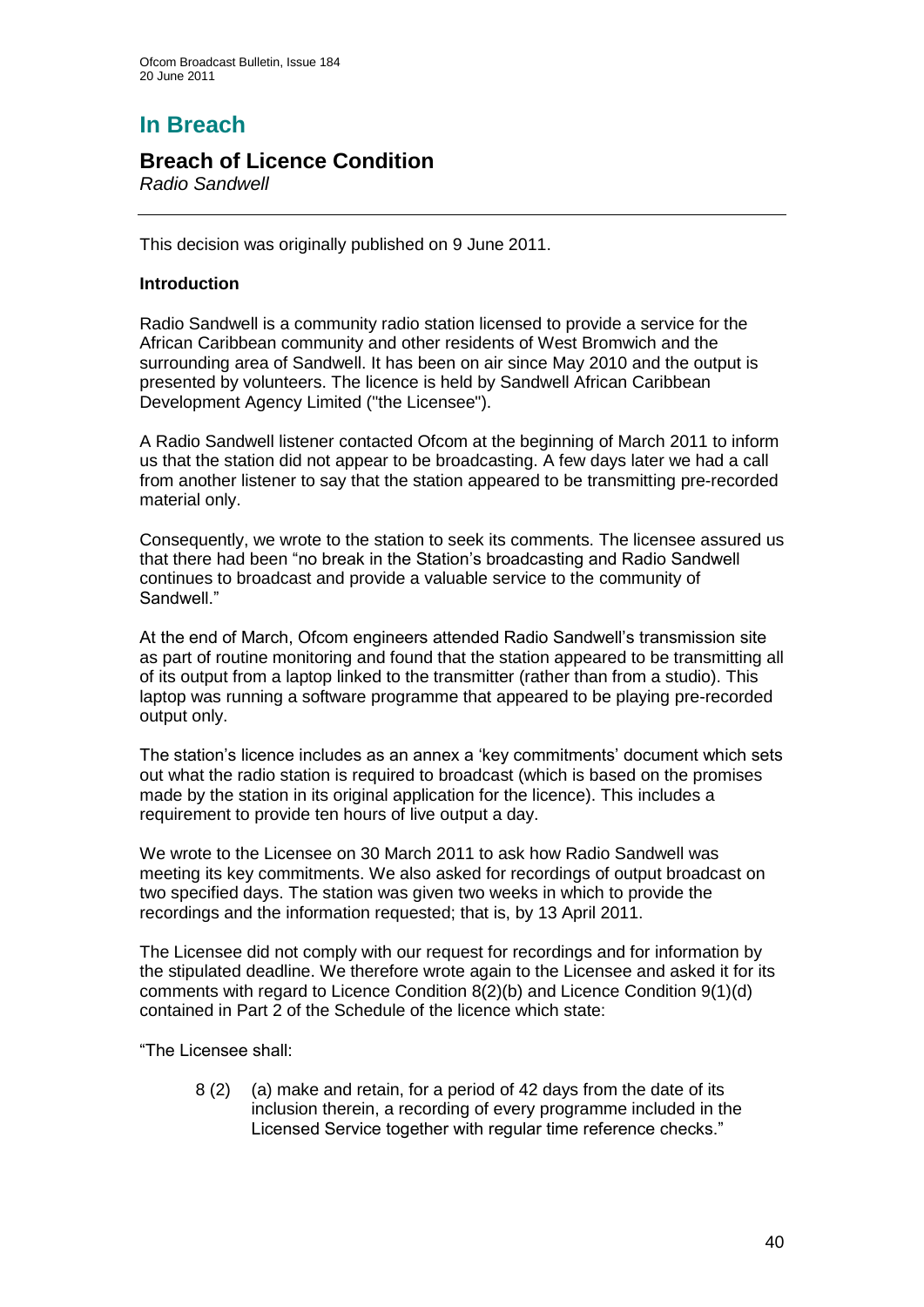(b) at the request of Ofcom forthwith produce to Ofcom any such recording for examination and reproduction."

and

"The Licensee shall:

9 (1) (d) [provide] such information as Ofcom may reasonably require for the purpose of determining the extent to which the Licensee is providing the Licensed Service to meet the objectives and commitments specified in the Community Radio Order 2004"

#### **Response**

The Licensee did not seek to contest that it had failed to provide the recordings and information by the required deadline.

The Chairman of the licence-holding company, to whom we had written, said he was out of the country on business and returned to the UK two days before the deadline given for recordings and information. He said that he "sought to action your email as requested but circumstances prevented me from so doing although I had every intention of responding as requested by the stipulated timescale."

#### **Decision**

It is a licence condition that licensees provide recordings of output and information so that Ofcom may carry out its regulatory functions.

The Licensee, Sandwell African Caribbean Development Agency Limited, failed to supply the recordings and information required in a timely fashion. This is a serious and significant breach of Conditions 8(2) and 9(1) of its licence to broadcast and should there be any similar contraventions, Ofcom may consider further regulatory action.

The Licensee has now provided the recordings requested by us in March. We are continuing our dialogue with the Licensee regarding its general compliance with its licence conditions and with its key commitments.

**Breach of Licence Condition 8(2) and 9(1) contained in Part 2 of the Schedule to the community radio licence held by Sandwell African Caribbean Development Agency Limited (licence number CR176)**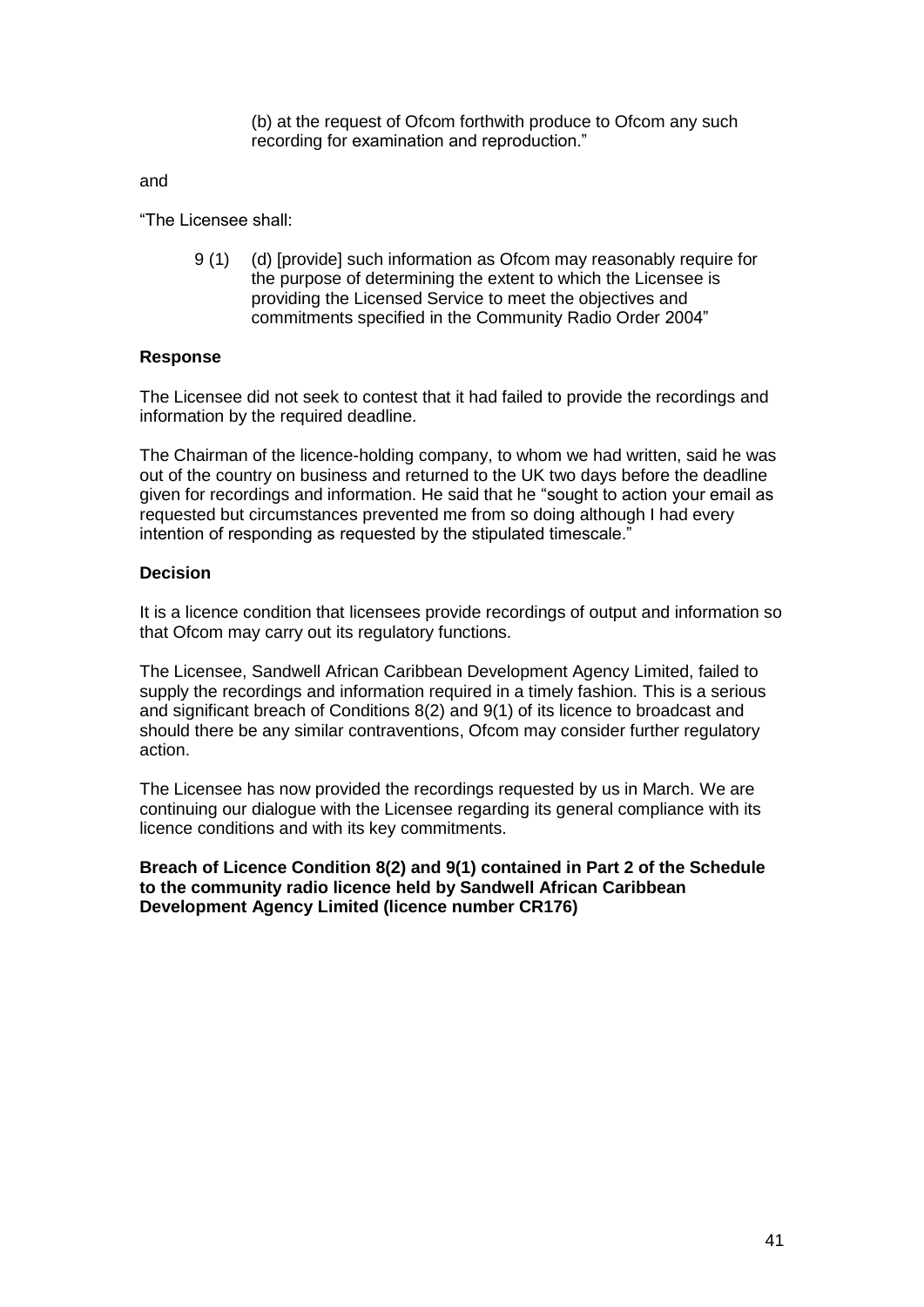# **Fairness and Privacy cases**

# **Upheld**

# **Complaint by Mrs Gwen Weir made on her behalf by Mr Andy Weir**

*BBC Spotlight, BBC1 South West and BBC South Today, BBC1 South, 28 June 2010*

**Summary:** Ofcom has upheld Mrs Gwen Weir"s complaint of unfair treatment and her complaints of unwarranted infringement of privacy.

Two news reports followed Mr John Higgins as he visited Newquay, prior to the inquest into the death of his 16 year old son as a result of falling from a cliff in the town. Mr Higgins was pursuing his campaign to try to stop underage drinking among young people celebrating the end of their exams. Both reports included a section in which Mr Higgins was shown meeting and speaking with Mrs Weir and her husband, Mr Andy Weir, in front of their hotel, "Goofys", followed by Mr Higgins' reflections on that meeting.

In summary, Ofcom found the following:

- Mrs Weir"s conversation with Mr Higgins as presented in the reports was unfairly edited in that it did not reflect Mrs Weir"s position as expressed in her full conversation with Mr Higgins; and in light of this and the introductory comments in both reports (but in particular in the *BBC South Today* report) she was unfairly portrayed in the programmes as broadcast. Ofcom did not uphold an additional aspect of the fairness complaint that footage of Mrs Weir used in the programme was unfairly edited in that it misrepresented an earlier meeting between Mr Higgins and Mr Weir.
- Mrs Weir"s privacy was unwarrantably infringed in both the making and the broadcast of the programme in that:
	- audio of her was recorded and broadcast without her knowledge and consent;
	- there was no justification for the recording; and
	- any public interest in broadcasting Mrs Weir"s comments to illustrate concerns raised by many local business people did not outweigh her legitimate expectation of privacy in relation to the broadcast of this material.

## **Introduction**

On 28 June 2010, BBC1 South West and BBC1 South broadcast their respective nightly regional news programmes, *BBC Spotlight* and *BBC South Today*. Each programme included a report on the findings of an inquest into the death of a teenager, Paddy Higgins, who died from injuries resulting from falling from a cliff in Newquay after he had been out celebrating the end of his GCSE exams in June 2009.

Both *BBC Spotlight* and *BBC South Today* also included a report in which Mr John Higgins, Paddy Higgins" father, visited Newquay to talk to people about the growing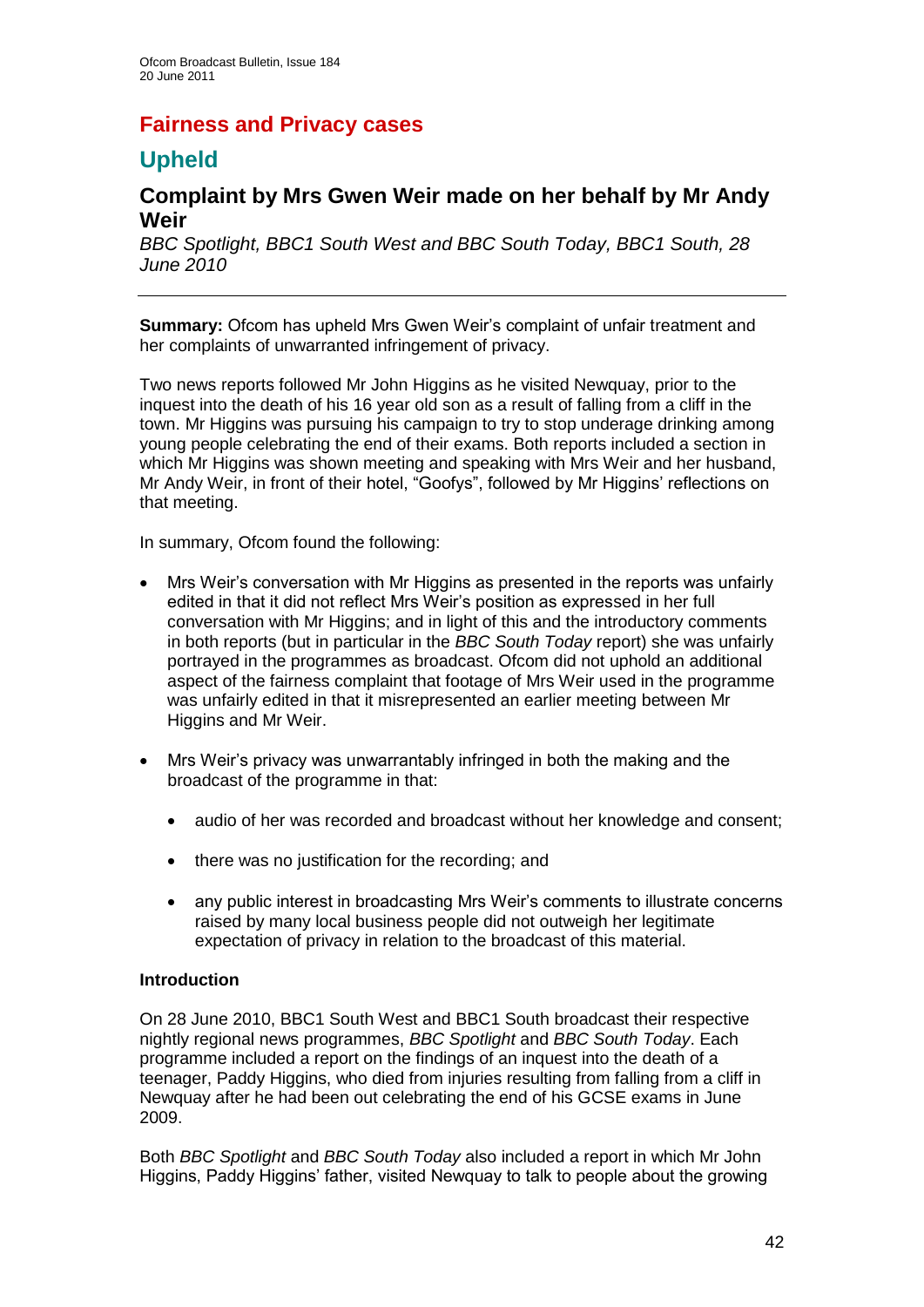trend for teenagers to celebrate in the town; the ease with which they could access alcohol and the dangers therein; the steps which were being taken to deal with the problem; and, the effect on the local community.

In this part of each programme, Mr Higgins was shown meeting and speaking with Mrs Weir and her husband, Mr Andy Weir, in front of their hotel, "Goofys", and later reflecting on that meeting.

Mr Weir complained to Ofcom that his wife was treated unfairly in the programmes as broadcast and that her privacy was unwarrantably infringed in both the making and broadcast of the programmes.

#### **The Complaint**

#### **Mrs Weir's case**

a) In summary, Mr Weir complained that Mrs Weir was treated unfairly in the programmes as broadcast in that:

The footage of Mrs Weir used in the programmes was unfairly edited in that it misrepresented an earlier meeting between Mr Higgins and Mr Weir and gave the impression that Mrs Weir was critical of Mr Higgins' actions.

By way of background, Mr Weir added that the presenter"s comments at the start of the *BBC South Today* report, in conjunction with the deception employed in obtaining the recording of Mrs Weir, suggested that the programme deliberately misrepresented Mrs Weir to support the angle it wished to portray.

b) In summary, Mr Weir complained that Mrs Weir"s privacy was unwarrantably infringed in the making of the programmes in that:

The reporter surreptitiously continued to record audio of Mrs Weir when he had indicated that he would not do so.

By way of background, Mr Weir explained that he alone had agreed to being filmed while being interviewed by Mr Higgins; that following the conclusion of the interview Mr Higgins and the reporter had stayed to chat with him and his wife but that the reporter had stopped filming. The reporter had subsequently started to film again but had said "don"t worry about me, I"m just taking some wide shots for editing" and "there won't be any sound".

c) In summary, Mr Weir complained that Mrs Weir"s privacy was unwarrantably infringed in the programmes as broadcast in that:

The programme included surreptitiously recorded audio of Mrs Weir.

## **The BBC's case**

The BBC said that during both reports Mr Higgins was shown in conversation with Mr Weir outside Goofys (Mr and Mrs Weir"s hotel). Images were then included of Mr Higgins in conversation with Mrs Weir together with audio of comments she had made regarding Paddy Higgins" death and the effect that media coverage of this and other incidents had had on their business. On leaving the hotel Mr Higgins had addressed the camera and described his response to Mrs Weir"s comments.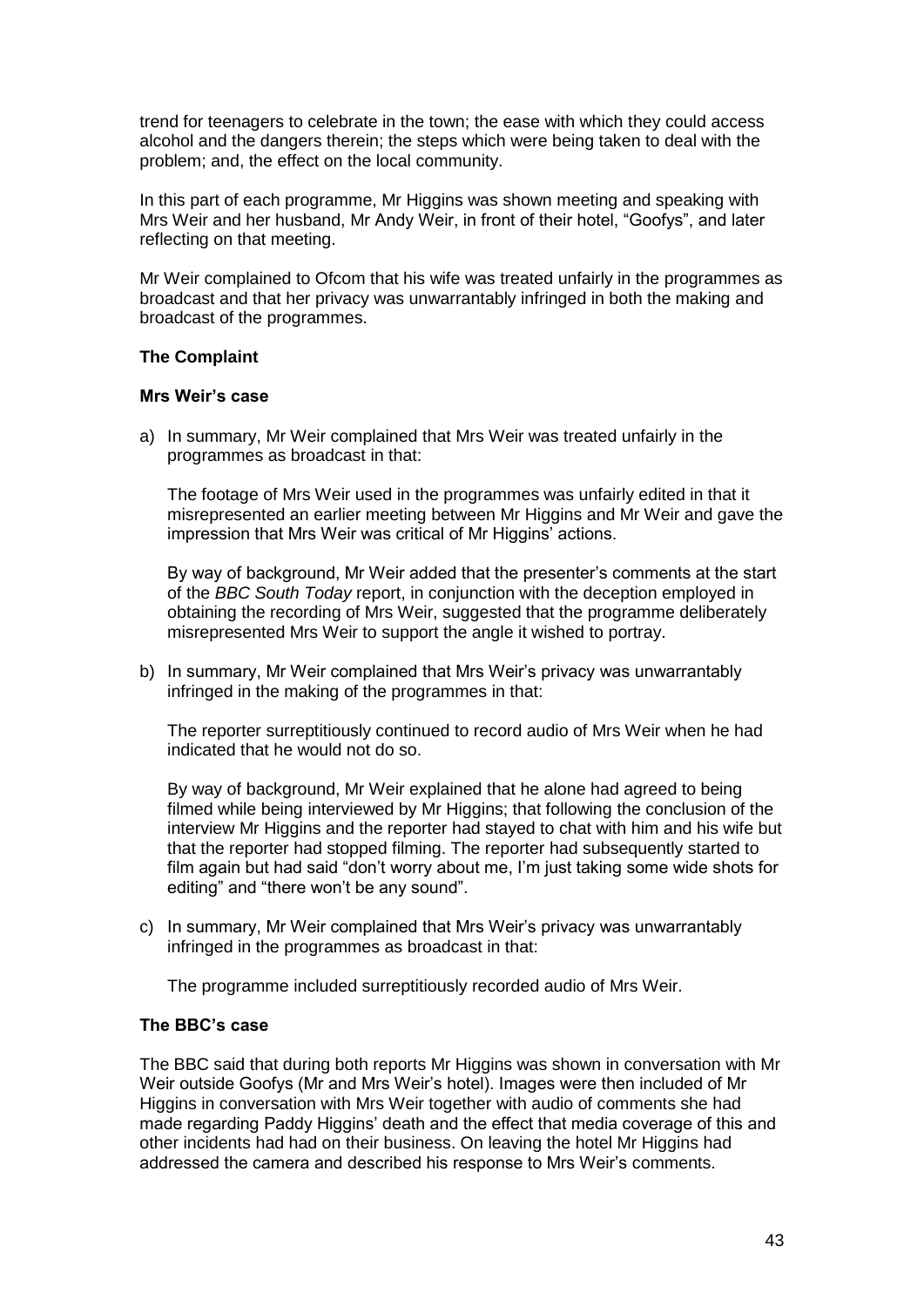In summary the BBC responded to the complaint of unfair treatment as follows:

a) The BBC responded to the complaint that the footage of Mrs Weir in the programmes was unfairly edited in that it misrepresented the earlier meeting between Mr Higgins and Mr Weir and gave the impression that Mrs Weir was critical of Mr Higgins" actions as follows.

The BBC said that the relevant section of the reports did not purport to represent the earlier meeting between Mr Higgins and Mr Weir, so there was no basis for saying that the earlier meeting was *mis*represented. The only reference to that meeting in this part of the reports was a brief line in the script which described the earlier meeting as having gone well. The BBC argued that the commentary made a clear distinction between the meeting between Mr Higgins and Mr Weir and the later conversation with Mrs Weir.

The BBC said that the full transcript of the discussions between Mr and Mrs Weir and Mr Higgins showed that Mrs Weir expressed strong opinions on the negative publicity Newquay had attracted following Paddy Higgins" death and other events and the impact on her business. The BBC said that the programmes gave an accurate reflection of Mrs Weir"s perspective on those matters. Mrs Weir expressed her opinion in untransmitted footage that such stories contributed to a general decline in the reputation of the town and that businesses like her own had been critical of how the stories were reported. Mr Higgins had then, also in untransmitted footage, explained his campaign and his position:

- Mr Higgins: I mean do you understand, do you understand what my issue was though? "Cause I mean I got a lot of reactionary things from Cornwall who, from Newquay, people just thought I was slagging off Newquay because I never was. I never said anything specifically on Newquay.
- Mrs Weir: No, but the media probably made it look like it.

The BBC said that later in the reports Mr Higgins described his feelings about Mrs Weir"s comments, making clear that he was not critical of her position and considered it "fair enough", given that her livelihood and that of her husband was at stake. The BBC also said that, in his comments after the conversation with Mr and Mrs Weir, Mr Higgins had referred to an unrecorded conversation with Mrs Weir, before the recorded interview with Mr Weir, in which she described her feelings about the negative publicity and referred to "that twat Paddy (who) fell off a cliff". The BBC said that, while Mr Higgins accurately reflected the substance of Mrs Weir"s comments, he chose to soften the terms in which she had expressed her views, substituting the word "prat" for "twat".

The BBC said that this substitution, coupled with Mr Higgins' acknowledgement that Mrs Weir may not have known who he was, would have served to ensure that Mrs Weir was not depicted as entirely insensitive to the feelings of a bereaved parent.

The BBC then responded to the concerns raised about the way the report on *BBC South Today* was introduced.

The BBC said that the introduction to the report included the following line: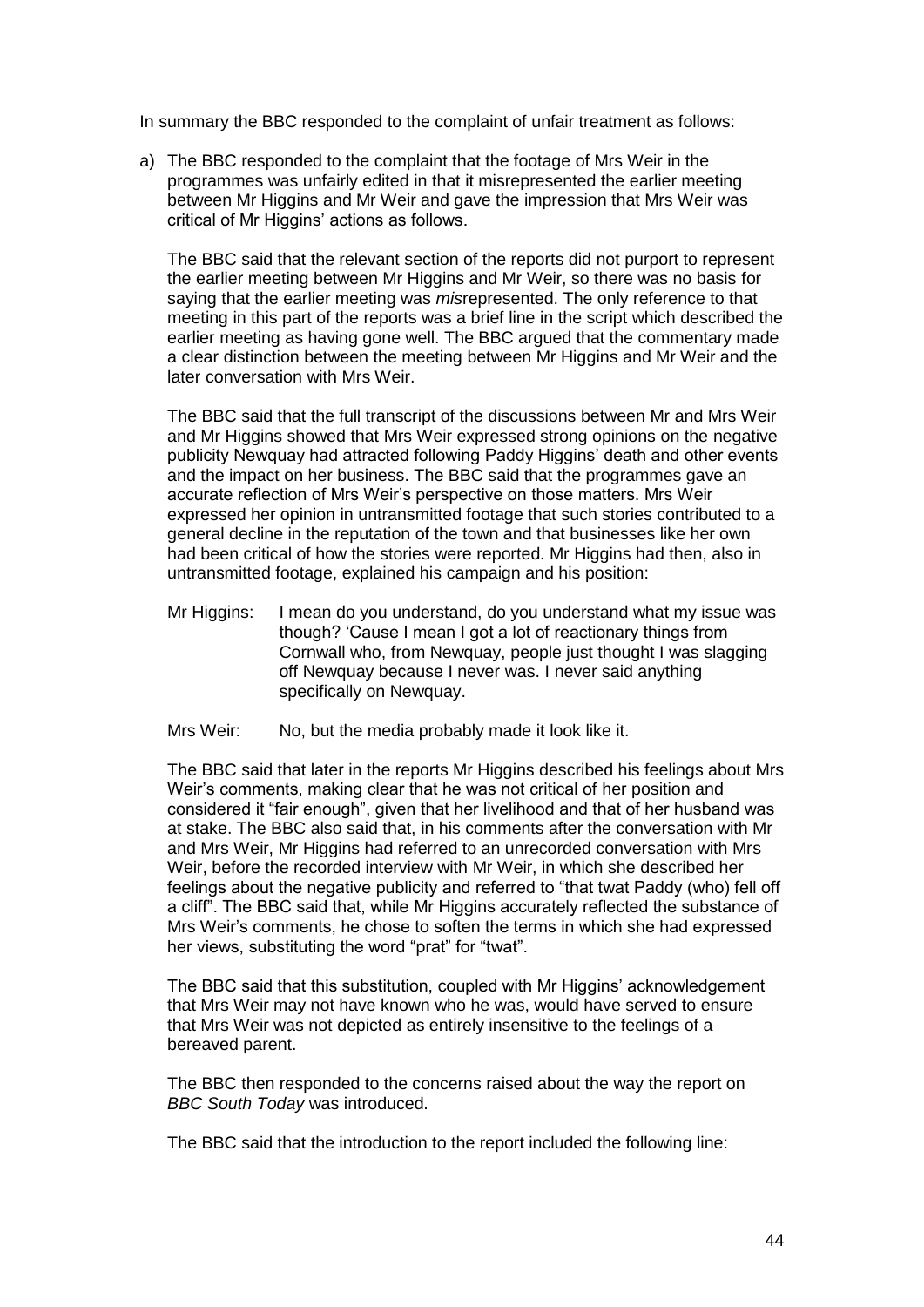*"But as Joe Campbell discovered, his efforts* [Mr Higgins"] *are not going down well with everyone in the resort"*.

This was intended to convey the general flavour of the response that the BBC"s reporter and Mr Higgins had received throughout the weekend, namely that not everyone in Newquay welcomed the attention the resort had received, the negative impact on livelihoods and the debate it had provoked. The BBC said that, while the line was not intended to refer particularly to Mrs Weir, it did offer a fair reflection of her comments, notably the strong concern she had expressed about the impact of the negative coverage Newquay had received, a significant proportion of which resulted from Mr Higgins" campaign. In light of this, if viewers had understood this introduction to refer particularly to Mrs Weir, rather than to the town and its businesses as a whole, they would not have been misled as to her position as a result.

In summary the BBC responded to the complaints of unwarranted infringement of privacy in the making and broadcast of the programme as follows:

b) The BBC first responded to Mrs Weir"s complaint that her privacy was unwarrantably infringed in the making of the programmes in that the reporter surreptitiously continued to record audio of her when he had indicated that he would not do so.

It accepted that Mrs Weir was not aware that the audio of her was being recorded, as, in response to a question from Mr Higgins the reporter had said that, at that point he was filming without sound. However, the BBC said that while the reporter"s comments about what he was doing at that particular point, namely filming general views of the property, including shots of Mrs Weir and others, may have given rise to the assumption that subsequent conversation would not be recorded, his comments did not amount to a guarantee that what was said would not be reported upon or was "off the record". The BBC added that the camera was inadvertently left recording while being put on the ground and that therefore, although the recording was surreptitious in the sense that the person recorded did not know that it had taken place, there was no decision to record surreptitiously and therefore no justification could be articulated for such a decision.

c) The BBC then responded to Mrs Weir"s complaint that her privacy was unwarrantably infringed in the broadcast of the programmes in that they included surreptitiously recorded audio of her.

The broadcaster argued that, notwithstanding the fact that the audio was inadvertently recorded surreptitiously and that therefore no justification could be made for the recording of this audio, the broadcast of the material was justified by the strong public interest in the views expressed by Mrs Weir. The BBC said that Mrs Weir"s comments represented a significant strand of opinion on a question of great interest to audiences, namely the attitudes of business owners to matters of public safety and personal responsibility in a town which had experienced two deaths due to cliff falls and to the negative publicity the town had received about public order and drunkenness amongst young people. It also said that while compiling their reports Mr Higgins and the reporter spoke to many local business people who complained of being unfairly damaged by the publicity surrounding the death but who had all been reluctant to express those views on the record or on camera. The BBC argued that, in the context of news reports in which a bereaved father sought to establish for himself how the town had reacted to the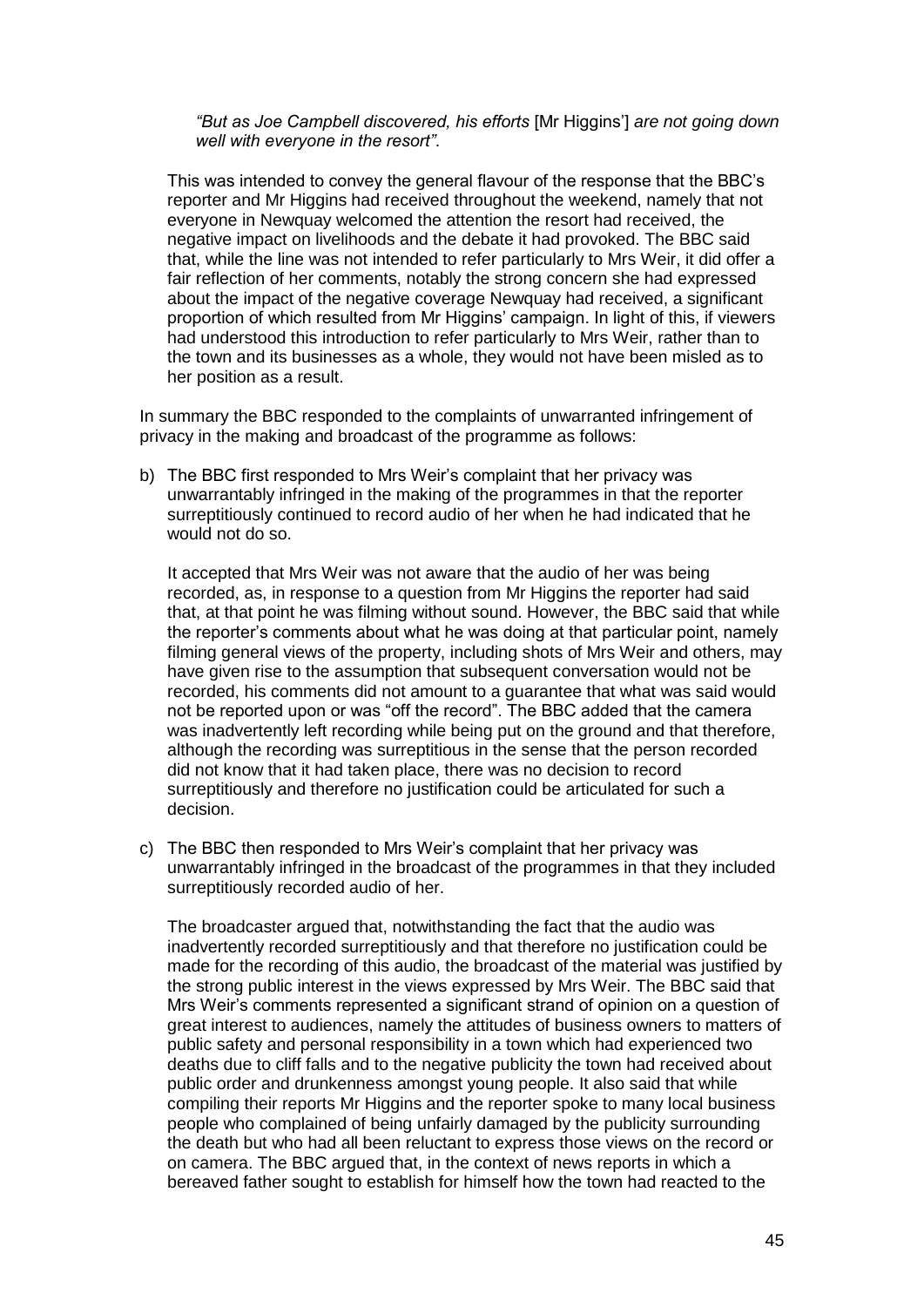circumstances of his son"s death and what, if anything, had changed as a result, Mrs Weir's comments were highly relevant. The recording of Mrs Weir offered valuable first hand evidence of a view which would otherwise have been difficult to capture.

The BBC suggested that the circumstances in which Mrs Weir made her comments were such that her expectations of privacy might be considered limited, in that, prior to the camera being turned on, Mrs Weir had expressed frank opinions of Mr Higgins' son and his actions, saying "that twat Paddy fell off a cliff…". She had also expressed her views on the impact that such events and coverage of them had on her business directly to Mr Higgins, who she knew to be investigating these issues for a BBC report. Furthermore, Mrs Weir was present and within earshot during the interview with her husband, who had known for some time what the focus of the report would be.

The BBC argued that in light of these factors it was reasonable to assume that Mrs Weir was aware that Mr Higgins and the reporter had been conducting an interview for broadcast purposes and may not have been entirely unaware of what it was that they were reporting on.

The BBC said that Mrs Weir made her comments to Mr Higgins within the hearing of a man she knew to be a BBC reporter, as well as several others sitting outside her place of business, in an area which might be considered semi-public. Even if her comments had not been recorded, the reporter would, in any case, have included them in the reports as reported speech, because they represented a significant strand of opinion which was otherwise not being expressed openly.

## **Mr Weir's comments on the BBC's statement**

a) In response to the BBC"s statement on the complaint of unfair treatment, Mr Weir said that when Mr Higgins finished interviewing him Mrs Weir asked the people present, whom she assumed were BBC journalists, including Mr Higgins, why they were taking such a negative view of Newquay and whether they planned to show any of the good points. During this conversation something Mrs Weir said prompted one of the guests to say "then some twat fell off a cliff". Mrs Weir echoed the comment, saying "yes, some prat falls off a cliff" and Mr Higgins interrupted to say "I"m Paddy's father". Mr Weir said that apologies were made and the conversation continued.

Mr Weir said that he assumed that the reporter"s claim in both reports that Mr Higgins presence touched a nerve with Mrs Weir referred to the incident above, but that it was the presence of someone she believed was a BBC journalist that touched a nerve with Mrs Weir, as she was not aware of Mr Higgins' identity at that time.

With regard to the introduction to the report on *BBC South Today*, Mr Weir said that as there was no indication in the programme that Mr Higgins' efforts were *"not going down well"* during any of the conversations he was shown having prior to his visit to Goofys and that given that the meeting with Mr and Mrs Weir was introduced with the reporter"s claim that *"his presence touches a nerve with Andy"s wife"*, viewers would have understood the report to be claiming that Mrs Weir resented Mr Higgins' campaign to stop under-age drinking because of the damage it was doing to her business.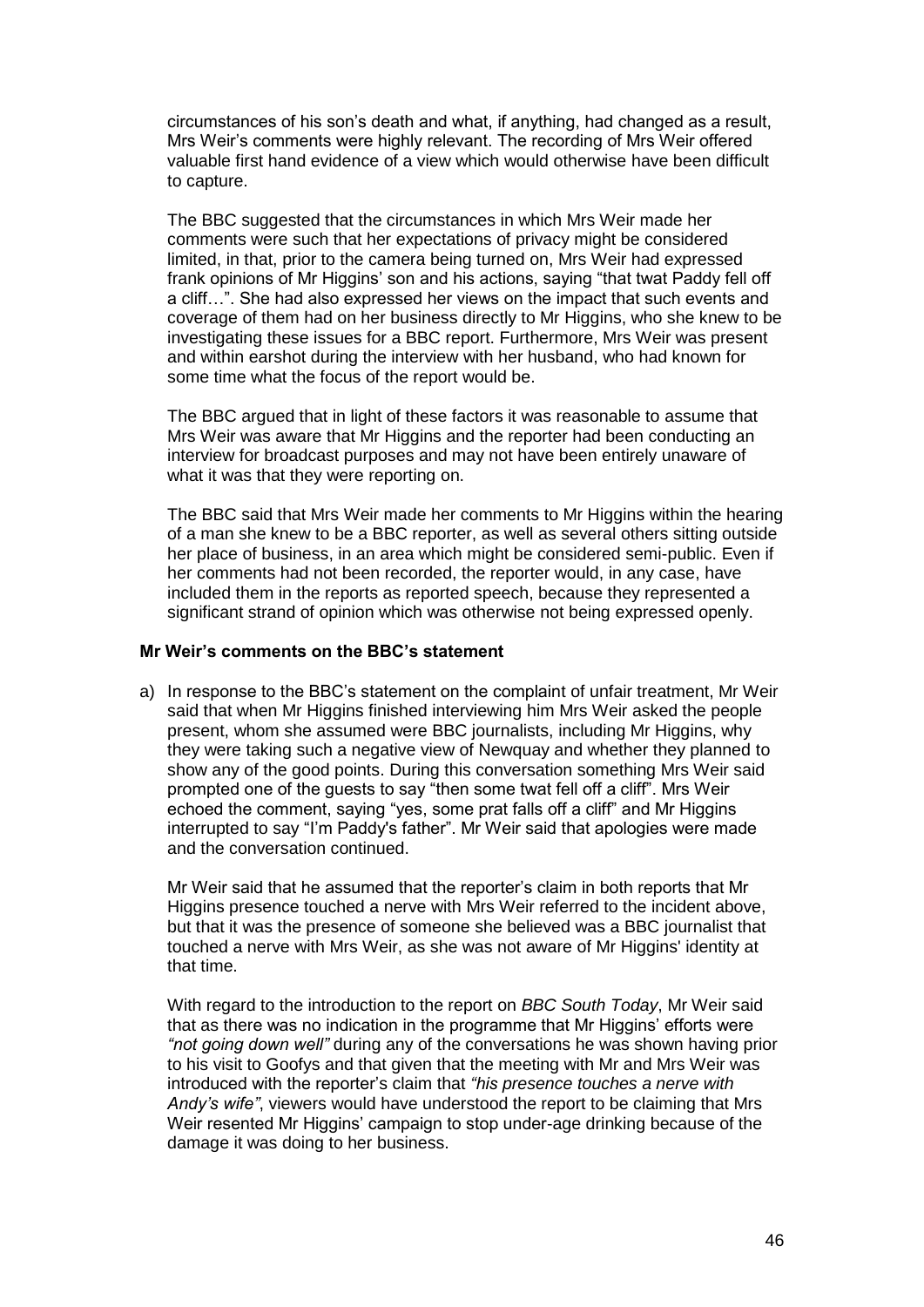Mr Weir said that this was unfair in that it was followed by a fictitious exchange constructed to substantiate the claim in the broadcasts that Mr Higgins efforts were *"not going down well with everyone in the resort".* 

He said that Mrs Weir"s comments were taken out of context, were shown out of order and in one instance a substitution was made mid sentence. He added that Mrs Weir had stated on five occasions that her issue was not with Mr Higgins" son or the media attention surrounding his death but rather with the generally bad press which Newquay had received and that one of Mrs Weir"s statements clarifying the nature of her concern should have been included in the broadcasts.

b) As regards the complaint of unwarranted infringement of privacy in the making of the programme, Mr Weir said that, prior to the recording, Mr Higgins asked if he could "bin" his microphone at that point and the reporter said that there was no need as he was "not recording for sound". The reporter had then placed the camera on the floor, pointing at the wall. Mr Weir said that there was also no evidence of any overt means to record the conversation, such as pen and paper.

Mr Weir said that the recording of the conversation took place on private property and out of earshot of general public, while the hotel guests were eating their breakfast. The conversation included a discussion of family and private lives and of other cliff falls.

Given these factors, Mr Weir argued that Mrs Weir had a legitimate expectation of privacy when the surreptitious recording commenced. He said that the reporter acknowledged this on the day in that he later approached Mr Weir, as could be seen in the unedited footage, to inform him that he was about to film "wide shots for editing" before he picked up his camera.

Mr Weir said that the BBC"s statement made it clear that the broadcaster had much to gain from surreptitiously recording the material. He also argued that his analysis of the unedited footage immediately before, during and after the recording took place, notably the fact that during the recording the camera was on the ground at the reporter"s feet and was totally still, indicated that the footage was recorded deliberately rather than this being an unusual, yet highly convenient, incident that occurred unintentionally.

Mr Weir also said that his view that the footage was recorded deliberately was strengthened by the fact that the reporter"s "wide shots for editing" focused on the conversation between Mr Higgins and Mrs Weir, rather than the conversation between Mr Higgins and Mr Weir, despite the purpose of the visit having been an interview between Mr Higgins and Mr Weir. Mr Weir said that this strongly suggested that the reporter was aware that the previous recording had taken place, was aware of its content and was taking shots to accompany the surreptitiously recorded audio.

c) Mr Weir then commented on the BBC"s statement in response to the complaint of unwarranted infringement of Mrs Weir"s privacy in the broadcast.

Mr Weir said that, while viewers might have found Mrs Weir"s comments interesting, there was nothing in her comments as broadcast, namely her challenging someone she thought was a reporter about the media's unfair portrayal of Newquay and the following discussion with Mr Higgins, that had any bearing on public safety and that therefore there was no justification for broadcasting them.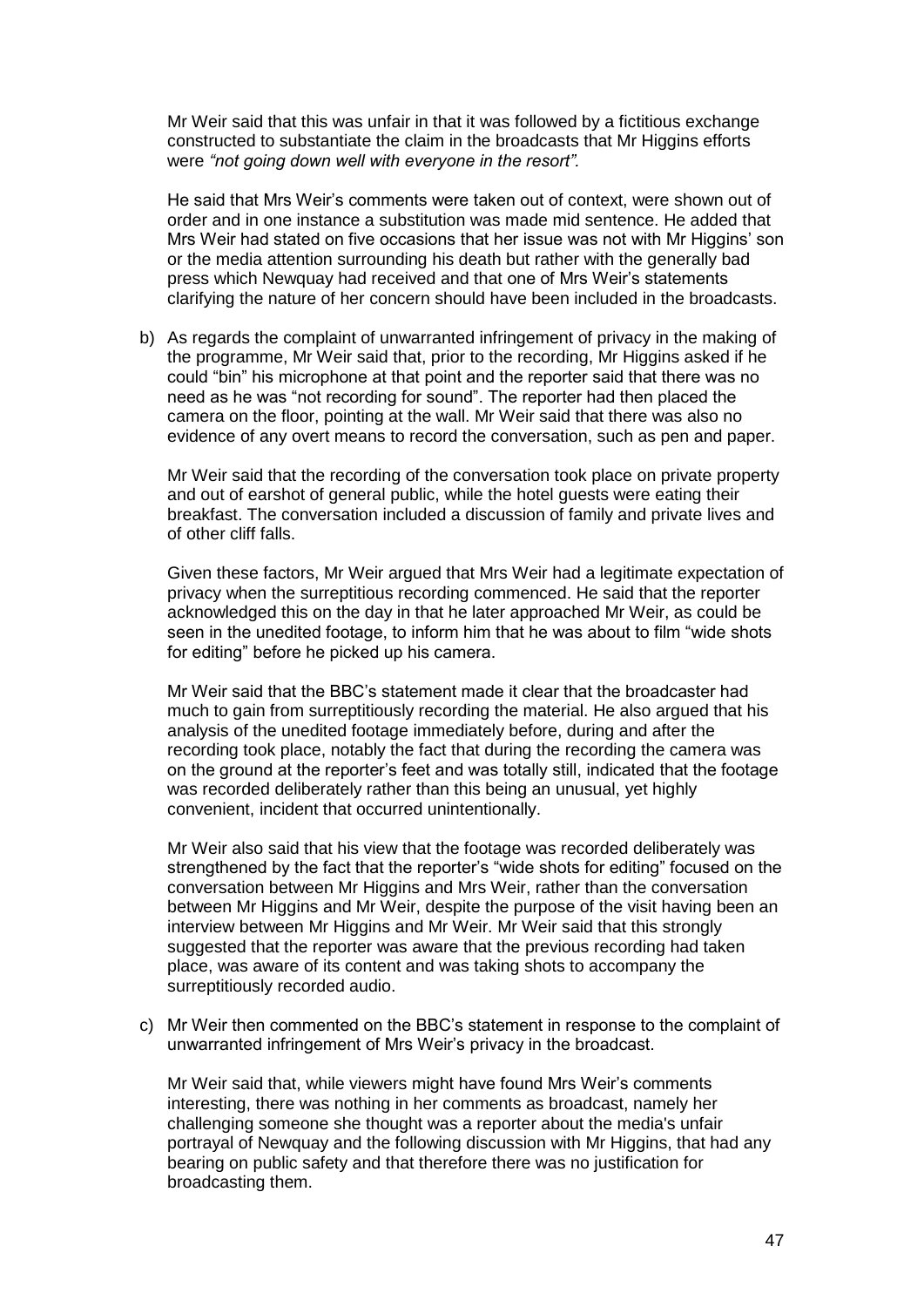Mr Weir also said that the unedited footage suggested that Mr Higgins supported Mrs Weir"s view that Newquay had been unfairly portrayed by the media. He said that, in any case, the inclusion of Mrs Weir"s comments had been unnecessary because, as the unedited transcript showed, Mr Weir had already discussed the unfair portrayal of Newquay by the media with Mr Higgins, albeit not in such candid terms as Mrs Weir later did.

#### **The BBC's response to Mr Weir's comments**

a) As regards the complaint of unfair treatment, the BBC argued that Mrs Weir having mistaken Mr Higgins for a reporter would not have resulted in the description in the reports of her reaction to his presence being inaccurate.

The BBC said that even if viewers had understood the comment that Mr Higgins" efforts were *"not going down well"* as referring to Mrs Weir, rather than the general flavour of the response he had found in the town, given the context of the rest of the report, they would not have concluded that Mrs Weir did not support Mr Higgins" campaign to reduce underage drinking but rather that she was concerned about the negative publicity for Newquay, which she considered to be unfair and undeserved.

The BBC said that, although Mr Weir"s submission made it clear that Mrs Weir had made efforts to distance herself from her earlier critical comments about Paddy Higgins' death and to assure Mr Higgins that it was "not about Paddy", several of her comments indicated that the negative publicity attracted by Paddy Higgins' death was indeed an area of concern for her. Although she had not criticised Mr Higgins or his actions directly, Mrs Weir had used the phrase "some prat/twat falls off a cliff" to him in the context of the impact that the death and the resulting publicity had had on the town and on her business.

The BBC noted Mr Weir"s claim that Mrs Weir did not say "some twat fell off a cliff", but rather "some prat falls off a cliff", echoing a comment made by a guest. It said that Mr Higgins believed Mrs Weir said "twat" rather than a "prat", but accepted the possibility that he was mistaken. The BBC said that whichever word Mrs Weir had used, her comment had the effect of appearing to criticise Paddy Higgins for his actions and to point to his death as a key moment in the problems that Newquay had faced.

The BBC said that Mrs Weir"s comments, as edited, gave a fair and accurate summary of her position as expressed to Mr Higgins and that it was not necessary for the reports to have included Mrs Weir"s comments that her issue was not with Paddy Higgins and that she had no issue with the media attention surrounding his death in order to avoid unfairness to her.

The BBC said that Mrs Weir"s comments on the day gave the clear impression that she was concerned about the media attention following Paddy Higgins" death. She put forward, in untransmitted footage, a chronology of the publicity received by Newquay in which June, the month of Paddy Higgins' death, was a turning point. She said that the media "probably...made it look like" Mr Higgins was attacking Newquay specifically and that that was "the slant" of coverage at that point. She said:

"After that the media for Newquay, nothing to do with Paddy, changed, you see, so that was the first incident and then there was, the focus changed".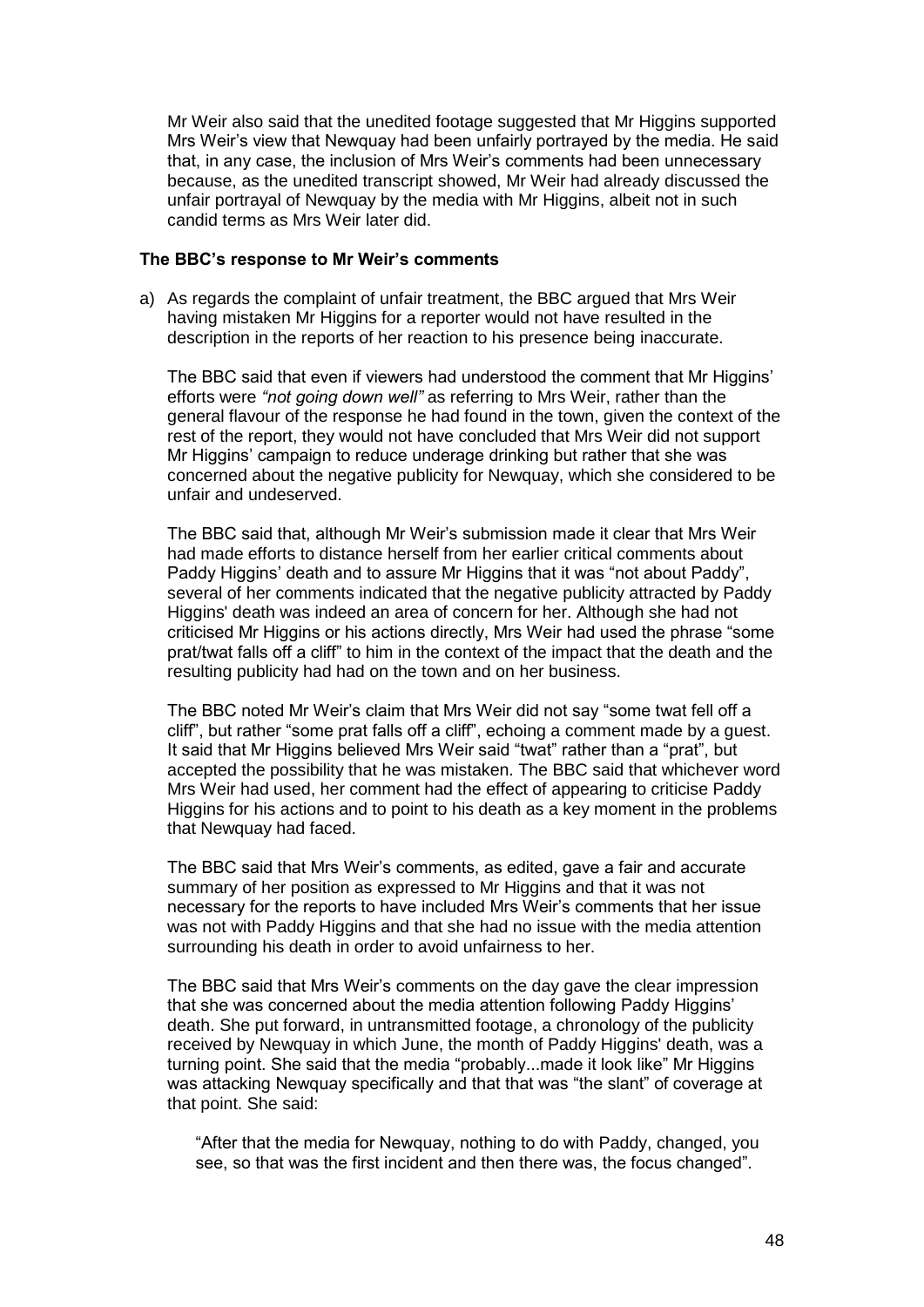She went on to say that media coverage since "had nothing to do with Paddy, that was just the start. They"ve got base, they"ve got focus, maybe". She had discussed with Mr Higgins the fact that this was a social problem faced all over Britain and noted that Newquay had nonetheless been focused upon "probably due to Paddy…"

The BBC argued that the untransmitted footage showed that, while Mrs Weir may have felt the media furore following Paddy Higgins" death was disassociated from Paddy Higgins himself, she regarded the incident as a catalyst for the negative publicity which followed. The BBC said that, taken as a whole, the reports made clear that Mrs Weir was principally concerned with negative media coverage of Newquay and that, while she may have preferred that Mr Higgins did not consider her comments as an attack on him or a criticism of his son, a significant part of the coverage about which she was concerned was generated by Mr Higgins following his son's death.

The BBC said that Mr Higgins considered that the reports fairly described his conversation with Mrs Weir and provided statements from him to this effect.

b) As regards the complaint of unwarranted infringement of Mrs Weir"s privacy in the making of the programme, the BBC reiterated that no guarantee was given that, after the reporter had said he was not recording for sound, anything which was said would be "off the record" and that it would therefore have been open to him to have quoted from anything said after this point.

The BBC noted that, while stating that Mrs Weir"s conversation with Mr Higgins took place on private property, out of earshot of the general public, Mr Weir had shown that any expectation of privacy was diminished as the conversation took place in the presence of guests in a communal dining area adjacent to the street. The BBC said that neither the fact that family matters and other cliff falls were discussed nor the fact that the reporter later informed Mr and Mrs Weir that he was about to start filming "wide shots for editing" made it reasonable for them to conclude that Mrs Weir"s conversation would not be reported upon.

c) As regards the complaint that Mrs Weir"s privacy was unwarrantably infringed in the broadcast, the BBC reiterated its position that there was a significant public interest in the attitudes of business owners in Newquay, such as Mrs Weir, to matters of public safety and personal responsibility.

The BBC said that Mrs Weir"s unrecorded comments about Paddy Higgins suggested that she felt it was his folly that led to his death and that it followed that she was somewhat sceptical of the extent to which such accidents were the responsibility of business owners in Newquay. The BBC said that, given that reports had shown Mr Higgins" considering the arguments for personal and parental responsibility in relation to underage drinking, as well as the position of local authorities and business associations Mrs Weir"s comments were highly relevant and of great public interest.

The BBC acknowledged that Mr Weir would have preferred that his comments were used, rather than those of his wife, but said that Mrs Weir"s comments offered a valuable insight into a position which would otherwise have proved difficult to capture and that nothing in Mr Weir"s interview offered the same level of insight into a view which many held but none would express on the record.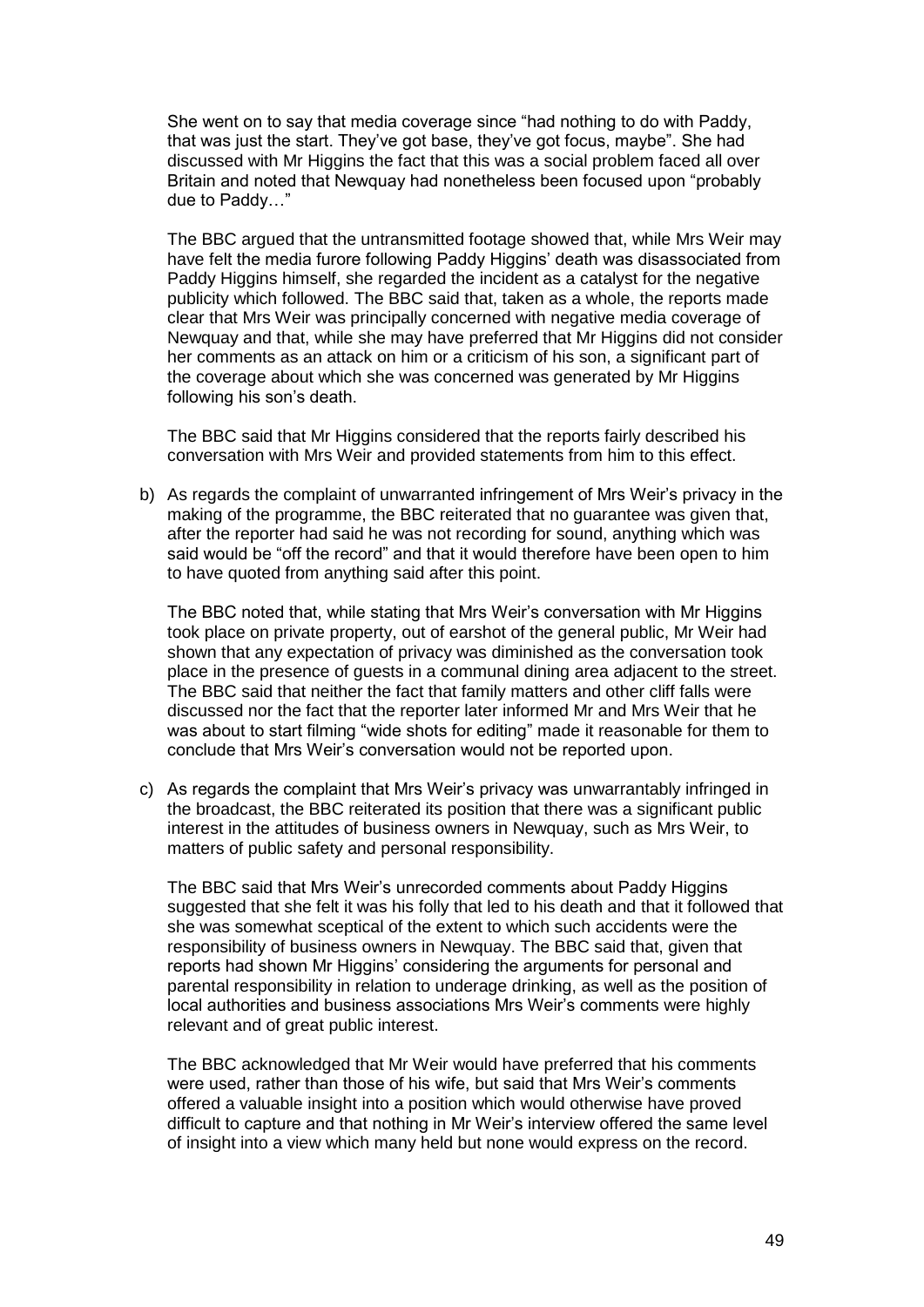## **Decision**

Ofcom"s statutory duties include the application, in the case of all television and radio services, of standards which provide adequate protection to members of the public and all other persons from unfair treatment and unwarranted infringement of privacy in, or in the making of, programmes included in such services.

Where there appears to have been unfairness in the making of the programme, this will only result in a finding of unfairness, if Ofcom finds that it has resulted in unfairness to the complainant in the programme as broadcast.

In carrying out its duties, Ofcom has regard to the need to secure that the application of these standards is in the manner that best guarantees an appropriate level of freedom of expression. Ofcom is also obliged to have regard, in all cases, to the principles under which regulatory activities should be transparent, accountable, proportionate and consistent and targeted only at cases in which action is needed.

In reaching its decision, Ofcom carefully considered all the relevant material provided by both parties. This included recordings of the programmes as broadcast and of the unedited footage recorded at Mr and Mrs Weir's hotel, transcripts of this material<sup>1</sup> and both parties" written submissions.

#### **The Programmes**

1

On 28 June 2010, BBC1 South West and BBC1 South broadcast their respective nightly regional news programmes, *BBC Spotlight* and *BBC South Today*. Each programme included a report on the findings of an inquest into the death of a teenager, Paddy Higgins, who died from injuries resulting from falling from a cliff in Newquay after he had been out eating and drinking alcohol to celebrate the end of his GCSE exams in June 2009.

Both *BBC Spotlight* and *BBC South Today* also included a report in which Mr John Higgins, Paddy Higgins" father, visited Newquay to talk to people about the growing trend for teenagers to celebrate in the town; the ease with which they could access alcohol and the associated dangers that resulted; the steps which were being taken to deal with this problem; and, the effect on the local community.

In each report, Mr Higgins was shown meeting and speaking with Mrs Weir and her husband, Mr Andy Weir, in front of their hotel, "Goofys", and later reflecting on that meeting.

Alongside these images the reports included the following introductory commentary:

*"John is meeting surfer and hotelier Andy Weir, all goes well at first but his presence touches a nerve with Andy"s wife"*.

Both reports then showed some wide shot images of Mrs Weir talking to Mr Higgins over which were edited some remarks of Mrs Weir:

 $1$  Along with his comments on the BBC first submission Mr Weir provided Ofcom with an amended version of the transcript of the unedited footage which included several sections of conversation which the transcript of the same provided by the BBC had indicated were either inaudible or were solely background chatter. In its response the BBC accepted the clarifications and amendments that Mr Weir had made to the unedited transcript but said that they did not alter its position with regard to this complaint.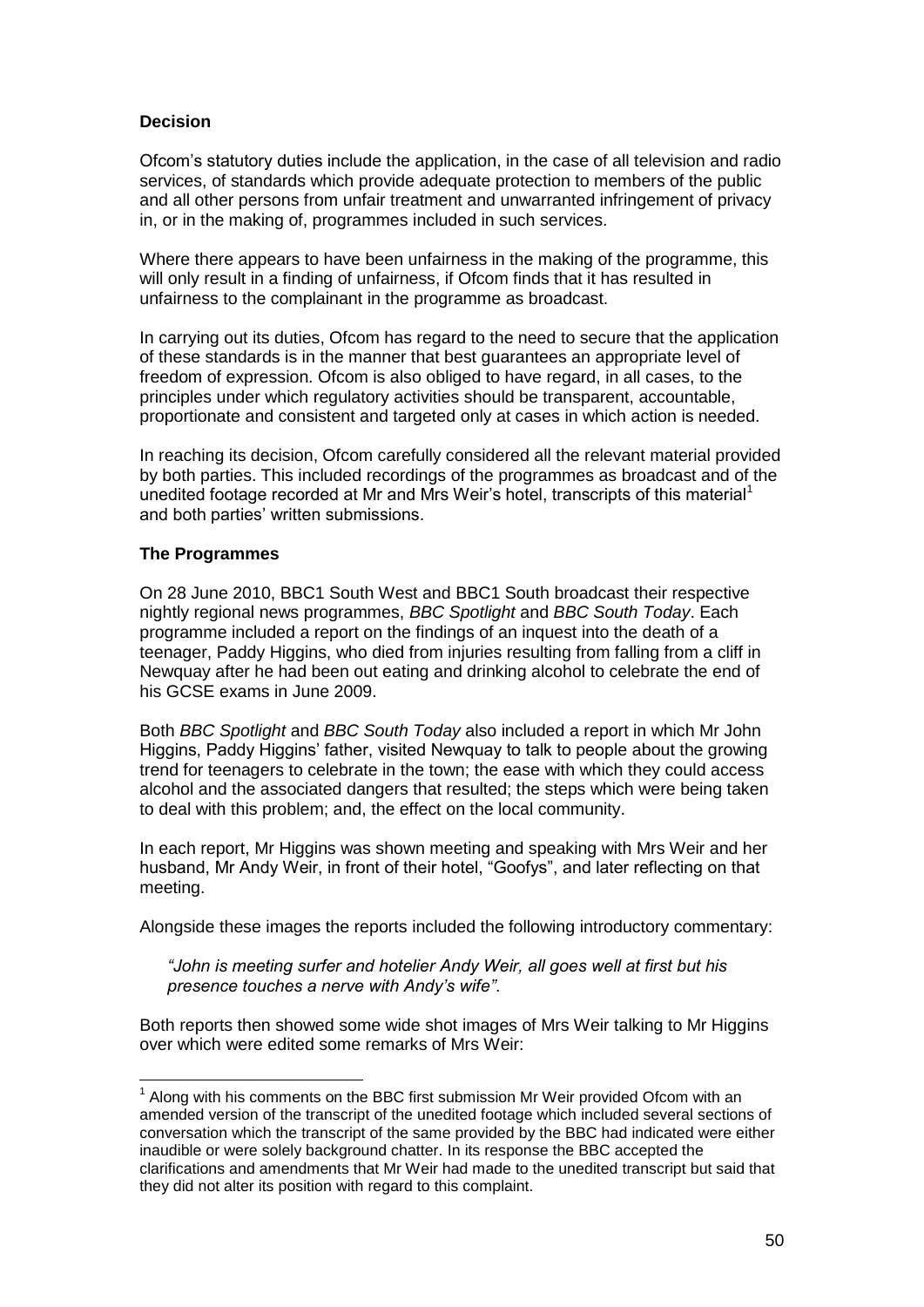*"There was a week last year when Paddy did die that it was a lot of not that nice vibe in town, wasn"t there…*

*…. all our £100,000 investment in this place was (bleep), great. I"m sorry; I didn"t know you"re Paddy"s dad* [Ofcom noted that the last two words were barely audible]*..."* 

After this section of the reports, Mr Higgins was filmed by himself addressing the camera and he said:

*"Their livelihoods depend on it and, you know for them, they didn"t know who I*  was in fairness, or some of them didn't, and they said some prat falls off a cliff *and that"s fair enough. I can understand they don"t know Paddy they don"t know the full story behind it, how it happened, and there are some things that Patrick did that were wrong".*

*Fairness*

a) Ofcom first considered the complaint that footage of Mrs Weir used in the programmes was unfairly edited in that it misrepresented the earlier meeting between Mr Higgins and Mr Weir and gave the impression that Mrs Weir was critical of Mr Higgins' actions.

Ofcom noted that, by way of background, Mr Weir said that the presenter"s comments at the start of the *BBC South Today* report, in conjunction with the deception employed in obtaining the recording of Mrs Weir, suggested that the programme deliberately misrepresented Mrs Weir to support the angle it wished to portray.

In considering this part of the complaint, Ofcom took account of Rule 7.1 of the Ofcom Broadcasting Code ("the Code"), which provides that broadcasters must avoid unjust or unfair treatment of individuals or organisations in programmes. Ofcom also paid particular regard to Practices 7.6 of the Code. Practice 7.6 states that when a programme is edited, contributions should be represented fairly. Following this practice will not necessarily avoid a breach of this section of the Code (Rule 7.1). However, failure to follow this practice will only constitute a breach where it results in unfairness to an individual or organisation in the programme.

Ofcom examined the programmes as broadcast and the unedited footage recorded at Mr and Mrs Weir"s hotel.

It noted that both programmes followed Mr Higgins as he visited Newquay in the days before the inquest into his son"s death to pursue his campaign to try to stop underage drinking among young people celebrating the end of their exams. Both introduced the relevant section of the reports by showing images of Mr Higgins talking to Mr Weir in the front garden of his hotel alongside the following comment:

*"John is meeting surfer and hotelier Andy Weir, all goes well at first but his presence touches a nerve with Andy"s wife"*.

With regard to the complaint that the footage of Mrs Weir used in the programmes was unfairly edited in that it misrepresented the earlier meeting between Mr Higgins and Mr Weir, Ofcom noted that other than the introductory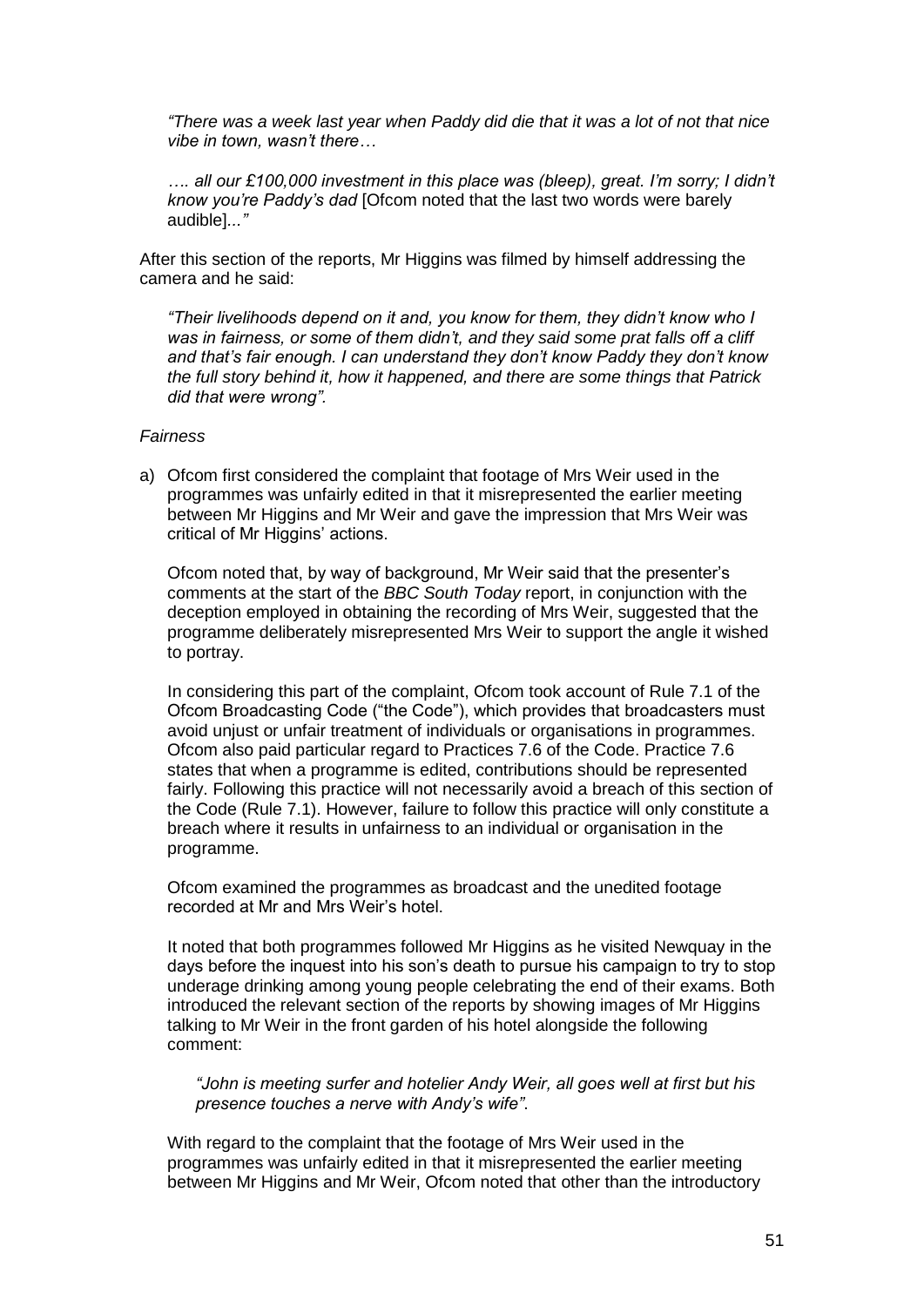reference to Mr Higgins" meeting with Mr Weir having gone well, which was shown prior to footage of Mrs Weir, none of the footage in the reports related to Mr Weir"s earlier conversation with Mr Higgins. It also noted that neither the complaint itself nor the unedited transcript of the recording of the conversation between Mr Higgins and Mr Weir indicated that the programmes' characterisation of this meeting as having gone well was either unreasonable or unfair to Mrs Weir. Ofcom therefore considered that the footage of Mrs Weir included in the programme did not misrepresent the earlier meeting between Mr Higgins and Mr Weir. Further, in Ofcom"s view, the representation of this earlier meeting in the programme could not have resulted in unfairness to Mrs Weir because she did not participate in and was not referred to in this earlier conversation. Ofcom therefore did not uphold this aspect of the complaint.

Ofcom then turned to the second aspect of this head of complaint: that the footage of Mrs Weir used in the programmes was unfairly edited because it gave the impression that Mrs Weir was critical of Mr Higgins' actions.

#### Reports, as broadcast

Ofcom assessed the material broadcast in the two reports which related to or could be seen to relate to Mrs Weir"s attitude towards Mr Higgins or his son. The reports showed Mr Higgins" visit to Mr and Mrs Weir"s hotel which was introduced with the comment about the meeting between Mr Higgins and Mr Andy Weir having gone well but Mr Higgins" *"presence touch*[ing] *a nerve with Andy"s wife"*.

The *BBC Spotlight* report then showed some wide shots of Mrs Weir speaking to Mr Higgins while sitting in the front garden of the hotel with a couple of other people. The audio which was edited to accompany this footage was as follows:

- Mrs Weir: *"There was a week last year when Paddy did die that it was a lot of not that nice vibe in town wasn"t there? I think".*
- Mrs Weir: *"And that was the end of us."*
- Mr Higgins: *"Kicked in the teeth".*
- Mrs Weir: *"All our £100,000 investment in this place was (bleep) great. I"m sorry; I didn"t know you"re Paddy"s dad* [the last two words were barely audible]*..."*
- Mr Higgins: *"No, it"s alright. Uhm. Yeah".*

Ofcom observed that the relevant section of the *BBC South Today* report was identical, except that it omitted the words from *"I think"* to *"kicked in the teeth"*

This exchange was immediately followed by Mr Higgins standing by himself on the street and saying to the reporter:

*"Their livelihoods depend on it and, you know, for them they didn"t know who I was, in fairness, or some of them didn"t know and they said "yes, some prat falls off a cliff..." and that"s fair enough. I can understand. They don"t know Paddy, they don"t know the full story behind it and how it happened and there were some things that Patrick did that were wrong".*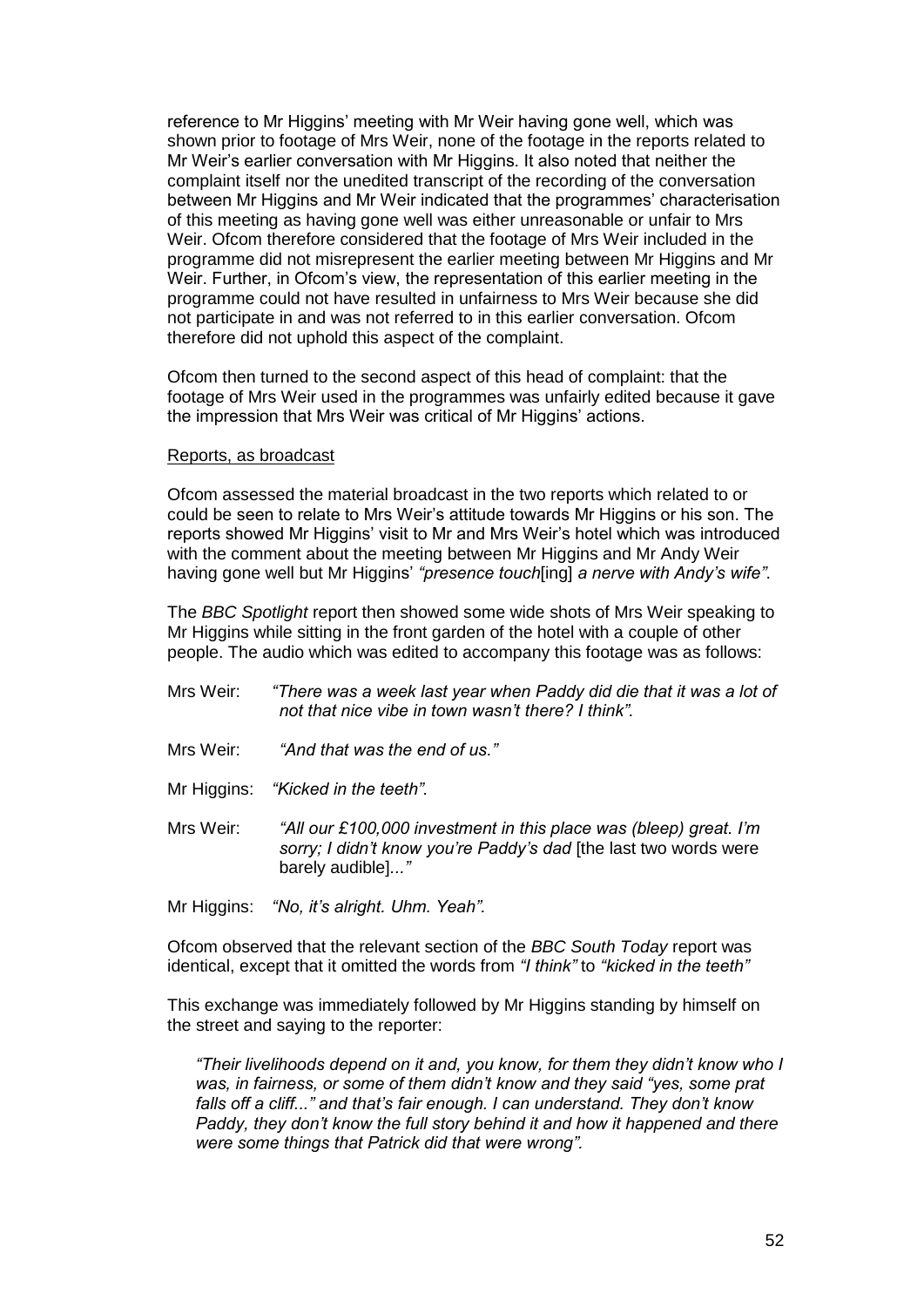Ofcom observed that the *BBC South Today* presenter introduced the report by noting that Mr Higgins had:

*"*...*spent the weekend in Newquay campaigning to try to stop underage drinking among end of exam revellers but as Joe Campbell discovered, his efforts are not going down well with everyone in the resort".*

Ofcom considered that in light of the inclusion of the initial comment that Mr Higgins" *"presence touches a nerve with Andy"s wife"* in both reports, viewers of the broadcasts would have understood from the beginning that Mrs Weir was in some way unhappy with Mr Higgins" presence or views. In this context, Ofcom noted Mr Weir"s specific concern about the inclusion of the comment that Mr Higgins" *"efforts are not going down well with everyone in the resort"* in the presenter"s introduction to the report on *BBC South Today*. Ofcom considered that in the absence of any other example in the *BBC South Today* report in Newquay of opposition to, or unhappiness with, Mr Higgins' campaign or views, and in conjunction with the comment about Mr Higgins" presence touching a nerve with Mrs Weir, the presenter"s introductory comment would have strengthened viewers" perception that Mrs Weir was unhappy with Mr Higgins and indicated that she resented his campaign to stop under-age drinking.

In addition, Ofcom considered that the various brief and separate elements of Mrs Weir"s conversation with Mr Higgins which had been edited together in the two reports indicated the following: Mrs Weir believed that the feeling about Newquay after Paddy Higgins died was very negative and that this negative feeling, which she associated with Paddy Higgins, had led directly to the £100,000 which she and her husband had made in their business being wasted and she was angry about this outcome. Ofcom also considered that this section of both reports, when taken together with Mr Higgins" acknowledgment that some of the people to whom he had just been speaking *"didn"t know who I was"* (see paragraph below for further details), indicated that when Mrs Weir started speaking to Mr Higgins she had not known his real identity, and particularly that he was Paddy Higgins" father.

In Ofcom's opinion Mr Higgins' comments in the street on his meeting with Mr Weir and, especially, with Mrs Weir (in light of the inclusion of both images and audio of her conversation with him and the focus on her opinion in this section of the reports) would have led viewers of the reports to draw the following conclusions: Mr Higgins recognised the importance of Newquay"s reputation to Mr and Mrs Weir as people running a local business dependent on tourism. He also understood why Mrs Weir had expressed anger at the fact that the town"s reputation had been damaged in the wake of his son"s death even, to the extent of Mrs Weir having referred to his son as a "prat" who fell off a cliff given that, as he acknowledged, *"they didn"t know who I was, in fairness, or some of them didn"t know"*. Ofcom considered that due to the inclusion of Mrs Weir"s apology to Mr Higgins in the reports and his follow on comment about *"their* [i.e. Mr and Mrs Weir"s] *livelihood"*, it was likely that viewers would have concluded that it was Mrs Weir who had made this comment about his son"s death to him. Viewers would also have understood that Mr Higgins acknowledged that Mrs Weir had not known that he was Paddy Higgins" father when she made this comment.

#### Unedited footage

Ofcom then assessed the unedited footage of the conversation between Mrs Weir and Mr Higgins (which only recorded the audio of the conversation and not any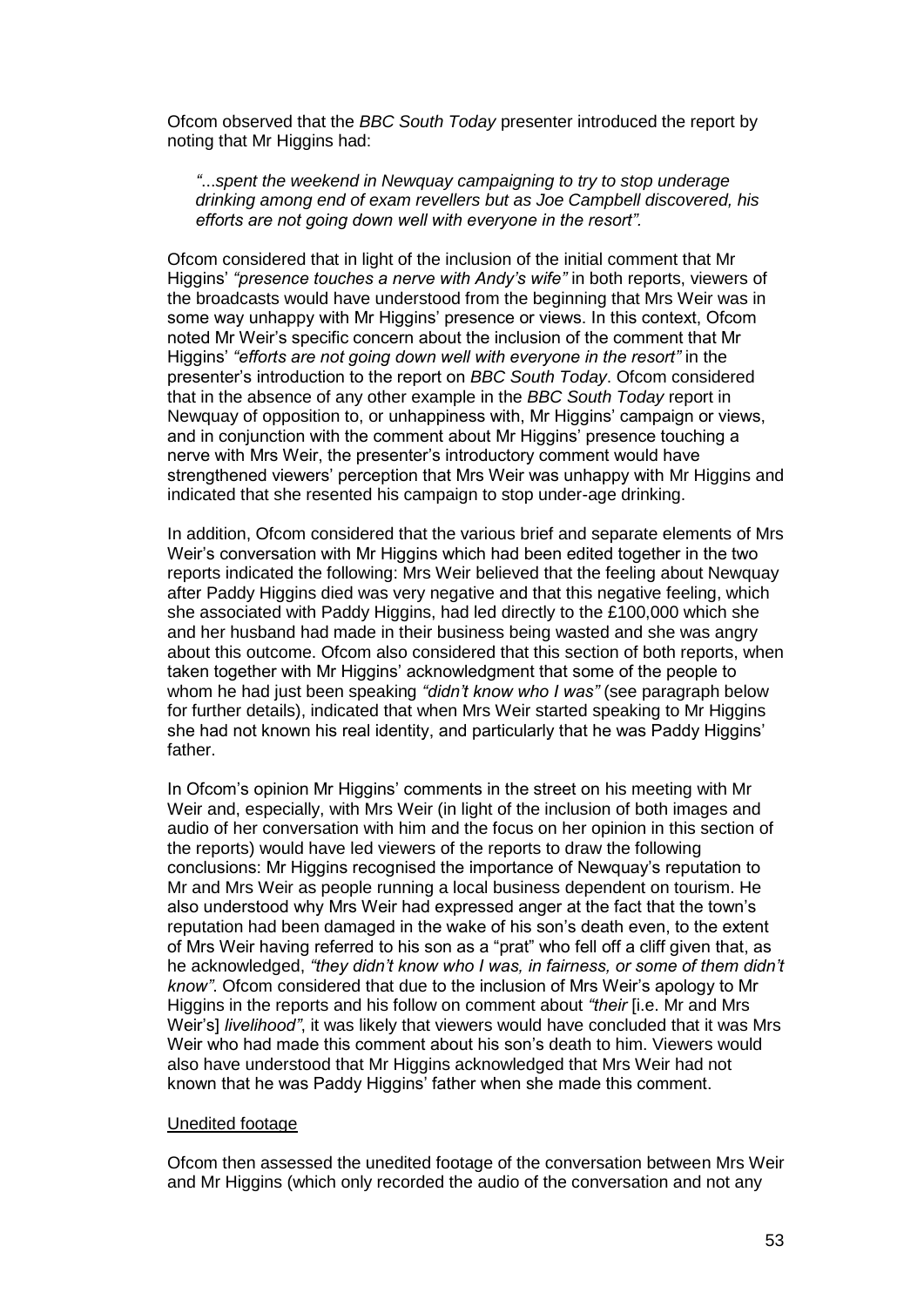corresponding images of the conversation) and the amended transcript of this footage agreed by both parties.

We observed that Mrs Weir made several comments that related to the existence and effect of negative media coverage of Newquay during the year preceding the broadcast.

In particular we noted that:

- in response to Mr Higgins" explanation that he had not been "slagging off Newquay" Mrs Weir said "No but the media probably made it look like it" ... "that"s the slant isn"t it?";
- a few moments later Mrs Weir and Mr Higgins exchanged the following comments:

| Mrs Weir:   | "But it wasn't just the media on Paddy at that time though<br>that's the other problem"                                                                           |
|-------------|-------------------------------------------------------------------------------------------------------------------------------------------------------------------|
| Mr Higgins: | "but [I] was the only one of the parents of the four people<br>who got hurt or killed that, er, was prepared to say anything"                                     |
| Mrs Weir:   | "but after that the media for Newquay, nothing to do with<br>Paddy, changed you see, so that was the first incident and<br>then, there was, the focused changed". |
| Mr Higgins: | "Yeah"                                                                                                                                                            |
| Mrs Weir:   | "So it was nothing to do with Paddy in the end, then it was the                                                                                                   |

stags and hens, then it was this, then it was that";

- in response to Mr Higgins noting that many of the reports that were published around the time of his son"s death had already been written but that his death "just gave you an extra angle to use" Mrs Weir said: "Our problem hasn"t been the summer, our problem has been the Winter. The media over the winter. Everything in the media this winter, nothing to do with Paddy, has been negative". Mrs Weir went on to say "But that"s got nothing to do with Paddy, that was just the start. They"ve got base, they"ve got focus maybe";
- Mrs Weir acknowledged that Mr Higgins had taken the actions he had following his son's death in order "to stop it from happening again all over" and that as he had said it was the "same all over Britain" and observed that it (i.e. under-age drinking) is "a social issue";
- after a discussion of the four accidental falls which had occurred at Newquay over a period of three weeks including that of Paddy Higgins Mrs Weir said "But also there were no stabbings here, there were no murders here, there were no shootings here..." Mr Higgins acknowledged this and observed that everything they had filmed the previous night in Newquay "was positive because the police were doing the right thing, they approached us right. People were having fun and it was fun. I've seen far worse at home";
- in response to Mr Higgins' observation that underage drinking was an issue across Britain, Mrs Weir said "And been based on Newquay probably due to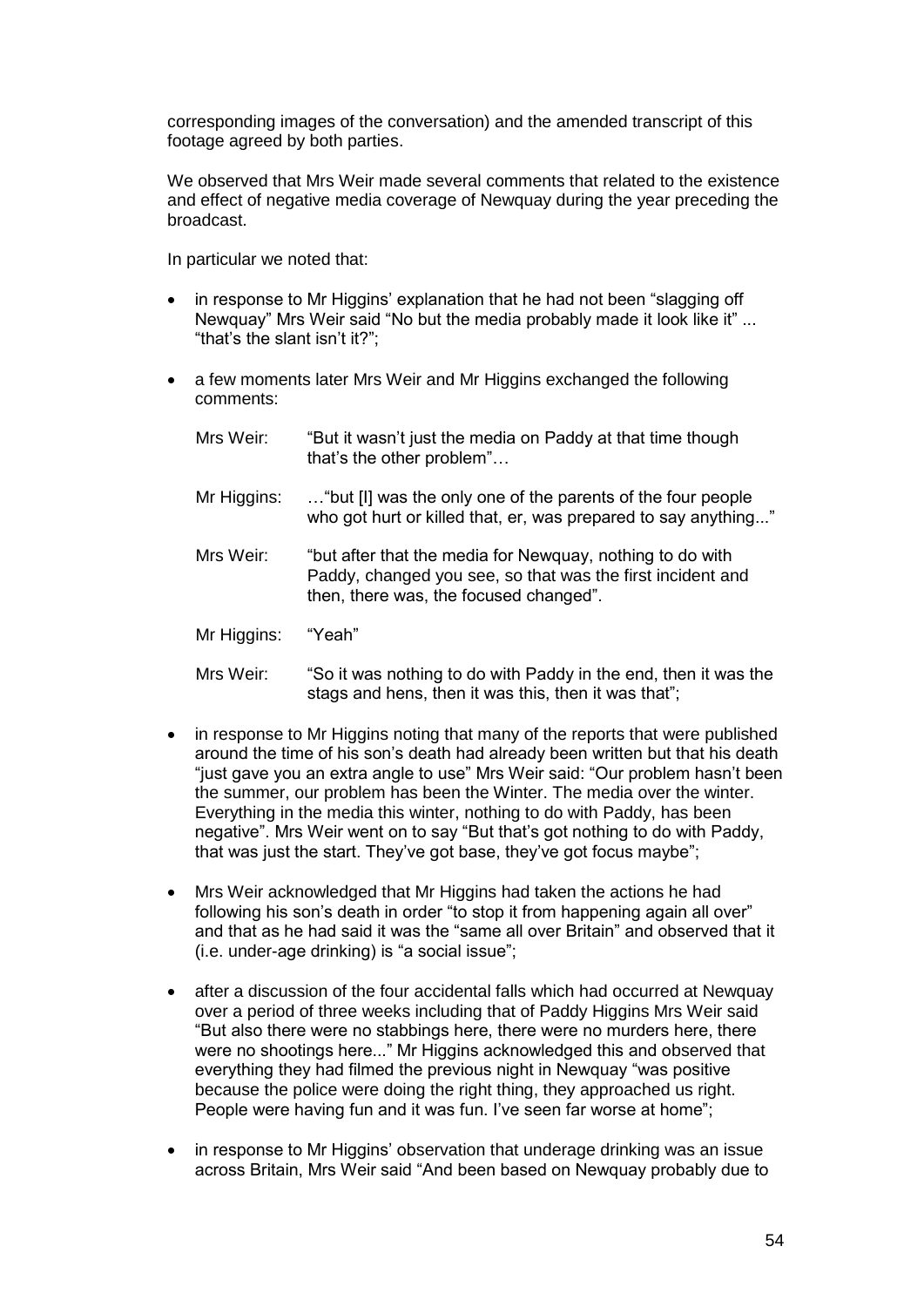Paddy but at that time other children also died in other parts of Britain but Newquay ... was the focus because it's fun, it's everything";

- a minute later Mrs Weir said "I'm sorry ... I didn't know you're Paddy's dad"; Mr Higgins said "No its alright, Uhm Yeah" and Mrs Weir said "It"s really horrible" and a few moments later Mrs Weir said: "There was a week last year when Paddy did die that it was a lot of not that nice vibe in town wasn"t there I think? We"d never, we didn"t go out cause were, we do get sixteen year olds I love them but I'm here...";
- following a discussion about the way in which the town council"s website promoted Newquay as "the party place for young people" and Mr Higgins" indicating his belief that given that the mayor of Newquay was involved in the drinks trade he had not taken the campaign against under-age drinking seriously enough, Mrs Weir and Mr Higgins exchanged the following comments:
	- Mr Higgins: "I"m sorry if it"s [i.e. his campaign] hurt the place cause I never wanted to do that"
	- Mrs Weir: "Nah, I don't think it has. I think it..."
	- Mr Higgins: "I was here at 18 myself, you know."
	- Mrs Weir: "...it was the turn."
	- Mr Higgins: "Yeah"
	- Mrs Weir: "Because March, April, May we were in the top ten of best things to do summer holiday activities, top 100 in The Times we were number three, Newquay was number three. So from that in the April and then throughout June we were everywhere as the best place to come to, not for drinking, for surfing, resting, relaxing and we"d started a little transformation. And that was the end of us."
	- Mr Higgins: "Kicked in the teeth"
	- Mrs Weir: "All out £100,000 investment in this place was shit. Great. We don"t want..."
	- Mr Higgins: "I'm sure it's not lost"
	- Mrs Weir: "... stags. We love groups but we don"t want the horrible... we don"t want those people. We don"t get them and we wouldn"t have them".

In assessing the unedited conversation between Mr Higgins and Mrs Weir, Ofcom noted that the audio of Mrs Weir used in the reports was recorded surreptitiously (see the Decisions at heads b) and c) below for further details). Therefore Mrs Weir was unaware that her conversation with Mr Higgins was being recorded.

Ofcom observed that there was a dispute between the parties regarding whether or not Mrs Weir had known that Mr Higgins was Paddy Higgins" father when she was talking to him. However, in its view the unedited recording of this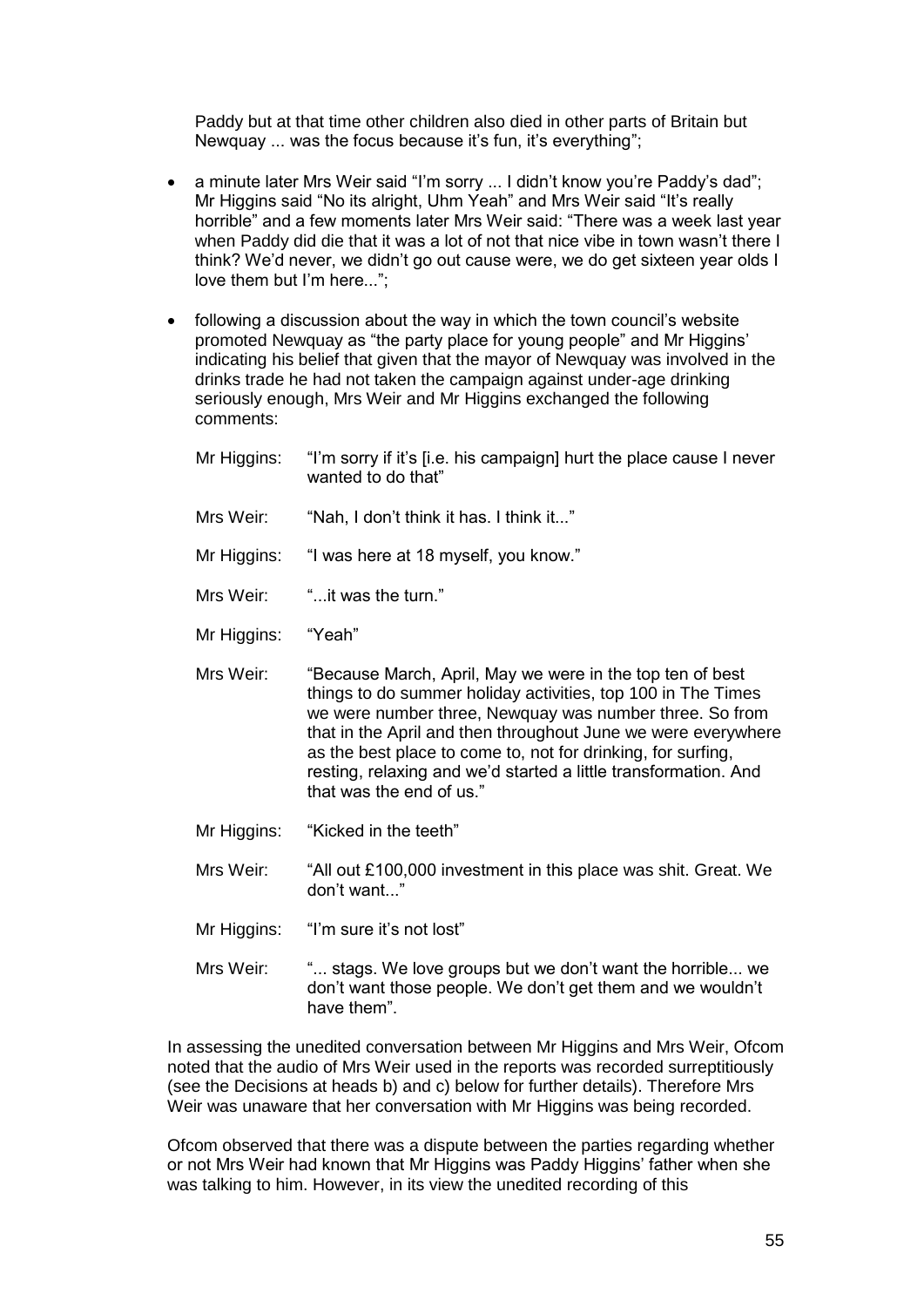conversation indicated that she did not know who he was until some way into the conversation, and that when she became aware of his identity she apologised to him.

#### **Conclusions**

Ofcom considered that taking into account the elements of each report as broadcast viewers of each report would have concluded that Mrs Weir resented Mr Higgins" presence. Viewers of the report on *BBC South Today* would also have considered that Mrs Weir resented Mr Higgins' campaign to stop under-age drinking because of the damage it was doing to her business. In particular, both reports indicated that Mrs Weir associated Paddy Higgins" death with the negative feeling in the town which had directly resulted in the waste of the £100,000 investment in their business which she and Mr Weir had made and that she was angry at this outcome. In Ofcom"s opinion viewers of the two reports would also have: inferred that at some point in the conversation Mrs Weir had referred to the death of Paddy Higgins in front of his father by saying "some prat who fell from a cliff"; understood that Mrs Weir had not known that Mr Higgins was Paddy Higgins" father when she made this comment; and recognised that Mr Higgins understood Mrs Weir"s anger at what she considered a waste of the £100,000 investment in their business due to the negative feeling which had resulted from Paddy Higgins' death.

Ofcom compared the unedited conversation between Mr Higgins and Mr Weir with the relevant sections of the two broadcasts. In doing so it observed that in his submissions on this complaint Mr Weir indicated that he thought that the editing of Mrs Weir"s comments amounted to "a fictitious exchange" in that her comments were taken out of context and were shown out of order and because Mrs Weir"s concern was not Mr Higgins" son or the media attention surrounding his death but rather with the generally bad press which Newquay had received.

The editing of a programme is an editorial matter for a broadcaster. However, broadcasters must ensure that the programme as broadcast does not result in unfairness to an individual or organisation.

Ofcom observed that both of the reports used three separate sections of Mrs Weir"s unedited conversation with Mr Higgins; that they were edited together in a different order to that in which they had been spoken; and, that the distinct sections were edited together to create the impression of one section.

Ofcom then went on to consider whether the way in which the conversation between Mrs Weir and Mr Higgins was shown in the programme, fairly reflected Mrs Weir"s position as expressed in her full unedited conversation with Mr Higgins and whether any other aspects of the relevant section of the reports resulted in unfairness to Mrs Weir.

It was not necessary for the broadcaster to have restated the entirety of Mrs Weir"s position regarding the actions of Mr Higgins in the two reports in order to avoid unfairness to her. However, as set out in Practice 7.6 of the Code, when a programme is edited contributions should be represented fairly.

In Ofcom"s view Mr Higgins" reflections on his meeting with Mr and Mrs Weir, included in both reports, would have softened any negative impression which viewers might have taken of Mrs Weir from the reports because he expressed his clear understanding of their position as it was represented in the reports, and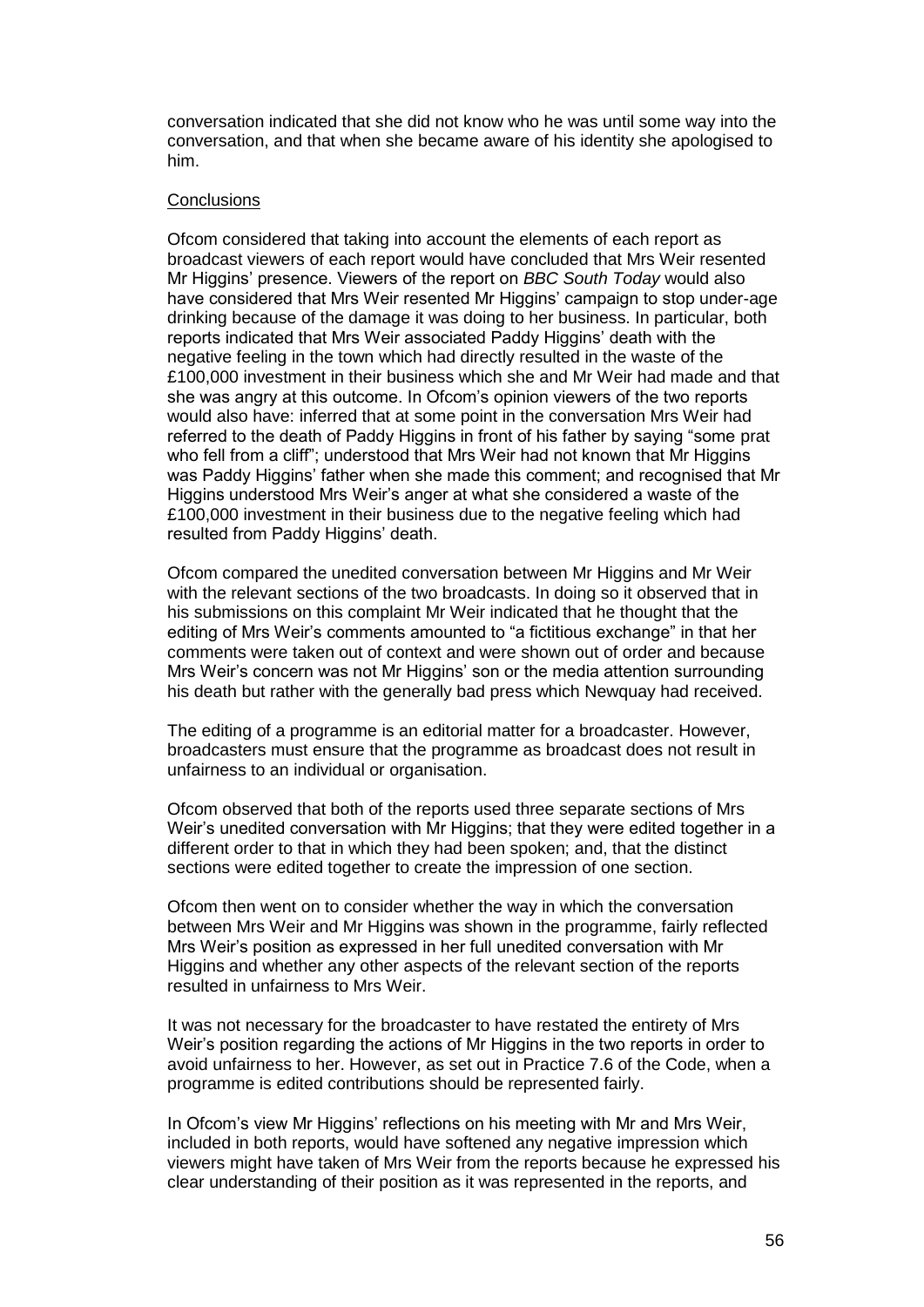specifically Mrs Weir"s anger at what she viewed as the waste of the £100,000 investment in their business. Ofcom also considered that viewers might have surmised that Mrs Weir had referred to Paddy Higgins as "a prat who fell from a cliff" in front of his father. Nonetheless, given that the parties agreed that she did make a comment of this nature in front of Mr Higgins and that the reports indicated that when Mrs Weir initially spoke to Mr Higgins she had not known that he was Paddy Higgins" father (and that when she became aware of his identity she apologised to him), Ofcom did not consider that this particular aspect of the reports would have resulted in unfairness to Mrs Weir.

However, in Ofcom"s view the programmes as broadcast did not fairly represent Mrs Weir"s position as expressed in her unedited conversation with Mr Higgins. In particular, the reports unfairly gave the impression that Mrs Weir was unhappy about Mr Higgins" presence at her hotel and in the case of the *BBC South Today* report that she was critical of his campaign against underage drinking, when actually she understood the purpose of his campaign was "to stop it [i.e. the accidental death of a young person celebrating his or her exams] from happening again all over". Ofcom also considered that the reports unfairly indicated that Mrs Weir blamed the death of Paddy Higgins for what she considered to be the wasted investment in her business, rather than reflecting her view that from June 2009 the media deliberately gave Newquay an unfairly negative press; and that while the media might well have used the death of Paddy Higgins as the basis for this negative coverage it was actually quite separate from this incident.

In summary, Ofcom concluded that the footage of Mrs Weir in the programmes did not misrepresent the earlier meeting between Mr Higgins. However, taking into account the factors noted in the preceding paragraph, Ofcom concluded that Mrs Weir"s conversation with Mr Higgins as presented in the reports was unfairly edited in that it did not fairly reflect Mrs Weir"s position. In light of this and the introductory comments in both reports (but in particular in the *BBC South Today* report) Mrs Weir was unfairly portrayed in the programmes as broadcast. Ofcom has therefore found that Mrs Weir was treated unfairly in this respect.

#### *Privacy*

Ofcom then considered Mrs Weir"s complaints that her privacy was unwarrantably infringed in the making and the broadcast of the programmes.

In Ofcom's view, the individual's right to privacy has to be balanced against the competing right of the broadcaster to freedom of expression. Neither right as such has precedence over the other and where there is a conflict between the two, it is necessary to focus on the comparative importance of the specific rights. Any justification for interfering with or restricting each right must be taken into account and any interference or restriction must be proportionate.

This is reflected in how Ofcom applies Rule 8.1 of Ofcom"s Broadcasting Code ("the Code") which states that any infringement of privacy in programmes, or in connection with obtaining material included in programmes, must be warranted.

b) Ofcom considered the complaint that Mrs Weir"s privacy was unwarrantably infringed in the making of the programme in that the reporter surreptitiously continued to record audio of her when he had indicated he would not do so.

In considering this head of complaint, Ofcom had regard to Practice 8.5 of the Code which states that any infringement of privacy in the making of a programme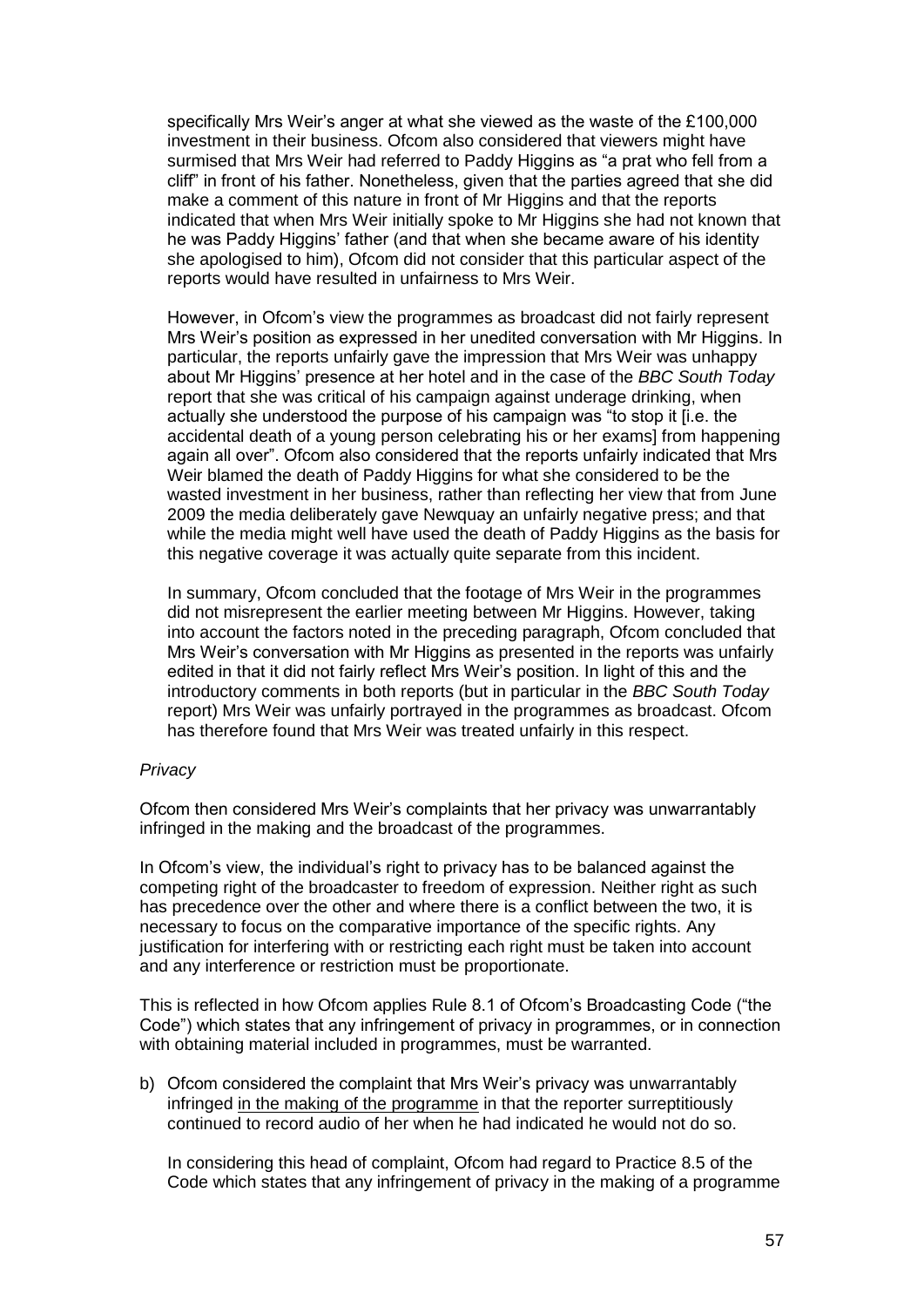should be with the person"s and or organisation"s consent, unless it is warranted. Ofcom also had regard to Practice 8.13 of the Code. Practice 8.13 states that surreptitious filming or recording should only be used where it is warranted. Normally, it will only be warranted if:

- there is *prima facie* evidence of a story in the public interest; and
- there are reasonable grounds to suspect that further material evidence could be obtained; and
- it is necessary to the credibility and authenticity of the programme.

In order to establish whether or not Mrs Weir"s privacy was unwarrantably infringed in this respect, Ofcom first assessed the extent to which she had a legitimate expectation of privacy in respect of the recording of this material.

Ofcom observed that Mrs Weir was recorded talking to Mr Higgins while she was on her own property and that she was in the front garden of that property, which was located next to the public highway. It also observed that she was speaking to both guests of her hotel and at least one BBC journalist and that a conversation between her husband and Mr Higgins had been filmed just prior to the conversation in question.

The BBC accepted that the recording was surreptitious in the sense that Mrs Weir was unaware she was being recorded but stated that the camera had been inadvertently left recording. Ofcom noted Mr Weir"s belief that the footage was recorded deliberately, but, in the absence of any evidence to indicate that this was the case, Ofcom accepted the broadcaster"s statement that the recording was inadvertent.

Ofcom noted the BBC"s position that the reporter"s comment that he was not recording for sound did not equate to a guarantee that no subsequent conversation would be recorded and that Mrs Weir was speaking "off the record". However, Ofcom considered that in the circumstances outlined above it was reasonable for Mrs Weir to have assumed that her conversation with Mr Higgins was not being recorded.

Having taken the factors noted above into account, Ofcom concluded that Mrs Weir had a legitimate expectation of privacy with regard to the recording of her conversation with Mr Higgins. This expectation was limited to some degree by the location where the conversation took place and the fact that Mrs Weir was aware that she was speaking to both hotel guests and at least one BBC journalist and that she knew that a conversation between her husband and Mr Higgins had been filmed just prior to her conversation with Mr Higgins.

Ofcom therefore considered that the recording of this audio during the making of the programme intruded into Mrs Weir"s legitimate expectation of privacy. It then went on to consider whether this intrusion was warranted.

With regard to privacy "warranted" has a particular meaning. It means that where broadcasters wish to justify an infringement of privacy as warranted, they should be able to demonstrate why, in the particular circumstances of the case, it is warranted. If the reason is that it is in the public interest, then the broadcaster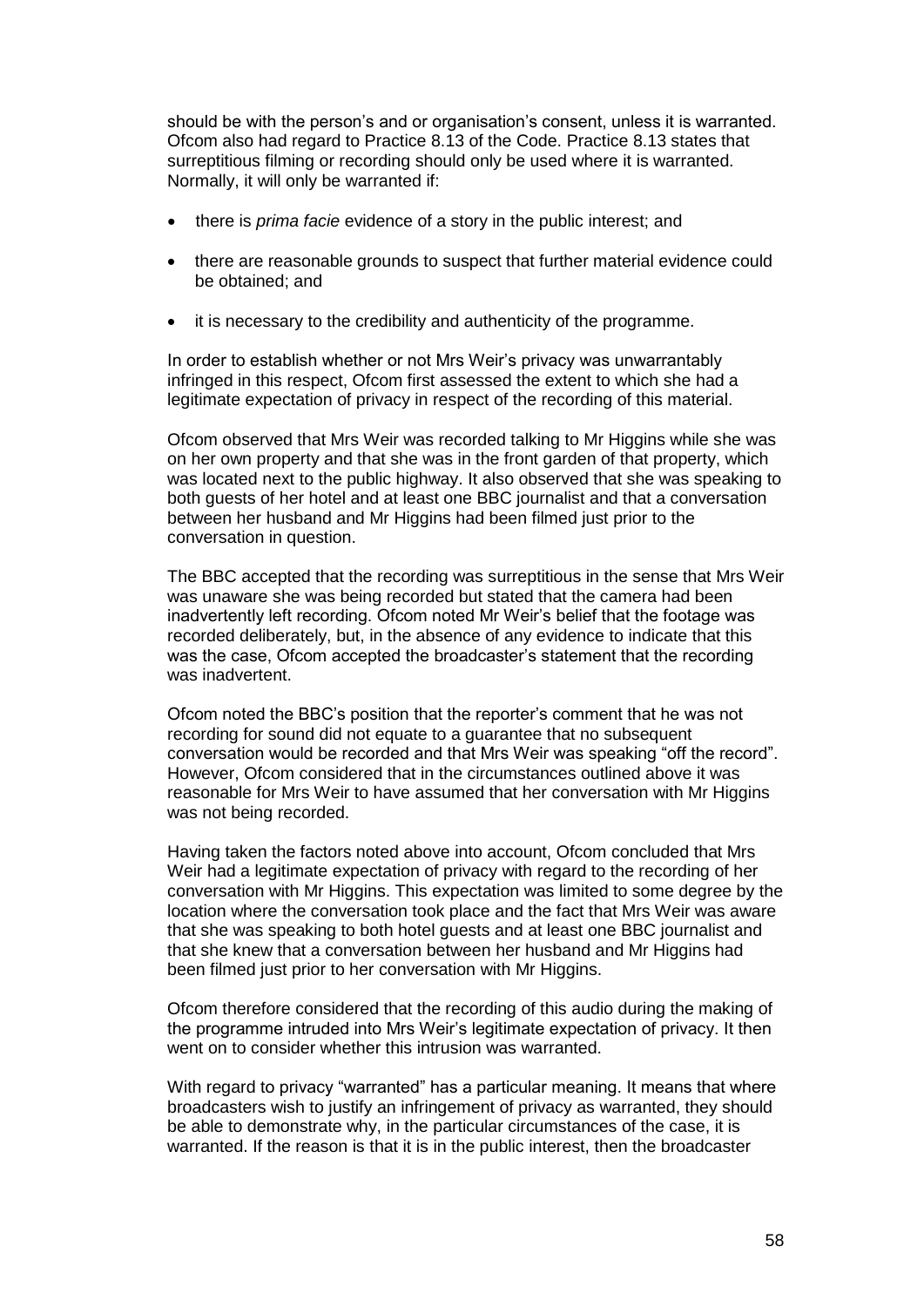should be able to demonstrate that the public interest outweighs the right to privacy<sup>2</sup>.

With regard to Practice 8.5, Ofcom observed that Mrs Weir did not give consent for the recording of her conversation with Mr Higgins and that in its response to the complaint the BBC acknowledged that as no deliberate decision was made to record this material no justification could be articulated for such a decision. Ofcom therefore considered that the BBC was unable to demonstrate that it was in the public interest for it to have intruded into Mrs Weir"s privacy by recording her conversation or that any public interest which might have been served by this intrusion outweighed her right to privacy. In light of these factors Ofcom concluded that the intrusion into Mrs Weir"s privacy in making of the programme as a result of the recording of her conversation with Mr Higgins was not warranted.

With regard to Practice 8.13, Ofcom noted that, although the BBC did question whether Mrs Weir had a legitimate expectation of privacy in the circumstances in which the recording took place, it did not seek to demonstrate why in the particular circumstances of this case any intrusion into Mrs Weir"s privacy as a result of surreptitiously recording audio of her was justified. Rather, the BBC said that given that in its view there was no decision to record surreptitiously – either deliberately or inadvertently - no justification could be articulated for such a decision.

As noted above, Ofcom accepted that the recording was inadvertent rather than deliberate. However, in light of the broadcaster"s position that no justification could be articulated for this inadvertent action, Ofcom considered that the surreptitious filming was not warranted in line with Practice 8.13 as set out above. For these reasons, the intrusion into Mrs Weir"s privacy was not warranted.

Given its conclusions in relation to both Practice 8.5 and 8.13 Ofcom upheld the complaint that Mrs Weir"s privacy was unwarrantably infringed in the making of the programme.

c) Ofcom went on to consider the complaint that Mrs Weir"s privacy was unwarrantably infringed in the programme as broadcast in that it included surreptitiously recorded audio of her.

In considering this head of complaint, Ofcom had regard to Practice 8.6 of the Code which states that if the broadcast of a programme would infringe the privacy of a person, consent should be obtained before the relevant material is broadcast, unless the infringement of privacy is warranted. Ofcom had regard to Practice 8.14 of the Code which states that material gained by surreptitious filming or recording should only be broadcast when it is warranted.

In order to establish whether or not Mrs Weir"s privacy was unwarrantably infringed in this respect, Ofcom first assessed the extent to which she had a legitimate expectation of privacy in respect of the broadcast of audio of her conversation with Mr Higgins.

1

 $2$  Examples of public interest would include revealing or detecting crime, protecting public health or safety, exposing misleading claims made by individuals or organisations or disclosing incompetence that affects the public.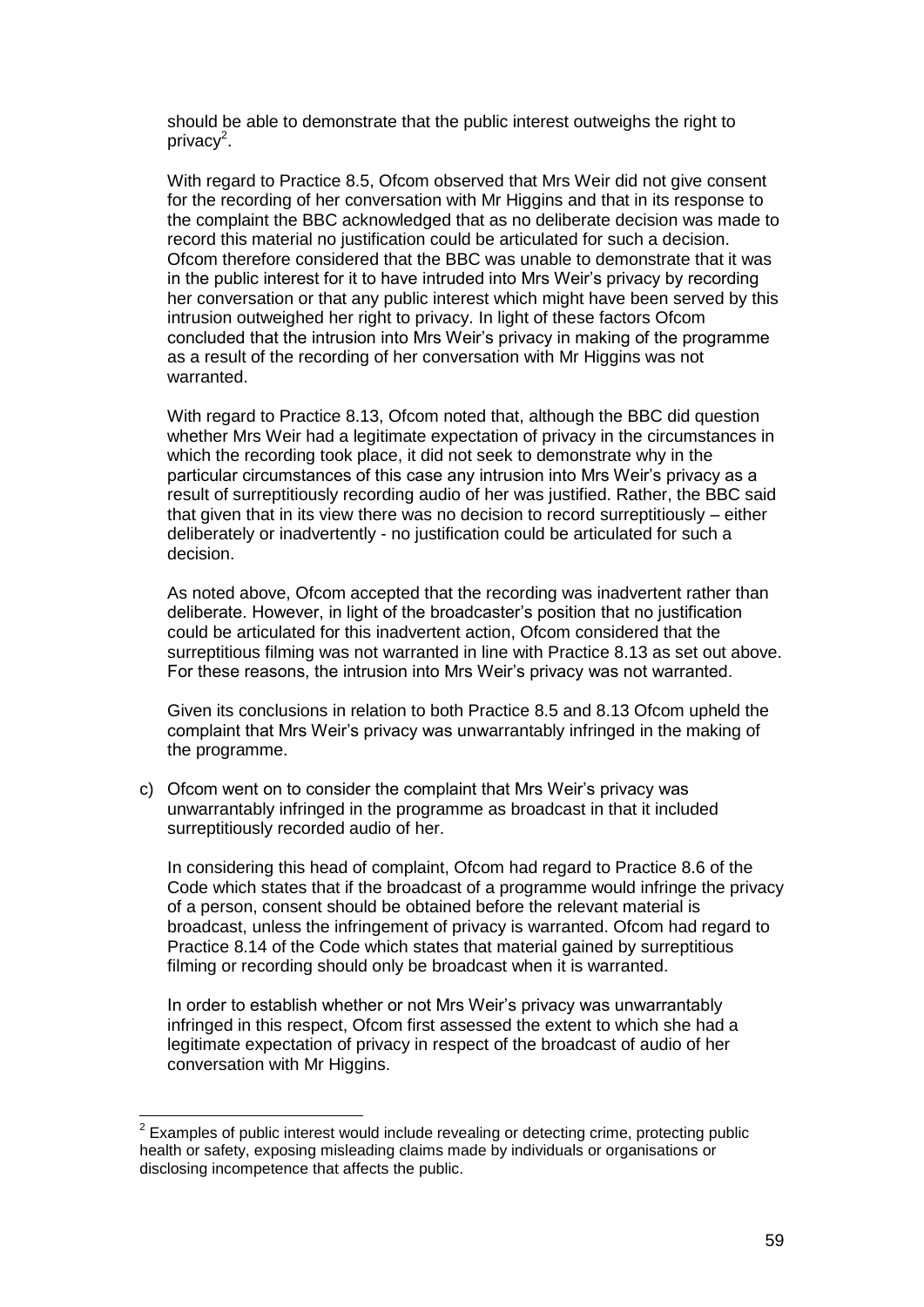As set out at decision head b) above, Ofcom considers that Mrs Weir had a legitimate, albeit limited, expectation of privacy during her conversation with Mr Higgins.

Therefore, the Ofcom considers that the inclusion of the footage in the programme, as broadcast, intruded into Mrs Weir"s legitimate expectation of privacy.

In light of this Ofcom went on to consider whether this intrusion into Mrs Weir"s privacy was warranted.

As noted above, in order to justify an infringement of privacy as warranted, a broadcaster should be able to demonstrate why in the particular circumstances of the case, it is warranted and if the reason is that it is in the public interest, then the broadcaster should be able to demonstrate that the public interest outweighs the right to privacy.

With regard to Practice 8.6, Ofcom observed that Mrs Weir did not give consent for the broadcast of the material in question (i.e. the recording of her conversation with Mr Higgins). However, with regard to both Practice 8.6 and 8.13 we also noted the BBC"s position that there was a strong public interest in Mrs Weir"s views in that they represented a significant strand of opinion on a question of great interest to audiences, namely the attitudes of business owners to matters of public safety and personal responsibility in a town which had experienced two deaths due to cliff falls and much negative publicity regarding public order and drunkenness amongst young people.

The BBC"s argued that even if the programmes had not included the audio of this conversation it would have been open for them to have reported upon the views Mrs Weir expressed. However, in Ofcom"s view the issue of whether or not it was open for the programmes to have reported on Mrs Weir"s conversation was distinct from the matter being considered here, namely whether or not Mrs Weir"s privacy was unwarrantably infringed by the broadcast of the audio of this surreptitiously recorded conversation.

Ofcom recognised that the reporter had spoken to many local business people who complained of being unfairly damaged by the publicity surrounding Paddy Higgins" death, all of whom had been reluctant to express those views on the record or on camera. Ofcom also recognised that Mrs Weir had a legitimate expectation of privacy with regard to broadcast of the surreptitiously recorded audio of her conversation with Mr Higgins, although this expectation was limited to some degree.

In Ofcom"s view the inclusion in these reports of a direct illustration of the concerns of many local business people about the impact on Newquay of Paddy Higgins" death (and specifically the negative sentiments it raised about the area) served the public interest to some extent by making viewers aware of this strand of opinion. However, on the facts of this case, and in particular taking into account the fact that the audio broadcast was recorded surreptitiously, Ofcom considers that the BBC has not demonstrated that serving the public interest in this manner in the circumstances of this case outweighed Mrs Weir"s expectation of privacy in relation to the broadcast of this material.

It therefore concluded that while Mrs Weir"s expectation of privacy with regard to the broadcast of her conversation with Mr Higgins was limited, the intrusion into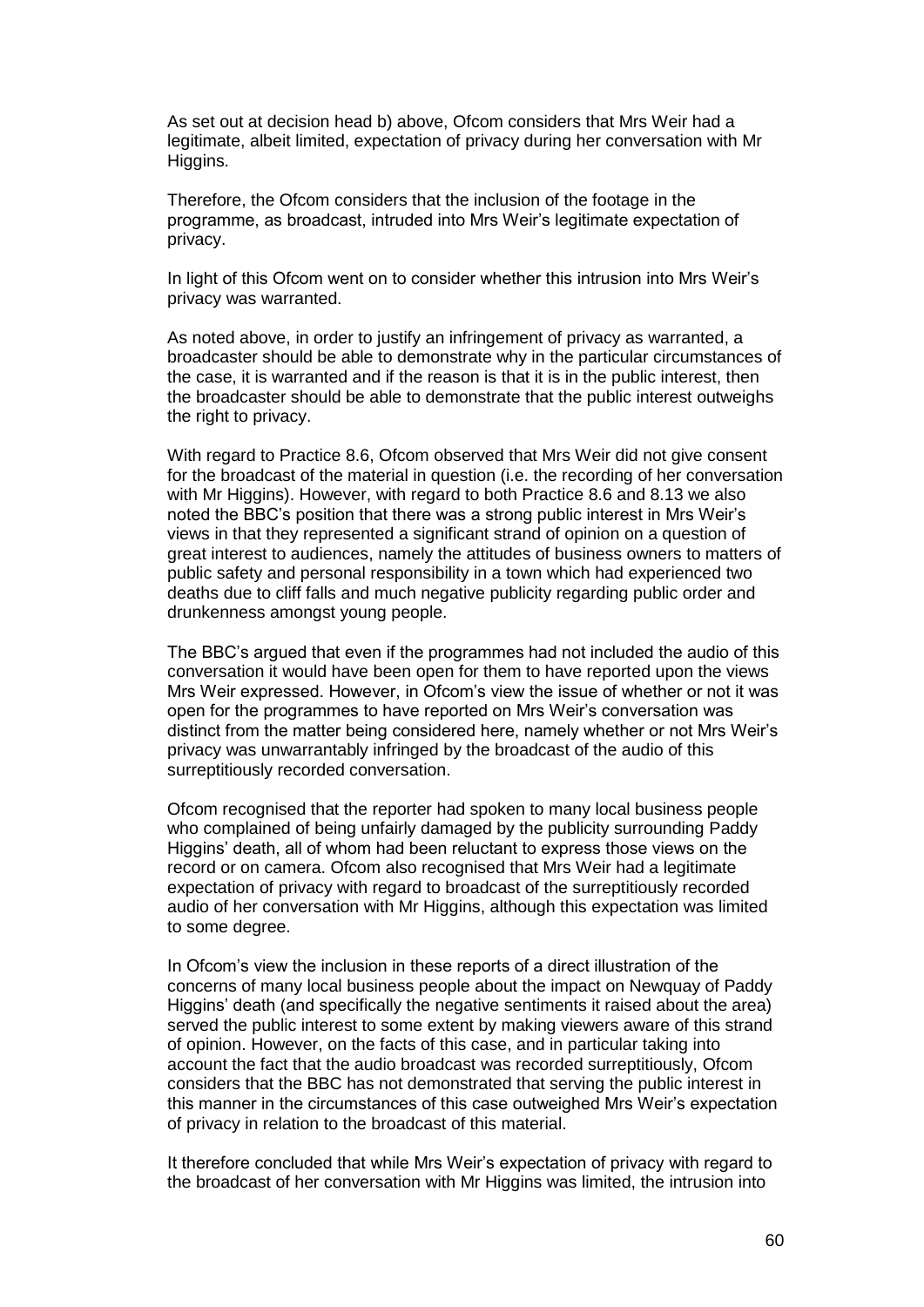her privacy by the broadcast of the surreptitious recording of audio of her in these particular circumstances was not warranted.

Given its conclusions in relation to both Practice 8.6 and 8.14 Ofcom found that Mrs Weir"s privacy was unwarrantably infringed in the programmes as broadcast.

**Accordingly, Ofcom has upheld Mrs Weir's complaint of unfair treatment and has upheld her complaint of unwarranted infringement of privacy in both the making and broadcast of the programme.**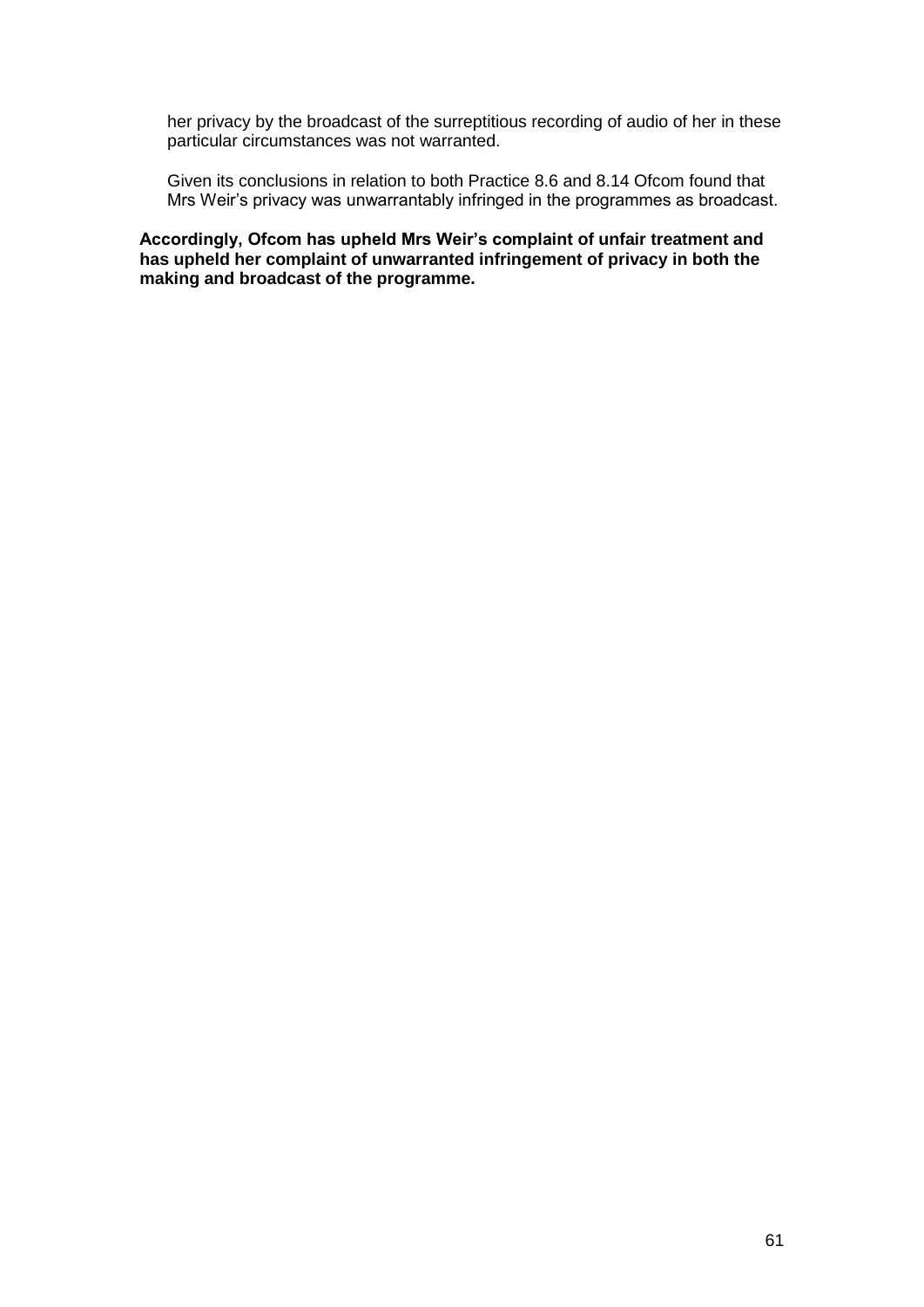# **Not Upheld**

# **Complaint by Mr Shamus Dewaine**

*The Ferret, ITV1 Wales, 1 November 2010*

**Summary:** Ofcom has not upheld this complaint of unfair treatment and unwarranted infringement of privacy made by Mr Shamus Dewaine.

ITV Wales broadcast an edition of its consumer affairs programme *The Ferret* in which a report about an attic conversion that Mr Dewaine had undertaken for Mrs Brenda Hooper was included.

Mr Dewaine complained that he was treated unfairly and that his privacy was unwarrantably infringed in the programme as broadcast.

In summary, Ofcom found that:

- Mr Dewaine was not treated unfairly in the programme as broadcast in that the programme makers took reasonable care with material facts in relation to the allegations made about Mr Dewaine in the report, gave him an appropriate and timely opportunity to respond to these allegations and the programme included a full and fair representation of Mr Dewaine's response to those allegations;
- In light of the public facing nature of his business and the fact that he had carried out work for Mrs Hooper Mr Dewaine did not have a legitimate expectation of privacy with regard to the broadcast of his name in the context of Mrs Hooper"s claims about his work in the programme. Therefore, his privacy was not unwarrantably infringed in the programme as broadcast in respect of the inclusion of this information.
- Mr Dewaine had a legitimate expectation of privacy with regard to the broadcast of information about his medical condition (although this expectation was somewhat limited by the circumstances in which this information was given). However, Ofcom considered that it was reasonable for the broadcaster to have concluded that Mr Dewaine had given consent for the broadcast of this information; that not including this information would have been unfair to Mr Dewaine; and, that this information served the public interest by enabling viewers to reach a more fully informed opinion on the claims made about the quality of Mr Dewaine"s work. In light of these factors Ofcom found that the inclusion of this information in the programme was warranted and therefore that his privacy was not unwarrantably infringed in this respect.

## **Introduction**

On 1 November 2010, ITV1 Wales broadcast an edition of *The Ferret*, its consumer affairs programme. The programme featured a complaint by Mrs Brenda Hooper about an attic conversion Mr Shamus Dewaine had undertaken for her. Mrs Hooper said that she had told Mr Dewaine that she only had a budget of £6,500 for the work, which he had told her was *"plenty"*. However, Mrs Hooper said she had paid Mr Dewaine a total of £7,326 and: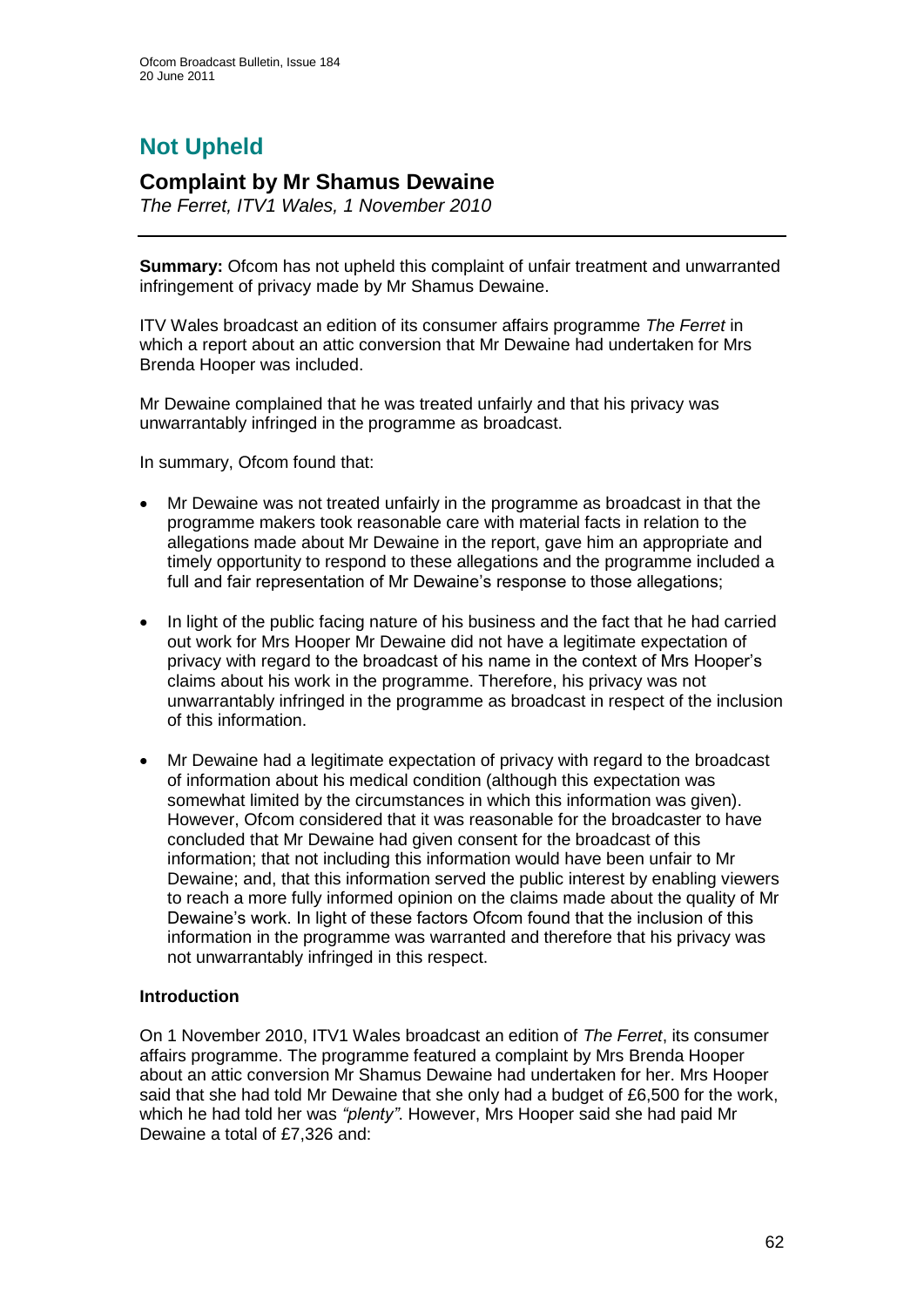*"I haven"t even got the job I asked for. I asked plain and simple for a good job for good money and I"ve got a cobbled job"*.

The programme included footage of the unfinished work and the presenter said that it had been more than two months since Mrs Hooper had seen Mr Dewaine, that she didn"t want him back, that she was now paying another builder £7,000 to finish the job and that she planned to sue Mr Dewaine for the money. The presenter also said that the work contravened Building Regulations and that Mrs Hooper could be prosecuted if she failed to take steps to rectify the work.

The presenter said that Mr Dewaine had told the programme makers that he had informed Mrs Hooper that the work would not conform to Building Regulations because of the angle of the staircase and that she had been happy to go ahead. He accepted that the stair treads were too thin, but said they were not finished. He said that he had never walked away from a job and that he understood that mistakes had to be rectified but that he was being treated for cancer, was not in the right state to do an interview and needed breathing space before returning to finish the job.

This section of the programme concluded with Mrs Hooper saying:

*"I was hoping that if nothing else you can make sure he doesn"t do it to anyone else in Pembrokeshire"*.

Mr Dewaine complained to Ofcom that he was treated unfairly in the programme as broadcast and that his privacy was unwarrantably infringed in both the making and broadcast of the programme.

## **The Complaint**

## **Mr Dewaine's case**

In summary, Mr Dewaine complained that he was treated unfairly in the programme as broadcast in that:

a) He was not given an opportunity to take part in the programme to defend himself.

By way of background, Mr Dewaine said that he was suffering from cancer and so was unable to take part in the programme. He told ITV that he was unwell and was having chemotherapy, but they still went ahead and broadcast the programme.

- b) He was portrayed unfairly in the programme in that, contrary to the impression created by the programme:
	- He had never ripped anyone off in his life and had invited the programme makers to view all the quotes he gave for the job.
	- There was no unfair play on his part.
	- He had done the job to the best of his ability and to Mrs Hooper"s satisfaction.
	- He had told Mrs Hooper that he could not return to finish the job because he had been diagnosed with cancer at the age of 33 and his whole life fell apart.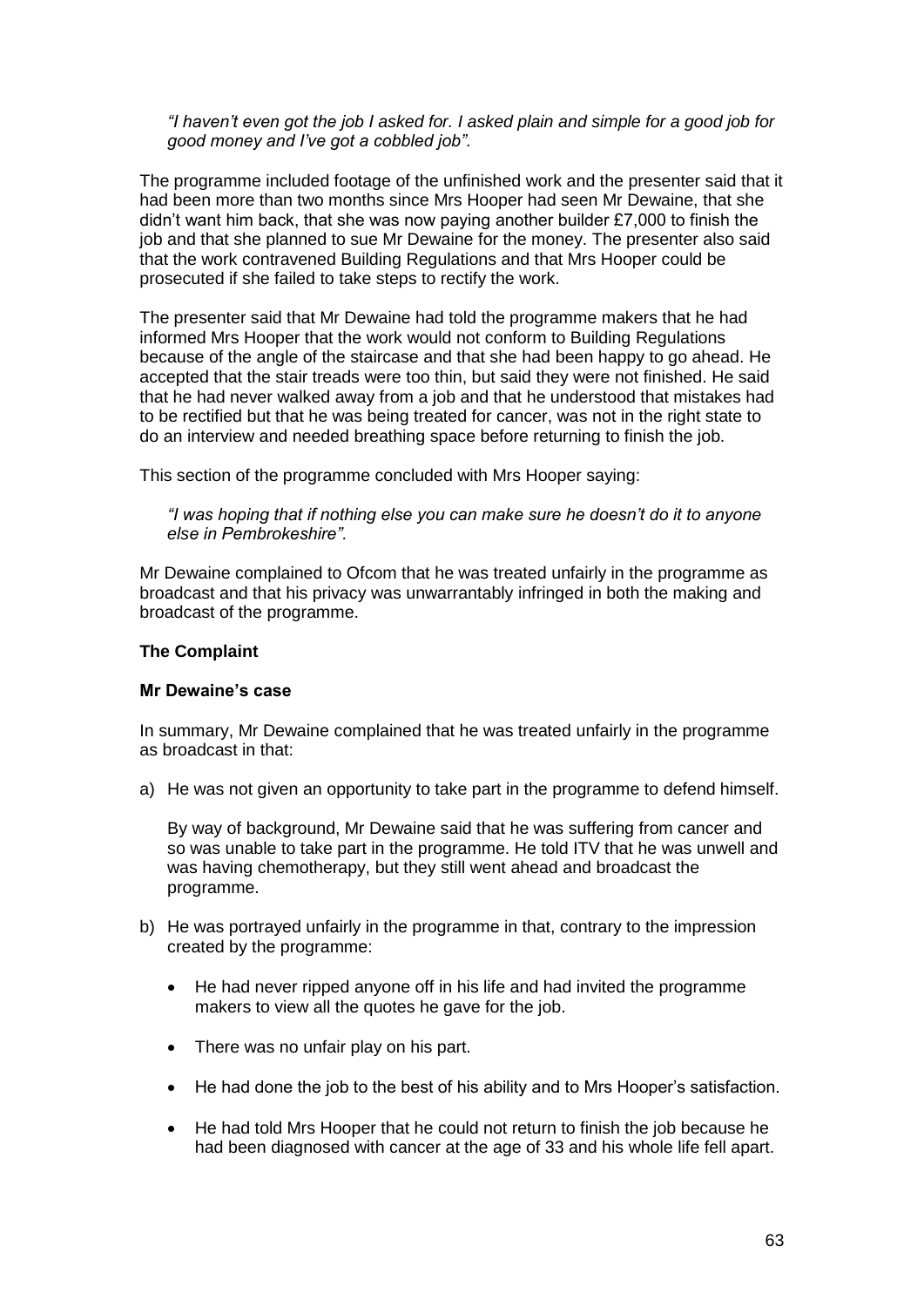In summary, Mr Dewaine complained that his privacy was unwarrantably infringed in the programme as broadcast in that:

- c) It included his name in connection with Mrs Hooper"s complaint.
- d) It disclosed that he was suffering from cancer.

#### **ITV's case**

In summary, ITV responded to Mr Dewaine's complaint that he was unfairly treated as follows:

a) ITV denied that Mr Dewaine was not given an opportunity to take part in the programme and said that in a letter dated 4 October 2010 one of the programme"s reporters had outlined the allegations being made about Mr Dewaine and specifically invited Mr Dewaine to contact him to give his side of the story. ITV said that Mr Dewaine responded by telephone on 8 October 2010 and that at the end of that conversation the reporter explained to Mr Dewaine that ITV would take his comments during the call as his response and would include them in the programme. Later the same day the reporter sent an email to Mr Dewaine in which he summarised the response he had given on the telephone and asked if he wanted to add anything. ITV said that a second email was sent to Mr Dewaine on 12 October 2010 asking for comments on some specific points raised by Mrs Hooper but not covered in Mr Dewaine"s earlier verbal response. Mr Dewaine was asked to respond to this second email by 15 October 2010. ITV said that Mr Dewaine's side of story and his responses to Mrs Hooper's allegations were adequately and fairly represented in the programme.

With regard to whether Mr Dewaine had a right to appear in the programme, ITV said that it appreciated and sympathised with the fact that Mr Dewaine did not feel well enough to be interviewed at the time the programme was being made. However, it said that there was a legitimate consumer issue at the heart of this story. It also argued that it was under no obligation to offer Mr Dewaine an interview or to delay the broadcast until he was well enough to provide one and that therefore it was not unfair to him to have broadcast the story without including one.

b) In response to the complaint that Mr Dewaine was portrayed unfairly in the programme as broadcast, ITV said that the programme showed the story as having two distinct and conflicting sides. The broadcaster also said that it had taken steps to verify Mrs Hooper"s account where possible (notably by assessing her correspondence with Pembrokeshire Council"s planning team regarding compliance/non-compliance with the Building Regulations and her handwritten accounts of payments to Mr Dewaine). However, it acknowledged that, in common with other building disputes of this type, there was little documentary evidence relating to the problems Mrs Hooper said she had encountered during the project. It said that the programme gave Mr Dewaine an appropriate and timely opportunity to respond to the allegations being made by Mrs Hooper (as set out under ITV"s response at head a) above) and included a fair and accurate summary of his responses to those allegations.

Taking Mr Dewaine"s specific points in relation to his complaint that he was portrayed unfairly in turn ITV responded as follows: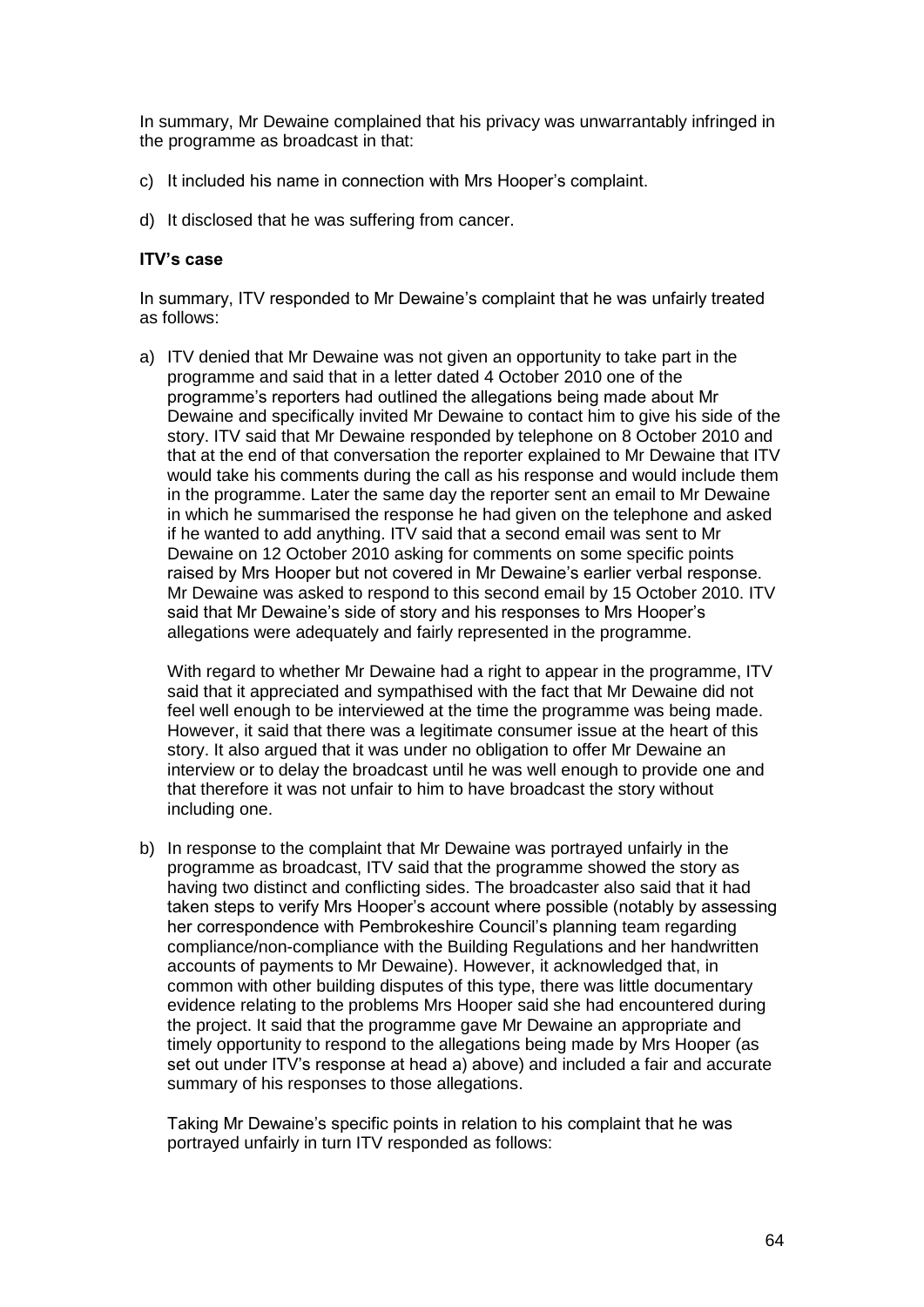*He had never ripped anyone off in his life and had invited the programme makers to view all the quotes he gave for the job.* 

ITV said that the programme did not include an allegation that Mr Dewaine had "ripped off" Mrs Hooper. It said that she was shown claiming that Mr Dewaine had increased his original quote and that, despite paying him over £7000, she had been left with a *"cobbled job"* and not *"the job I asked for"* and explaining that she had asked another builder to complete the project. However ITV said that the programme did not imply that Mr Dewaine had sought to deceive or cheat Mrs Hooper. ITV also acknowledged that Mr Dewaine had offered to show the programme makers his written quotation but neither he nor Mrs Hooper had been able to provide one and Mrs Hooper maintained that she had not received a written quotation from Mr Dewaine despite requesting one.

*There was no unfair play on his part.* 

ITV said that there was clearly a dispute between Mr Dewaine and Mrs Hooper regarding whether or not he was guilty of "unfair play" towards her but the programme reflected both sides of this dispute. It also said that, despite knowing Mrs Hooper"s allegations, Mr Dewaine did not raise the issue of "unfair play" in his response to the programme. Rather he: explained some of the problems he had encountered on the project; said he had "never walked away from a job"; said that he understood mistakes need to be rectified; and, said that he intended to return to finish the job. ITV added that these points were included in both the email sent to him with a summary of his response, which he had not contested, and the programme.

*He had done the job to the best of his ability and to Mrs Hooper"s satisfaction.*

ITV said that Mr Dewaine did not include these points in his response [on the telephone] and argued that, on the contrary, he had acknowledged that there were "mistakes", given reasons for the problems and said he would rectify them. The broadcaster added that Mr Dewaine also claimed that Mrs Hooper was aware the project design might not comply with Building Regulations and was happy to proceed with the work on that basis. It said that this point (as well as the others noted above) was included in the in the summary of Mr Dewaine's responses which it sent to him and the programme.

 *He had told Mrs Hooper that he could not return to finish the job because he had been diagnosed with cancer at the age of 33 and his whole life fell apart.*

The broadcaster said that the reporter had asked Mr Dewaine in correspondence to respond to Mrs Hooper"s allegation that he had walked away from the project after telling her that a window contractor had let him down and that following this she had had difficulty contacting him. It said that while Mr Dewaine had told the reporter about his cancer he had not suggested that he had told Mrs Hooper about his ill-health or that this was the reason he could not complete the project. ITV said that this was the main reason Mr Dewaine gave to the reporter for the non-completion of the work and that in order to be fair to him the programme referred to his cancer and his position on the effect it had had on his completion of the work and his ability to give an interview.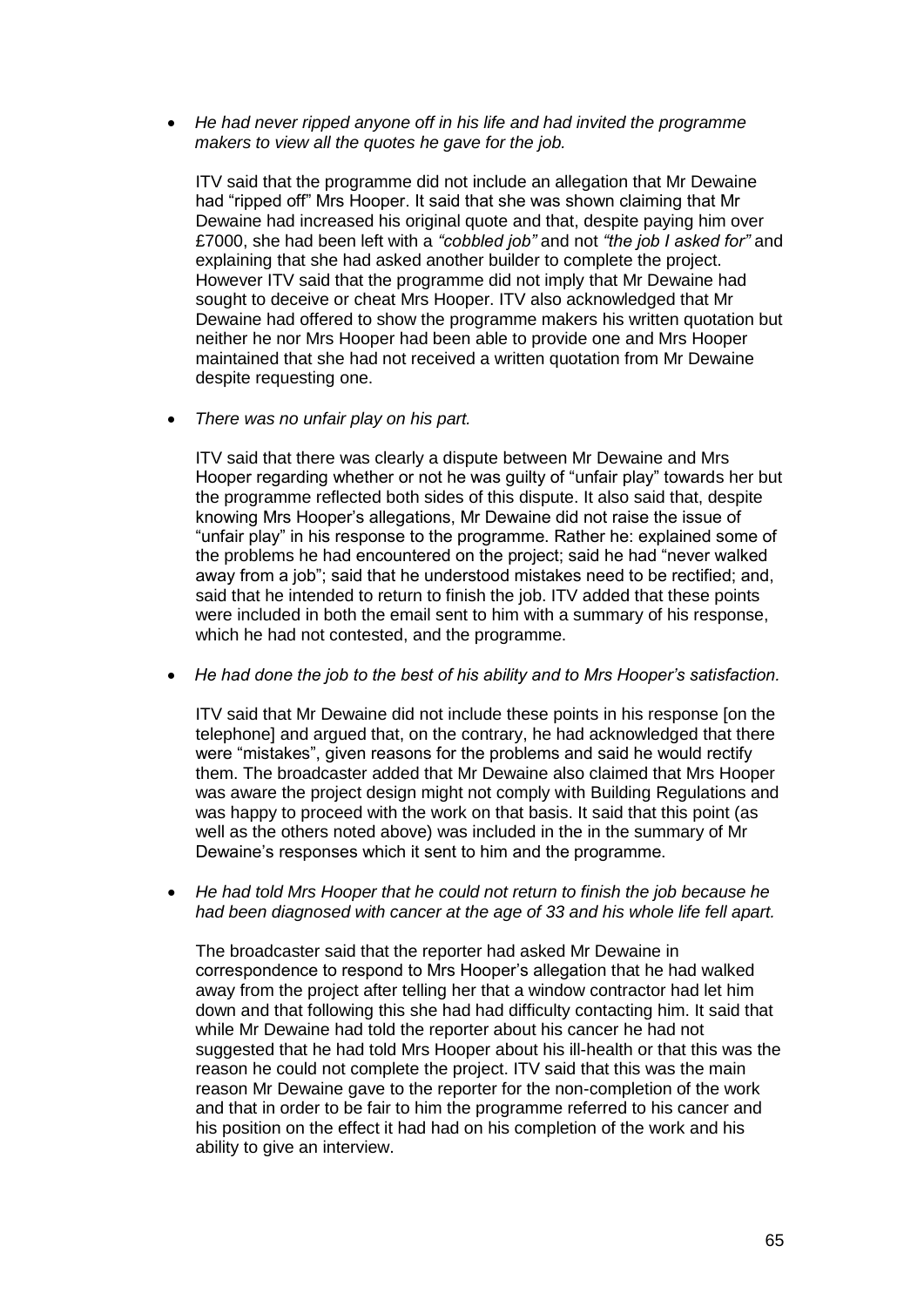In summary, ITV responded to Mr Dewaine"s complaint that his privacy was unwarrantably infringed in the programme as broadcast as follows:

c) ITV first responded to the complaint that Mr Dewaine"s privacy was unwarrantably infringed in that his name was included in the programme in connection with Mrs Hooper"s complaint about his work.

ITV argued that Mr Dewaine did not have a legitimate expectation of privacy with regard to the disclosure of his name in the programme. It said that he had a public-facing business and that his name, address and telephone number were in the public domain, as they were listed in several online business directories. The broadcaster also said that, even if Mr Dewaine did have an expectation of privacy regarding disclosure of his name, it was warranted for the programme to have included this information, given that the purpose of the programme was to highlight consumer issues that members of the public had encountered with specific businesses and tradesmen. Granting those tradesmen anonymity would defeat the object of the programme and not be in the public interest. ITV argued that there was clearly a public interest and consumer concern at the heart of this particular story, namely the dispute over the agreed price, the non-completion of the building project, its non-compliance with Building Regulations and fears about the safety of the unfinished work space.

d) ITV then responded to Mr Dewaine"s complaint that his privacy was unwarrantably infringed in that the programme disclosed that he was suffering from cancer.

The broadcaster said that Mr Dewaine clearly had a legitimate expectation of privacy regarding his medical condition as this was information which someone might wish to remain private. However, it argued that in the circumstances of this case that expectation was significantly reduced because he volunteered this information in the context of his response to the allegations being made by Mrs Hooper and in the knowledge that the programme was seeking a statement intended for broadcast from him; at no point did he say that he did not want his cancer to be referred to in the programme even when he was given an opportunity to comment on the reporter"s email summaries of his response to Mrs Hooper"s allegations, both of which reflected his statement that he had cancer.

ITV argued that, in any event, any infringement of Mr Dewaine"s privacy in this respect was warranted in that it had understood that he had consented to the programme disclosing his cancer as the reason he was unable to complete the building work or give an interview. ITV also reiterated its view that in light of the fact that Mr Dewaine's illness was (on his own account) the main reason the work had not been completed it would have been unfair to him not to have included this information in the programme and therefore its disclosure was warranted.

## **Decision**

Ofcom"s statutory duties include the application, in the case of all television and radio services, of standards which provide adequate protection to members of the public and all other persons from unfair treatment and unwarranted infringement of privacy in, or in the making of, programmes included in such services.

In carrying out its duties, Ofcom has regard to the need to secure that the application of these standards is in the manner that best guarantees an appropriate level of freedom of expression. Ofcom is also obliged to have regard, in all cases, to the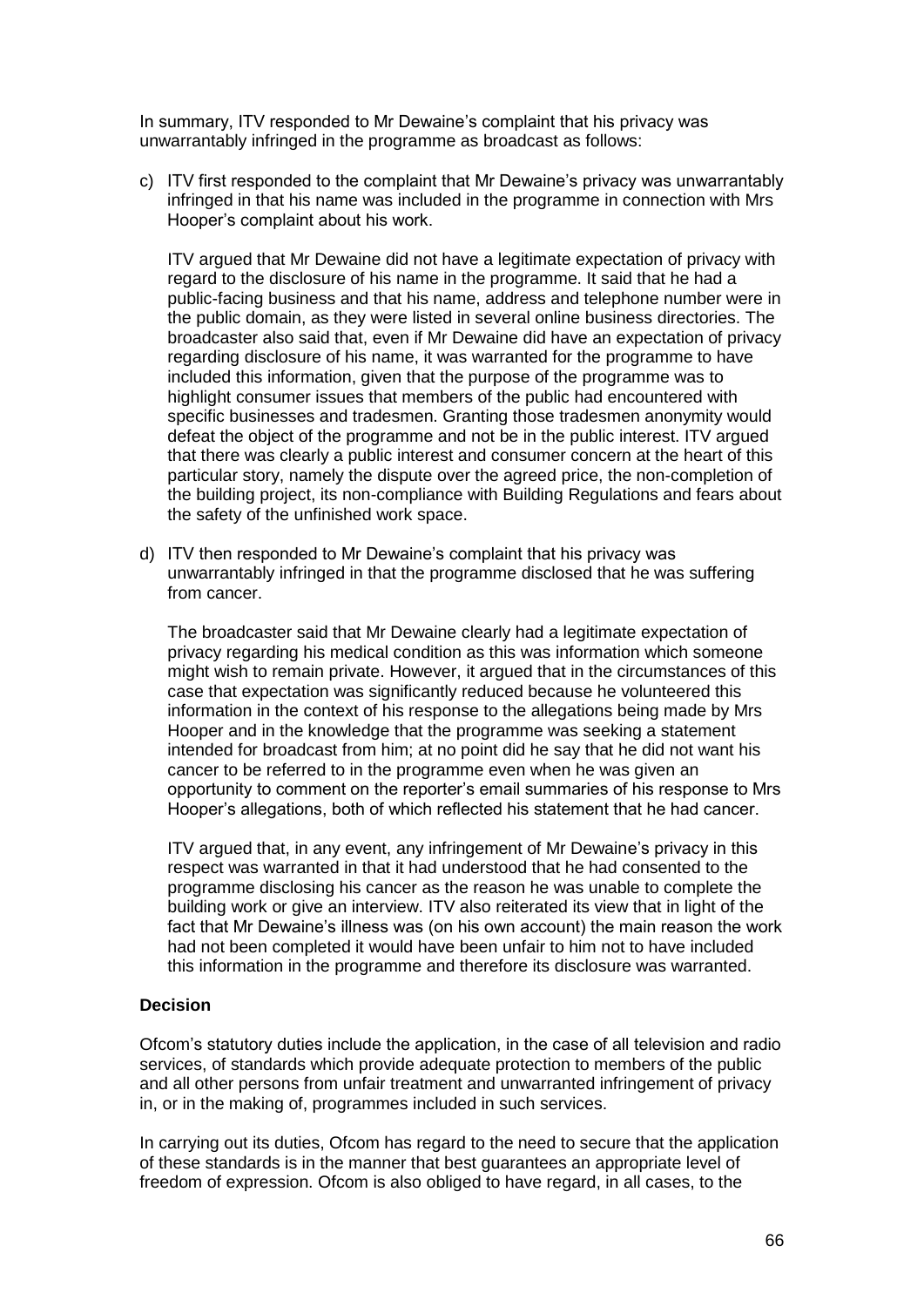principles under which regulatory activities should be transparent, accountable, proportionate and consistent and targeted only at cases in which action is needed.

In reaching its decision, Ofcom carefully considered all the relevant material provided by both parties. This included a recording of the programme as broadcast and transcript and both parties" written submissions including the pre-broadcast correspondence between the parties.

#### *Unjust or unfair treatment*

#### $a) + b)$

In Ofcom"s view the complaints at heads a) (that Mr Dewaine was not given an opportunity to take part in the programme and to defend himself) and b) (that Mr Dewaine was portrayed unfairly in relation to a series of points made about him in the programme) were linked in that they both related to the perception which viewers of the programme might have taken of Mr Dewaine. It therefore considered these heads of complaint together.

In considering these heads of Mr Dewaine"s complaint Ofcom took account of Rule 7.1 of the Ofcom Broadcasting Code ("the Code"), which provides that broadcasters must avoid unjust or unfair treatment of individuals or organisations in programmes. Ofcom also considered Practices 7.6, 7.9 and 7.11 of the Code. Practice 7.6 provides that when a programme is edited, contributions should be represented fairly. Practice 7.9 provides that before broadcasting a factual programme, broadcasters should take reasonable care to satisfy themselves that material facts have not been presented, disregarded or omitted in a way that is unfair to the individual or organisation and that anyone whose omission could be unfair to an individual or organisation has been offered an opportunity to contribute. Practice 7.11 states that if a programme alleges wrongdoing or incompetence or makes other significant allegations, those concerned should normally be given an appropriate and timely opportunity to respond.

Ofcom observed that at the beginning of the relevant report the presenter said that *"Brenda"* had *"asked Shamus from Milford Haven to build a bedroom in the attic for the two grandchildren she is bringing up. Now, she paid Shamus the money but there"s no way that young Kieran and Tyler can sleep up top yet"*. The programme added that *"a neighbor recommended a builder called Shamus Dewaine, so she gave him a ring"*; said that the children were aged eight and four; and, showed Mrs Hooper explaining that Mr Dewaine came to her house to look around and take measurements. Mrs Hooper explained that having looked around Mr Dewaine said *"Oh yeah, brilliant job, you know you can lose your airing cupboard but the stairs can go up there, windows here, fire doors there, I"ll get building regs. in, fine"*. Mrs Hooper also said that she told Mr Dewaine that she had a budget of only £6,500; that she was *"not looking for a cheap job"* but that if it was going to cost more she would have to wait until her parents" house sold; and, that less than a week later Mr Dewaine called her to say *"no that was going to be plenty"*, so she went ahead with the work.

The presenter said *"Brenda says Shamus told her he spent £900 on* [the] *staircase but it turned out not to be enough"* and Mrs Hooper was shown saying that she gave Mr Dewaine the money for it, but received a call from him the next day in which he said *"Oh, a bit of a hitch, building regs. have said they want heavier wood than I"d accounted for. So, it"s £500 more"*. Mrs Hooper explained that she had asked Mr Dewaine for a copy of the email from building regulations and that two days later he had came back to her saying: *"Mm, perhaps it was my mistake. We"ll go halves on it. I"ll take £250 off the labour, y"know, and you owe me an extra two-fifty"*.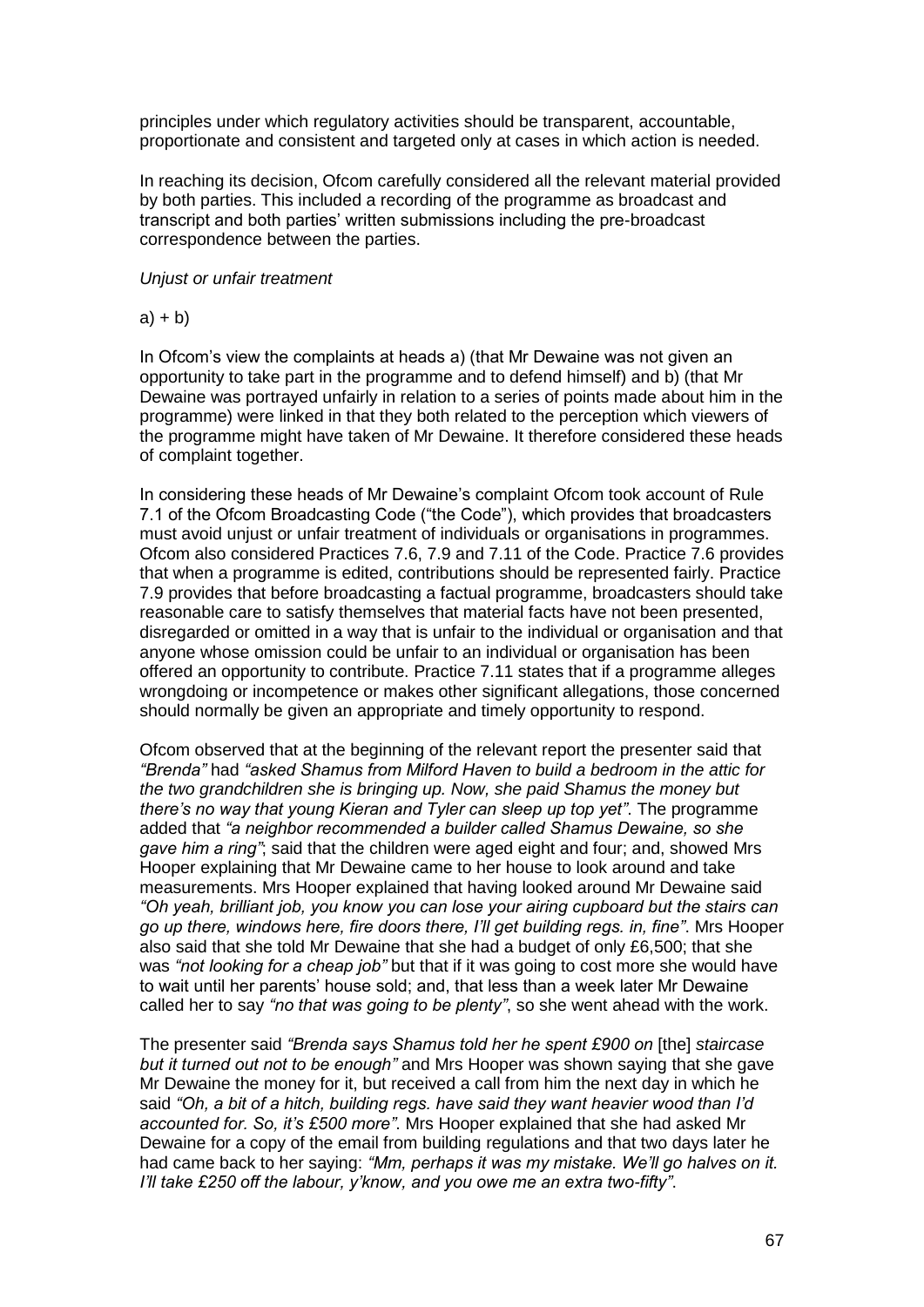Ofcom observed that Mrs Hooper said that she had paid Mr Dewaine £7,326 and that the reporter responded: *"So you went £800 over budget in a sense"* and that she agreed. When asked what she had got for her money Mrs Hooper said: *"I haven"t even got the job I asked for, Chris. I asked plain and simple for a good job for good money and, I"ve got a cobbled job"*.

The presenter said that *"the charges for extra work continued but Brenda was still worried about the safety of her grandchildren"*. Mrs Hooper then said that her four year old grandson could *"come off that landing"* and that she had paid Mr Dewaine £365 to put in an open balustrade in order to deal with this concern. The presenter said *"things got worse for Brenda. Shamus claimed the original deal was for eight and half thousand pounds and asked for more money. It"s been more than two months now since Brenda"s seen anything of him".* Mrs Hooper then described the disruption that the unfinished job had caused her particularly given that the period since Mr Dewaine had left the job coincided with the school holidays.

In addition, Ofcom observed that the presenter said that the programme makers had contacted Mr Dewaine and he responded that *"he* [had] *told Mrs Hooper the work would not conform to building regulations because of the angle of the staircase and she was happy enough to go ahead"* and that he *"accepts that the treads on the stairs are too thin but they are not finished"*. The presenter then quoted Mr Dewaine, saying: *"I"ve never walked away from a job, he said. I understand that mistakes have got to be rectified. He also says he is being treated for cancer every other day in Singleton Hospital, Swansea, he"s not in the right state to do an interview, and needs a breathing space before returning to finish the job"*.

The presenter explained that Mrs Hooper did not want Mr Dewaine to finish the job; that she had paid another builder £7000 to finish the job; and that she planned to sue Mr Dewaine for the money. He also said that Mr Dewaine had said that he would sue Mrs Hooper for the outstanding money owed to him before adding: *"Brenda"s had to borrow money to pay for a new builder, she felt she had no choice, Pembrokeshire"s building control surveyor says the work does contravene building regulations and Mrs Hooper could be prosecuted if she fails to take steps to rectify it"*.

The final extract of the interview with Mrs Hooper showed her saying that she had lost £7,326. When asked what she would like the programme to do, she responded *"if nothing else you can make sure that he doesn"t do it to anyone else in Pembrokeshire"*. The presenter ended the report by saying *"This is one dispute that looks as if it won"t easily be settled"* and promising to let the audience know the outcome.

In Ofcom's opinion viewers of this report would have understood that:

- Mrs Hooper had asked Mr Dewaine to convert her attic for use as a bedroom for two young children and told him that her budget for this work was £6,500;
- the stair trends put in by Mr Dewaine were too thin and did not meet building regulation requirements and, that replacing or upgrading them involved an extra cost of £500 which initially Mr Dewaine wished to pass on in its entirety to Mrs Hooper (and which they subsequently agreed to split between them);
- the job had gone over budget and that Mrs Hooper had paid Mr Dewaine an additional £826;
- Mrs Hooper was unsatisfied with the job;
- in particular she was worried about the safety of the job as regards the lack of the balustrade for which she had paid Mr Dewaine £365;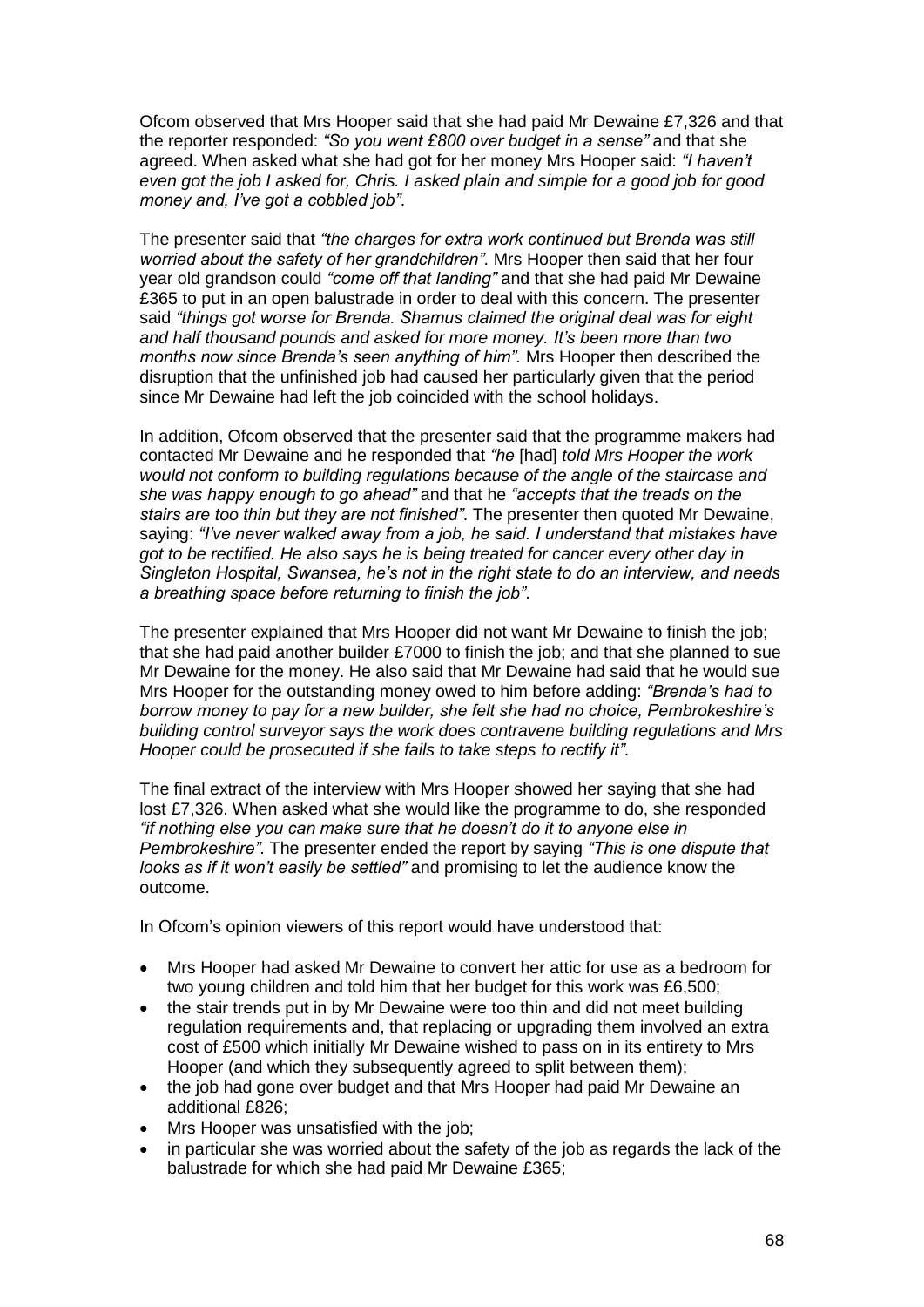- Mr Dewaine had told Mrs Hooper that the original cost agreed was £8500 and asked her for the outstanding money;
- at the time of the programme the job was unfinished and it had been two months since Mr Dewaine had worked on it;
- Pembrokeshire Building Control had confirmed that the job did not meet building regulations and that Mrs Hooper could be prosecuted if she did not take steps to resolve the problem; and
- Mrs Hooper had borrowed £7000 to pay another builder to do the work needed, planned to sue Mr Dewaine for this money and wanted the programme to ensure that Mr Dewaine was not able to deal with other customers in the area as he had with her

Ofcom also considers that it would have been clear to viewers that Mr Dewaine:

- considered that he had warned Mrs Hooper that the work would not conform to building regulations because of the angle of the staircase and that she had agreed to go ahead on that basis;
- acknowledged that the stair treads were too thin but said that the job was not yet finished;
- asserted that he had never walked away from a job and acknowledged that mistakes had to be rectified but that given that he was receiving very regular treatment for cancer he needed some time before he could return to the job; and
- because of his cancer he was not able to give the programme an interview.

In the context of the claims made about Mr Dewaine in the programme Ofcom looked at the four specific points which he complained were unfair to him. Ofcom recognised that there was a dispute between the parties about these matters. However, it should be noted that Ofcom"s role is not to establish whether or not Mr Dewaine had acted as he complained the programme claimed he had but rather to determine whether, in broadcasting any such claims, the programme makers took reasonable care not to present, disregard or omit material facts in a way that was unfair to him. Ofcom"s role is also to assess whether any claims included in the programme about Mr Dewaine constituted serious allegations of wrongdoing or incompetence and, if so, whether it was incumbent upon the broadcaster to offer him an opportunity to respond in order to avoid unfairness, and, if so, whether such an opportunity was given and if any response was presented fairly.

As regards the four points made by Mr Dewaine under head b) of his complaint, Ofcom noted that the programme did not specifically state that Mr Dewaine had "ripped off" Mrs Hooper; that his conduct towards her indicted "unfair play"; that he had not done the job to the best of his ability; or, that he had not told Mrs Hooper that he could not return to the job because he had been diagnosed with cancer. However, in Ofcom"s opinion the programme did claim that Mr Dewaine had charged Mrs Hooper more than the agreed price; left an uncompleted job which did not meet building regulation requirements and which was unsafe for Mrs Hooper"s grandchildren; continued to ask for further payment; and, that Mrs Hooper was unsatisfied with job and had felt forced to borrow £7,000 in order to get the job completed. Ofcom also considered that the programme indicated that Mr Dewaine had left the job for two months without contacting Mrs Hooper and the she was having difficulty contacting him.

In considering whether it was unfair for the programme to make these claims, Ofcom observed that the sources of the claims made about Mr Dewaine were the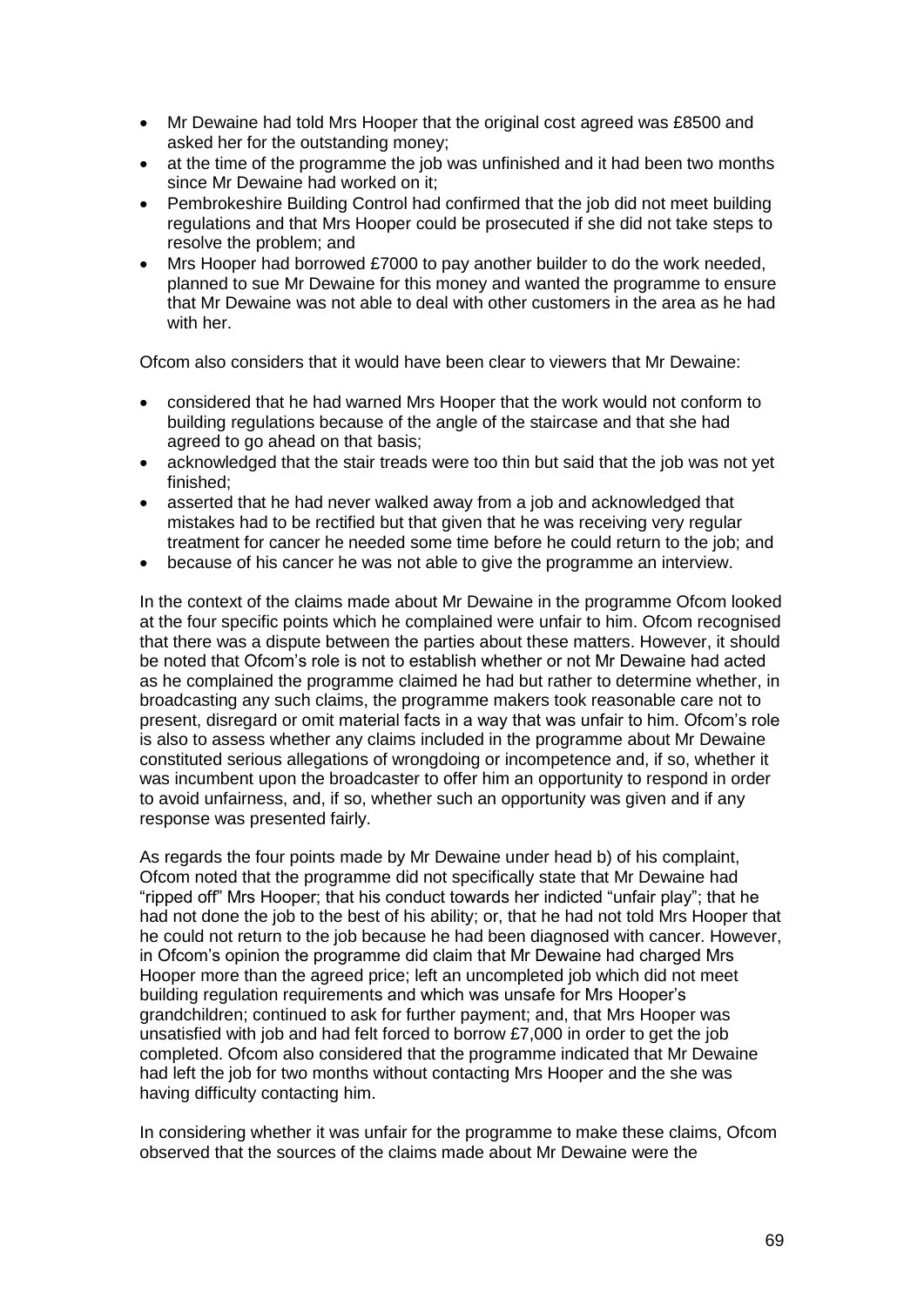information supplied to the programme makers by Mrs Hooper and the presenter"s own inspection of the attic and the stairs leading to it.

In Ofcom"s view there is no reason to suggest that Mrs Hooper was not a credible witness regarding the contract she had made with Mr Hooper and her contacts with him throughout their contractual relationship. Ofcom noted that ITV had acknowledged that there was little documentary evidence relating to the contract and dispute between Mrs Hooper and Mr Dewaine. However, Ofcom also observed that, as well as Mrs Hooper"s account, the programme makers had at their disposal the presenter"s inspection of the attic and stairs and the opinion of Pembrokeshire"s building control survey team regarding whether the work undertaken by Mr Dewaine met building regulations. In addition, Mr Dewaine"s was offered an opportunity to respond to the claims which the programme planned to make about him and his position (as set out in his telephone conversation with and emails to a member of the programme making team) on these matters was represented in the programme. In particular, Ofcom observed that the programme made clear that Mr Dewaine accepted that the stair treads were too thin and that the work did not meet building regulations (the opportunity to respond will be considered in more detail below). In light of these factors Ofcom considered that the programme makers took reasonable care with material facts in relation to the claims made about Mr Dewaine in this report.

Ofcom then went on to consider whether it was incumbent upon the broadcaster to offer Mr Dewaine an appropriate and timely opportunity to respond to any claims made, and, if so, whether it gave such an opportunity and if any response was presented fairly.

Ofcom considered the claims in the programme constituted allegations of wrongdoing or incompetence and that therefore it was incumbent upon the programme makers to offer Mr Dewaine an appropriate and timely opportunity to respond to the allegations which would be made about him in the programme.

Ofcom noted that Mr Dewaine complained that he was not given an opportunity to take part in the programme to defend himself. In Ofcom"s view the broadcaster"s submission on this complaint (both the copy of its initial letter to Mr Dewaine – see below for further details – and its written response) indicated that, although Mr Dewaine had not been explicitly offered an on-camera interview, the programme makers would have been happy to give him an opportunity to take part in the programme by means of an interview had he felt well enough to do so. In this context, Ofcom noted that Practice 7.11 of the Code requires that where an allegation of wrongdoing, incompetence or other significant allegation is being made in a programme, those concerned "should normally be offered an appropriate and timely opportunity to respond". The Code does not define the precise nature of such an opportunity and, in Ofcom"s opinion, while such an opportunity may be given via an on-camera interview, there is no requirement on broadcasters to fulfil this requirement by means of an on-camera interview. Ofcom also noted that, in its response to the complaint, the broadcaster said that, in order to be fair to Mr Dewaine, the programme referred to his cancer and his position on the effect it had had not only on his completion of the work but also his ability to give an interview<sup>1</sup>.

1

 $1$  Practice 7.12 of the Code provides that where a person approached to contribute to a programme chooses to make no comment or refuses to appear in a broadcast, the broadcast should make clear that the individual concerned has chosen not to appear and should give their explanation if it would be unfair not to do so.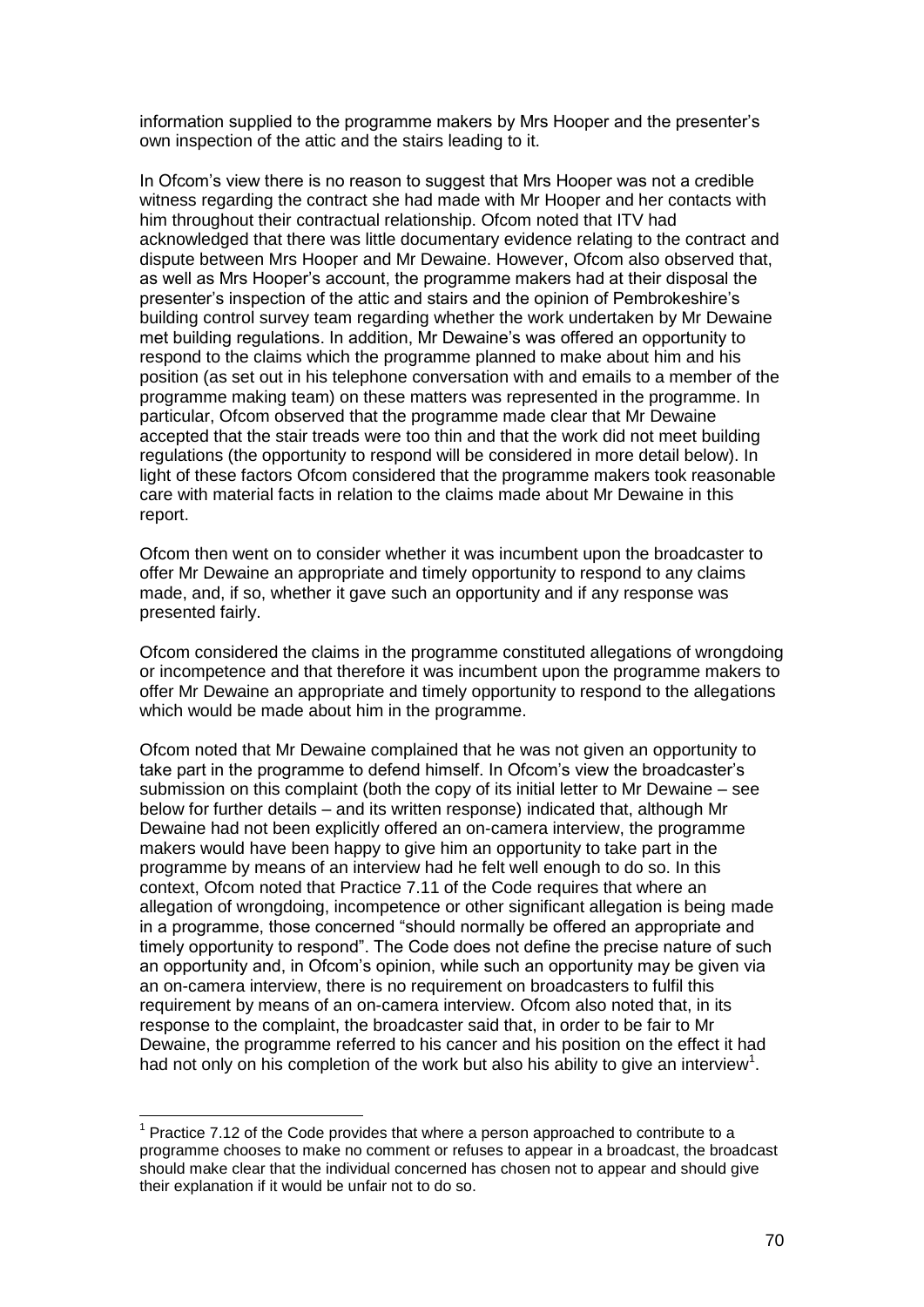Ofcom observed that Mr Dewaine was sent a letter (dated 4 October 2010) by a reporter working on the programme, which set out Mrs Hooper"s claims (notably that she had paid him £7,326 rather than £6,500; that the work was badly done, unfinished and did not meet building regulations; that Mrs Hooper had safety concerns; that Mr Dewaine, was now asking for a further £2,000 to finish the job; and that Mrs Hooper was having difficulty contacting him). The letter explained that Mrs Hooper had given an interview and informed Mr Dewaine that "we (i.e. the programme makers) would like to hear your side of the story". On 8 October 2010 Mr Dewaine responded to this letter by telephone and later the same day the reporter emailed him a summary of the responses he had given, including the following:

- Mr Dewaine had told Mrs Hooper from the start that the work would not conform to building regulations due to the angle of the staircase, that in order to rectify this he would have had to move a door and Mrs Hooper had said it was alright not to move it;
- he accepted that the stair treads were too thin but they needed to be finished;
- he had never walked off a job and if Mrs Hooper would bear with him he would talk to her and then rectify any mistakes;
- he had been "put off" completing the work after being threatened by Mrs Hooper's son;
- he was suffering from cancer and was undergoing chemotherapy every other day and was therefore not able to take part in an interview and needed breathing space before returning to finish the job; and
- he was talking to a solicitor with a view to taking Mrs Hooper to court for the outstanding money he was owed by her.

The reporter again asked Mr Dewaine to account for the dispute about the £6,500 which Mrs Hooper said Mr Dewaine quoted for the job, the £7,326 she had paid him and the apparent request for a further £2,000. He also asked if Mr Dewaine had any further comments in relation: to Mrs Hooper"s claim that the building inspector told her that the structure would have to be taken down and replaced; her concerns about safety; and her difficulty in contacting him.

Another email was sent to Mr Dewaine on 12 October 2010, with further details of Mrs Hooper"s claims. On 13 October 2010 Mr Dewaine emailed and said he was shocked that Mrs Hooper felt this badly; invited the programme makers to see the original quotation he had given her; offered to meet her when he was feeling better; said that he did not take being threatened by her son lightly. He also asked the reporter to tell Mrs Hooper that he had no intention of ripping people off. Mr Dewaine sent a second email response on 18 October 2010 and said he understood that Mrs Hooper must be feeling hard done by but that she had agreed to the hand written quotation he had given her; reiterated the point about his health being the reason he had not finished the job; and, again discussed being threatened by Mrs Hooper"s son.

In light of the observations noted above, Ofcom considered that Mr Dewaine was given an appropriate and timely opportunity to respond to the allegations made about him in the programme as broadcast.

Ofcom then went on to consider whether Mr Dewaine"s responses to the allegations made about him were represented fairly in the programme as required under Practice 7.6 of the Code.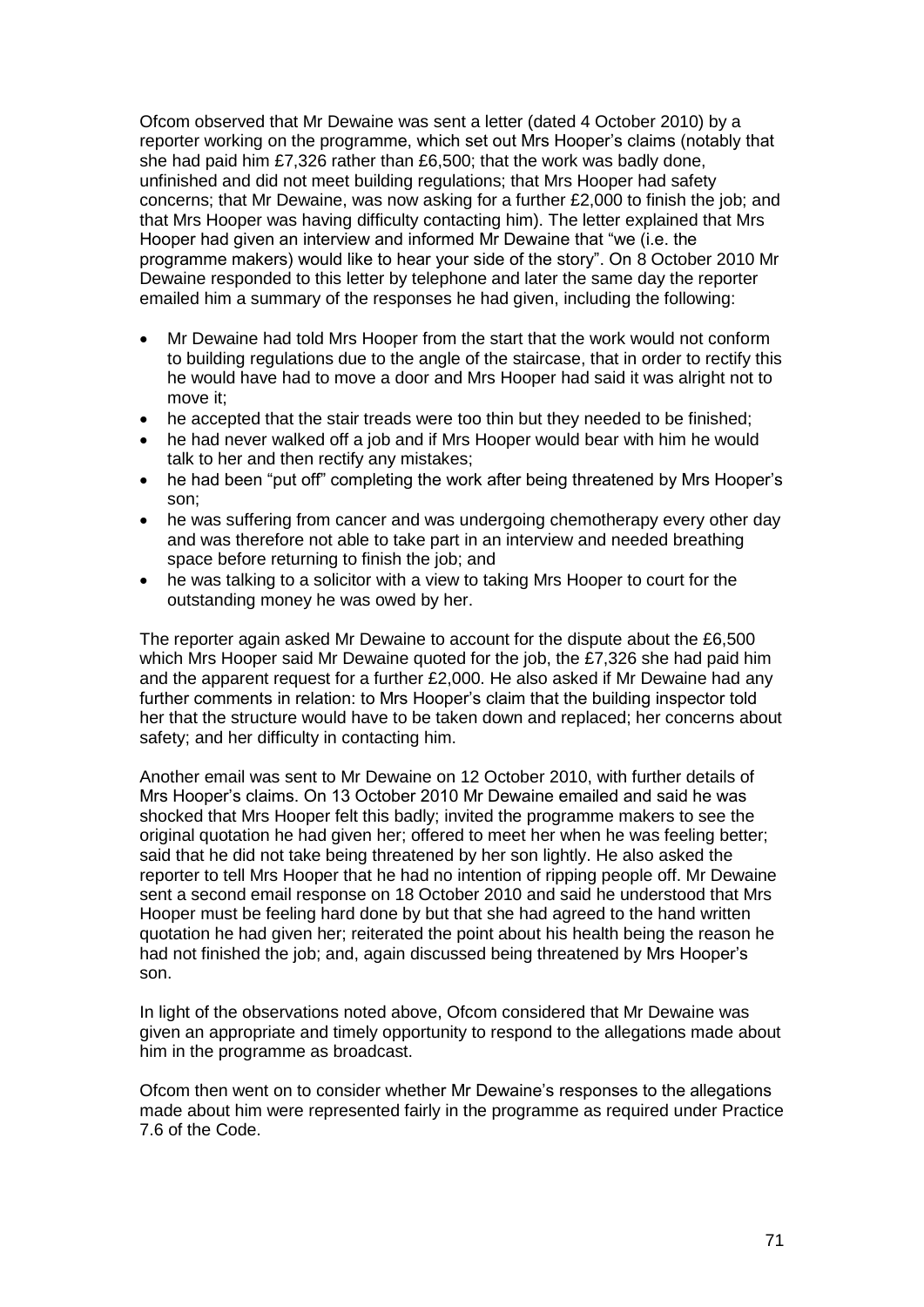As noted above, Ofcom considers that it would have been clear to viewers that in relation to these allegations Mr Dewaine's position was that:

- he had warned Mrs Hooper that the work would not conform to building regulations because of the angle of the staircase and that she had agreed to go ahead on that basis;
- the stair treads were too thin but that the job was not yet finished;
- he had never walked away from a job and that mistake had to be rectified but given that he was receiving very regular treatment for cancer he needed some time before he could return to the job.

In addition, Ofcom again observed that the programme clearly indicated that, in response to Mrs Hooper"s threat to sue him for the money she had paid him, Mr Dewaine had threatened to sue Mrs Hooper for money which he said she still owed him.

In Ofcom"s view the relevant comments included in the programme gave a full and fair reflection of the responses to the allegations made about Mr Dewaine. They included all of the pertinent points made in his verbal and written responses. In particular, the programme specified Mr Dewaine"s position regarding building regulations in relation to the work he had undertaken and made clear that he acknowledged that mistakes had been made and that the work was incomplete. It also indicated his willingness to return to rectify these mistakes and finish the work and included his explanation that he could not do so at present due the regular treatment he was receiving for cancer.

In light of the factors noted above, Ofcom concluded that:

- the programme makers took reasonable care with material facts in relation to the claims made about Mr Dewaine in this report;
- the programme included claims about Mr Dewaine which constituted allegations of wrongdoing or incompetence and therefore it was incumbent on the broadcaster to offer him an appropriate and timely opportunity to respond and Mr Dewaine was given such an opportunity and availed himself of it; and
- a full and fair representation of Mr Dewaine's response to the allegations made about him was included in the programme.

Therefore Ofcom found no unfairness to Mr Dewaine in respect of his complaints that he was not given an opportunity to take part in the programme to defend himself and he was unfairly portrayed in the programme as broadcast.

## *Privacy*

Ofcom went on to consider the heads of Mr Dewaine"s complaints of unwarranted infringement privacy in the broadcast of the programme.

In Ofcom"s view, the individual"s right to privacy has to be balanced against the competing right of the broadcaster to freedom of expression. Neither right as such has precedence over the other and where there is a conflict between the two, it is necessary to intensely focus on the comparative importance of the specific rights. Any justification for interfering with or restricting each right must be taken into account and any interference or restriction must be proportionate.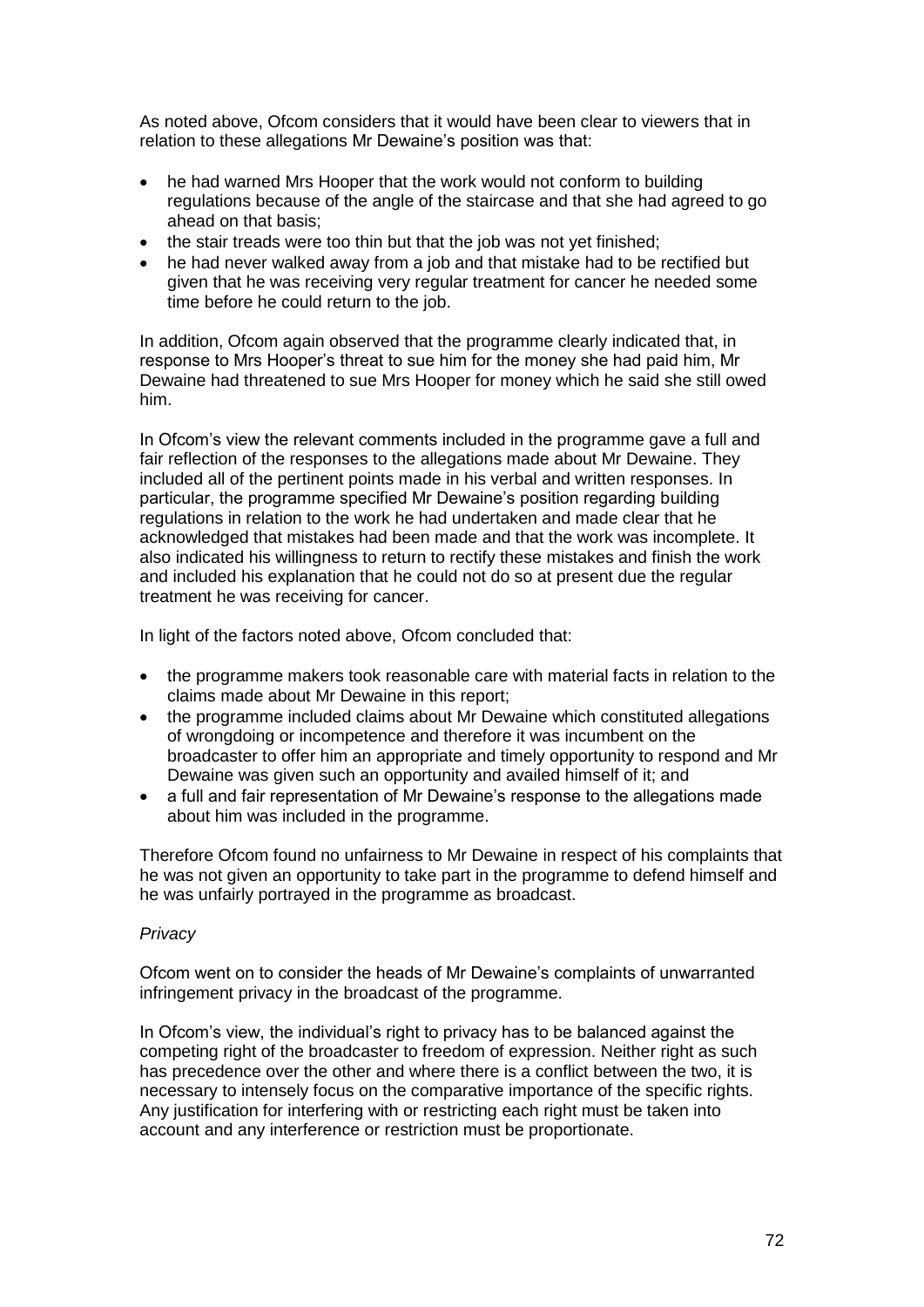This is reflected in how Ofcom applies Rule 8.1 of the Code which states that any infringement of privacy in programmes or in connection with obtaining material included in programmes must be warranted. Ofcom also had regard to Practice 8.6 of the Code which states that if the broadcast of a programme would infringe the privacy of a person, consent should be obtained before the relevant material is broadcast, unless the infringement of privacy is warranted.

c) Ofcom considered Mr Dewaine"s complaint that his privacy was unwarrantably infringed in that the programme included his name in connection with Mrs Hooper"s complaint.

Ofcom first assessed the extent to which Mr Dewaine had a legitimate expectation of privacy in respect of the particular material that was broadcast.

Ofcom observed that the programme included the complainant"s forename and surname as *"Shamus Dewaine"*; said that he was from Milford Haven and explained that had worked on an attic conversion for that Mrs Brenda Hooper in Roch, Pembrokeshire.

Ofcom noted that Mr Dewaine"s building and decorating business was a publicfacing one and that his name, address and telephone number were listed in several online business directories and were therefore in the public domain. Ofcom also observed that the name of Mr Dewaine"s business is Shamus Dewaine Painting and Decorating. It also noted that his dealings with Mrs Hooper were not private but were in his capacity as a public facing builder and decorator.

In light of these factors, Ofcom does not consider that Mr Dewaine had a legitimate expectation of privacy in relation to the inclusion of his name in the programme in the context of Mrs Hooper"s complaint. Ofcom therefore found that his privacy was not unwarrantably infringed by the inclusion of this information in the programme as broadcast.

d) Ofcom considered Mr Dewaine"s complaint that his privacy was unwarrantably infringed in that the programme disclosed that he was suffering from cancer.

Ofcom first assessed the extent to which Mr Dewaine had a legitimate expectation of privacy in respect of the particular material that was broadcast.

Ofcom observed that the programme included the presenter"s explanation that, in response to the claims made about him, Mr Dewaine *"also says he is being treated for cancer every other day in Singleton Hospital, Swansea, he"s not in the right state to do an interview, and needs a breathing space before returning to finish the job"*.

In Ofcom"s opinion the Mr Dewaine had a legitimate expectation of privacy regarding his medical condition as this was information which someone might wish to remain private. However, that expectation was reduced because he volunteered this information to the journalist from *The Ferret* in the context of his response to the allegations being made by Mrs Hooper.

Ofcom considers that the inclusion of the information about Mr Dewaine"s medical condition in the programme as broadcast, infringed his legitimate expectation of privacy even though this expectation was reduced.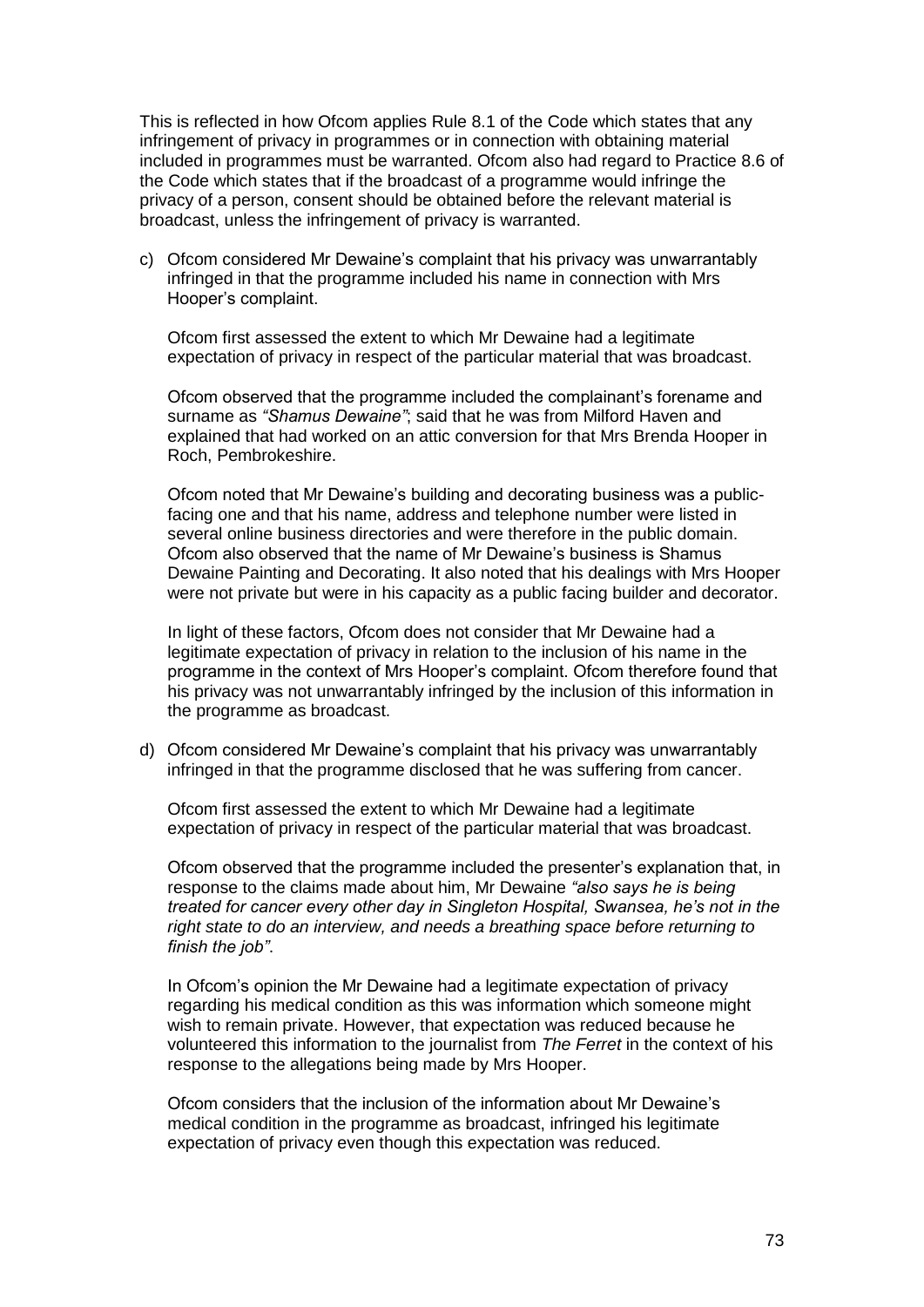In light of this Ofcom went on to consider whether this intrusion into Mr Dewaine"s privacy was warranted.

In order to justify an infringement of privacy as warranted, a broadcaster should be able to demonstrate why in the particular circumstances of the case, it is warranted and if the reason is that it is in the public interest, then the broadcaster should be able to demonstrate that the public interest outweighs the right to privacy.

With regard to Practice 8.6, Ofcom observed that ITV argued that it had understood that Mr Dewaine had consented to the programme disclosing his cancer as the reason he was unable to complete the building work or give an interview. It also argued that in light of the fact that Mr Dewaine"s illness was (on his own account) the main reason the work had not been completed it would have been unfair to him not to have included this information in the programme and therefore its disclosure was warranted.

Ofcom noted that Mr Dewaine telephoned a reporter working for the programme on 8 October 2010 in order to respond to Mrs Hooper"s claims, as set out in the reporter"s letter dated 4 October 2010. This letter explained that the reporter was a journalist on *The Ferret*; set out Mrs Hooper"s claims about Mr Dewaine"s work; said that the programme intended to include an interview with Mrs Hooper; and told Mr Dewaine "we would like to hear your side of the story". Ofcom observed that ITV said that during the conversation Mr Dewaine told the reporter that he was suffering from cancer and was undergoing chemotherapy every other day and was therefore not able to take part in an interview and needed breathing space before returning to finish the job. The reporter included this information in his follow up email to Mr Dewaine, who did not question this or any other aspect of the summary of his response prior to the broadcast. In this context, Ofcom also observed that Mr Dewaine sent two emails to the reporter with additional responses to Mrs Hooper"s claims.

Taking account of the factors noted above, it is Ofcom"s view that, prior to telling the reporter on the telephone that he had cancer, was receiving chemotherapy for it, was unable to give an interview and needed breathing space before returning to complete the job, Mr Dewaine would have understood: the nature of the programme; the fact that he was being asked to comment on his contractual relationship with Mrs Hooper; and the fact that any comment he might make could well be reflected in the programme as broadcast.

In Ofcom's opinion, given the particular circumstances of this case, it was reasonable for the broadcaster to have concluded that Mr Dewaine had given consent for the information that he was suffering from cancer and that this was the reason he had not completed the work on Mrs Hooper"s property to be included in the programme. Ofcom also accepts ITV"s assertion that in this circumstance it would have been unfair for it not to have reflected the main reason that Mr Dewaine had not done the work (on his own account) in the programme in some way. In addition, Ofcom considered that the inclusion of this information in the programme served the public interest in that it enabled viewers who had seen Mrs Hooper"s claims about the quality of the work provided by Mr Dewaine to also hear Mr Dewaine"s side of the story and therefore reach a more fully informed opinion on this matter.

In light of these considerations it is Ofcom's view that ITV has demonstrated that serving the public interest in this manner, particularly in light of its reasonable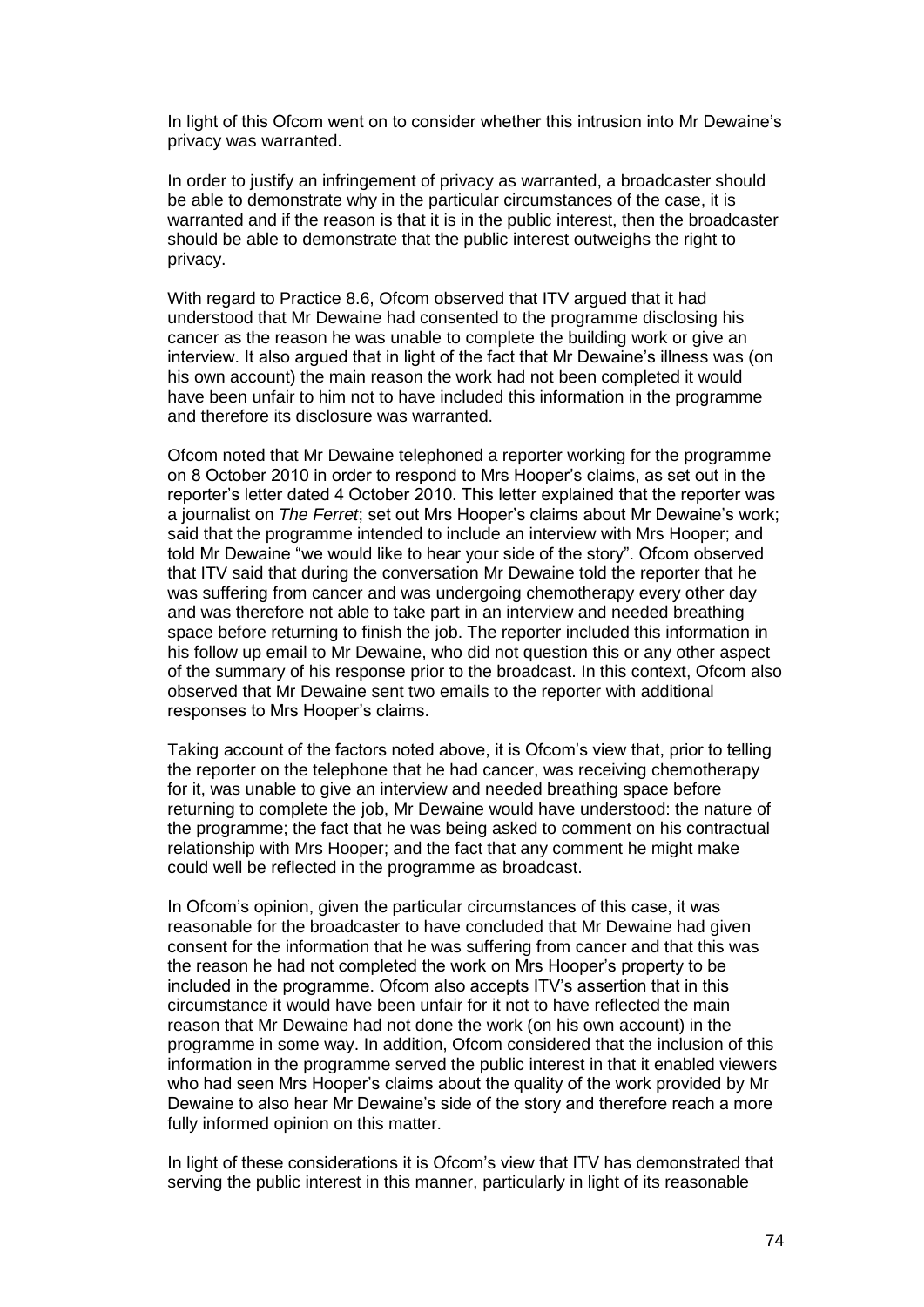conclusion that it Mr Dewaine had given it consent to include the information about his medical condition, outweighed his expectation of privacy in relation to the broadcast of this material.

It therefore concluded that the intrusion into Mr Dewaine's privacy (the expectation of which was somewhat limited) through the broadcast of the information about his medical condition in these particular circumstances was warranted.

Ofcom therefore found that his privacy was not unwarrantably infringed by the inclusion of this information in the programme as broadcast.

**Accordingly, Ofcom has not upheld Mr Dewaine's complaint of unfair treatment and unwarranted infringement of privacy in broadcast of the programme.**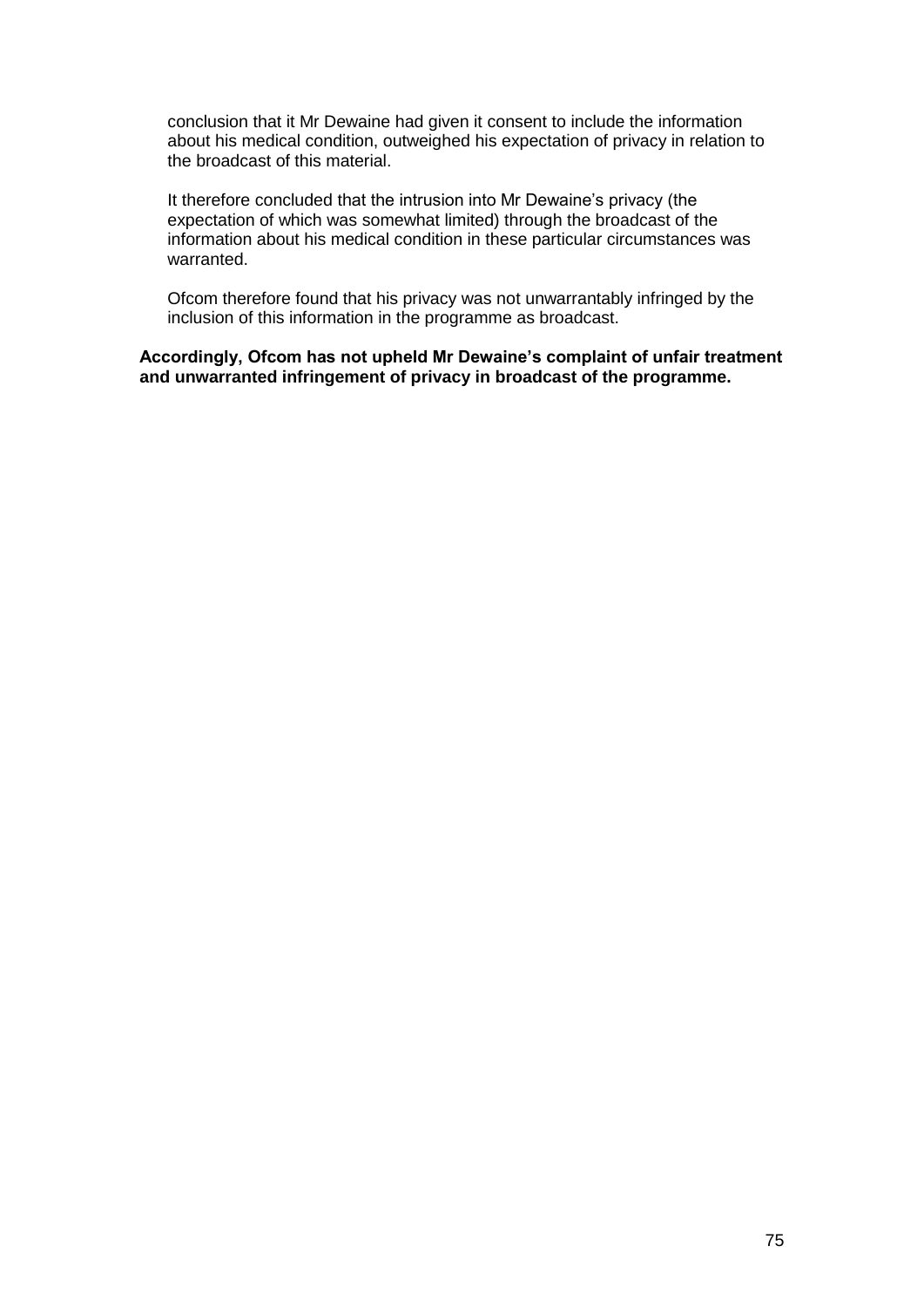## **Other Programmes Not in Breach**

## **Up to 30 May 2011**

| Programme                                          | <b>Transmission</b><br><b>Date</b> | <b>Broadcaster</b>           | <b>Categories</b>                           | <b>Number of</b><br>complaints |
|----------------------------------------------------|------------------------------------|------------------------------|---------------------------------------------|--------------------------------|
| 24 Hours in A&E (trailer)                          | various                            | Channel 4                    | Generally accepted<br>standards             | 9                              |
| 4thought.tv                                        | 13/05/2011                         | Channel 4                    | Generally accepted<br>standards             | $\mathbf{1}$                   |
| 5 News                                             | 19/05/2011                         | Channel 5                    | Due accuracy                                | 1                              |
| A Very Dangerous Doctor                            | 12/05/2011                         | Channel 4                    | Due impartiality/bias                       | 9                              |
| Above Suspicion                                    | 12/05/2011                         | ITV3                         | Generally accepted<br>standards             | 1                              |
| Arthur Smith's Balham<br>Bash                      | 18/05/2011                         | <b>BBC Radio 4</b>           | Offensive language                          | $\mathbf{1}$                   |
| Aviva sponsors ITV<br><b>Drama Premiers</b>        | 15/05/2011                         | ITV1                         | Generally accepted<br>standards             | $\mathbf{1}$                   |
| Aviva sponsors ITV<br><b>Drama Premiers</b>        | n/a                                | ITV1                         | Generally accepted<br>standards             | 1                              |
| <b>BBC News</b>                                    | 13/05/2011                         | BBC <sub>1</sub>             | Generally accepted<br>standards             | 1                              |
| <b>BBC News</b>                                    | 14/05/2011                         | <b>BBC News</b><br>Channel   | Generally accepted<br>standards             | 1                              |
| <b>BBC News</b>                                    | 20/05/2011                         | BBC <sub>1</sub>             | Generally accepted<br>standards             | 1                              |
| <b>BBC News update</b>                             | 13/05/2011                         | BBC <sub>1</sub>             | Generally accepted<br>standards             | 1                              |
| Being N-Dubz in<br>America and Beyond              | 17/04/2011                         | Channel 4                    | Scheduling                                  | $\overline{3}$                 |
| Bigotry, Bombs and<br>Football                     | 18/05/2011                         | BBC <sub>1</sub><br>Scotland | Race<br>discrimination/offence              | $\overline{2}$                 |
| Boulton and Co                                     | 09/05/2011                         | <b>Sky News</b>              | Sexual material                             | $\overline{2}$                 |
| Boulton and Co                                     | 18/05/2011                         | <b>Sky News</b>              | Generally accepted<br>standards             | 1                              |
| <b>Britain's Got Talent</b>                        | 07/05/2011                         | ITV1                         | <b>Disability</b><br>discrimination/offence | 5                              |
| <b>British Academy</b><br><b>Television Awards</b> | 22/05/2011                         | BBC <sub>1</sub>             | Sexual material                             | 1                              |
| Campus                                             | 10/05/2011                         | Channel 4                    | Religious/Beliefs<br>discrimination/offence | 1                              |
| Channel 4 News                                     | 10/06/2010                         | Channel 4                    | Due impartiality/bias                       | $\mathbf{1}$                   |
| <b>Channel Promotion</b>                           | various                            | Comedy<br>Central            | Harm                                        | 10                             |
| <b>Chart Show</b>                                  | 22/05/2011                         | Capital FM                   | Sexual material                             | $\mathbf{1}$                   |
| Clyde 1 Sport                                      | 16/05/2011                         | Clyde 1                      | Materially misleading                       | 1                              |
| <b>Coronation Street</b>                           | 16/05/2011                         | ITV1                         | Generally accepted<br>standards             | $\overline{2}$                 |
| <b>Coronation Street</b>                           | 20/05/2011                         | ITV1                         | <b>Disability</b><br>discrimination/offence | $\mathbf{1}$                   |
| <b>Coronation Street</b>                           | 29/04/2011                         | ITV1                         | Generally accepted<br>standards             | $\mathbf{1}$                   |
| <b>Coronation Street</b>                           | 13/05/2011                         | ITV1                         | <b>Disability</b><br>discrimination/offence | 1                              |
| <b>Coronation Street</b>                           | 05/05/2011                         | ITV1                         | Generally accepted<br>standards             | 1                              |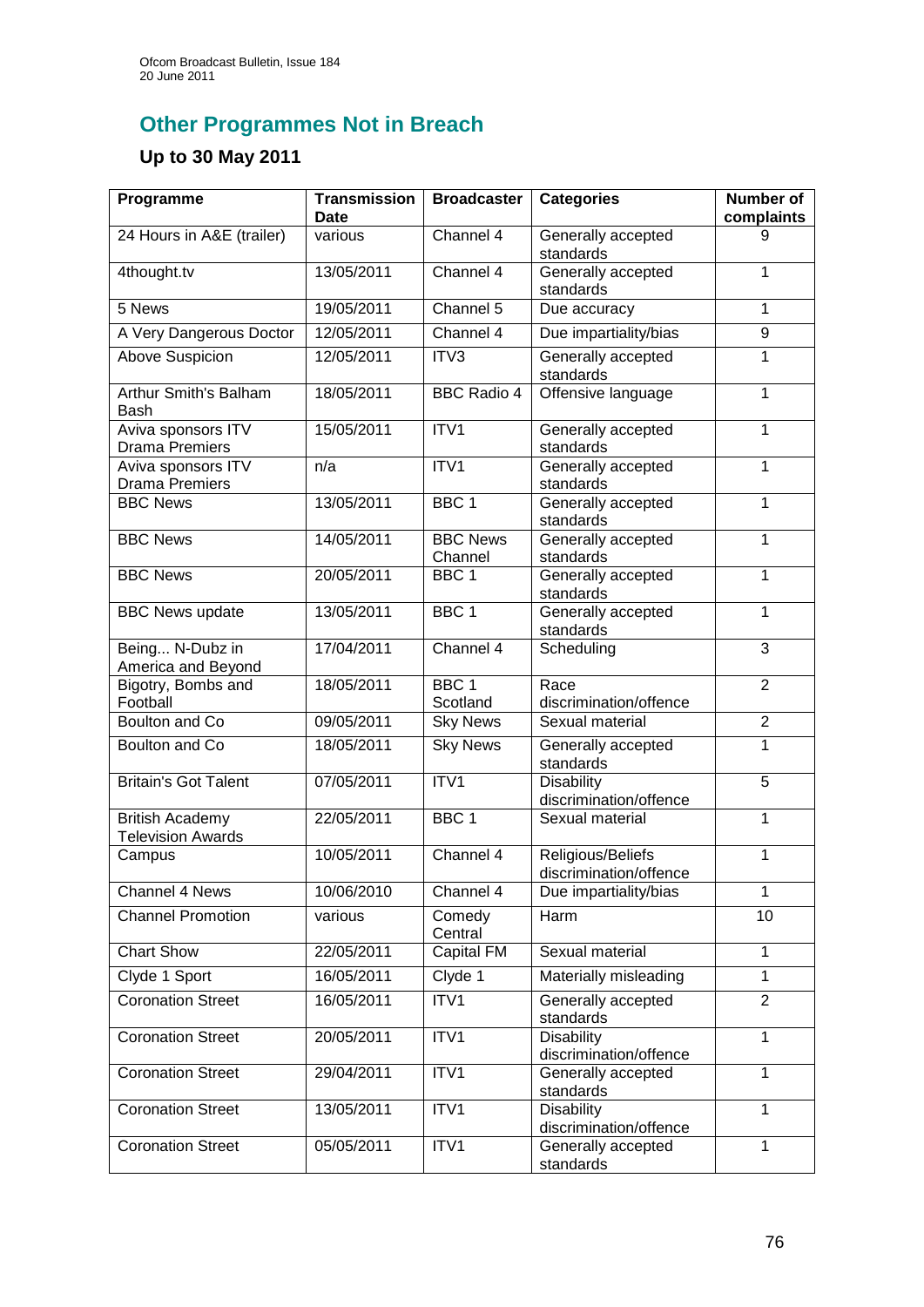| Daybreak                                    | 27/05/2011 | ITV <sub>1</sub>           | Race<br>discrimination/offence              | 1              |
|---------------------------------------------|------------|----------------------------|---------------------------------------------|----------------|
| Derren Brown: Miracles<br>for Sale          | 25/04/2011 | Channel $\overline{4}$     | Religious/Beliefs<br>discrimination/offence | $\overline{7}$ |
| Diagnosis Live From the<br>Clinic           | 25/05/2011 | Channel 4                  | Nudity                                      | 8              |
| Diagnosis Live from the<br>Clinic (trailer) |            | Channel 4                  | Generally accepted<br>standards             | 78             |
| Dispatches: Lessons in<br>Hate and Violence | 14/02/2011 | Channel 4                  | Due impartiality/bias                       | 20             |
| Doctors                                     | 21/07/2010 | BBC <sub>1</sub>           | Offensive language                          | 1              |
| EastEnders                                  | 13/05/2011 | BBC <sub>1</sub>           | Generally accepted<br>standards             | 1              |
| <b>Eddy Stobbart Trucks</b>                 | 20/05/2011 | Channel 5                  | Animal welfare                              | 1              |
| Emmerdale                                   | 16/05/2011 | ITV1                       | Generally accepted<br>standards             | 1              |
| Emmerdale                                   | 26/05/2011 | ITV1                       | <b>Disability</b><br>discrimination/offence | 1              |
| F1: Grand Prix                              | 22/05/2011 | BBC <sub>1</sub>           | Harm                                        | $\overline{2}$ |
| <b>Fifth Gear</b>                           | 20/05/2011 | Channel 5                  | Sexual material                             | 1              |
| Fight for Your Right<br>Revisited           | 07/05/2011 | Channel 4                  | Generally accepted<br>standards             | 1              |
| <b>Fighting Talk</b>                        | 07/05/2011 | <b>BBC Radio 5</b><br>Live | Generally accepted<br>standards             | 1              |
| Film4 trailer                               | 11/05/2011 | E <sub>4</sub>             | Scheduling                                  | 1              |
| Glee                                        | 21/05/2011 | $E4+1$                     | Offensive language                          | 1              |
| <b>Gordon's Great Escape</b>                | 16/05/2011 | Channel 4                  | Animal welfare                              | 6              |
| <b>Grand Designs</b>                        | 20/05/2011 | More4                      | Offensive language                          | 1              |
| Hamari Devrani                              | 19/05/2011 | <b>Star Plus</b>           | Offensive language                          | 1              |
| Hip Hop M1x with Charlie<br>Sloth           | 30/05/2011 | <b>BBC Radio 1</b><br>Xtra | Race<br>discrimination/offence              | 1              |
| <b>Hunting Britain's Most</b><br>Wanted     | 19/05/2011 | Channel 4                  | Race<br>discrimination/offence              | $\mathbf{1}$   |
| <b>Hunting Britain's Most</b><br>Wanted     | 19/05/2011 | Channel 4                  | Violence and<br>dangerous behaviour         | 1              |
| In the Night Garden                         | 25/05/2011 | <b>CBeebies</b>            | <b>Nudity</b>                               | 1              |
| <b>ITV News</b>                             | 26/05/2011 | ITV1                       | Generally accepted<br>standards             | 1              |
| <b>ITV News</b>                             | 23/05/2011 | ITV1                       | Violence and<br>dangerous behaviour         | $\mathbf{1}$   |
| John Bishop's Britain                       | 21/05/2011 | BBC <sub>1</sub>           | Violence and<br>dangerous behaviour         | 1              |
| Joop sponsorship of<br><b>NCIS</b>          | various    | <b>FX</b>                  | Sexual material                             | $\overline{2}$ |
| Lion Man                                    | 29/04/2011 | Sky1                       | Scheduling                                  | 1              |
| Live Ford Football Special                  | 14/05/2011 | Sky Sports 2               | Offensive language                          | 3              |
| Live Premiership Rugby                      | 14/05/2011 | Sky Sports 1               | Violence and<br>dangerous behaviour         | 1              |
| Loose Women                                 | 20/05/2011 | ITV1                       | Generally accepted<br>standards             | 1              |
| Loose Women                                 | 16/05/2011 | ITVI                       | Race<br>discrimination/offence              | $\overline{2}$ |
| Loose Women                                 | 24/05/2011 | ITV1                       | Gender<br>discrimination/offence            | 1              |
| Loose Women                                 | 05/05/2011 | ITV1                       | <b>Disability</b>                           | $\mathbf{1}$   |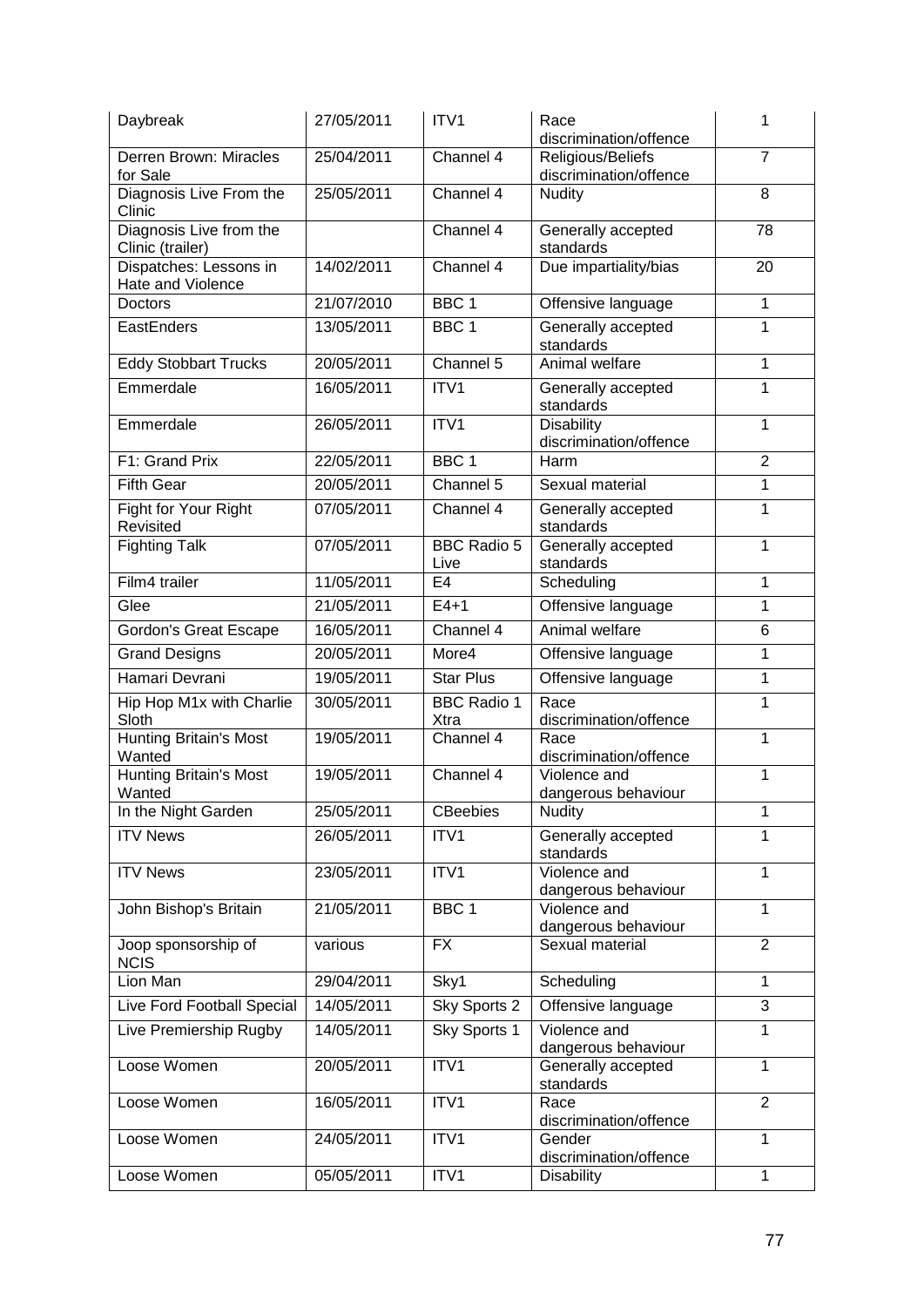|                                                         |            |                          | discrimination/offence                       |                |
|---------------------------------------------------------|------------|--------------------------|----------------------------------------------|----------------|
| Misbehaving Mums to Be                                  | 13/05/2011 | BBC <sub>3</sub>         | Offensive language                           | 1              |
| <b>NCIS</b>                                             | 07/05/2011 | Channel 5                | Generally accepted<br>standards              | 1              |
| <b>News</b>                                             | 13/05/2011 | <b>Capital FM</b>        | Generally accepted<br>standards              | 1              |
| Newsbeat                                                | 21/04/2011 | <b>BBC Radio 1</b>       | Sexual material                              | $\overline{4}$ |
| People Do the Funniest<br><b>Things</b>                 | 07/05/2011 | ITV1                     | Race<br>discrimination/offence               | 1              |
| Poms in Paradise                                        | 18/05/2011 | ITV1                     | Offensive language                           | 1              |
| Pornography: a Secret<br><b>History of Civilisation</b> | 10/05/2011 | Yesterday                | Sexual material                              | 1              |
| Programme promotion                                     | 08/05/2011 | Kanal 5                  | Generally accepted<br>standards              | 1              |
| Programme trailer                                       | 18/05/2011 | Dave                     | Generally accepted<br>standards              | $\mathbf{1}$   |
| Scott and Bailey (trailer)                              | 15/05/2011 | ITV1                     | Offensive language                           | 1              |
| Sing If You Can                                         | 21/05/2011 | ITV1                     | Generally accepted<br>standards              | $\overline{2}$ |
| Sing If You Can                                         | 14/05/2011 | ITV1                     | Animal welfare                               | $\mathbf{1}$   |
| <b>Sky News</b>                                         | 16/05/2011 | <b>Sky News</b>          | Generally accepted<br>standards              | 3              |
| Something for the<br>Weekend                            | 22/05/2011 | BBC <sub>2</sub>         | Animal welfare                               | 1              |
| <b>SPL Hearts v Celtic</b>                              | 11/05/2011 | Sky Sports 1             | Religious/Beliefs<br>discrimination/offence  | $\overline{4}$ |
| <b>Stargate Universe</b>                                | 23/05/2011 | Sky1                     | Advertising/editorial<br>separation          | 1              |
| Station promo                                           | n/a        | <b>KLFM 96.7</b>         | Materially misleading                        | 1              |
| The Apprentice                                          | 25/05/2011 | BBC <sub>1</sub>         | Harm                                         | 1              |
| The Big Questions                                       | 15/05/2011 | BBC <sub>1</sub>         | Race<br>discrimination/offence               | 10             |
| The Breakfast Show                                      | 04/04/2011 | Reading 107<br><b>FM</b> | Competitions                                 | 1              |
| The Chris Moyles Show                                   | 21/04/2011 | <b>BBC</b> Radio 1       | Sexual material                              | 1              |
| The Chris Moyles Show                                   | 11/05/2011 | <b>BBC Radio 1</b>       | Race<br>discrimination/offence               | 1              |
| The Eurovision Song<br>Contest 2011 Final               | 14/05/2011 | BBC <sub>1</sub>         | Product placement                            | $\mathbf{1}$   |
| The Eurovision Song<br>Contest 2011 Final               | 14/05/2011 | BBC <sub>1</sub>         | Offensive language                           | 3              |
| The Gadget Show                                         | 16/05/2011 | Channel 5                | <b>Nudity</b>                                | $\mathbf{1}$   |
| The Graham Norton<br>Show                               | 13/05/2011 | BBC <sub>1</sub>         | Disability<br>discrimination/offence         | $\mathbf{1}$   |
| The Hotel                                               | 15/05/2011 | Channel 4                | Offensive language                           | 3              |
| The Hunks                                               | 10/05/2011 | <b>Sky Living</b>        | Sexual orientation<br>discrimination/offence | 1              |
| The Jeremy Kyle Show                                    | 24/05/2011 | ITV2                     | Materially misleading                        | $\mathbf{1}$   |
| The Million Pound Drop<br>Live                          | 13/05/2011 | Channel 4                | Competitions                                 | 3              |
| The Million Pound Drop<br>Live                          | 21/05/2011 | BBC <sub>3</sub>         | Generally accepted<br>standards              | $\mathbf{1}$   |
| The Million Pound Drop<br>Live                          | 20/05/2011 | Channel 4                | Materially misleading                        | $\overline{2}$ |
| The One Show                                            | 05/05/2011 | BBC <sub>1</sub>         | Offensive language                           | $\mathbf{1}$   |